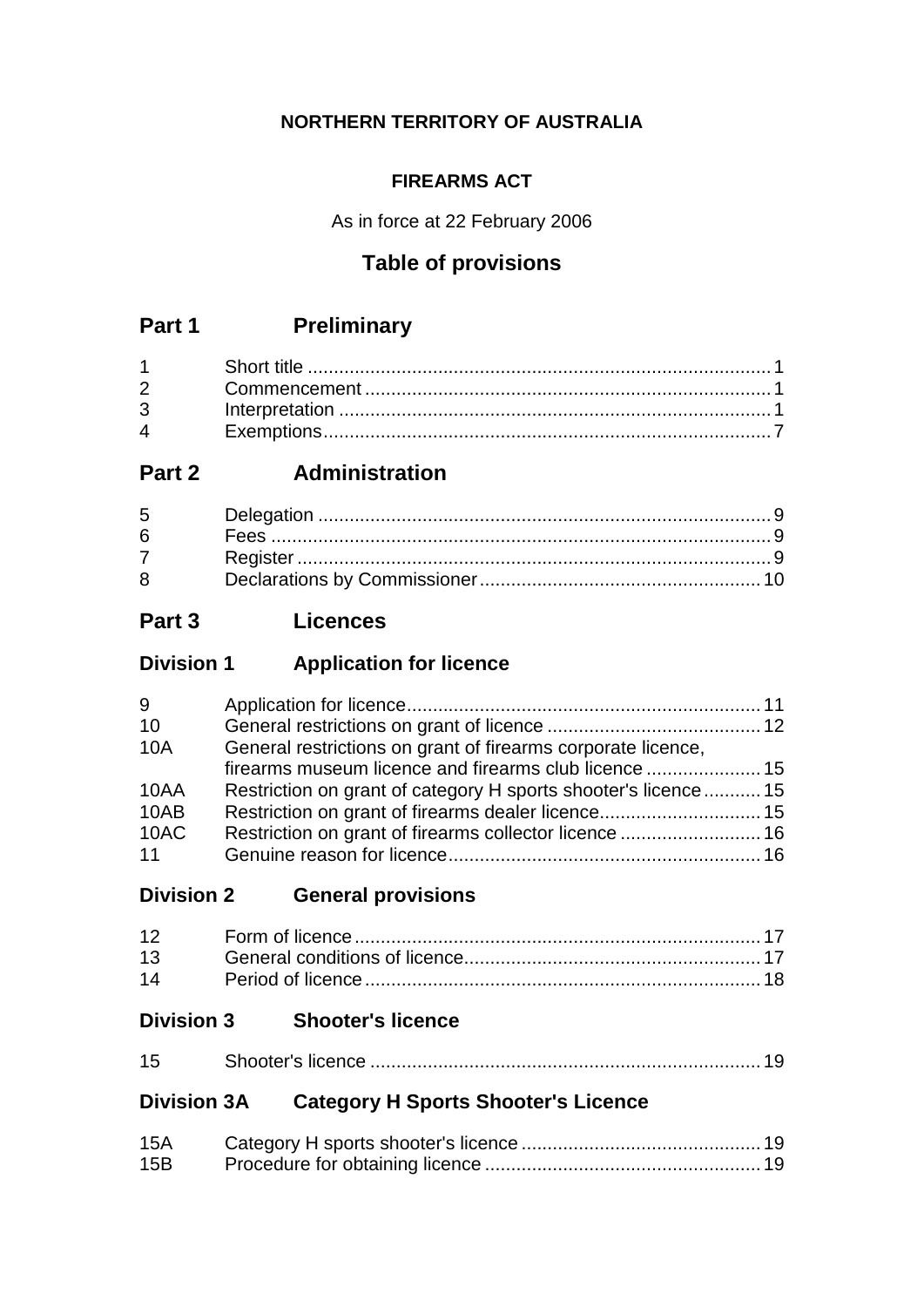| 15C                                            |                                                           |  |
|------------------------------------------------|-----------------------------------------------------------|--|
| <b>Division 4</b>                              | <b>Firearms dealer licence</b>                            |  |
| 16<br><b>16A</b><br>17<br>18<br>19<br>20<br>21 | Information about close associates of firearms dealers 20 |  |
| <b>Division 5</b>                              | <b>Firearms armourer licence</b>                          |  |
| 22<br>22A<br>23                                |                                                           |  |
| <b>Division 6</b>                              | <b>Firearms collector licence</b>                         |  |
| 24<br>25                                       |                                                           |  |
| <b>Division 6A</b>                             | <b>Antique Firearms Collector Licence</b>                 |  |
| 25A                                            |                                                           |  |
| <b>Division 7</b>                              | <b>Firearms corporate licence</b>                         |  |
| 26                                             |                                                           |  |
| <b>Division 8</b>                              | <b>Firearms employee licence</b>                          |  |
|                                                |                                                           |  |
| <b>Division 9</b>                              | <b>Firearms club junior licence</b>                       |  |
| 28                                             |                                                           |  |
| <b>Division 10</b>                             | <b>Firearms museum licence</b>                            |  |
|                                                |                                                           |  |
| <b>Division 11</b>                             | <b>Firearms heirloom licence</b>                          |  |
| 30                                             |                                                           |  |
| <b>Division 12</b>                             | <b>Firearms club licence</b>                              |  |
| 30A                                            |                                                           |  |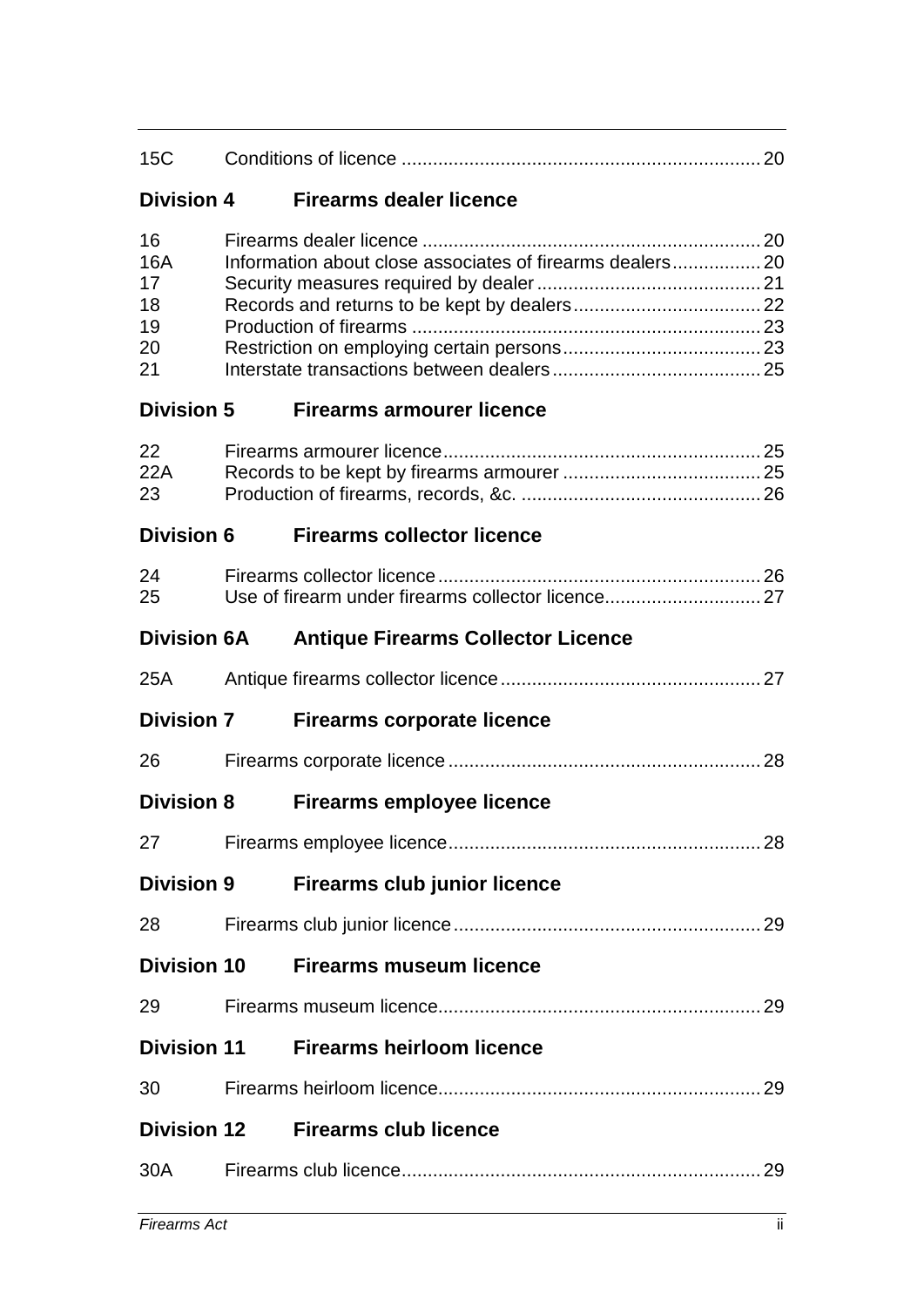| 30 <sub>B</sub>                                        |                                                                                                                                 |
|--------------------------------------------------------|---------------------------------------------------------------------------------------------------------------------------------|
| <b>Division 13</b>                                     | <b>Firearms instructor licence</b>                                                                                              |
| 30C                                                    |                                                                                                                                 |
| Part 4                                                 | <b>Permits</b>                                                                                                                  |
| 31<br>32<br>33<br>33A<br>34<br>35<br>35A<br>35B<br>35C | Possession and use of firearms by international competitors35<br>Limits on firearm ownership under category H sports shooter's  |
| Part 5                                                 | <b>Registration of firearms</b>                                                                                                 |
| 36<br>37                                               |                                                                                                                                 |
| Part 6                                                 | Surrender or revocation of licences,<br>permits and certificates of registration                                                |
| 38<br>39<br>40<br>40A<br>40B<br>41<br>42<br>43<br>44   | Suspension on making of interim restraining order 41                                                                            |
| Part 7                                                 | Safe keeping of firearms                                                                                                        |
| 46<br>47                                               | Seizure of firearms if storage requirements not met 48                                                                          |
| Part 8                                                 | Premises used by firearms clubs and for<br>shooting activities                                                                  |
| 48<br>49                                               | Premises used by firearms clubs and for shooting activities  48<br>Approval of premises used by firearms clubs and for shooting |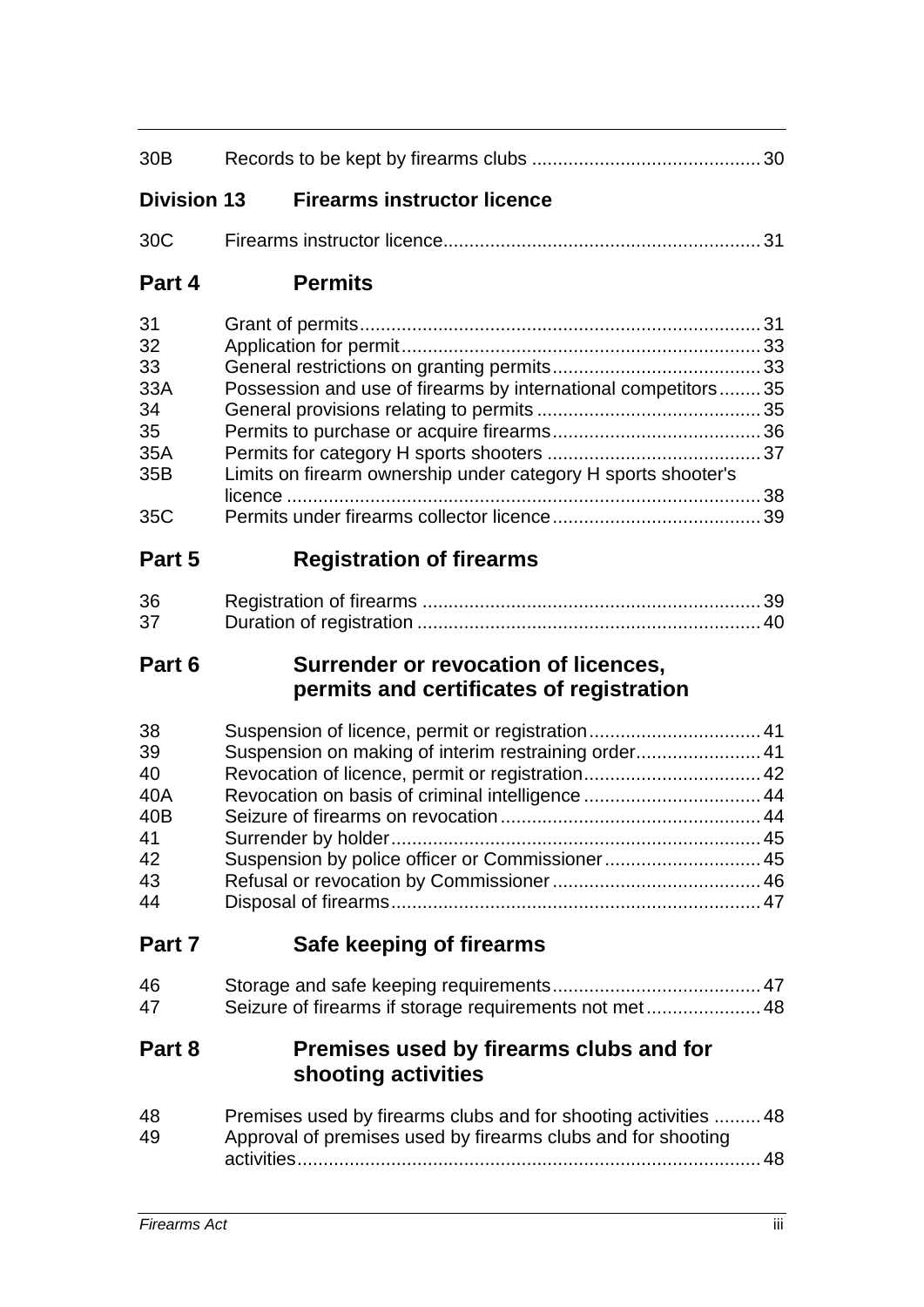# **Part 9 Appeals**

# **Part 10 Firearms Advisory Council**

| 55 |  |
|----|--|
| 56 |  |
| 57 |  |

**Part 11 Offences**

# **Division 1 Possession or use of firearms**

| 58  |  |
|-----|--|
| 58A |  |
| 58B |  |

# **Division 2 Offences relating to registration**

| 59 |  |
|----|--|
| 60 |  |

# **Division 2A Certain offences outside Territory**

| 60A | Conspiring to commit and aiding etc. commission of offence |  |
|-----|------------------------------------------------------------|--|
|     |                                                            |  |

## **Division 3 General offences**

| 61  |  |
|-----|--|
| 61A |  |
| 62  |  |
| 63  |  |
| 63A |  |
| 63B |  |
| 64  |  |
| 65  |  |
| 66  |  |
| 67  |  |
| 68  |  |
| 68A |  |
| 69  |  |
|     |  |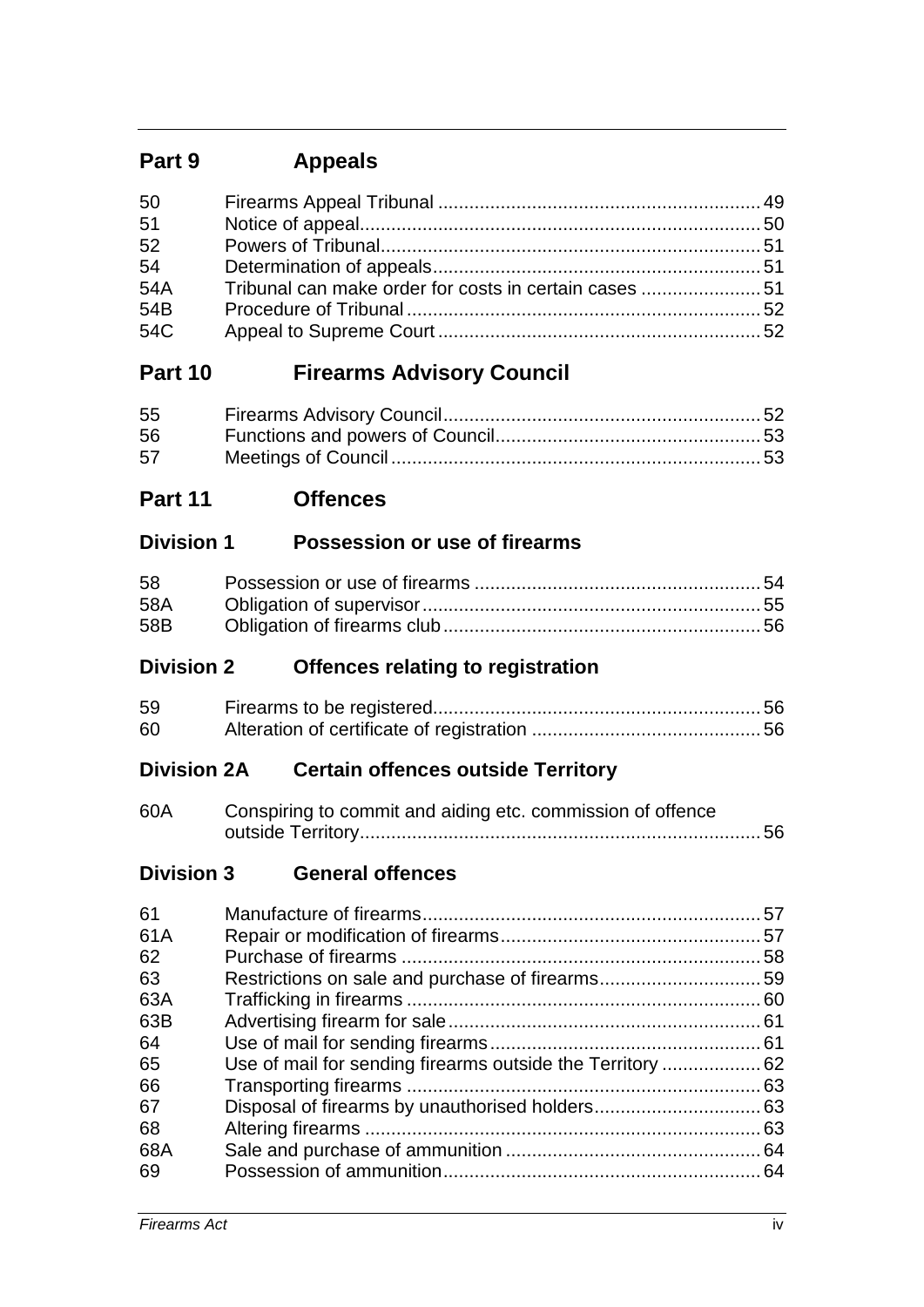| 70  |                                                                |  |
|-----|----------------------------------------------------------------|--|
| 71  |                                                                |  |
| 73  |                                                                |  |
| 74  |                                                                |  |
| 75  |                                                                |  |
| 76  |                                                                |  |
| 77  |                                                                |  |
| 78  |                                                                |  |
| 79  |                                                                |  |
| 80  |                                                                |  |
| 81  | Restriction on use, &c., of firearms on certain vacant Crown   |  |
|     |                                                                |  |
| 82  |                                                                |  |
| 83  |                                                                |  |
| 84  |                                                                |  |
| 85  |                                                                |  |
| 86  |                                                                |  |
| 87  |                                                                |  |
| 88  |                                                                |  |
| 89  |                                                                |  |
| 90  |                                                                |  |
| 91  |                                                                |  |
| 91A | Notification of change of representative of licence holder  72 |  |

# **Part 12 Miscellaneous**

# **Division 1 Recognition of interstate licences**

| 92 | Temporary recognition of interstate licences for shooting |  |
|----|-----------------------------------------------------------|--|
|    |                                                           |  |
| 93 |                                                           |  |

# **Division 1A Revocation, disqualification, forfeiture**

| 93A |  |
|-----|--|
| 93B |  |
| 93C |  |
| 93D |  |
| 93E |  |

# **Division 2 General**

| 93F |  |
|-----|--|
| 94  |  |
| 95  |  |
| 96  |  |
| 96A |  |
| 97  |  |
| 98  |  |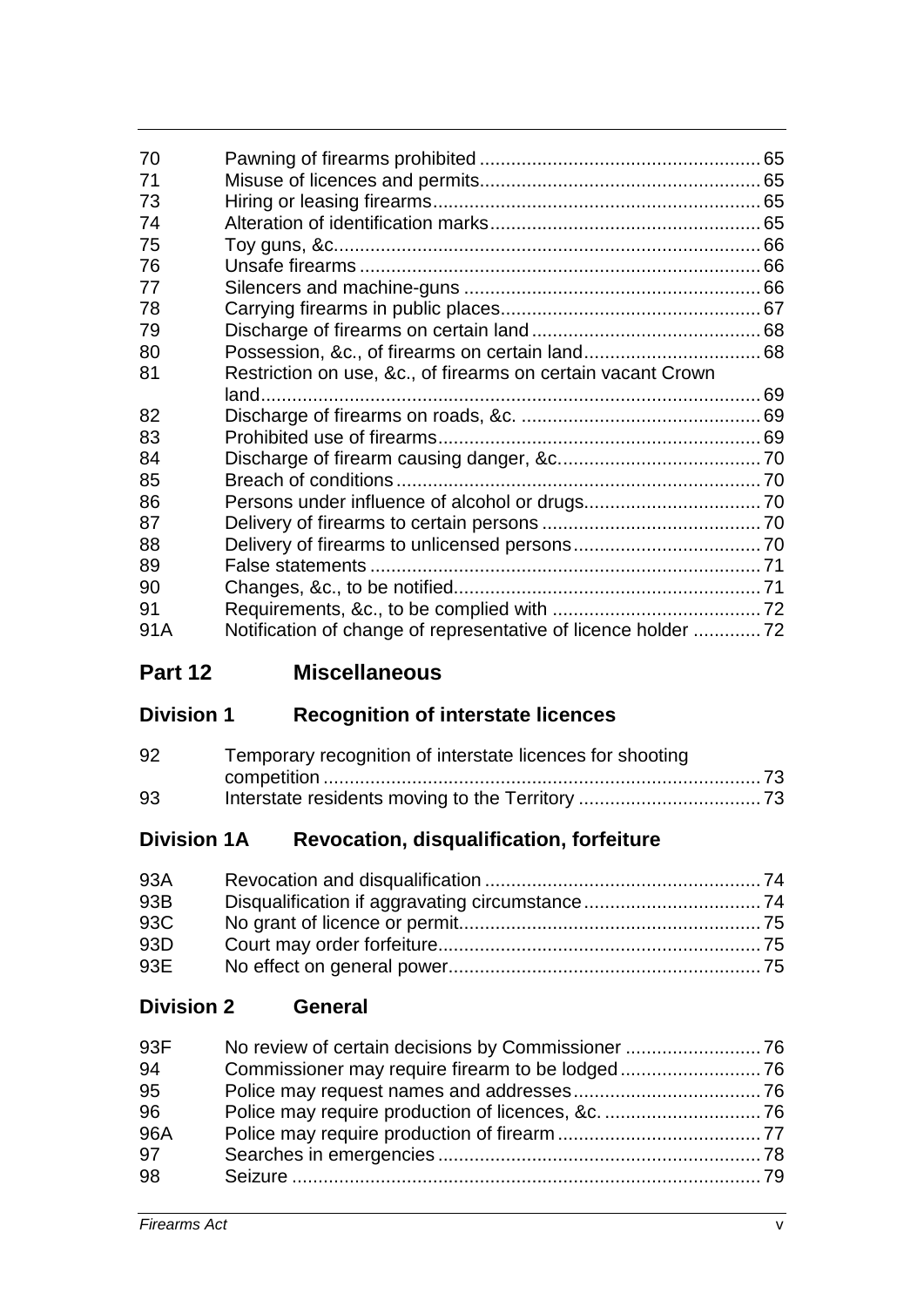| 98A               |                                                              |  |  |
|-------------------|--------------------------------------------------------------|--|--|
| 99                |                                                              |  |  |
| 99A               |                                                              |  |  |
| 100               |                                                              |  |  |
| 101               |                                                              |  |  |
| 102               | Revocation, disqualification and forfeiture, etc.  83        |  |  |
| 103               |                                                              |  |  |
| 104               |                                                              |  |  |
| 104A              |                                                              |  |  |
| 105               | Evidentiary – meaning of possession of a firearm etc.  85    |  |  |
| 106               |                                                              |  |  |
| 107               |                                                              |  |  |
| 107A              | Offences by holders of firearms corporate licence, firearms  |  |  |
|                   |                                                              |  |  |
| 108               |                                                              |  |  |
| 109               |                                                              |  |  |
| 110               | Certain category H firearms to be produced to Commissioner87 |  |  |
| 110A              |                                                              |  |  |
| 111               |                                                              |  |  |
| 113               |                                                              |  |  |
|                   |                                                              |  |  |
| <b>Schedule 1</b> |                                                              |  |  |

**Schedule 2**

**Schedule 3**

**Schedule 4**

**Schedule 5**

**Schedule 6**

**Schedule 7**

**ENDNOTES**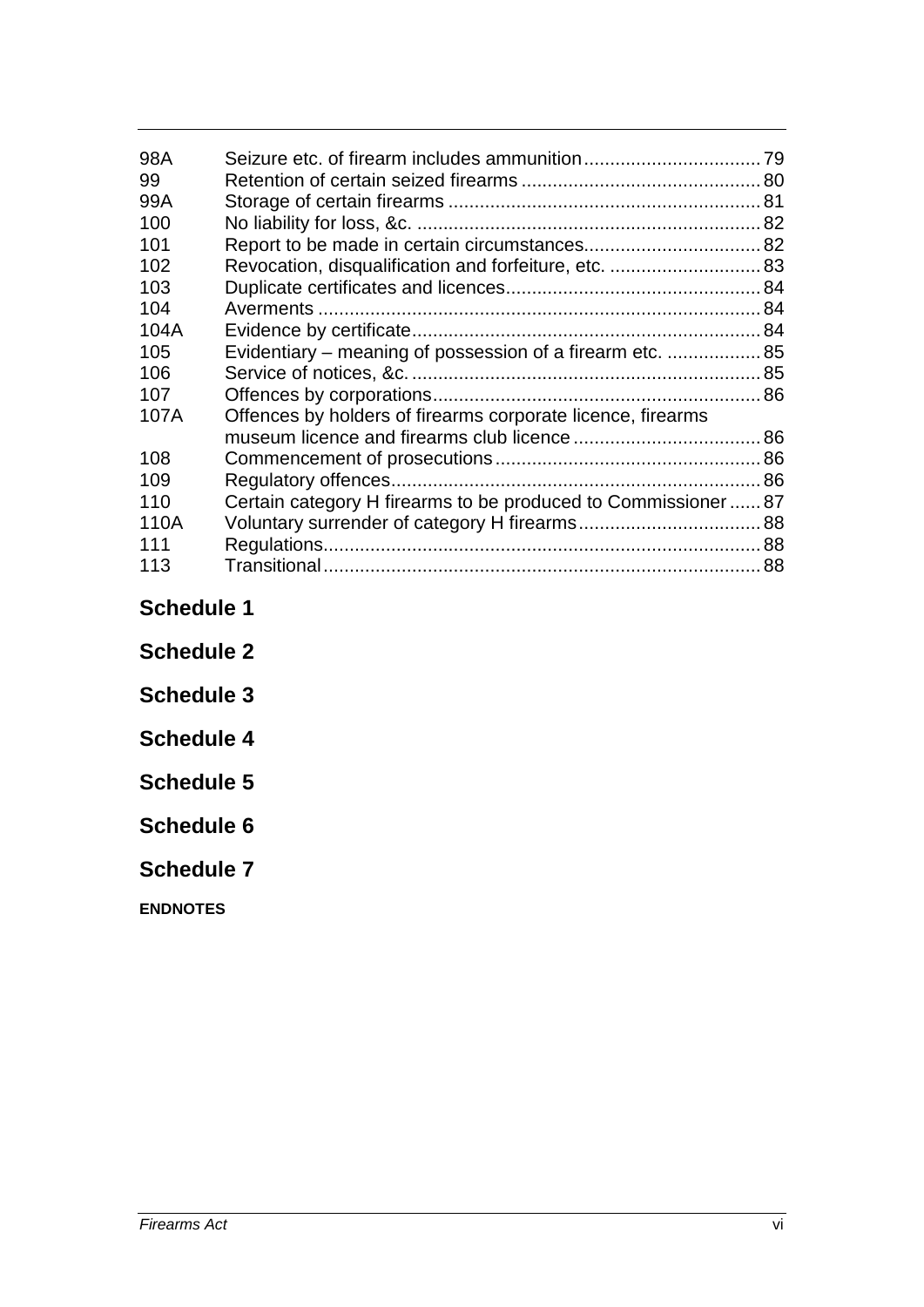# **NORTHERN TERRITORY OF AUSTRALIA**

As in force at 22 February 2006 \_\_\_\_\_\_\_\_\_\_\_\_\_\_\_\_\_\_\_\_

\_\_\_\_\_\_\_\_\_\_\_\_\_\_\_\_\_\_\_\_

## **FIREARMS ACT**

## **An Act to provide for the regulation, control and registration of firearms, and for related purposes**

## **Part 1 Preliminary**

### **1 Short title**

This Act may be cited as the *Firearms Act*.

### **2 Commencement**

This Act comes into operation on the date fixed by the Administrator by notice in the *Gazette*.

### **3 Interpretation**

(1) In this Act, unless the contrary intention appears:

*air pistol* means a pistol that propels, or is capable of propelling, a projectile by means of compressed gas or air.

#### *ammunition* means:

- (a) an article consisting of a cartridge case fitted with a primer and a projectile other than an inert round;
- (b) an article consisting of a cartridge case fitted with a primer and containing a propelling charge and a projectile;
- (c) a blank cartridge, air gun pellet, training cartridge or gas cartridge; or
- (d) an article prescribed for the purposes of this definition.

*approved* means approved by the Commissioner.

*category H sports shooter* means a person who:

(a) is the holder of a licence to possess and use prescribed category H firearms;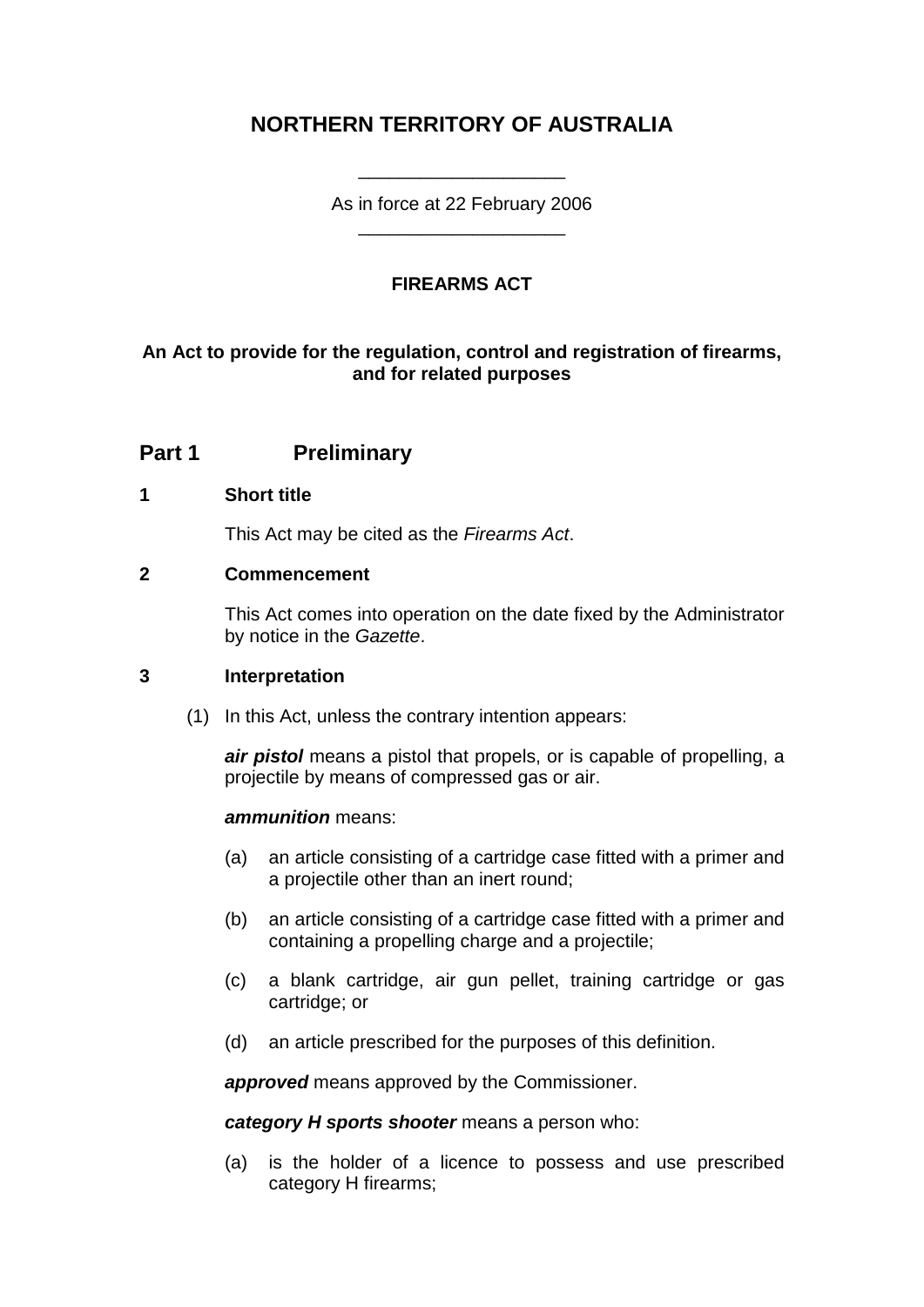- (b) is a member of an approved firearms club; and
- (c) participates in category H sports shooting.

*category H sports shooting* means participation in prescribed category H shooting disciplines at an approved firearms club.

*certificate of registration* means a certificate of registration issued under section 36.

*Commissioner* means the Commissioner of Police.

*corresponding*, in relation to a licence or permit, means a licence or permit in force under a law of a State or another Territory of the Commonwealth that, in the opinion of the Commissioner, corresponds to a licence or permit under this Act.

*Council* means the Firearms Advisory Council established by section 55.

*determined fee* means a fee determined under section 6.

*disqualifying offence* means:

- (a) an offence prescribed by the Regulations to be a disqualifying offence; or
- (b) an offence against a law of the Commonwealth, a State or another Territory of the Commonwealth that is the same or substantially the same as an offence prescribed under paragraph (a).

*firearm* means a device or part of a device (whether or not assembled, operable or temporarily or permanently inoperable) that is designed or adapted to discharge shot, a bullet or other missile:

- (a) by expanding gases produced in the device;
- (b) by igniting combustible material; or
- (c) by compressed air or other compressed gases (whether stored in the device or attached to the device in pressurised containers).

*firearm part* means a part referred to in subsection (1A).

*firearms club* means a shooting union, association, club or other group of persons, however described, who associate for purposes connected with the use of firearms.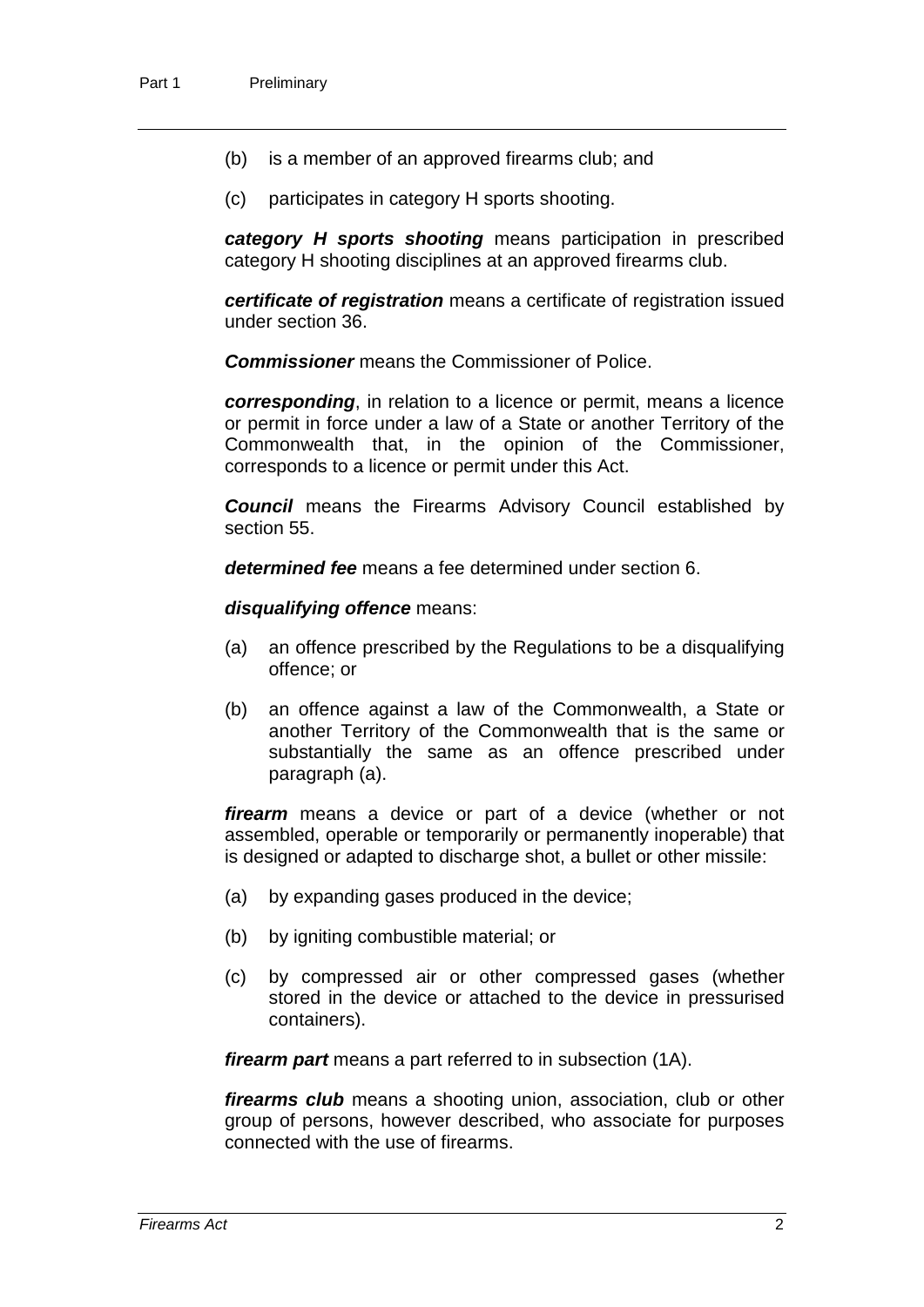*holder*, in relation to a licence, permit or certificate of registration, means the person to whom it is granted.

*interim restraining order* means an order:

- (a) that is:
	- (i) made under section 4(1) of the *Domestic Violence Act* and section 4(5) of that Act applies to it; or
	- (ii) made under section 6(3) or 6A(3) of that Act; or
	- (iii) varied under section 6B(6), 8A(3) or 8B(2) of that Act; and
- (b) that is not confirmed under section 8C of that Act.

*international competitor* means a person who resides outside Australia and who is visiting Australia for the purpose of competing in an approved shooting competition.

*land* includes land covered by water and the water covering the land.

*licence* means a licence granted under Part 3.

#### *machine-gun* means:

- (a) a firearm (including a pistol) that discharges or is capable of discharging more than one cartridge on a single release of a trigger mechanism; and
- (b) a firearm referred to in paragraph (a) from which, for the time being, a cartridge cannot be discharged because of the absence or defect of a part or an obstruction in the firearm, but from which, if the part were replaced, renewed or repaired or the obstruction removed, a cartridge could be discharged.

#### *offence of violence* means:

- (a) an offence prescribed by the Regulations to be an offence of violence; or
- (b) an offence against a law of the Commonwealth, a State or another Territory of the Commonwealth that is the same or substantially the same as an offence prescribed under paragraph (a).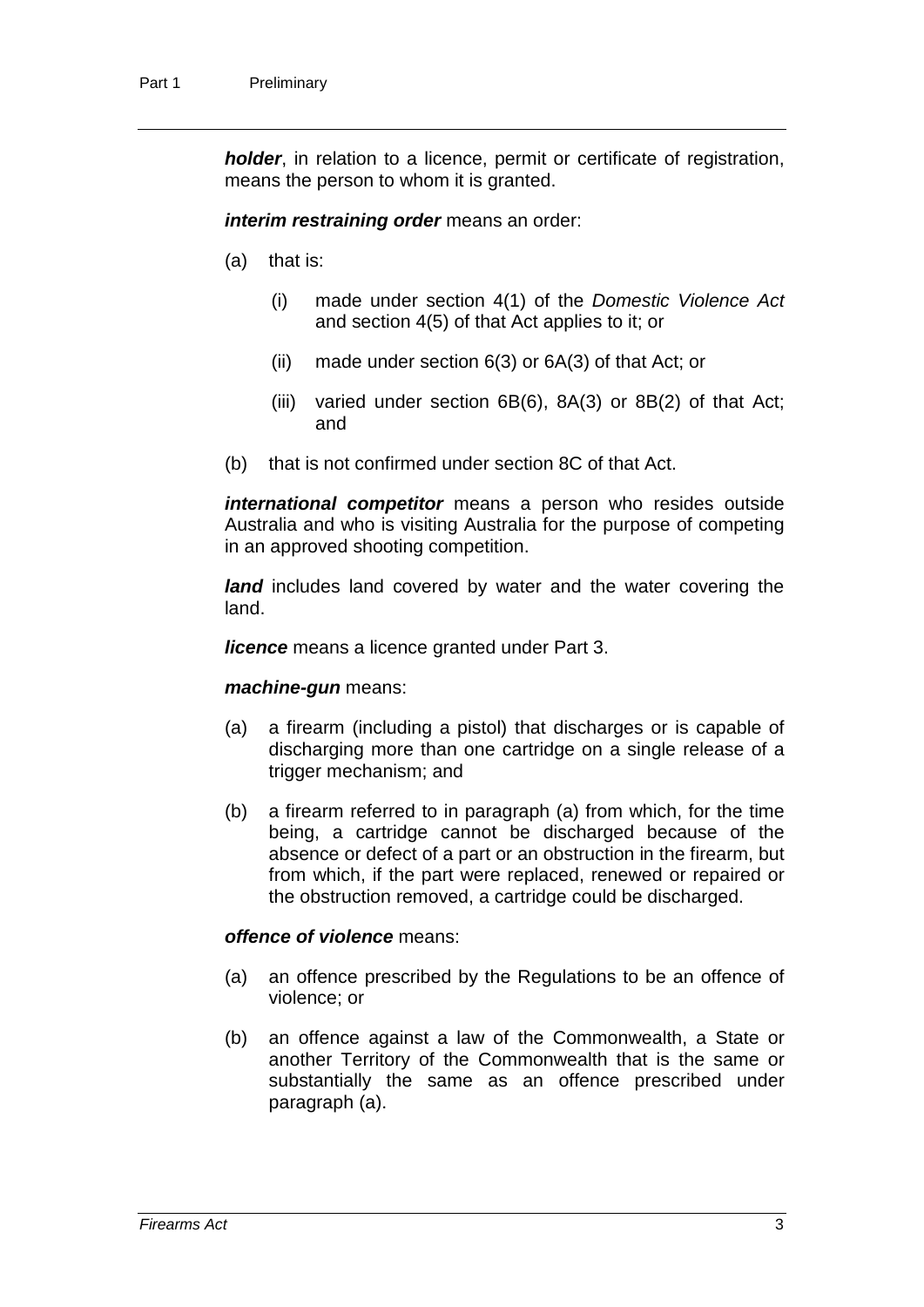*order to keep the peace* means an order under section 99 of the *Justices Act* requiring the person in relation to whom the order is made to keep the peace or to enter into a recognizance to keep the peace.

*permit* means a permit granted under Part 4.

*pistol* means a firearm that is:

- (a) capable of being used in, or adapted to be aimed and discharged using, one hand only; and
- (b) capable of being concealed on or about the person.

*possess or use*, in relation to a firearm or ammunition, includes to carry, have under control, test, discharge and store the firearm or ammunition.

*premises* includes buildings and land.

*prohibited firearm* a firearm or item specified in Schedule 1.

*purchase* means to do or cause or allow to be done any of the following, whether or not for valuable consideration:

- (a) purchase by wholesale, retail, auction or tender;
- (b) obtain by barter or exchange;
- (c) receive by transfer, exchange, assignment or settlement.

*register* means the register required to be kept under section 7.

*registered* means registered under this Act.

#### *restraining order* means:

- (a) an order that is:
	- (i) made under section 4(1) of the *Domestic Violence Act* and section 4(5) of that Act does not apply to it; or
	- (ii) confirmed under section 8C of that Act; or
- (b) an external restraining order within the meaning of that Act.

*sale* means to do or cause or allow to be done any of the following, whether for profit, valuable consideration or otherwise:

(a) sell by wholesale, retail, auction or tender;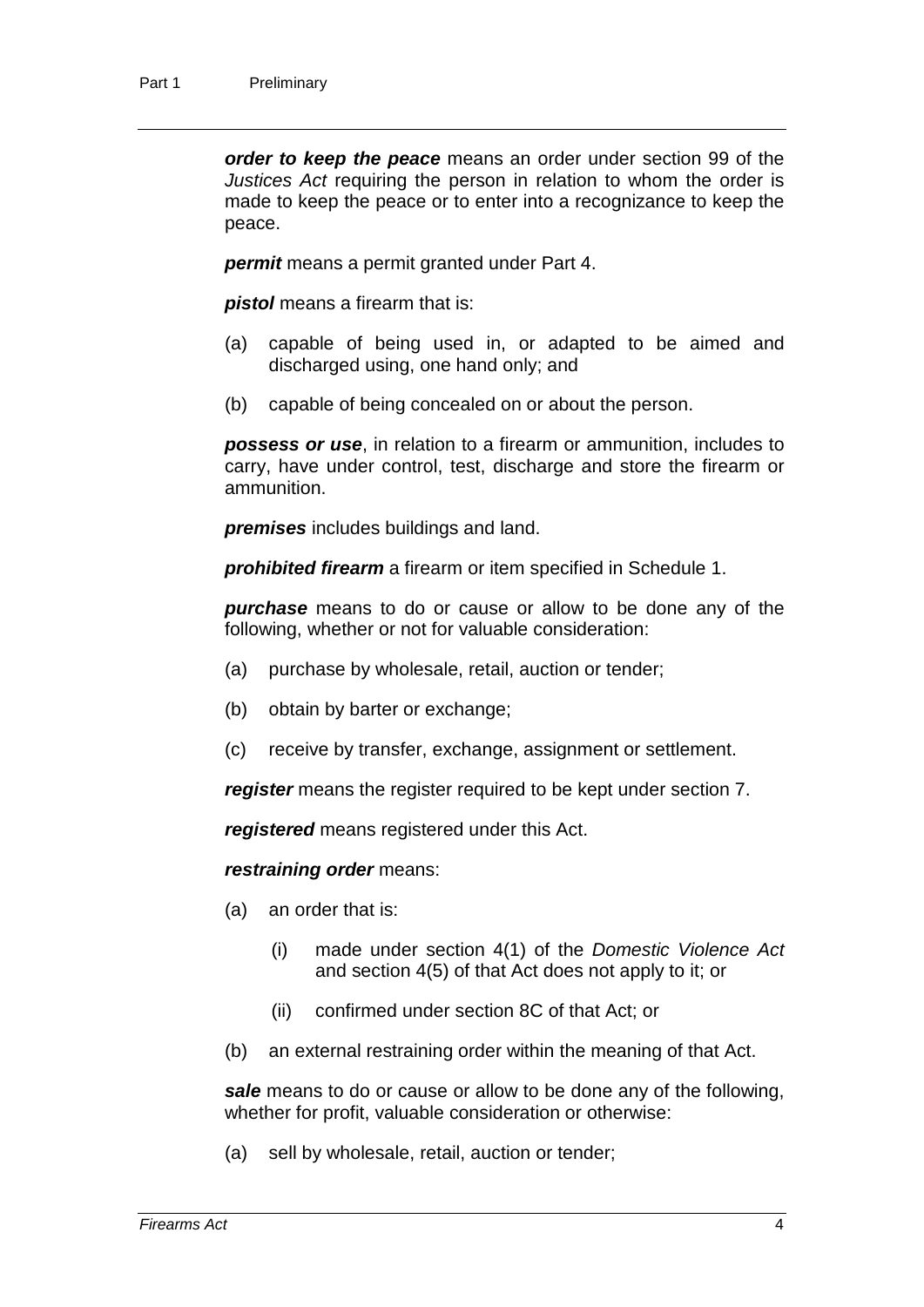- (b) dispose of by barter, transfer, exchange, assignment or settlement;
- (c) offer for sale, receive for sale, have in possession for sale or expose or exhibit for sale;
- (d) conduct negotiations for sale.

*shooting member*, of an approved firearms club, means a full member of the firearms club who has completed the period of probation (if any) as a member and does not include a person who is a social or associate member (however called) of the club.

*shooting range* means an area of land established or reserved primarily for the purpose of discharging firearms.

#### *silencer* means:

- (a) a device capable of being used to suppress the noise of the discharge of a firearm; and
- (b) a device referred to in paragraph (a) that, for the time being, does not suppress the noise of the discharge of a firearm because of the absence or defect of a part of the device but would, if the part were replaced, renewed or repaired, suppress the noise of the discharge of a firearm.

*specially accredited discipline* means a category H sports shooting discipline that is prescribed as a discipline for which a category H firearm with a calibre greater than .38" but not greater than .45" may be used.

*starting pistol* means a device that is used or designed to control the start of an event at a sporting fixture that is not capable of discharging shot, a bullet or other missile.

*this Act* includes the Regulations.

*Tribunal* means the Firearms Appeal Tribunal established by section 50.

*working day* means a day that is not a Saturday, Sunday or public holiday within the meaning of the *Public Holidays Act*.

- (1A) For the purposes of the definition of *firearm* in subsection (1), a part of a device means:
	- (a) a rifle or shotgun action; or
	- (b) a pistol or revolver frame.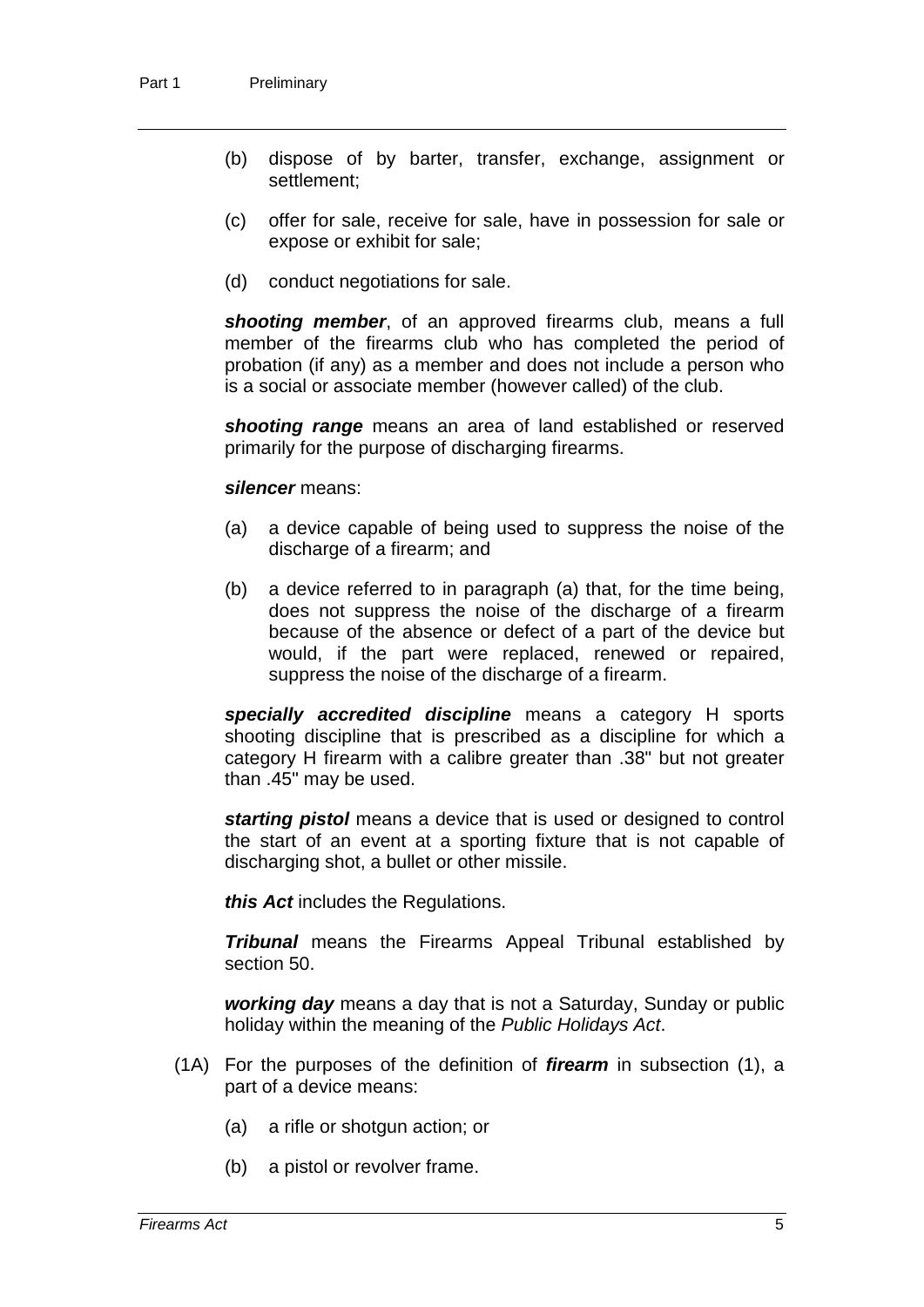- (2) A reference in this Act to:
	- (a) a category A firearm is to a firearm of a type specified in Schedule 2;
	- (b) a category B firearm is to a firearm of a type specified in Schedule 3;
	- (c) a category C firearm is to a firearm of a type specified in Schedule 4;
	- (d) a category D firearm is to a firearm of a type specified in Schedule 5; and
	- (e) a category H firearm is to a firearm of a type specified in Schedule 6.
- (3) For the purposes of this Act, a person deals in firearms if the person buys, sells, exchanges or hires out firearms in the course of his or her business repairs firearms.
- (3A) For the purposes of this Act, a person is a close associate of an applicant for, or the holder of, a firearms dealer licence if the person:
	- (a) holds or will hold any relevant financial interest, or is or will be entitled to exercise any relevant power (whether in his or her own right, on behalf of any other person or for the benefit of any other person), in the business of the applicant or holder and, by virtue of that interest or power, is or will be able to exercise a significant influence over, or with respect to, the conduct or control of that business; or
	- (b) holds or will hold any relevant position (whether in his or her own right, on behalf of any other person or for the benefit of any other person) in the business of the applicant or holder.
- (3B) In subsection (3A):

#### *relevant financial interest*, in a business, means:

- (a) any interest in or entitlement to the capital or assets of the business, including any interest or entitlement where the business is carried on under a trust; or
- (b) any entitlement to receive any income derived from the business, whether the entitlement arises at law or in equity or otherwise.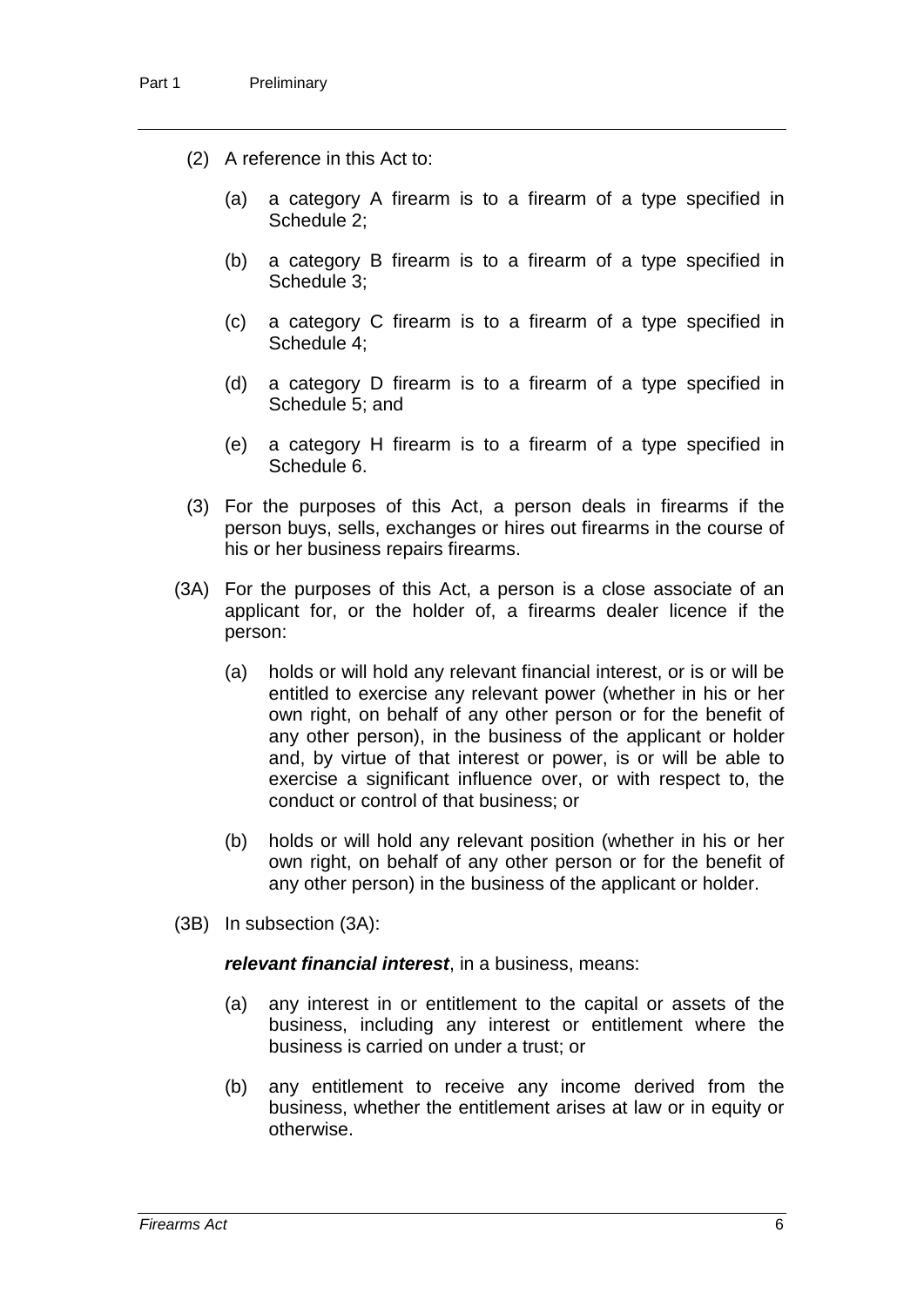*relevant position*, in a business, means a position whose holder participates in or is entitled to participate in the management of the business (whether in the capacity of a director, manager, secretary, partner or in any other capacity).

*relevant power*, in a business, means any power, whether exercisable by voting or otherwise and whether exercisable alone or in association with others:

- (a) to participate in any managerial or executive decision about the business; or
- (b) to elect or appoint any person to any relevant position in the business.
- (4) For the purposes of this Act, a firearm is sold when the possession of the firearm passes from the person who sells the firearm (or if the firearm is sold by the holder of a firearms dealer licence, from a partner or employee of the holder) to another person.

### **4 Exemptions**

- (1) This Act does not apply to or in relation to:
	- (a) a person who is a member of the Defence Force referred to in Division 1 of Part 3 of the *Defence Act 1903* of the Commonwealth who is using a firearm that is the property of the Force for purposes concerned with the Force;
	- (b) an explosive-powered tool or compressed air nailing tool;
	- (d) a spear-gun;
	- (e) a pistol designed to be used for life-saving, rescuing or distress signal purposes; or
	- (f) a firearm or a type of firearm referred to in a notice under section  $8(1)(b)$ .
- (2) This Act does not apply to or in relation to a starting pistol that is the property of a sporting association or body if:
	- (a) the association or body is affiliated with the governing body for its sport in the Territory;
	- (b) the starting pistol is used at sporting fixtures organised and controlled by the sporting association or body;
	- (c) the starting pistol is in the possession of an adult when at or being transported to or from the sporting fixture; and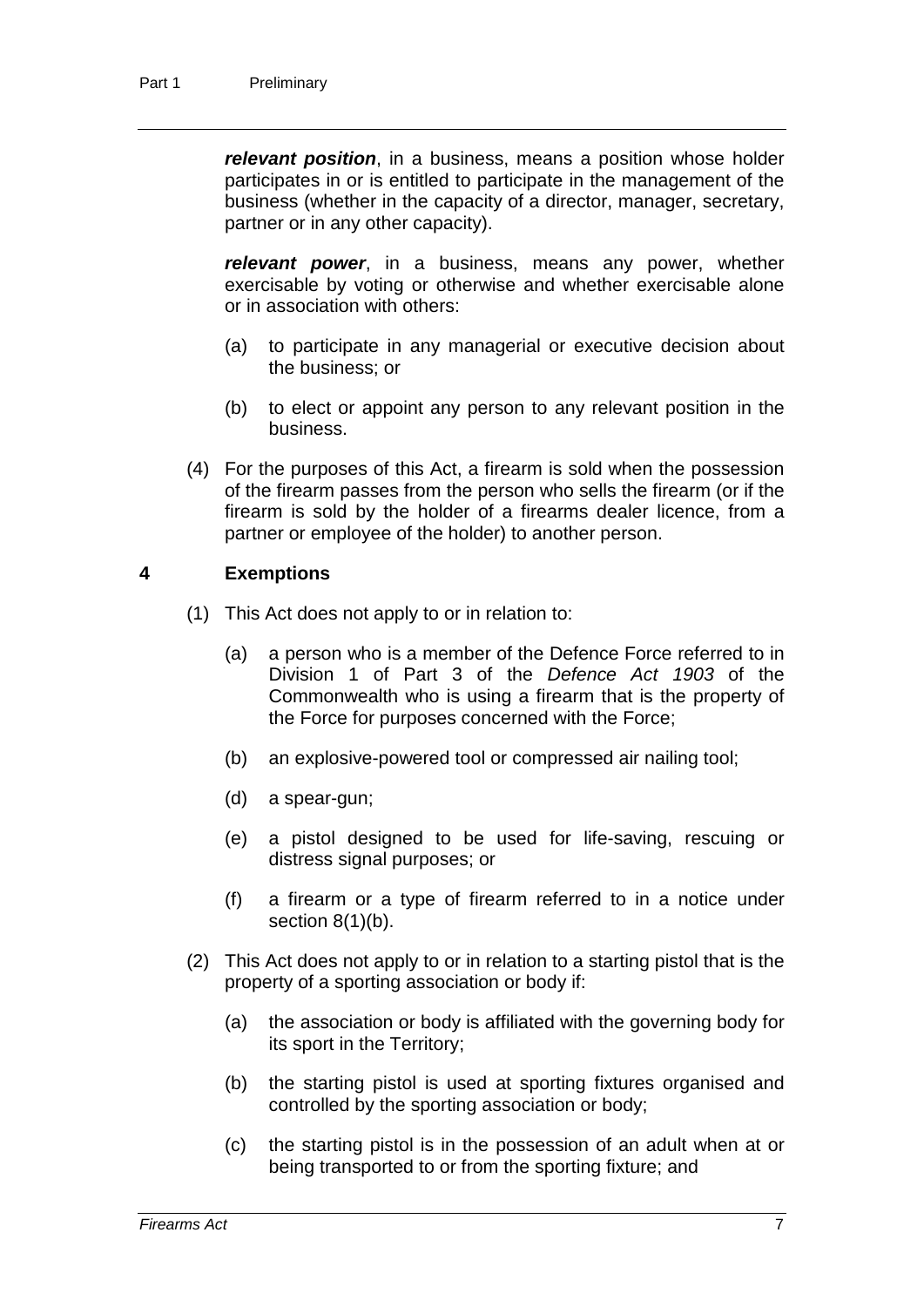- (d) the starting pistol is stored in accordance with the storage requirements under this Act.
- (3) Parts 3 and 5 do not apply to or in relation to a person who is a common carrier in respect of the person's possession of a firearm that:
	- (a) is not the person's property; and
	- (b) forms part of a consignment of goods in the person's possession as a common carrier.
- (4) Part 3 and sections 58, 59, 66, 77, 78, 79, 80, 82 and 83 do not apply to or in relation to:
	- (a) a member of the Police Force;
	- (b) a member of the Australian Federal Police;
	- (c) a member of a police force of a State or another Territory of the Commonwealth
	- (d) a member of the Australian Customs Service;
	- (e) a member of the Australian Protective Service; or
	- (f) an officer, within the meaning of the *Prisons (Correctional Services) Act*,

in respect of his or her possession or use of a firearm in the course of his or her duty as a member or officer.

- (5) Sections 78 and 79 do not apply to or in relation to a person who is:
	- (a) an employee, within the meaning of the *Public Sector Employment and Management Act*; or
	- (b) an officer or employee, within the meaning of the *Public Service Act 1922* of the Commonwealth,

in respect of the person's possession or use, in the course of his or her duty as such an employee or officer, of a firearm the property of the Territory or the Commonwealth.

- (6) The Commissioner may, by written notice, declare that such provisions of this Act as the Commissioner thinks fit and specifies in the notice do not apply, or apply in accordance with such conditions as are specified in the notice:
	- (a) to certain persons in relation to their activities at a shooting gallery, amusement parlour or similar place; or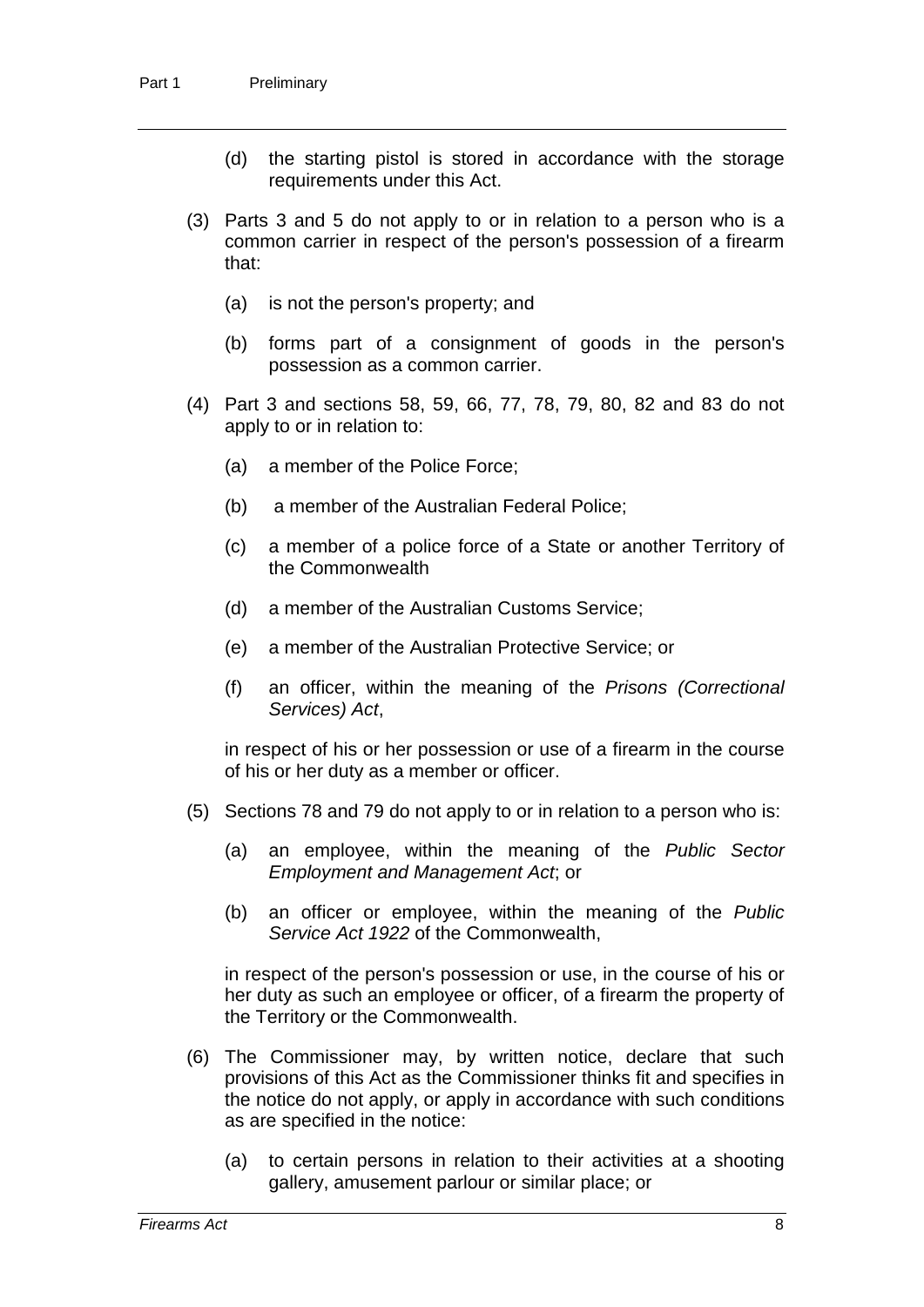(b) in relation to firearms amnesties generally or periods specified in the notice as amnesty periods,

and those provisions do not apply or apply only subject to those conditions.

## **Part 2 Administration**

#### **5 Delegation**

- (1) The Commissioner may, in writing, delegate to a member of the Police Force or an employee, within the meaning of the *Public Sector Employment and Management Act*, any of the Commissioner's powers and functions under this Act, other than:
	- (a) the forming of the necessary opinion for the purposes of section 10(8A), 33(3A) or 40A(1); or
	- (b) this power of delegation.
- (2) A delegation under this section may be to a named member or employee or to a member or employee from time to time holding, acting in or performing the duties of an office, rank, designation or position.
- (3) A power or function delegated under this section, when exercised or performed by the delegate, is to be taken to have been exercised or performed by the Commissioner.
- (4) A delegation under this section does not prevent the exercise of a power or the performance of a function by the Commissioner.

#### **6 Fees**

- (1) The Minister may, by notice in the *Gazette*, determine the fees payable under this Act.
- (2) The Commissioner may waive or reduce a determined fee in relation to a matter or thing or a class of matters or things.

### **7 Register**

- (1) The Commissioner is to cause to be kept a register containing a record of those particulars that the Commissioner determines of:
	- (a) all registered firearms; and
	- (b) all licences and permits.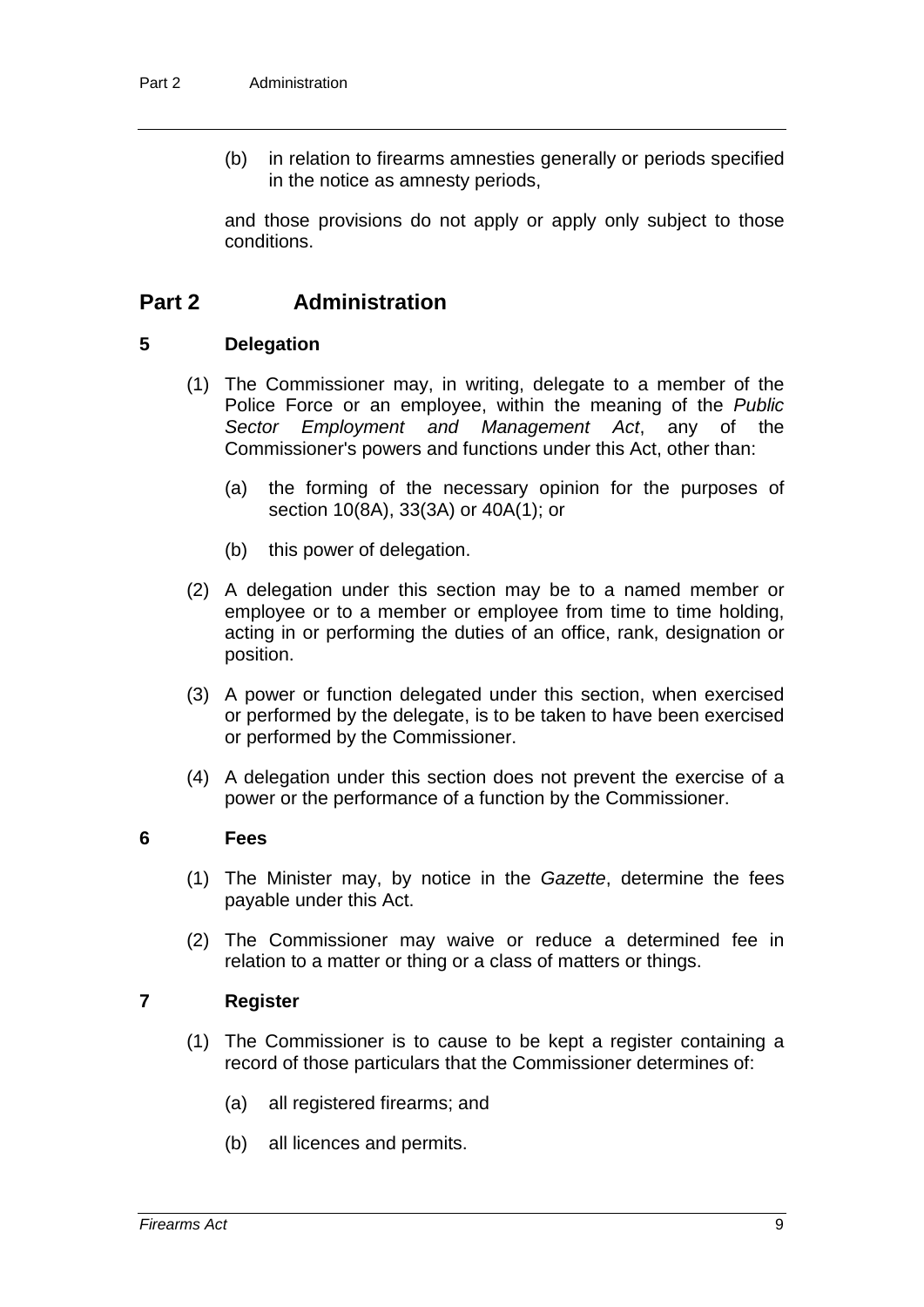- (2) The register may be kept:
	- (a) in a form or combination of forms;
	- (b) on a medium or combination of mediums; and
	- (c) in a manner,

that the Commissioner thinks fit and, for the purposes of paragraph (b), a medium includes but is not limited to:

- (d) a computer;
- (e) micro film; or
- (f) paper.
- (3) The register is to be maintained in a form that:
	- (a) enables it to be linked to the National Exchange of Police Information (NEPI) scheme; and
	- (b) enables a firearm authority of a State or another Territory of the Commonwealth to have access to information in the register.
- (4) A document certified by the Commissioner to be an extract from, or copy of, an entry in the register must be received in all courts and on all occasions as evidence and is taken to be sufficient proof of the particulars contained in that entry without requiring the production of the register from which the extract or copy was taken.

### **8 Declarations by Commissioner**

- (1) The Commissioner may, by notice in the *Gazette*, declare:
	- (a) a firearm or a type of firearm to be a firearm of a particular category of firearm; or
	- (b) a firearm or a type of firearm to be a firearm that is exempt from the operation of this Act.
- (2) A notice under subsection (1) may specify a firearm or type of firearm by reference to particulars of the firearm or type of firearm that may include the calibre, mechanism, manufacturer, magazine capacity, fixture attached to a firearm or other particulars by which a firearm or a type of firearm may be identified.
- (3) The Commissioner may, on application by a person in possession of a firearm and after examination of the firearm, by written notice, certify that the firearm is permanently incapable of use as a firearm.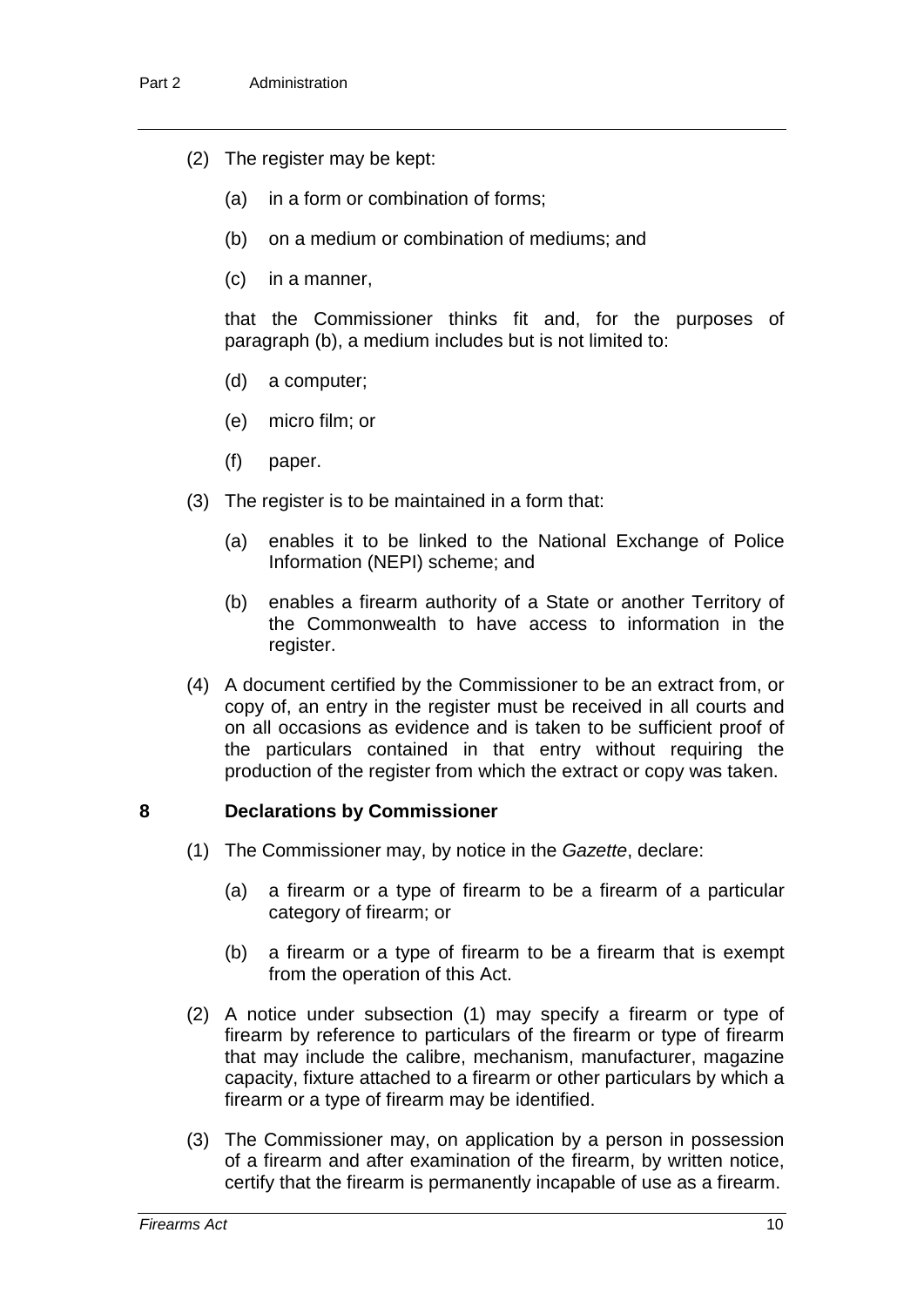(4) A reference in this Act to a category of firearm includes a firearm or type of firearm in respect of which a declaration is made under subsection (1)(a).

## **Part 3 Licences**

## **Division 1 Application for licence**

### **9 Application for licence**

- (1) An application for a licence is to be:
	- (a) in the approved form;
	- (b) accompanied by the determined fee; and
	- (c) lodged with the Commissioner.
- (2) An applicant for a licence is:
	- (a) if the applicant is a natural person, to be at least 18 years of age unless the licence applied for is a firearms club junior licence;
	- (b) to provide proof of the applicant's identity in accordance with the requirements under the *Financial Transaction Reports Act 1988* of the Commonwealth that apply in respect of the opening of a bank account; and
	- (c) to provide such other particulars or documents, if any, as the Commissioner requires.
- (3) A person cannot apply for a licence if the person is prohibited from applying for or holding a licence to own or possess a firearm:
	- (a) under this or any other Act;
	- (b) under an Act of the Commonwealth, a State or another Territory of the Commonwealth; or
	- (c) by an order or direction of a court (whether made or given in the Territory or elsewhere).
- (4) An application for a firearms corporate licence is to contain:
	- (a) the name of the person (who must be an employee of the applicant) who will be the representative of the holder of the licence in respect of activities conducted under the licence; and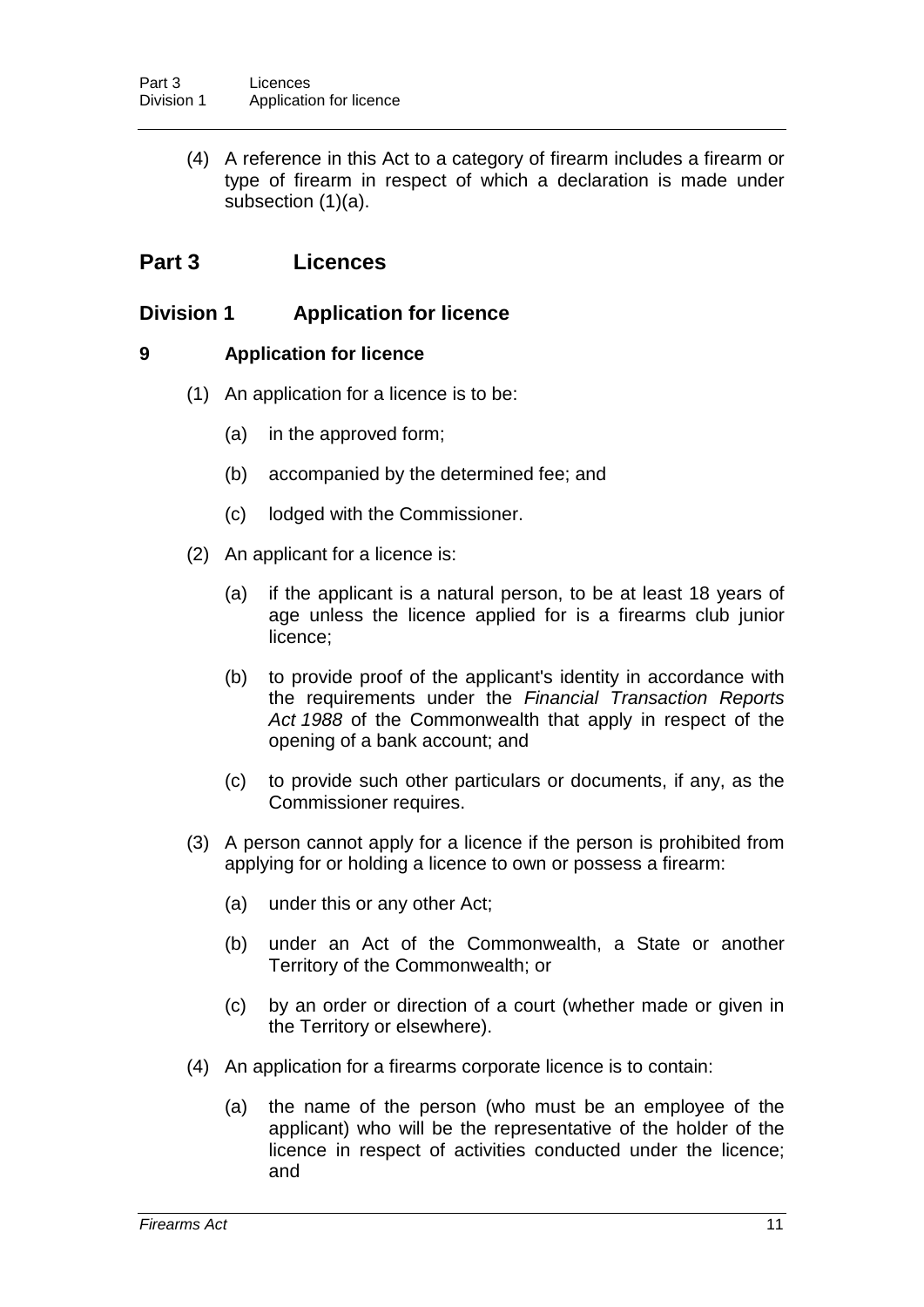- (b) the names and addresses of persons who will:
	- (i) be responsible for the security of firearms possessed under the licence;
	- (ii) have direct access to firearms possessed under the licence; or
	- (iii) have control over issuing firearms possessed under the licence to employees of the holder of the licence.
- (5) An application for a firearms museum licence is to contain:
	- (a) the name of the person who will be the representative of the holder of the licence in respect of activities conducted under the licence; and
	- (b) the names and addresses of persons who:
		- (i) will be responsible for the security of firearms possessed under the licence; or
		- (ii) will have direct access to firearms possessed under the licence.
- (6) An application for a firearms club licence is to contain:
	- (a) the name of the person (who must be a member of the governing body or committee of the firearms club) who will be the representative of the holder of the licence in respect of activities conducted under the licence; and
	- (b) the names and addresses of persons who will be responsible for the security of the firearms stored at premises occupied by the firearms club.

### **10 General restrictions on grant of licence**

- (1) The Commissioner, on receiving an application for a licence, may grant or refuse to grant the licence.
- (2) Subject to subsection (5), the Commissioner is not to grant a shooter's licence or a firearms club junior licence until 28 days after the day on which the application is made.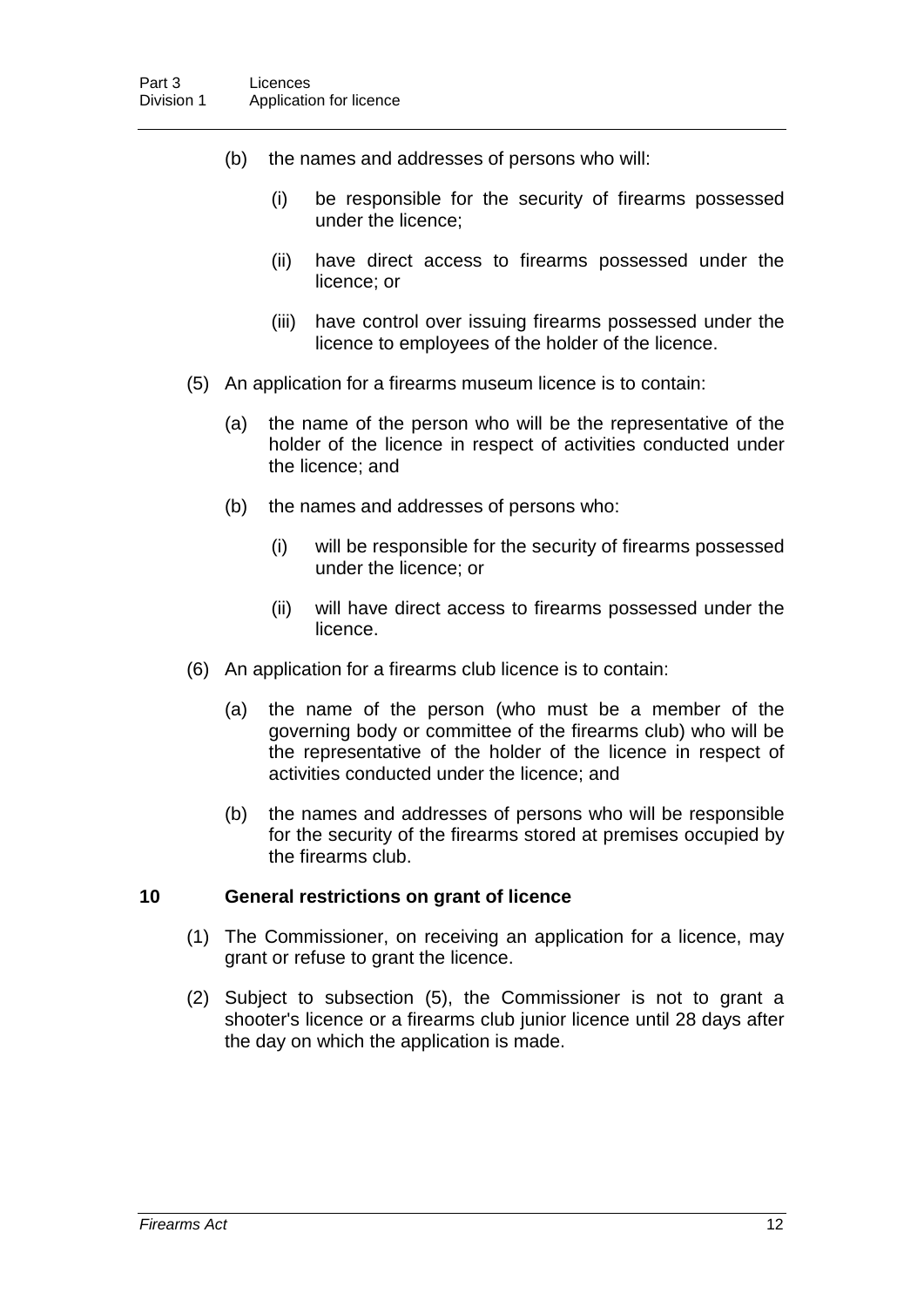- (2A) The Commissioner is not to grant a licence to a person who has been found guilty of an offence against this Act or the *Weapons Control Act* or in which a firearm was involved unless:
	- (a) in a case where, on the trial or hearing in relation to the offence:
		- (i) an order under section 10 or 11 of the *Sentencing Act* or referred to in section 130(2) of that Act (or a provision of a law in force in the jurisdiction in which the offence was committed that, in the opinion of the Commissioner, is of similar effect) has been made directing that the person be discharged on giving security in accordance with the section; or
		- (ii) a pecuniary penalty only has been imposed,

and not less than 2 years have elapsed since the person was found guilty of the offence; and

- (b) in the case where a custodial sentence was imposed 5 years have elapsed since the applicant was found guilty of the offence or released from custody, whichever is the later.
- (2B) The Commissioner is not to grant a licence if the Commissioner has reasonable cause to believe that the applicant has failed to supply material information or has supplied information that is false or misleading.
	- (3) The Commissioner is not to grant a licence unless satisfied that the applicant:
		- (a) is at least 18 years of age unless the licence applied for is a firearms club junior licence;
		- (b) is a fit and proper person;
		- (c) has completed an approved firearms training and safety course;
		- (d) is able to meet the storage and safety requirements under this Act;
		- (e) resides in the Territory or is about to become a resident of the Territory;
		- (f) has not, within the period of 10 years before the application for the licence was made, been found guilty in the Territory or elsewhere of a disqualifying offence;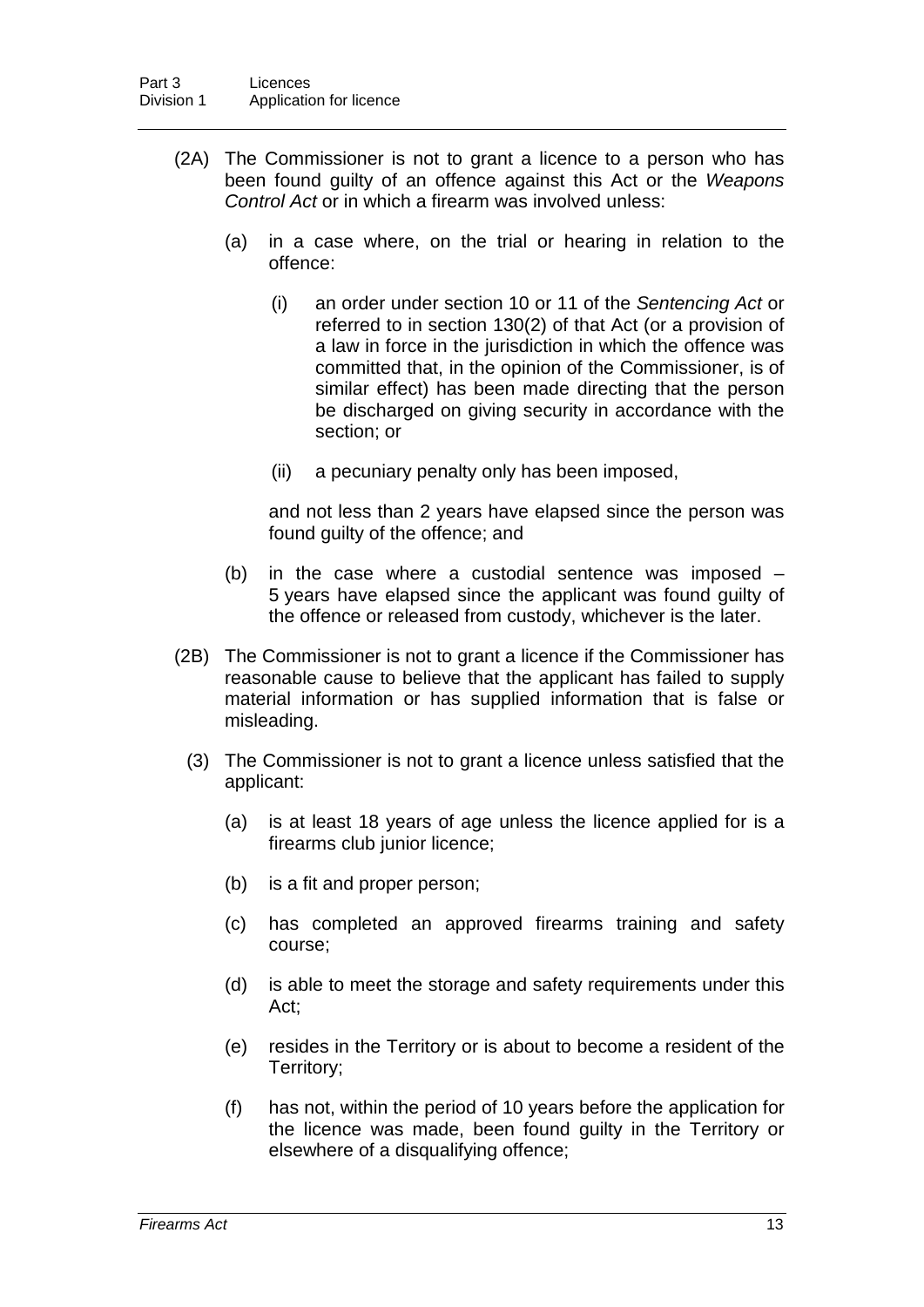- (fa) has not, within the period of 5 years before the application for the licence was made, been found guilty in the Territory or elsewhere of an offence of violence;
- (g) is not subject to a restraining order or has not, within the period of 5 years before the application for the licence was made, been subject to a restraining order; or
- (h) is not subject to an order, made in the Territory or elsewhere, to keep the peace.
- (4) Without limiting subsection (3)(b), the Commissioner is not to grant a licence if the Commissioner has reasonable cause to believe that the applicant may not personally exercise continuous and responsible control over firearms because of:
	- (a) the applicant's way of living or domestic circumstances;
	- (b) any attempts by the applicant to commit suicide or cause a self-inflicted injury; or
	- (c) the applicant's intemperate habits or being of unsound mind.
- (5) The Commissioner may grant a shooter's licence before the expiration of the period referred to in subsection (2) where the applicant was, at the time of making the application, the holder of a shooter's licence and the prescribed checks (if any) have been completed.
- (6) Subsection (3)(c) does not apply to an applicant who at the time of making the application was already the holder of a licence.
- (7) Except in the case of a firearms dealer licence, firearms museum licence, firearms club licence or firearms corporate licence, a licence may only be granted to an individual.
- (8) The Commissioner may refuse to grant a licence if the Commissioner considers that the grant of the licence would be contrary to the public interest.
- (8A) The Commissioner must refuse to grant a licence if the Commissioner is of the opinion, having regard to any criminal intelligence report or other criminal information the Commissioner holds about the applicant, that:
	- (a) the applicant is a risk to public safety; and
	- (b) the grant of the licence would be contrary to the public interest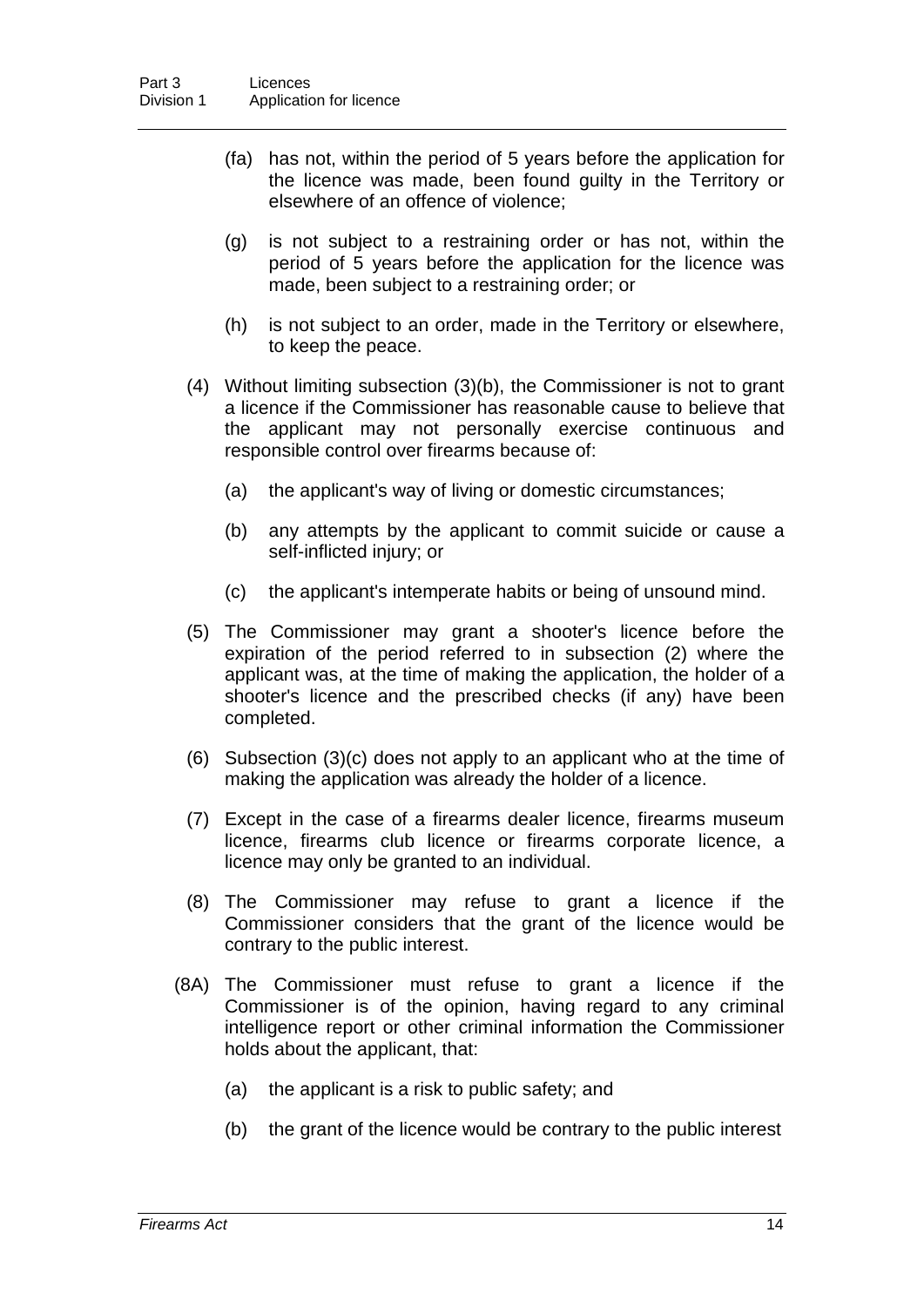- (8B) The Commissioner is not, under this or any other Act or law, required to give reasons for refusing to grant a licence on the grounds referred to in subsection (8A).
	- (9) The Regulations may provide other mandatory or discretionary grounds for refusing to grant a licence.

#### **10A General restrictions on grant of firearms corporate licence, firearms museum licence and firearms club licence**

- (1) The Commissioner may refuse to grant a firearms corporate licence, firearms museum licence or firearms club licence if, in respect of the particular application:
	- (a) the person nominated under section  $9(4)(a)$ ,  $(5)(a)$  or  $(6)(a)$ does not hold a licence; or
	- (b) the Commissioner is not satisfied that the person would be granted a licence under section 10 if he or she were to apply for a licence.

### **10AA Restriction on grant of category H sports shooter's licence**

The Commissioner must not grant a category H sports shooter's licence unless the application is accompanied by an endorsement from an approved firearms club to the effect that:

- (a) the applicant is a member of the club;
- (b) the applicant has provided the club with:
	- (i) details of the applicant's membership of any other firearms clubs and the firearms owned by the applicant; and
	- (ii) at least 2 character references from persons who have known the applicant for at least 2 years; and
- (c) the club supports the application.

#### **10AB Restriction on grant of firearms dealer licence**

The Commissioner must not grant a firearms dealer licence if the Commissioner:

(a) is of the view that a person who (in the opinion of the Commissioner) is or will be a close associate of the applicant is not a fit and proper person to be a close associate of the holder of a firearms dealer licence; or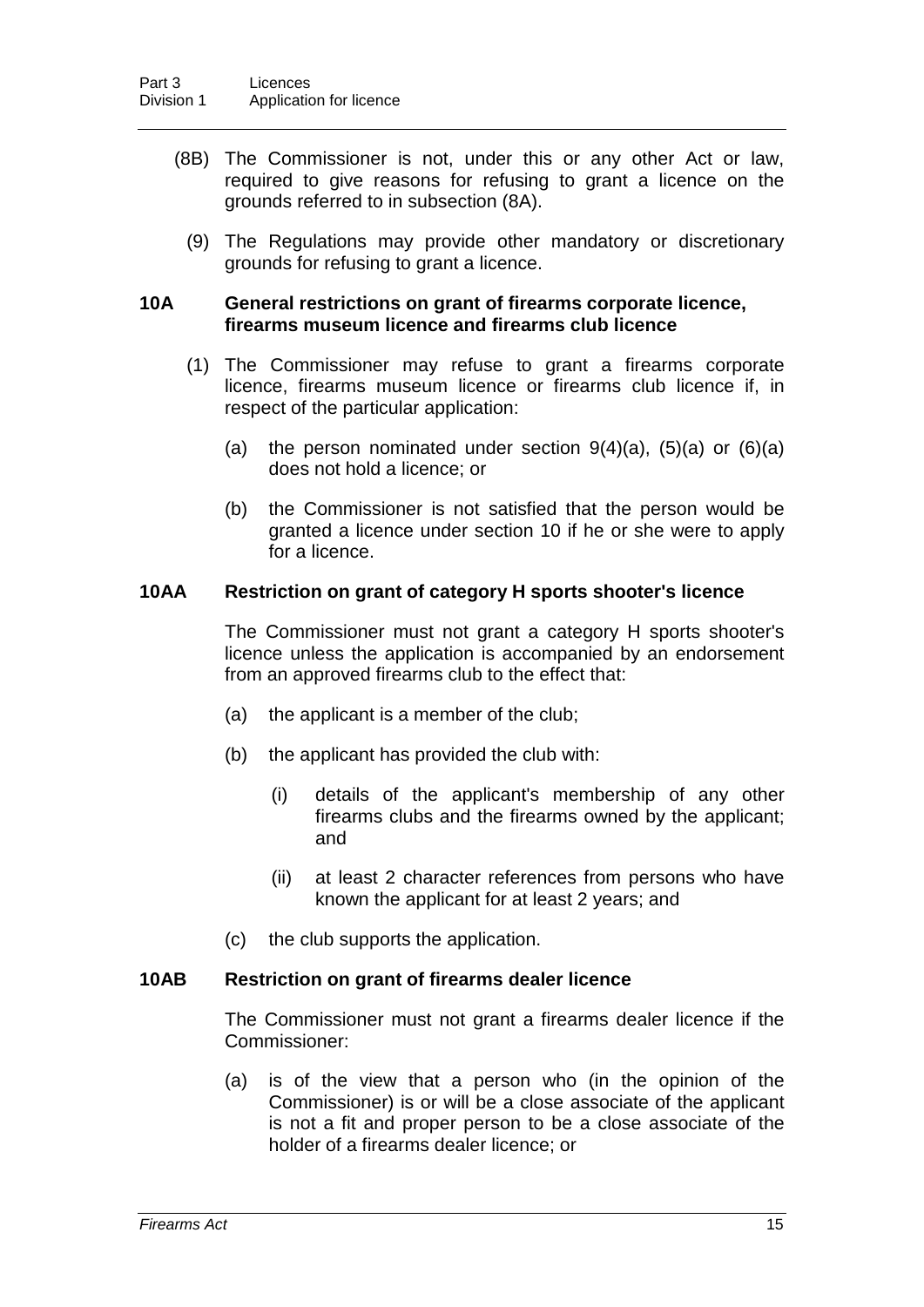(b) is not satisfied that the applicant will be the person primarily responsible for the control and management of the business to be carried on under the authority of the licence.

### **10AC Restriction on grant of firearms collector licence**

The Commissioner must not grant a firearms collector licence unless:

- (a) the Commissioner is satisfied that the applicant is a genuine historical collector of firearms;
- (b) the applicant is a member of an approved historical firearms collector's society and the society has endorsed the application for the licence; and
- (c) the applicant can demonstrate that he or she can comply with the prescribed requirements for storage and safe keeping of firearms held under the licence.

#### **11 Genuine reason for licence**

- (1) The Commissioner is not to grant a licence:
	- (a) unless satisfied that the applicant has a genuine reason for possessing and using firearms;
	- (b) in respect of a category C firearm, category D firearm or category H firearm, unless satisfied that the applicant has a genuine need for possessing and using firearms of that category; and
	- (c) unless satisfied that the applicant meets the requirements under this Act in respect of that reason or need.
- (2) The genuine reasons for possessing or using firearms are any of the following:
	- (a) sports shooting;
	- (b) recreational shooting or hunting;
	- (c) primary production;
	- (d) vertebrate pest animal control;
	- (e) business or employment;
	- (f) occupational requirements;
	- (g) animal welfare;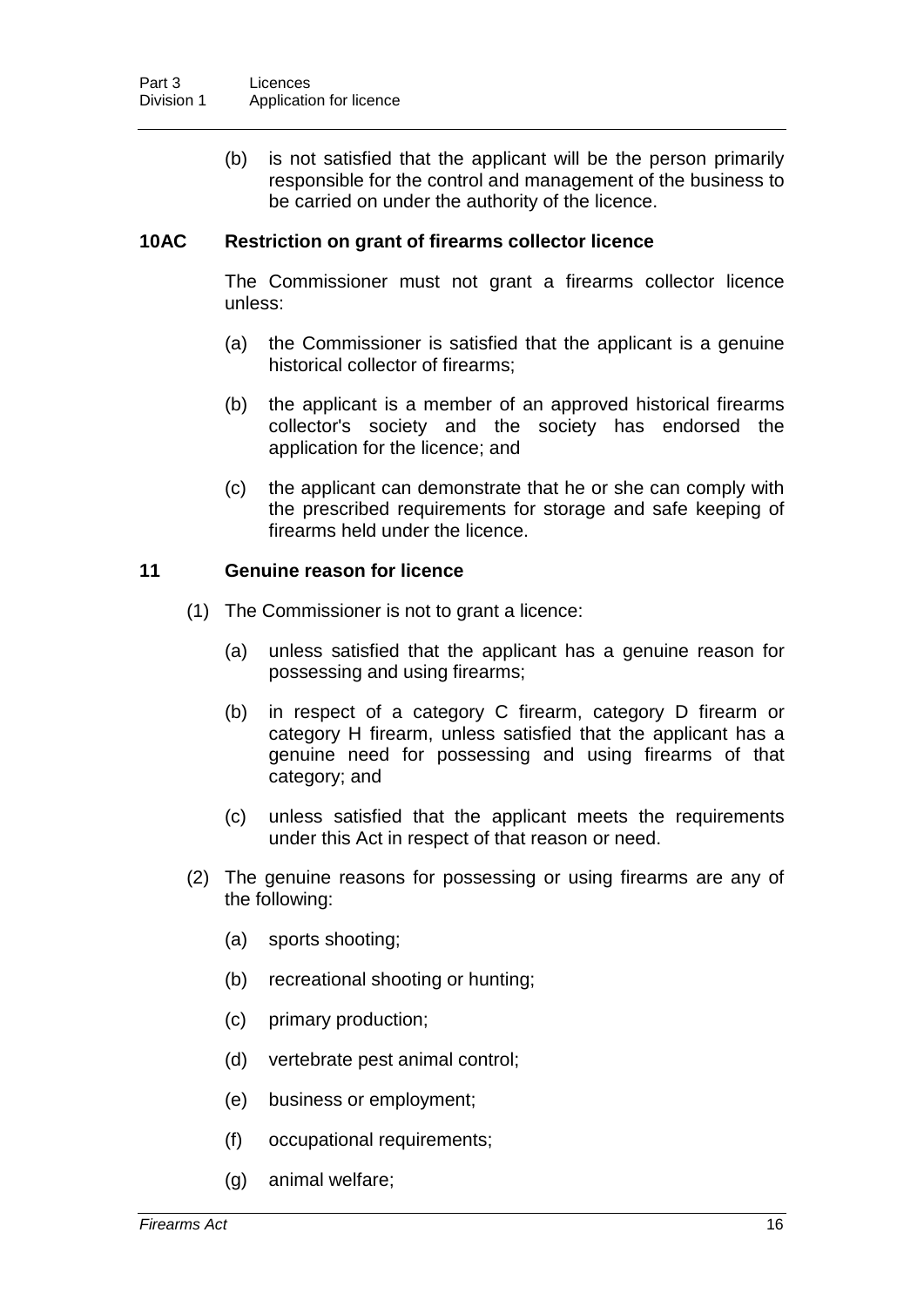- (h) firearms collection;
- (j) museum display;
- (k) inheritance;
- (m) instruction in firearms use and safety.
- (3) The Regulations may provide that the genuine reasons for possessing or using a specified category of firearm are limited to only one or some of the reasons specified in subsection (2).

### **Division 2 General provisions**

#### **12 Form of licence**

A licence is to contain:

- (a) the prescribed particulars; and
- (b) a recent photograph of the holder obtained in accordance with the approved arrangements.

#### **13 General conditions of licence**

- (1) A licence is subject to the conditions that the holder:
	- (a) must comply with the relevant safe keeping and storage requirements under this Act;
	- (b) must not permit any other person to possess or use a firearm in the holder's possession if that other person is not authorised to possess or use the firearm;
	- (c) must permit a member of the Police Force to inspect, at any reasonable time, the holder's facilities for the storage and safe keeping of the firearms in the holder's possession; and
	- (d) must not possess, at any one time, an amount of ammunition that exceeds the amount, if any, authorised in writing by the Commissioner.
- (2) In addition to subsection (1), a licence is subject to:
	- (aa) any other conditions imposed under this Act;
	- (a) the conditions that are prescribed; and
	- (b) the conditions specified by the Commissioner.
- (3) A licence is not transferable.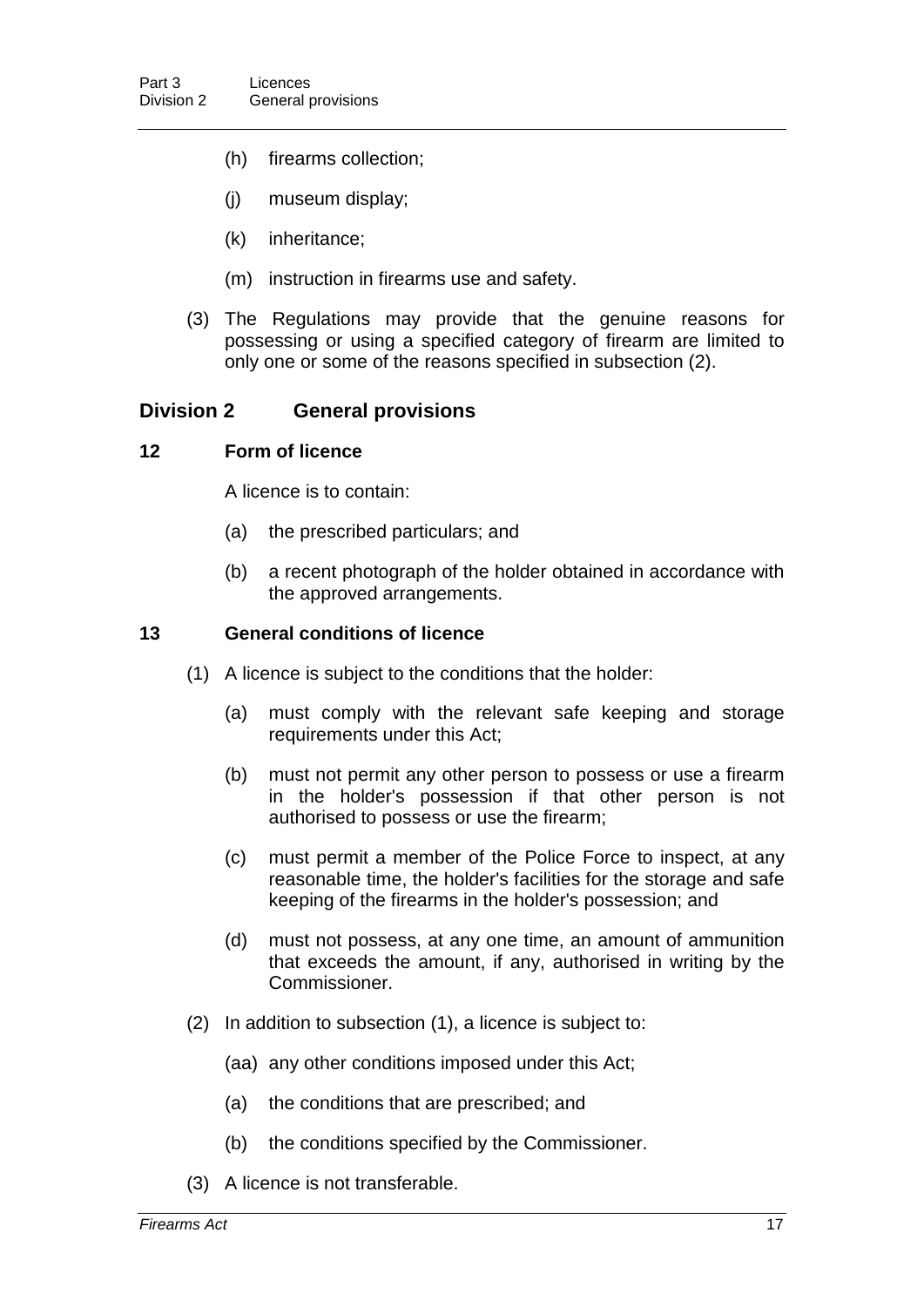## **14 Period of licence**

- (1) Subject to this Act:
	- (a) a shooter's licence that authorises the possession or use of:
		- (i) category A or category B firearms remains in force for 5 years;
		- (ii) category C firearms remains in force for 3 years;
		- (iii) category D firearms remains in force for one year or a shorter period as determined by the Commissioner and specified in the licence;
		- (iv) category H firearms remains in force for one year;
	- (b) a firearms club junior licence remains in force until the holder attains the age of 18 years;
	- (c) a firearms armourer licence, firearms dealer licence and firearms corporate licence remains in force for one year;
	- (d) a firearms employee licence remains in force for one year or a shorter period as determined by the Commissioner and specified in the licence;
	- (e) a firearms collector licence remains in force for 5 years;
	- (ea) an antique firearms collector licence remains in force for the life of the licence holder;
	- (f) a firearms club licence remains in force for 3 years; and
	- (g) a firearms instructor licence remains in force for one year.
- (1A) If a person holds a shooter's licence that authorises the possession or use of more than one category of firearm, the shooter's licence remains in force for the shortest period prescribed under subsection (1) in respect of the categories of firearm to which the licence relates.
	- (2) Subject to this Act, a licence expires 3 months after the holder ceases to reside permanently in the Territory.
	- (3) A licence is not renewable and a fresh application must be made for the grant of a new licence as required.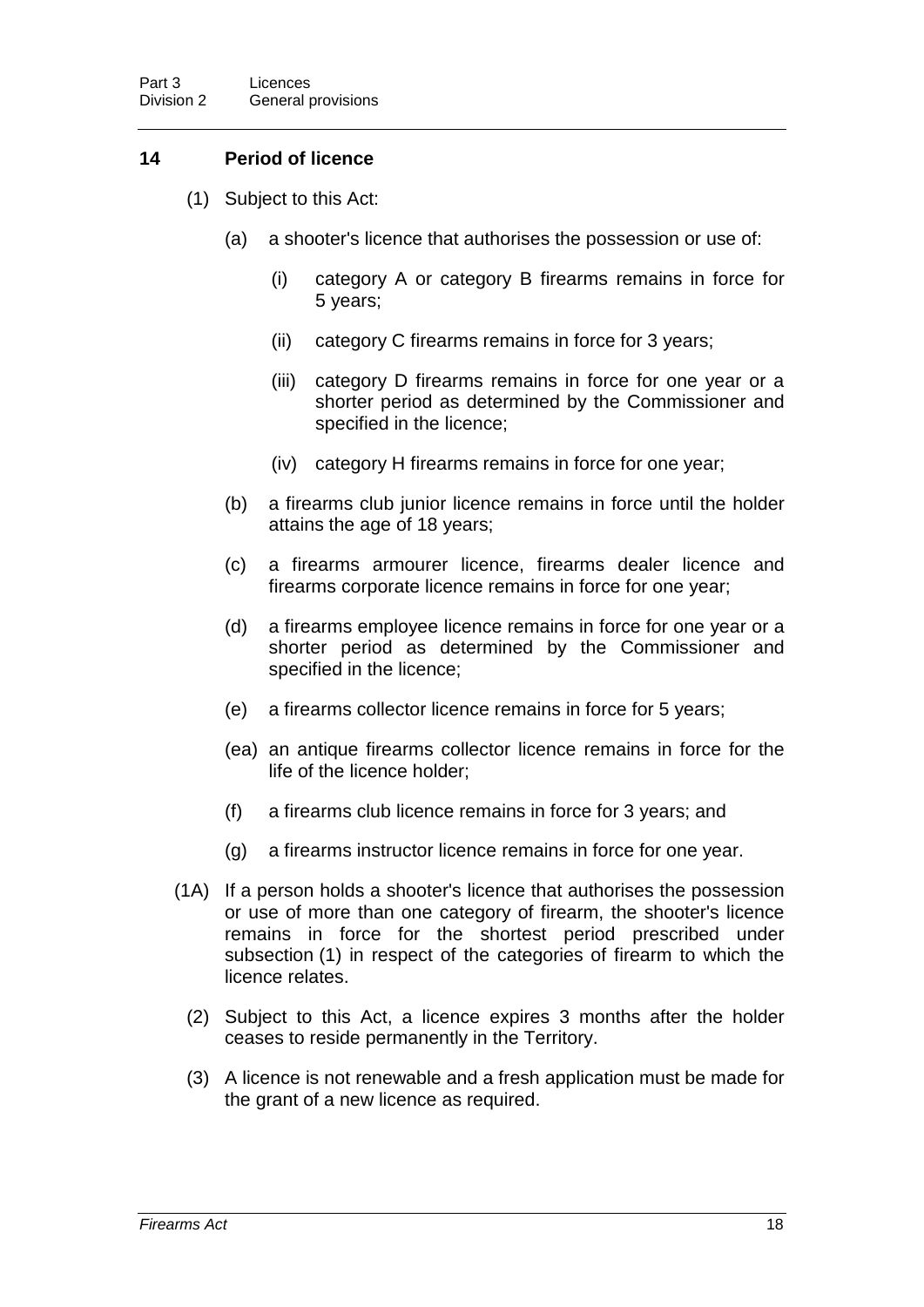## **Division 3 Shooter's licence**

### **15 Shooter's licence**

A shooter's licence authorises the holder to possess and use only firearms of a category specified in the licence.

## **Division 3A Category H Sports Shooter's Licence**

### **15A Category H sports shooter's licence**

- (1) A category H sports shooter's licence authorises the holder to possess only prescribed category H firearms.
- (2) The holder of a category H sports shooter's licence is authorised to use a firearm under the licence only at an approved firearms club.

#### **15B Procedure for obtaining licence**

- (1) A person who wishes to obtain a category H sports shooter's licence must be (or become) a shooting member of an approved firearms club.
- (2) A person may apply for a category H sports shooter's licence if the person:
	- (a) is a shooting member of an approved firearms club;
	- (b) has satisfactorily completed an approved firearm safety training course; and
	- (c) holds, and has held for at least 3 months, a permit to use category H firearms under supervision for sports shooting.
- (3) Subsection (2)(c) does not apply in relation to a person who, at the time of applying for a category H sports shooter's licence, is the holder of:
	- (a) a category H sports shooter's licence;
	- (b) a shooter's licence authorising the possession and use of a category H firearm that was granted for (or partially for) the genuine reason of sports shooting; or
	- (c) a corresponding licence.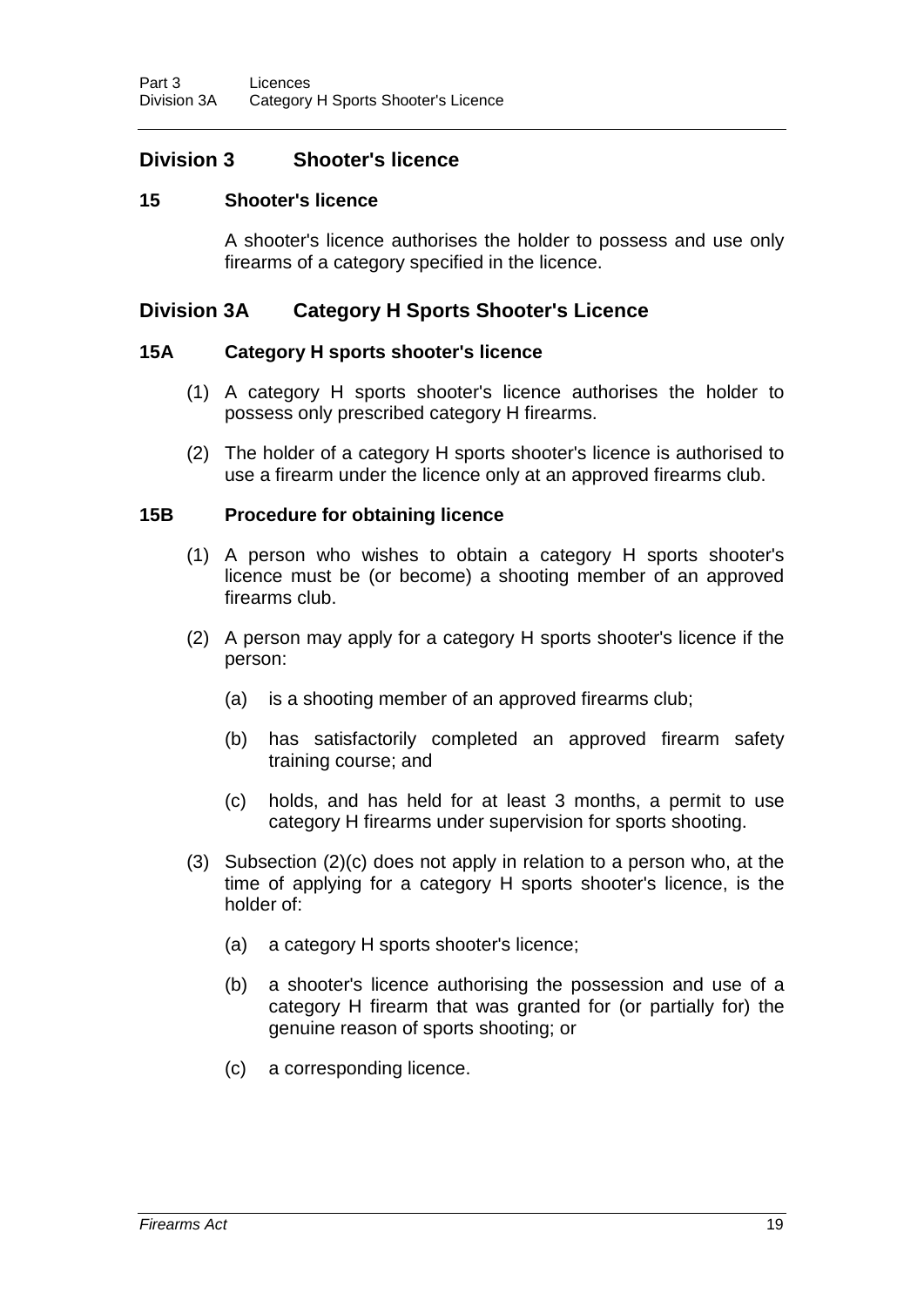## **15C Conditions of licence**

A category H sports shooter's licence is subject to the following conditions:

- (a) the only firearms that can be registered under the licence are prescribed firearms;
- (b) the holder of the licence must be a member of an approved firearms club;
- (c) the holder of the licence can use firearms under the licence only at an approved firearms club;
- (d) the holder of the licence must participate in category H sports shooting events at the prescribed participation rate or satisfy the Commissioner as to the reason the holder was unable to participate at that rate.

## **Division 4 Firearms dealer licence**

#### **16 Firearms dealer licence**

A firearms dealer licence authorises the holder to possess, use and deal in only firearms of a category specified in the licence.

#### **16A Information about close associates of firearms dealers**

- (1) In an application for a firearms dealer licence, the applicant must give the name and address of each person who is a close associate of the applicant and particulars of the nature of the person's association with the applicant.
- (2) If the holder of a firearms dealer licence becomes aware that the close associates (if any) of the holder have changed since the submission to the Commissioner of the holder's most recent application for a licence or most recent declaration under this section, the holder must submit to the Commissioner within 7 days of this subsection coming into operation or of the change to the close associates (whichever is the later) a declaration:
	- (a) notifying the Commissioner in writing of that fact; and
	- (b) setting out the name and address of each person who is a close associate of the holder and particulars of the nature of the person's association with the holder.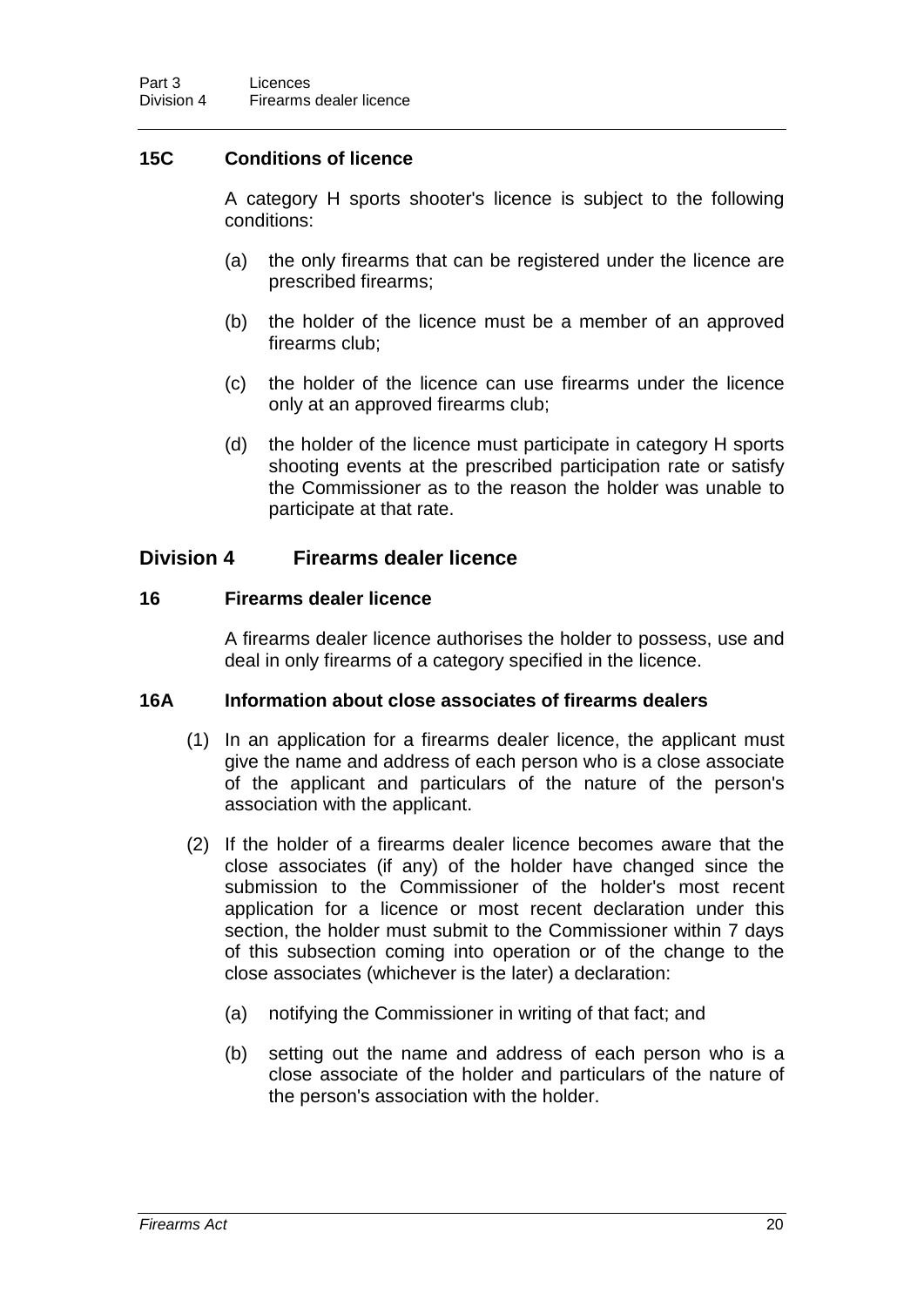- (3) The Commissioner may, by written notice served on the holder of a firearms dealer licence, require the holder to submit to the Commissioner within the time specified in the notice and in the approved form:
	- (a) a declaration to the effect that:
		- (i) the holder (and no other person) is the person primarily responsible for the control and management of the firearms dealing business that is carried on under the licence; or
		- (ii) another person or other persons (whether instead of or in addition to the holder) are primarily responsible for the control and management of that business; and
	- (b) a declaration:
		- (i) to the effect that the close associates (if any) of the holder have not changed since the submission to the Commissioner of the holder's most recent application for a licence or most recent declaration under this section; or
		- (ii) setting out the name and address of each person who is a close associate of the holder and particulars of the nature of the person's association with the holder.
- (4) A person must not:
	- (a) fail to make a declaration as required by this section; or
	- (b) in a declaration under this section, make a statement or provide information that the person knows is false or misleading in a material particular.
	- Penalty: If the offender is a natural person 200 penalty units or imprisonment for 12 months.

If the offender is a body corporate  $-1000$  penalty units.

### **17 Security measures required by dealer**

- (1) The holder of a firearms dealer licence must ensure that all firearms possessed under the licence are stored in accordance with:
	- (a) the safe keeping and storage requirements under this Act; and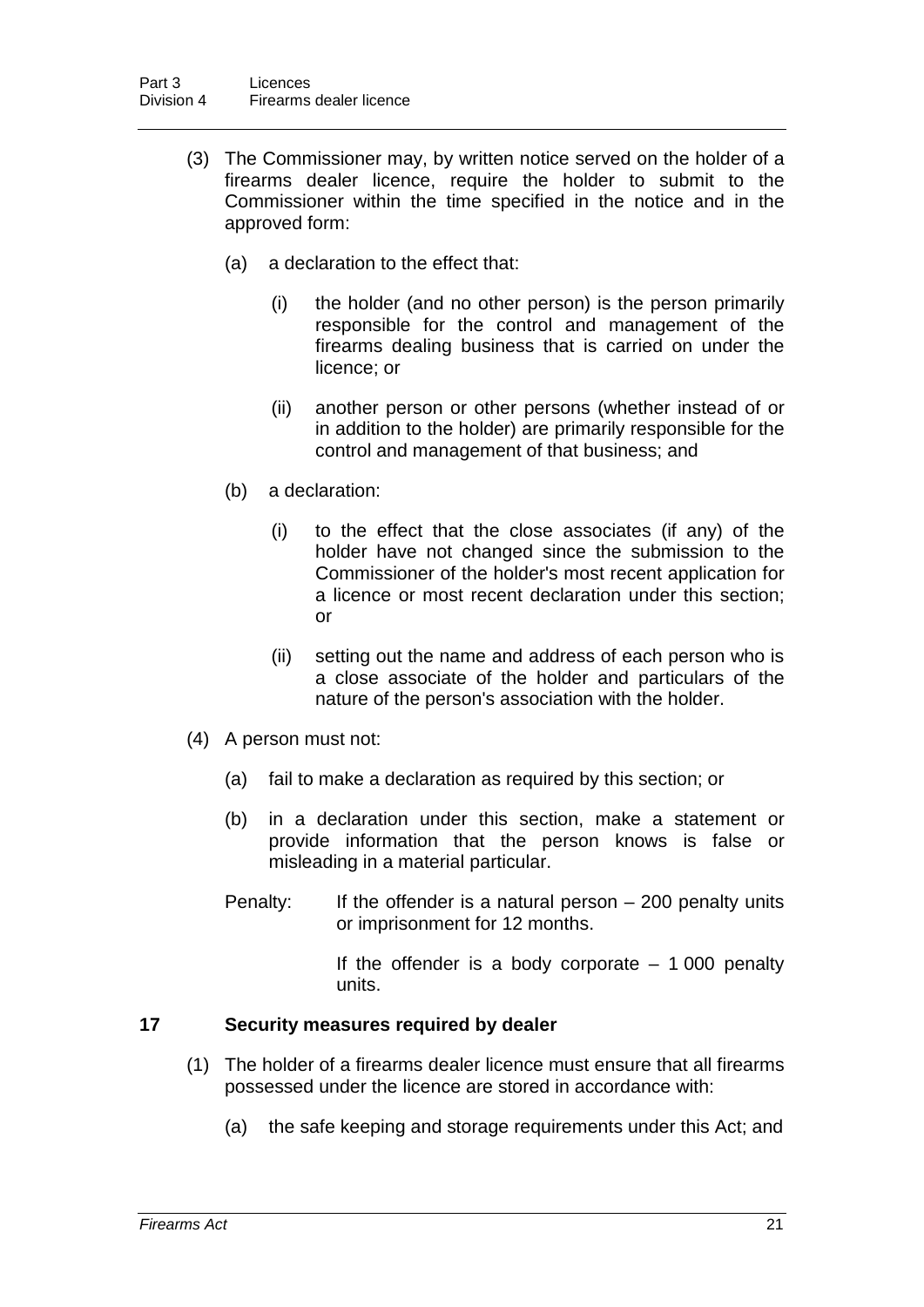(b) the safe keeping and storage requirements, if any, determined by the Commissioner.

Penalty: 50 penalty units or imprisonment for 12 months.

- (2) Subsection (1) does not apply to or in relation to a firearm:
	- (a) in the actual possession; or
	- (b) being displayed to a person under the immediate and continuous supervision,

of the holder of the firearms dealer licence, a partner or an employee of the holder in the normal course of business of the holder.

- (3) The holder of a firearms dealer licence or a partner or employee of the holder may, in the normal course of the business of the holder, remove a firearm from the premises used by the holder under the licence:
	- (a) to demonstrate the firearm to, for or on behalf of a prospective purchaser; or
	- (b) to test the firearm.

### **18 Records and returns to be kept by dealers**

- (1) The holder of a firearms dealer licence must keep and maintain a register containing the prescribed particulars of all firearms and firearm parts possessed under the licence.
- (2) The holder of a firearms dealer licence must, not later than 24 hours after a sale or purchase of a firearm or firearm part by the dealer, record in the dealer's register the prescribed particulars of the firearm or firearm part and the prescribed details of the sale or purchase.
- (3) The holder of a firearms dealer licence must, not later than 7 days after a transaction involving the sale, purchase or storage of a firearm or firearm part, give the Commissioner a record of the transaction in the approved form.
- (4) The holder of a firearms dealer licence must, on demand by a member of the Police Force:
	- (a) produce a record required to be kept under this section to the member and permit the member to inspect and make copies of any entries in it; and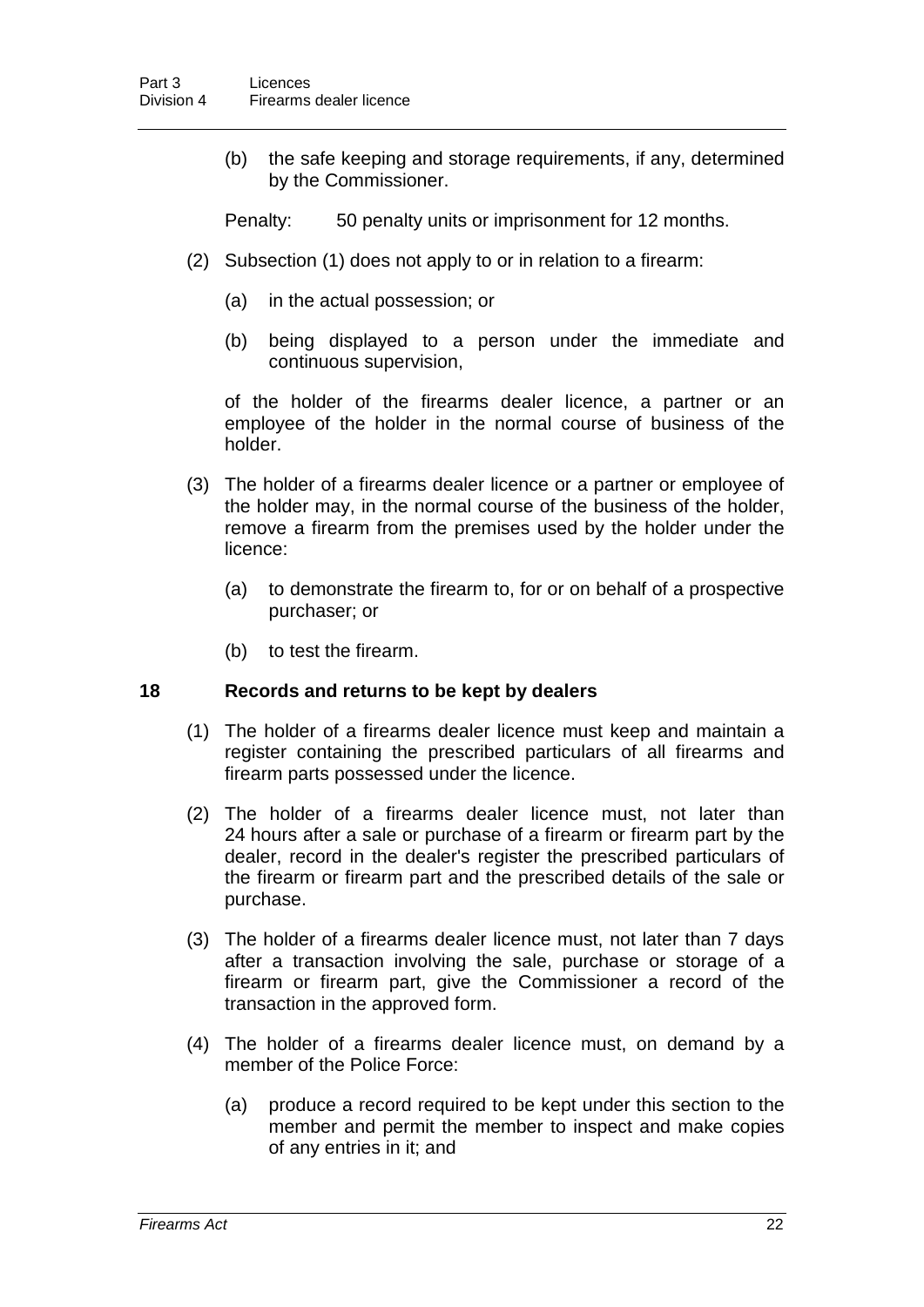- (b) provide to the member any information in the holder's possession with respect to any firearm or firearm part that has been purchased or received under the authority of the firearms dealer licence, or that the person has in his or her possession or has sold or otherwise transferred under the authority of the licence.
- (5) A person must not alter an entry in a record required to be kept under this section other than by interlineation or striking out that does not make the entry illegible.
- (6) The holder of a firearms dealer licence must, not later than 24 hours after becoming aware of the loss, theft or destruction of a firearm or firearm part that was in the possession of the holder, notify the Commissioner of the loss, theft or destruction in the approved form.
- (7) The holder of a firearms dealer licence must ensure that a record required by this Act to be kept by the holder is kept in a place of safe keeping.
- (8) The holder of a firearms dealer licence must, if written notice is served on the holder by the Commissioner, provide to the Commissioner, not later than the time specified in the notice and in the form provided by the Commissioner, the particulars relating to the purchase, receipt, sale or possession by the holder of any firearms or firearm parts as are required by the notice.

Penalty: 20 penalty units or imprisonment for 6 months.

### **19 Production of firearms**

A member of the Police Force may require the holder of a firearms dealer licence, or a partner or employee of the holder, to produce a firearm in his or her possession.

Penalty: 20 penalty units or imprisonment for 6 months.

### **20 Restriction on employing certain persons**

- (1) If the holder of a firearms dealer licence:
	- (a) employs a prescribed person in the business authorised by the licence; or
	- (b) permits a prescribed person to act as an agent for, or participate in the management of, that business,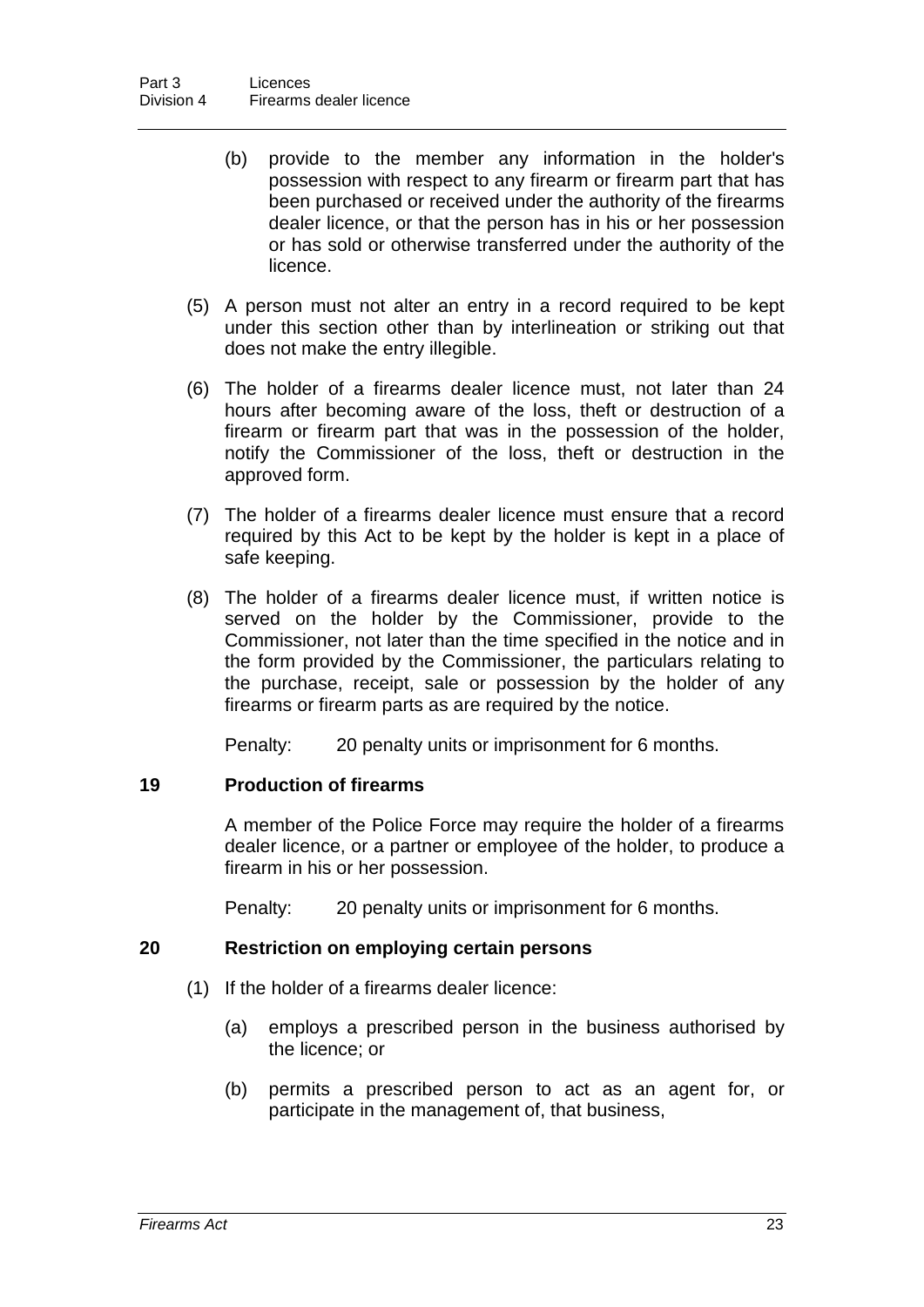the holder and the prescribed person are each guilty of an offence.

Penalty: 400 penalty units or imprisonment for 2 years.

- (2) It is a defence to the prosecution of the holder of a firearms dealer licence for an offence against subsection (1) if the defendant proves that he or she did not know, and could not reasonably have been expected to know, that the person was a prescribed person.
- (3) In this section:

*prescribed person* means a person who, whether in the Territory or elsewhere:

- (a) has, within the preceding 10 years, had his or her firearms dealer licence revoked;
- (b) has, within the preceding 10 years, had his or her application for a licence or permit refused, or had his or her licence or permit revoked, on the grounds that the Commissioner:
	- (i) was not satisfied that the person was a fit and proper person; or
	- (ii) considered that a grant of the licence or permit to the person would be contrary to the public interest;
- (c) has been found guilty of a disqualifying offence within the preceding 10 years;
- (d) has been found guilty of an offence of violence within the preceding 5 years;
- (e) is the subject of a restraining order or, if the person was previously the subject of a restraining order, less than 5 years have passed since the order expired or ceased to have effect;
- (f) is the subject of an order to keep the peace;
- (g) is the holder of a firearms licence that is suspended or was the holder of a firearms licence that expired while the licence was suspended and the person has not been granted another licence or a permit; or
- (h) is prohibited from applying for a licence by a provision of this Act or an order of a court.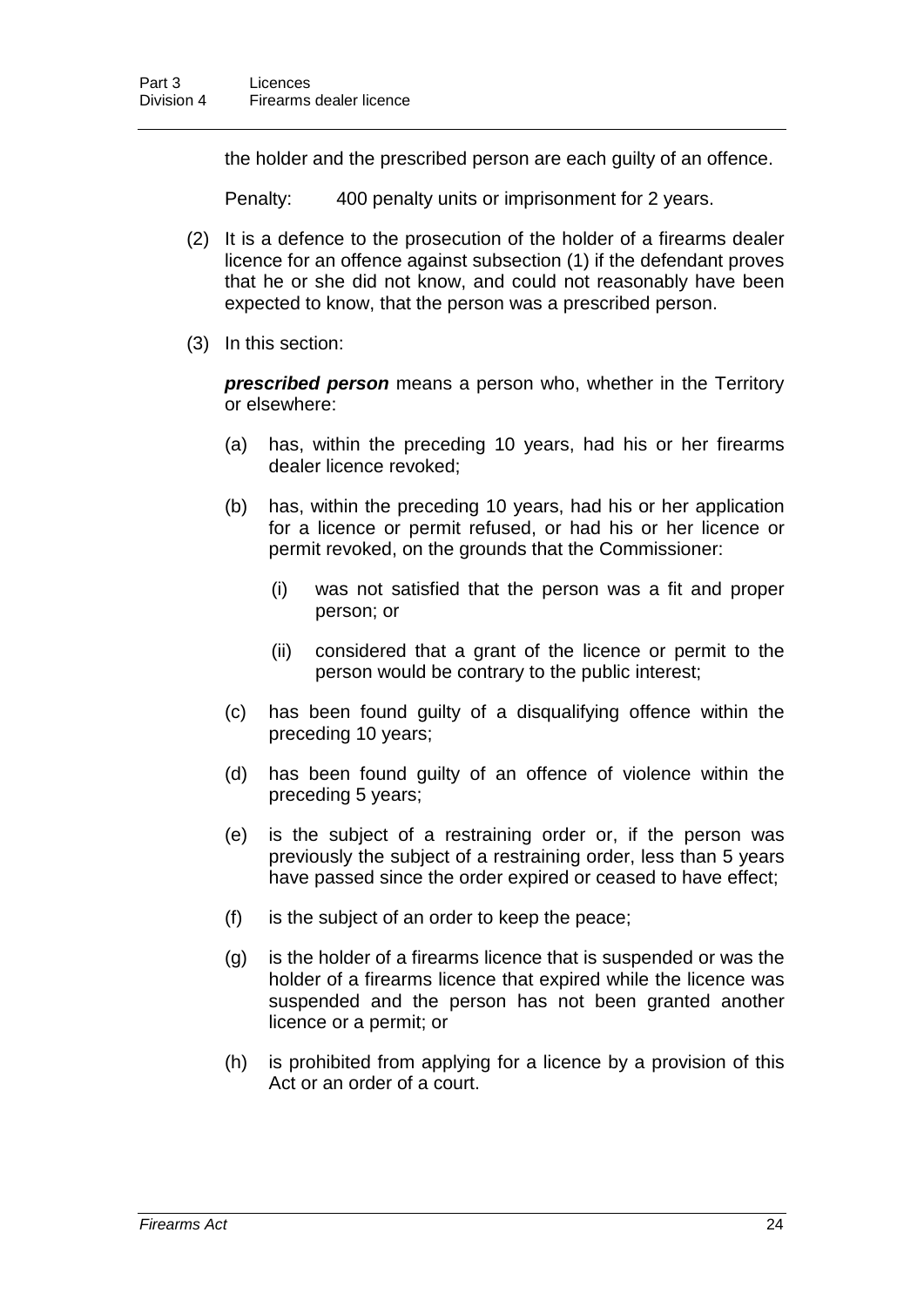### **21 Interstate transactions between dealers**

Despite anything to the contrary in this Act, the holder of a firearms dealer licence is, for the purposes of a transaction between the holder and the holder of a corresponding licence, authorised to buy a firearm from the holder of that corresponding licence.

### **Division 5 Firearms armourer licence**

#### **22 Firearms armourer licence**

- (1) A firearms armourer licence authorises the holder to possess, use, repair, manufacture, modify, service and store only firearms of a category specified in the licence.
- (2) The holder of a firearms armourer licence, or a partner or an employee of the holder, with the authority of the holder, may, in the normal course of the business of the holder, remove a firearm from premises used by the holder under the licence to test it.
- (3) The holder of a firearms armourer licence must ensure that all firearms possessed under the licence are stored in accordance with:
	- (a) the safe keeping and storage requirements under this Act; and
	- (b) the safe keeping and storage requirements, if any, determined by the Commissioner.

Penalty: 50 penalty units or imprisonment for 12 months.

(4) Subsection (3) does not apply to or in relation to a firearm in the actual possession of the holder, or a partner or an employee of the holder, in the normal course of the business of the holder.

#### **22A Records to be kept by firearms armourer**

- (1) The holder of a firearms armourer licence is to record in the approved form the particulars of:
	- (a) each firearm that has come into the holder's possession under the licence; and
	- (b) each firearm that is no longer in the holder's possession.
- (2) A record required to be kept under subsection (1) must be made within 24 hours after a firearm comes into, or is no longer in, the possession of the holder of the firearms armourer licence.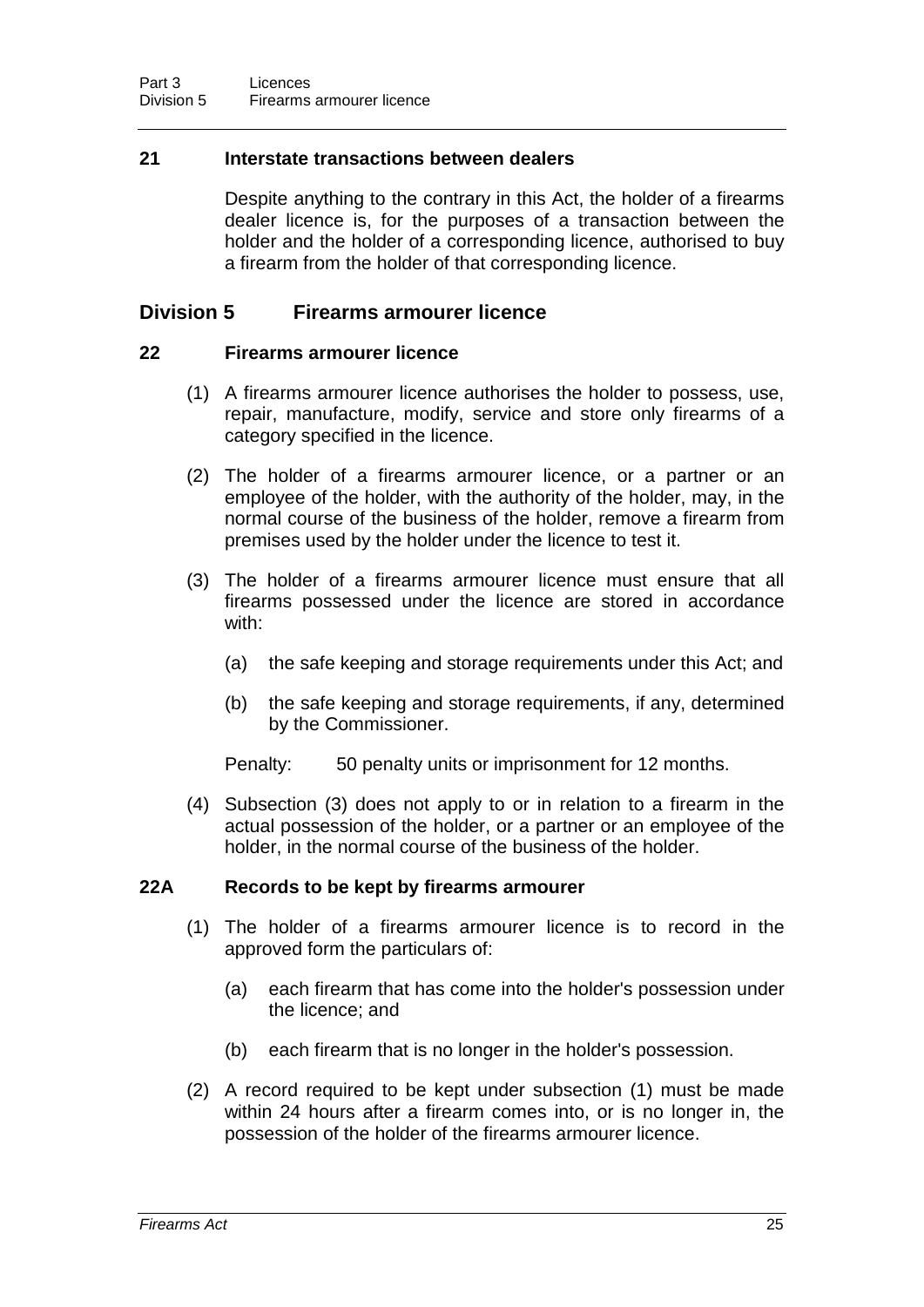- (3) The holder of a firearms armourer licence must provide to the Commissioner a copy of a record required to be kept under subsection (1) not later than 7 days after the end of March, June, September and December in each year.
- (4) A holder of a firearms armourer licence who fails to comply with this section commits an offence.

Penalty: 20 penalty units or imprisonment for 6 months.

### **23 Production of firearms, records, &c.**

(1) A member of the Police Force may require the holder of a firearms armourer licence, or a partner or employee of the holder, to produce a firearm in his or her possession or a record required to be kept under this Act.

Penalty: 20 penalty units or imprisonment for 6 months.

- (2) A member of the Police Force may:
	- (a) examine a record referred to in subsection (1);
	- (b) make copies of, or take extracts from, the record; and
	- (c) retain the record for such reasonable period as the member thinks fit.

## **Division 6 Firearms collector licence**

### **24 Firearms collector licence**

- (1) A firearms collector licence authorises the holder to possess and display only firearms of a category specified in the licence.
- (1A) A firearms collector licence that authorises the possession of category H firearms does not authorise the holder of the licence to possess category H firearms that were manufactured after 31 December 1946 unless the holder is a student of arms within the meaning of section 35C(2).
	- (2) The holder of a firearms collector licence must ensure that all firearms possessed under the licence are stored in accordance with:
		- (a) the safe keeping and storage requirements under this Act; and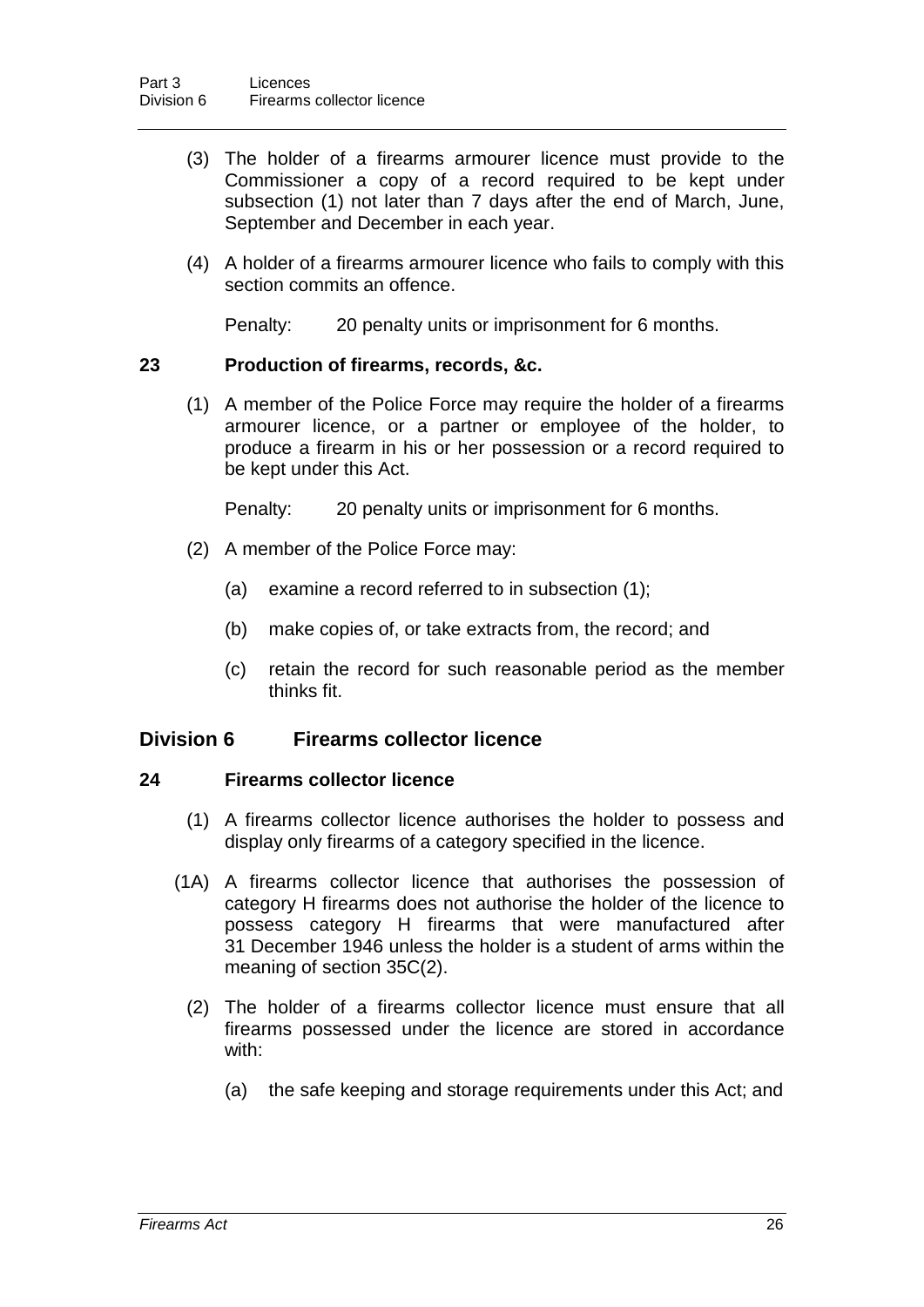(b) the safe keeping and storage requirements, if any, determined by the Commissioner.

Penalty: 50 penalty units or imprisonment for 12 months.

- (3) The holder of a firearms collector licence:
	- (b) when requested by a member of the Police Force, must allow the member:
		- (i) to inspect all firearms in the holder's possession under the licence; and
		- (ii) to inspect the premises and the receptacles in which those firearms are kept.
	- Penalty: 20 penalty units or imprisonment for 6 months.

#### **25 Use of firearm under firearms collector licence**

(1) The holder of a firearms collector licence must not use, or carry for the purpose of using, a firearm to which the licence relates unless he or she does so in accordance with a permit.

Penalty: 50 penalty units or imprisonment for 12 months.

(2) The Commissioner is, by notice served on the holder of a firearms collector licence, to revoke the licence where the holder is found guilty of an offence against subsection (1).

### **Division 6A Antique Firearms Collector Licence**

### **25A Antique firearms collector licence**

- (1) An antique firearms collector licence authorises the holder to possess and display only firearms:
	- (a) of a category specified in the licence; and
	- (b) that were manufactured before 1 January 1900.
- (2) The holder of an antique firearms collector licence must ensure that all firearms in the holder's possession under the licence are stored in accordance with:
	- (a) the safe keeping and storage requirements under this Act; and
	- (b) the safe keeping and storage requirements (if any) determined by the Commissioner.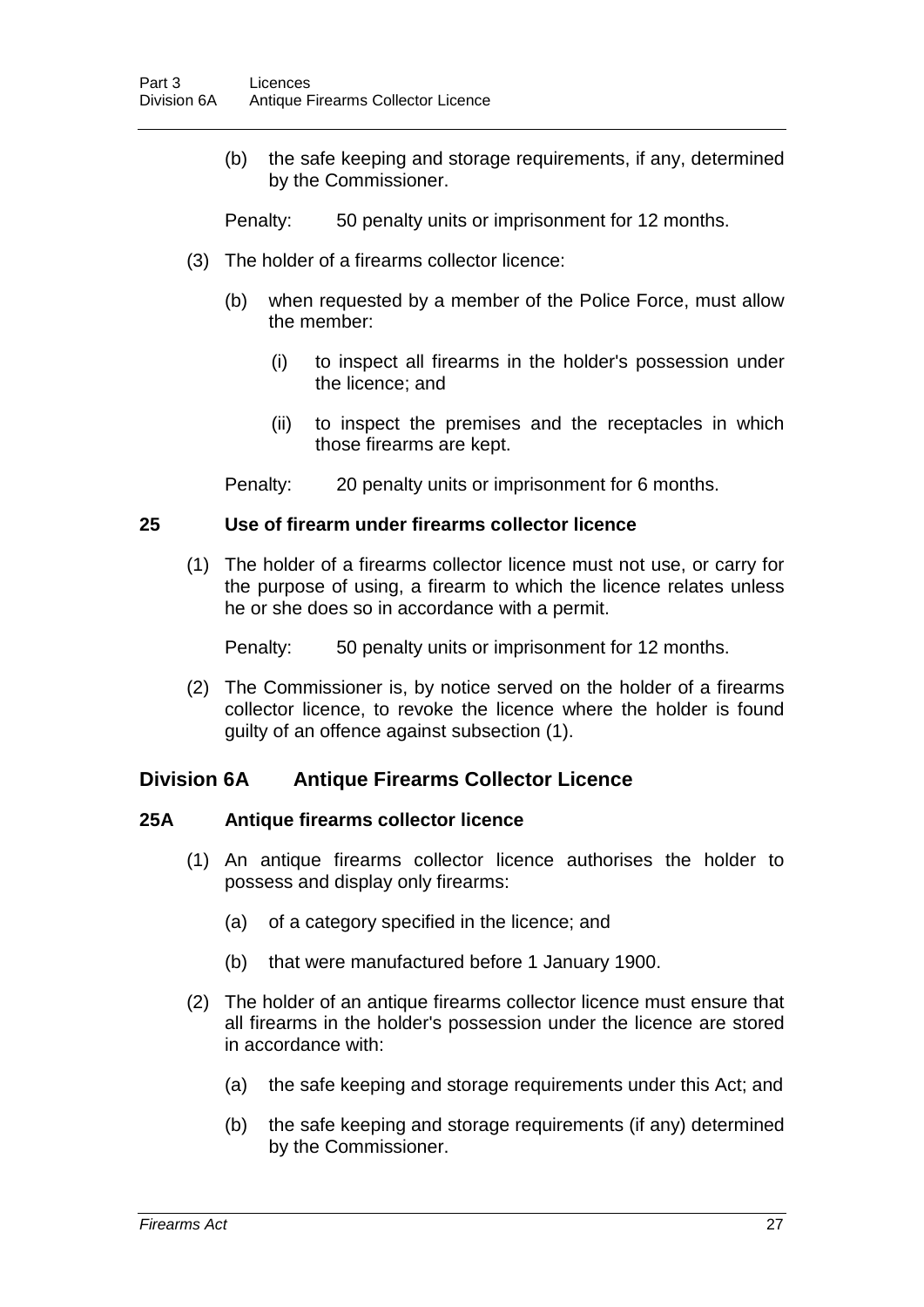## **Division 7 Firearms corporate licence**

### **26 Firearms corporate licence**

- (1) A firearms corporate licence authorises the holder to possess only firearms of a category specified in the licence.
- (2) The holder of a firearms corporate licence must not permit a person to possess or use a firearm held under the licence unless the person:
	- (a) is the holder of a firearms employee licence, is an employee of the holder of the corporate licence, and the firearm is in the possession of the person for a purpose relating to his or her duties as an employee;
	- (b) is the holder of a firearms instructor licence, is an employee or is otherwise engaged by the holder of the corporate licence in the capacity of an instructor, and the firearm is in the possession of the person for a purpose relating to his or her duties as an employee or instructor; or
	- (c) holds a relevant permit to possess and use a firearm of the type possessed under the corporate licence and the possession and use is in accordance with the conditions applying to the corporate licence.
	- Penalty: If the offender is a natural person 200 penalty units or imprisonment for 12 months.

If the offender is a body corporate  $-1000$  penalty units.

## **Division 8 Firearms employee licence**

### **27 Firearms employee licence**

- (1) A firearms employee licence authorises the holder to possess and use only firearms of a category specified in the licence that are possessed by his or her employer under a firearms corporate licence for a purpose relating to his or her duties as an employee.
- (2) A firearms employee licence is immediately revoked if the holder ceases to be employed by the holder of the corporate licence whose firearms the holder is permitted to possess and use under the firearms employee licence.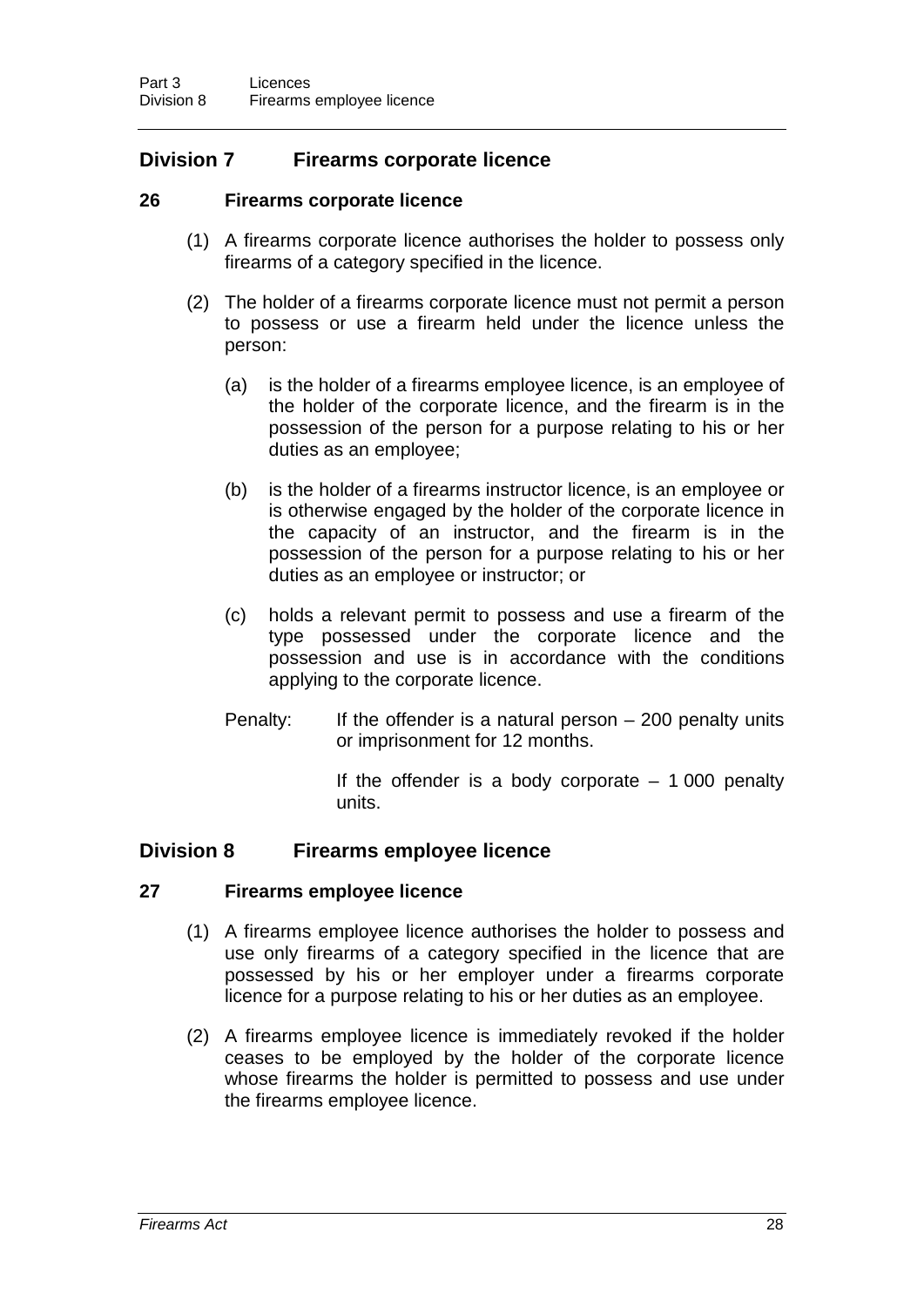## **Division 9 Firearms club junior licence**

### **28 Firearms club junior licence**

A firearms club junior licence authorises the holder to possess and use only firearms of a category specified in the licence and only:

- (a) when under the personal supervision of the holder of a licence who is authorised to possess or use firearms of the same category; and
- (b) for the purpose of receiving instruction in the safe use of firearms at an approved shooting range or competing in an approved event.

### **Division 10 Firearms museum licence**

#### **29 Firearms museum licence**

A firearms museum licence authorises the holder to exhibit and show only firearms of a category specified in the licence.

### **Division 11 Firearms heirloom licence**

#### **30 Firearms heirloom licence**

A firearms heirloom licence authorises the holder to possess only a firearm, or firearms of a matched pair or set, specified in the licence.

## **Division 12 Firearms club licence**

### **30A Firearms club licence**

- (1) A firearms club licence authorises:
	- (a) the holder of the licence;
	- (b) the members of the firearms club; and
	- (c) persons permitted by the firearms club to be on premises occupied by it and approved under section 49(2),

to possess and use firearms of a category specified in the licence for sports shooting or training purposes.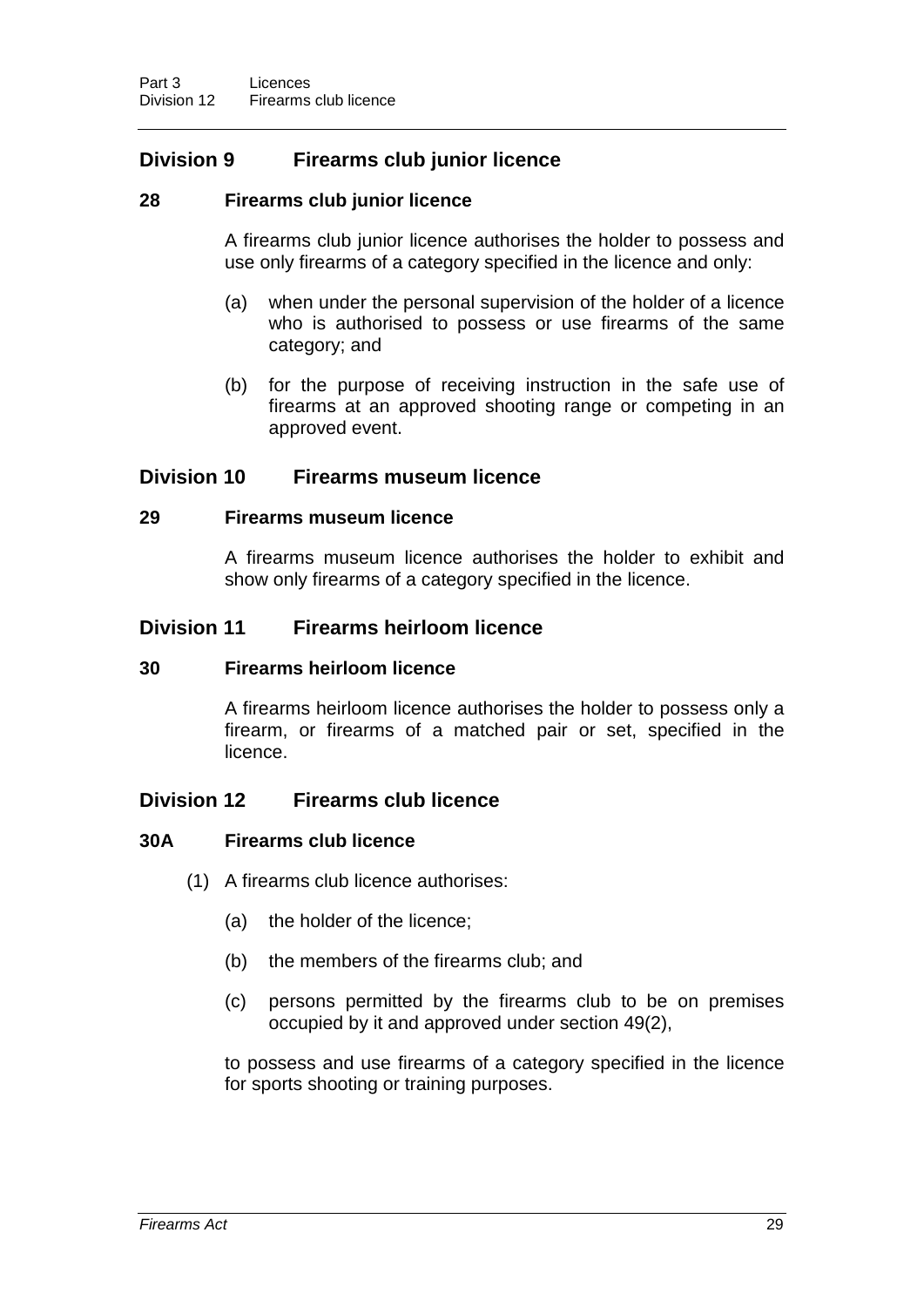- (2) If a firearms club is licensed to use category H firearms, the club is authorised under the licence to conduct category H sports shooting events only if:
	- (a) the category H sports shooting event is for a prescribed shooting discipline; and
	- (b) the club is affiliated with the appropriate national or international body that administers the particular shooting discipline.

#### **30B Records to be kept by firearms clubs**

- (1) The holder of a firearms club licence must keep and maintain records containing:
	- (a) the names and addresses of all present and past members for the firearms club;
	- (b) the financial status of members;
	- (c) in respect of each member particulars of competition shooting and events organised or co-ordinated by the firearms club that the member has participated including the date of the competition or event and the time when the member commenced and finished competing; and
	- (d) the names of range officers and other persons responsible for conducting competition shooting and events organised or coordinated by the firearms club and the dates and times when they were responsible for conducting a competition or event.
- (2) The holder of a firearms club licence must, on demand by a member of the Police Force, produce to the member a record required to be kept under subsection (1).

Penalty: 20 penalty units or imprisonment for 6 months.

- (3) A member of the Police Force may:
	- (a) examine a record kept under subsection (1);
	- (b) make copies of, or take extracts from, the record; and
	- (c) retain the record for any reasonable period that the member thinks fit.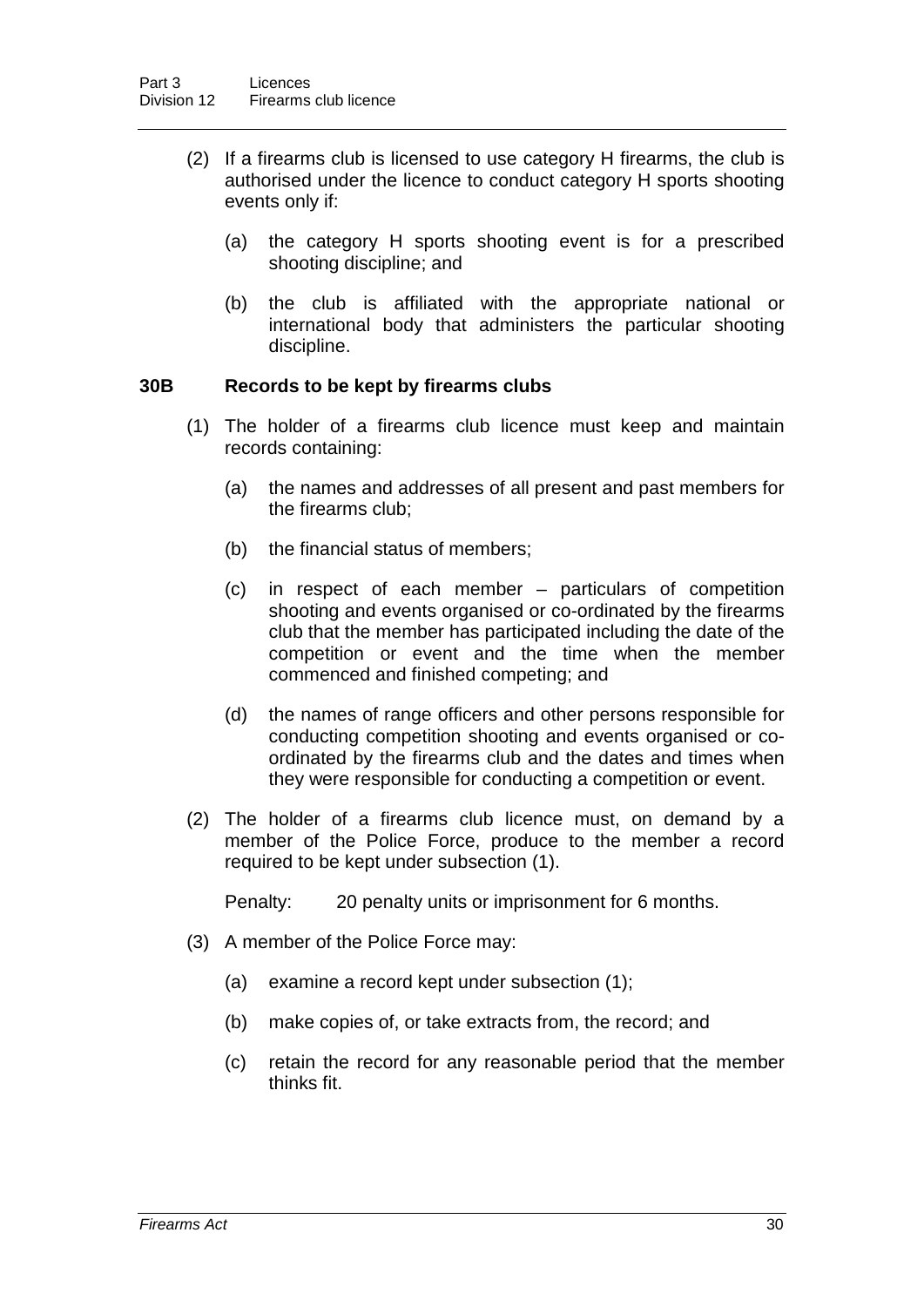- (4) The holder of a firearms club licence must provide to the Commissioner within 3 months after the end of each financial year an annual report in the approved form giving the following details:
	- (a) the name and address of each person who was a member of the firearms club during the year and whether or not the member was a financial member;
	- (b) particulars of category H firearms held by each of those members;
	- (c) particulars of participation in category H sports shooting events during the year by each of those members (if applicable), including the dates of the events.

Penalty: 100 penalty units.

## **Division 13 Firearms instructor licence**

### **30C Firearms instructor licence**

A firearms instructor licence authorises the holder to possess and use firearms of a category specified in the licence for the purpose of conducting approved firearms training and safety courses

## **Part 4 Permits**

## **31 Grant of permits**

- (1) The Commissioner may grant a permit for one or more of the following purposes:
	- (a) to authorise a person to purchase, hire, lease or acquire a firearm;
	- (b) to authorise the possession or use of a firearm by a person residing temporarily in the Territory;
	- (c) to authorise the use by the holder of a firearms collector licence of a firearm possessed under the licence;
	- (d) to authorise the possession or use of firearms for film, theatrical productions or other artistic purposes;
	- (e) to authorise the acquisition, sale or transfer of a firearm in such circumstances as may be prescribed;
	- (f) to authorise the shortening or conversion of a firearm;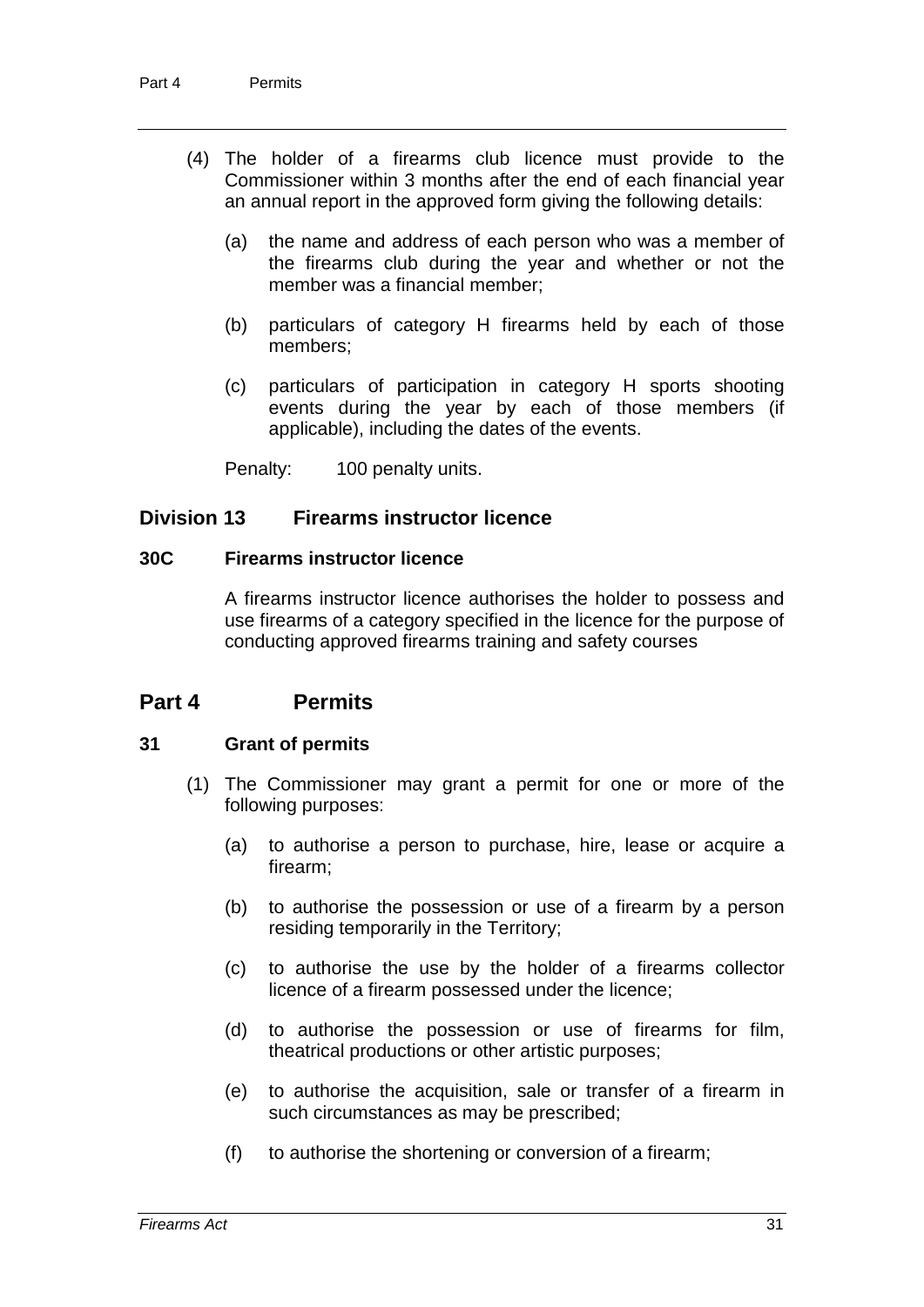- (fa) to authorise the temporary possession or use of a firearm by the holder of a licence for a specified reason not covered by the holder's licence;
- (fb) to authorise a person to use under supervision a category H firearm for sports shooting at an approved firearms club;
- (fc) to authorise an approved firearms club to permit a person or class of persons to use under supervision a category H firearm for sports shooting at the firearms club;
- (g) to authorise anything else for which provision is made by the Regulations and required by the Regulations to be authorised by a permit.
- (2) The Commissioner must not grant a permit for the purpose specified in subsection (1)(fb) unless the application is accompanied by:
	- (a) an endorsement from an approved firearms club to the effect that:
		- (i) the applicant is a member of the club;
		- (ii) the applicant has provided the club with:
			- (A) details of the applicant's membership of any other firearms clubs and the firearms owned by the applicant; and
			- (B) at least 2 character references from persons who have known the applicant for at least 2 years; and
		- (iii) the club supports the application; and
	- (b) an authority from the applicant authorising the Commissioner to disclose to the club the applicant's criminal history at any time while the permit is in force.
- (3) The Commissioner may grant a permit to authorise a person to do any or all of the things that may be authorised under a firearms armourer licence.
- (4) Part 3, Division 5 applies (with the necessary changes) to the holder of a permit under subsection (3) as if the person were the holder of a firearms armourer licence.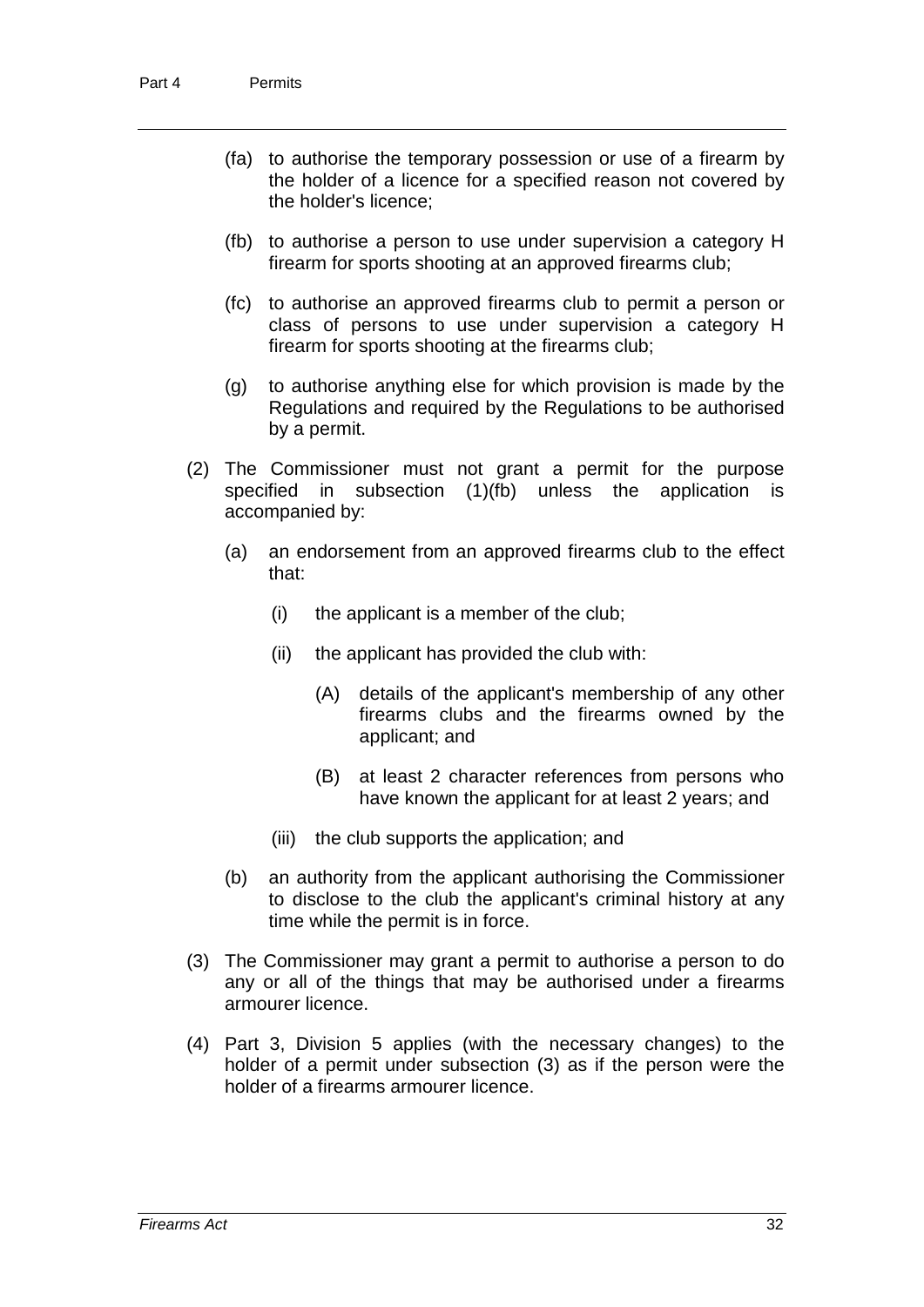## **32 Application for permit**

An application for a permit is to be:

- (a) in the approved form;
- (b) accompanied by the determined fee; and
- (c) lodged with the Commissioner.

### **33 General restrictions on granting permits**

- (1) The Commissioner is not to grant a permit unless satisfied that the applicant:
	- (a) is at least 18 years of age unless:
		- (i) the applicant is the holder of a firearms club junior licence; or
		- (ii) the permit is to use under supervision a category H firearm for sports shooting at an approved firearms club
	- (b) is a fit and proper person;
	- (c) has not, within 10 years before the application for the permit was made, been found guilty in the Territory or elsewhere, of a disqualifying offence;
	- (ca) has not, within 5 years before the application for the permit was made, been found guilty in the Territory or elsewhere, of an offence of violence;
	- (cb) is able to meet the storage and safety requirements prescribed under this Act or approved by the Commissioner;
	- (d) is not subject to a restraining order within 5 years before the application for the permit was made, been subject to a restraining order;
	- (e) is not subject to an order, made in the Territory or elsewhere, to keep the peace;
	- $(f)$  if the applicant is the holder of a firearms junior club licence:
		- (i) the applicant is at least 16 years of age and represents the Territory in competition shooting at national or international level; and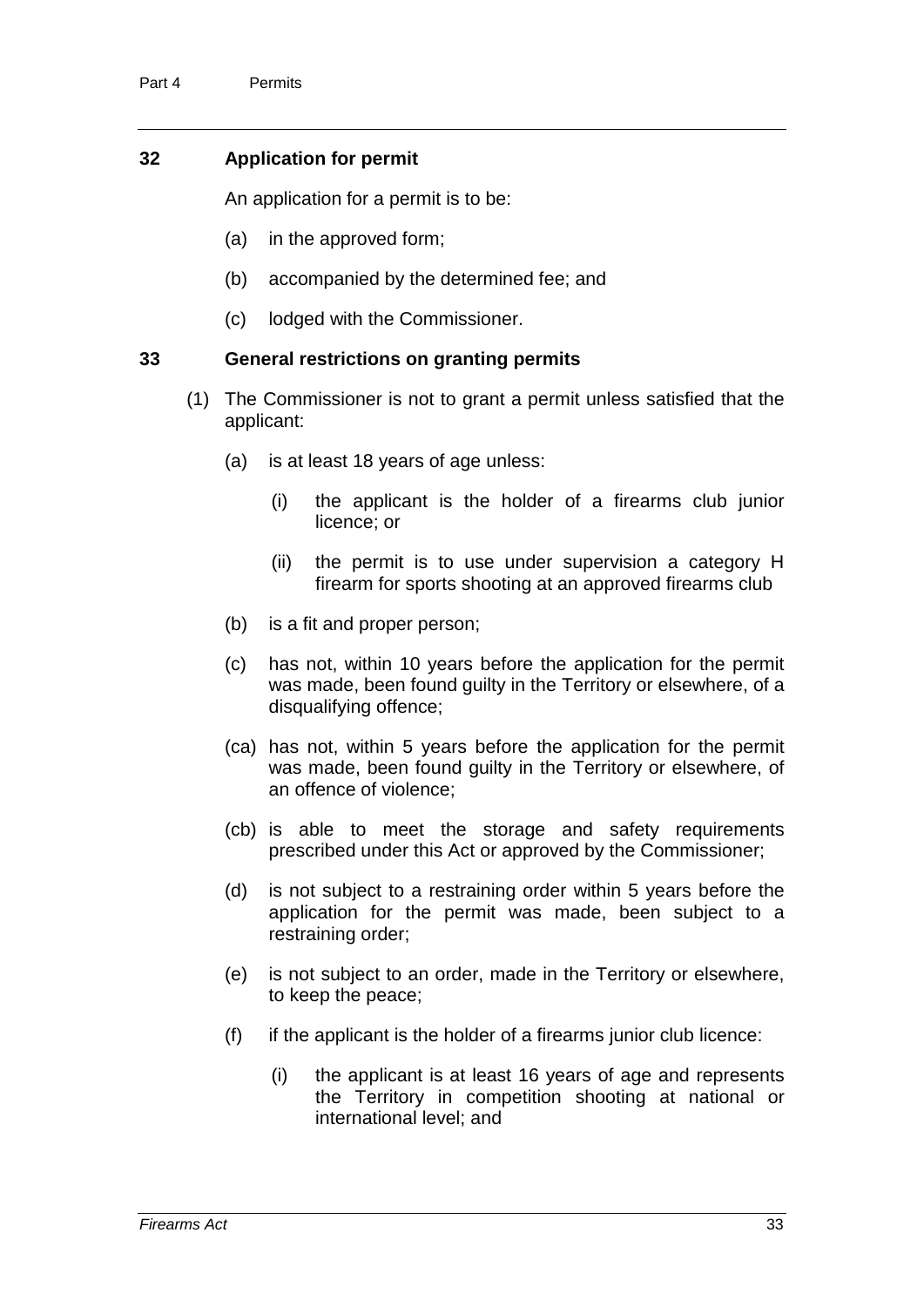- (ii) the application is accompanied by a written endorsement from the governing body in the Territory for the disciplines in which the applicant shoots that the applicant is a representative of the Territory.
- (1A) The Commissioner is not to grant a permit if the applicant is prohibited from holding a licence to own or possess a firearm:
	- (a) under this or any other Act;
	- (b) under an Act of the Commonwealth, a State or another Territory of the Commonwealth; or
	- (c) by an order or direction of a court (whether made or given in the Territory or elsewhere).
	- (2) Without limiting subsection (1), the Commissioner is not to grant a permit if the Commissioner has reasonable cause to believe that the applicant may not personally exercise continuous and responsible control over firearms because of:
		- (a) the applicant's way of living or domestic circumstances;
		- (b) any previous attempt by the applicant to commit suicide or cause a self-inflicted injury; or
		- (c) the applicant's intemperate habits or being of unsound mind.
	- (3) The Commissioner may refuse to grant a permit if the Commissioner considers that to grant the permit would be contrary to the public interest.
- (3A) The Commissioner must refuse to grant a permit if the Commissioner is of the opinion, having regard to any criminal intelligence report or other criminal information the Commissioner holds about the applicant, that:
	- (a) the applicant is a risk to public safety; and
	- (b) the grant of the permit would be contrary to the public interest.
- (3B) The Commissioner is not, under this or any other Act or law, required to give reasons for refusing to grant a permit on the grounds referred to in subsection (3A).
	- (4) The Regulations may provide other mandatory or discretionary grounds for refusing to grant a permit.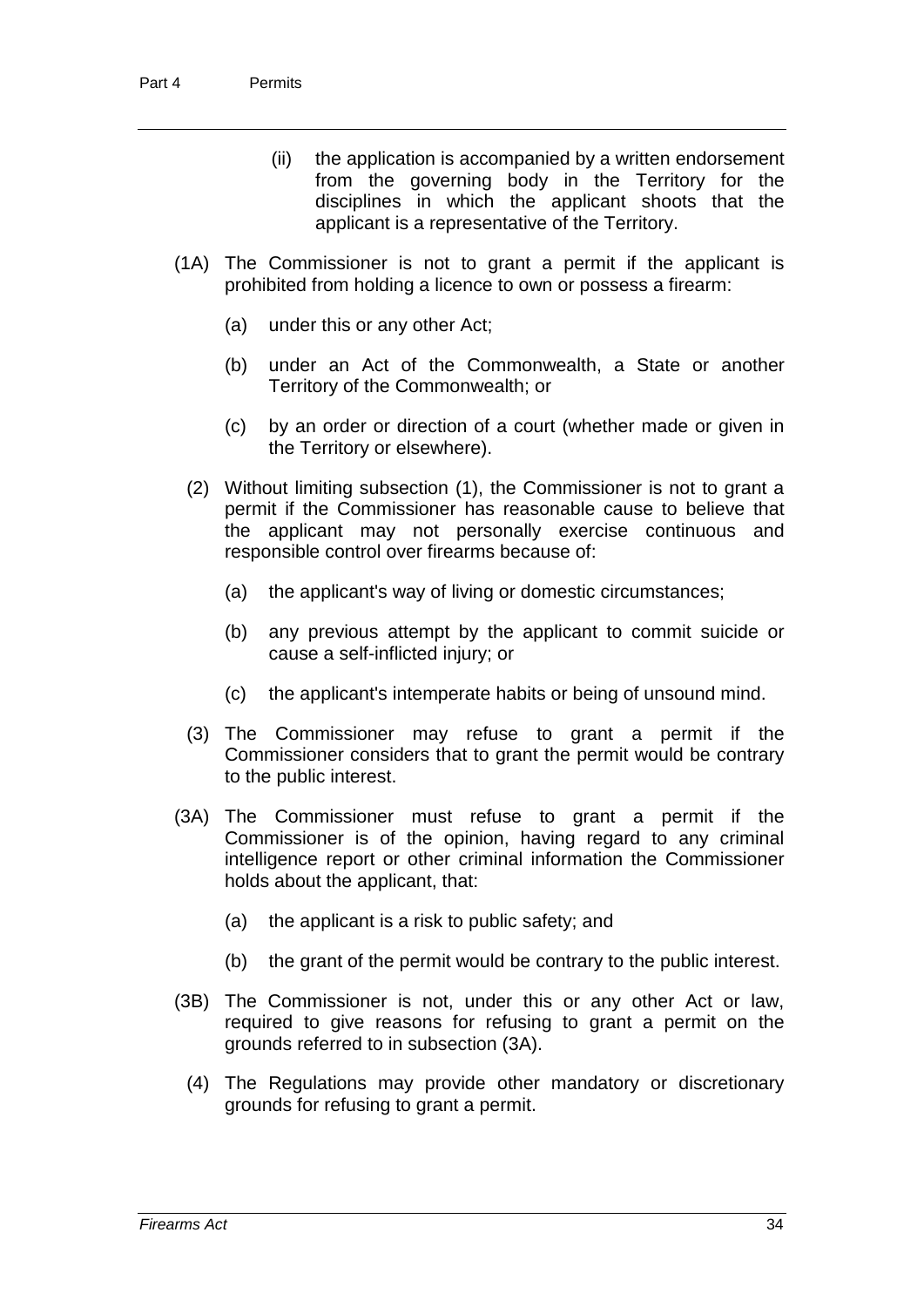### **33A Possession and use of firearms by international competitors**

- (1) An international competitor may possess or use a firearm for the sole purpose of competing in an approved shooting competition if he or she is the holder of:
	- (a) a permit; or
	- (b) a corresponding permit,

that authorises the possession or use of the firearm for that purpose.

- (2) Despite section 33, the Commissioner may grant a permit to an international competitor for the sole purpose of competing in an approved shooting competition if:
	- (a) the applicant provides the Commissioner with the prescribed information; and
	- (b) the Commissioner is satisfied that the applicant is a fit and proper person to possess or use a firearm of the category to which the permit relates.

### **34 General provisions relating to permits**

- (1) A permit is subject to:
	- (a) the conditions that are prescribed; and
	- (b) the conditions specified by the Commissioner.
- (2) A permit remains in force for the period determined by the Commissioner and specified in the permit.
- (3) The Commissioner may suspend or revoke a permit for any reason for which a licence may be suspended or revoked or that may be prescribed.
- (4) The suspension or revocation of a permit takes effect when notice is served on the holder of the permit.
- (5) If a permit is suspended or revoked, the person to whom it was granted must immediately surrender it, and any firearm in respect of which it was granted, to a member of the Police Force.

Penalty: 50 penalty units or imprisonment for 12 months.

(6) A member of the Police Force may seize a firearm in respect of which a permit was granted if the permit is suspended or revoked.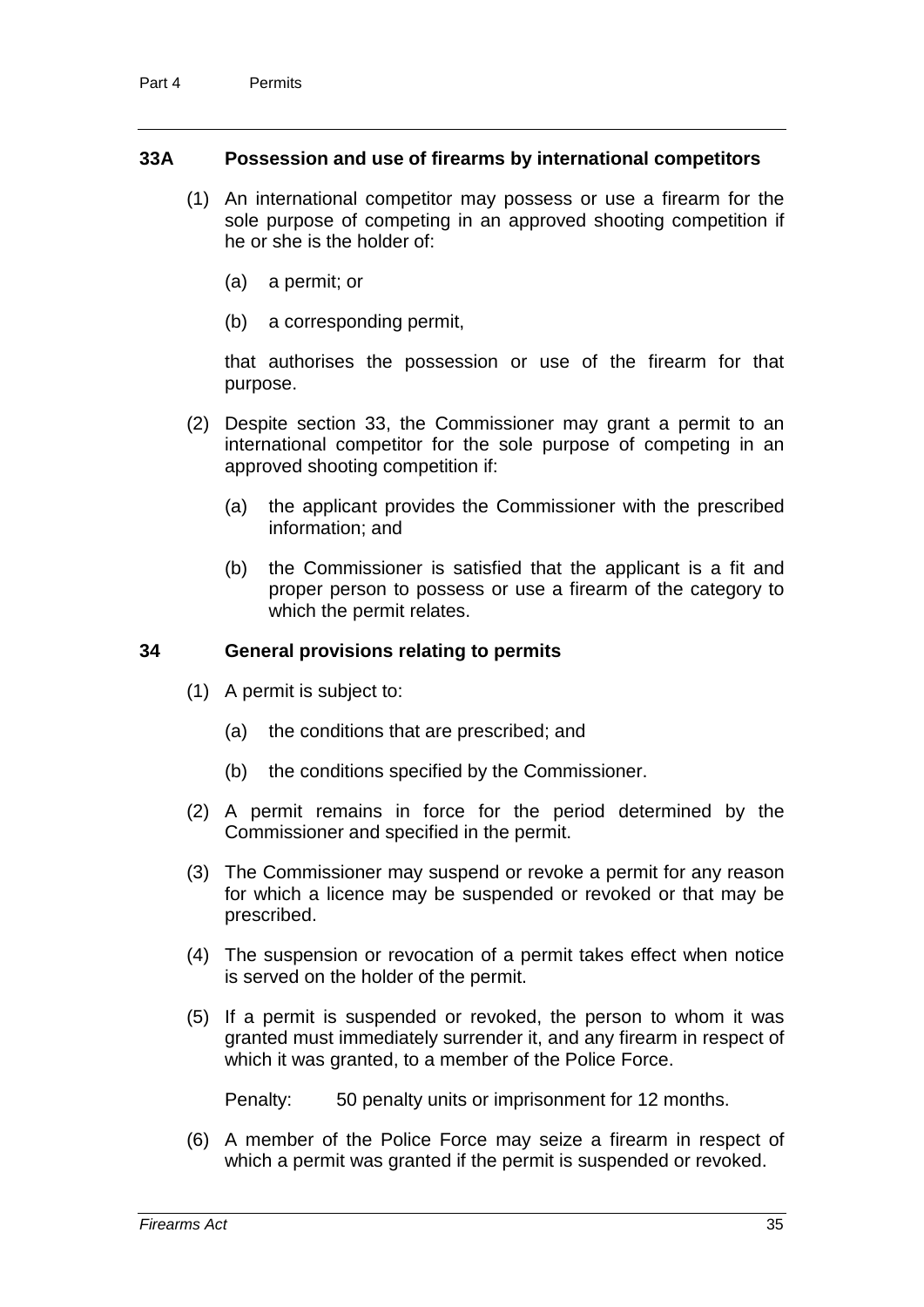(7) Subject to this Act, a permit expires 3 months after the holder ceases to reside in the Territory.

#### **35 Permits to purchase or acquire firearms**

- (1) The holder of a licence may apply to the Commissioner for a permit to purchase or acquire a firearm.
- (2) A separate permit to purchase or acquire a firearm is required for each firearm to be purchased or acquired.
- (3) The Commissioner:
	- (a) is not to grant a permit to a person to purchase or acquire a firearm unless the person is the holder of a licence authorising the person to use or possess the firearm concerned; and
	- (b) may refuse to grant a permit to purchase or acquire a firearm to a person who is the holder of a firearms club junior licence.
- (4) Subject to subsection (5), the Commissioner is not to grant to a person a permit to purchase or acquire a firearm until after the end of the period of 28 days after the day on which the application for the permit is made.
- (5) The Commissioner may grant a permit to a person to purchase or acquire a firearm before the expiration of the period referred to in subsection (4) where:
	- (a) the person:
		- (i) holds a licence and owns a registered firearm; and
		- (ii) has established a genuine need for owning the firearm to be purchased or acquired; and
	- (b) the prescribed checks (if any) have been completed.
- (6) Unless revoked, a permit to purchase or acquire a firearm remains in force for the period specified in the permit or until the firearm to which the permit relates is purchased or acquired, whichever is the sooner.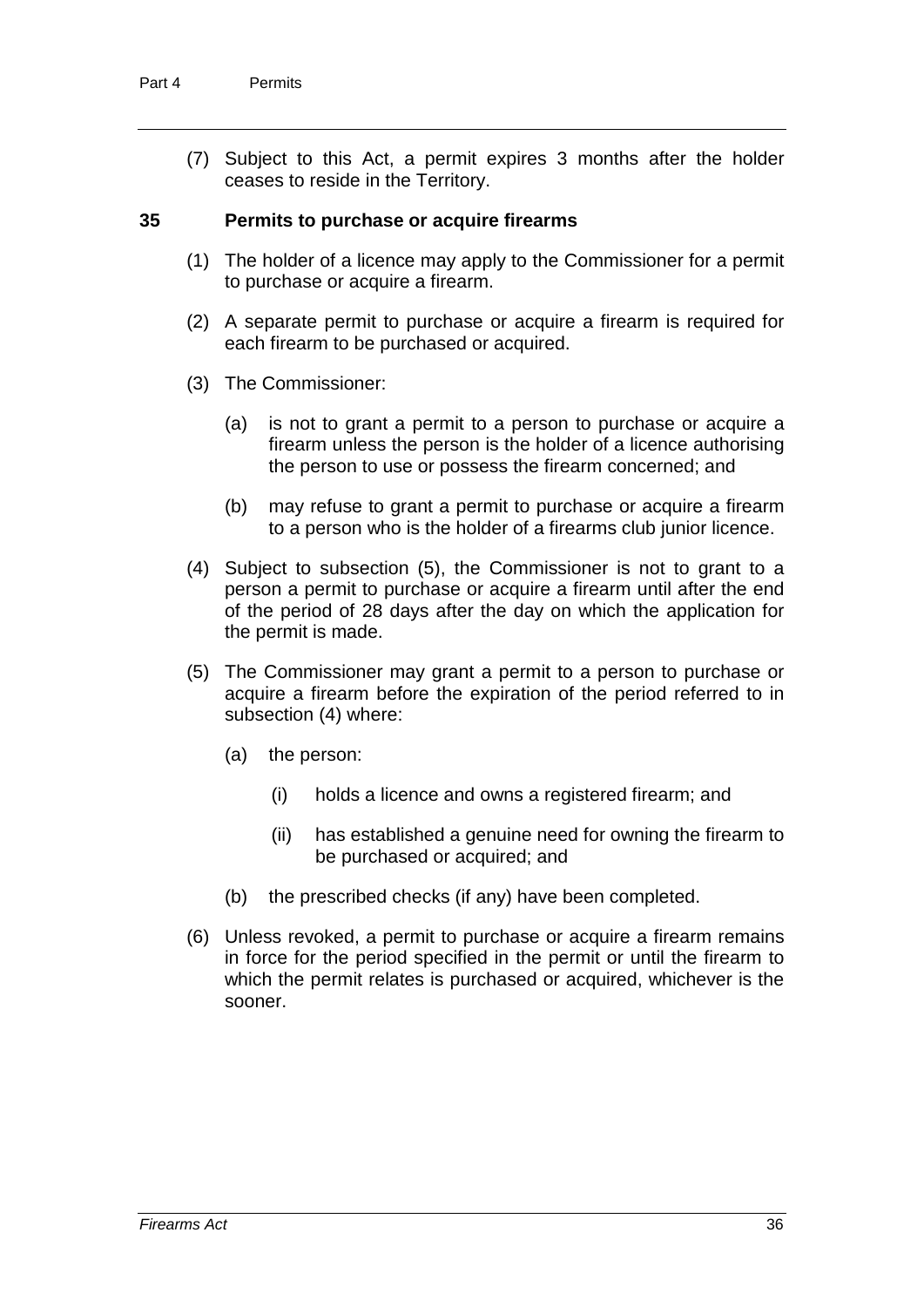## **35A Permits for category H sports shooters**

- (1) The Commissioner must not grant to the holder of a category H sports shooter's licence a permit to purchase or acquire a firearm unless the holder has, at all times during the 6 months before the application for the permit, held one or the other of the following:
	- (a) a category H sports shooter's licence;
	- (b) a shooter's licence authorising the possession and use of a category H firearm that was granted for (or partially for) the genuine reason of sports shooting.
- (2) The Commissioner must not grant to the holder of a category H sports shooter's licence a permit to acquire a firearm unless the permit is for a prescribed firearm.
- (3) The Commissioner must not grant to the holder of a category H sports shooter's licence a permit to acquire a firearm if the acquisition under the permit would result in the holder exceeding the limits on firearm ownership specified in section 35B.
- (4) The Commissioner may grant to the holder of a category H sports shooter's licence a permit to acquire a firearm only if the application for the permit is accompanied by an endorsement by an approved firearms club:
	- (a) to the effect that:
		- (i) the applicant is, and has been for more than 6 months, a shooting member of the firearms club;
		- (ii) the applicant has complied with the licence condition specified in section 15C(d); and
		- (iii) the club supports the application for a permit;
	- (b) giving details of the shooting disciplines the firearm to be purchased under the permit is to be used for at the club;
	- (c) confirming that the applicant has adequate storage facilities to cater for the firearm to be purchased under the permit;
	- (d) if the permit sought relates to a firearm with a calibre greater than .38", confirming that:
		- (i) the firearm is intended for use in a specially accredited discipline; and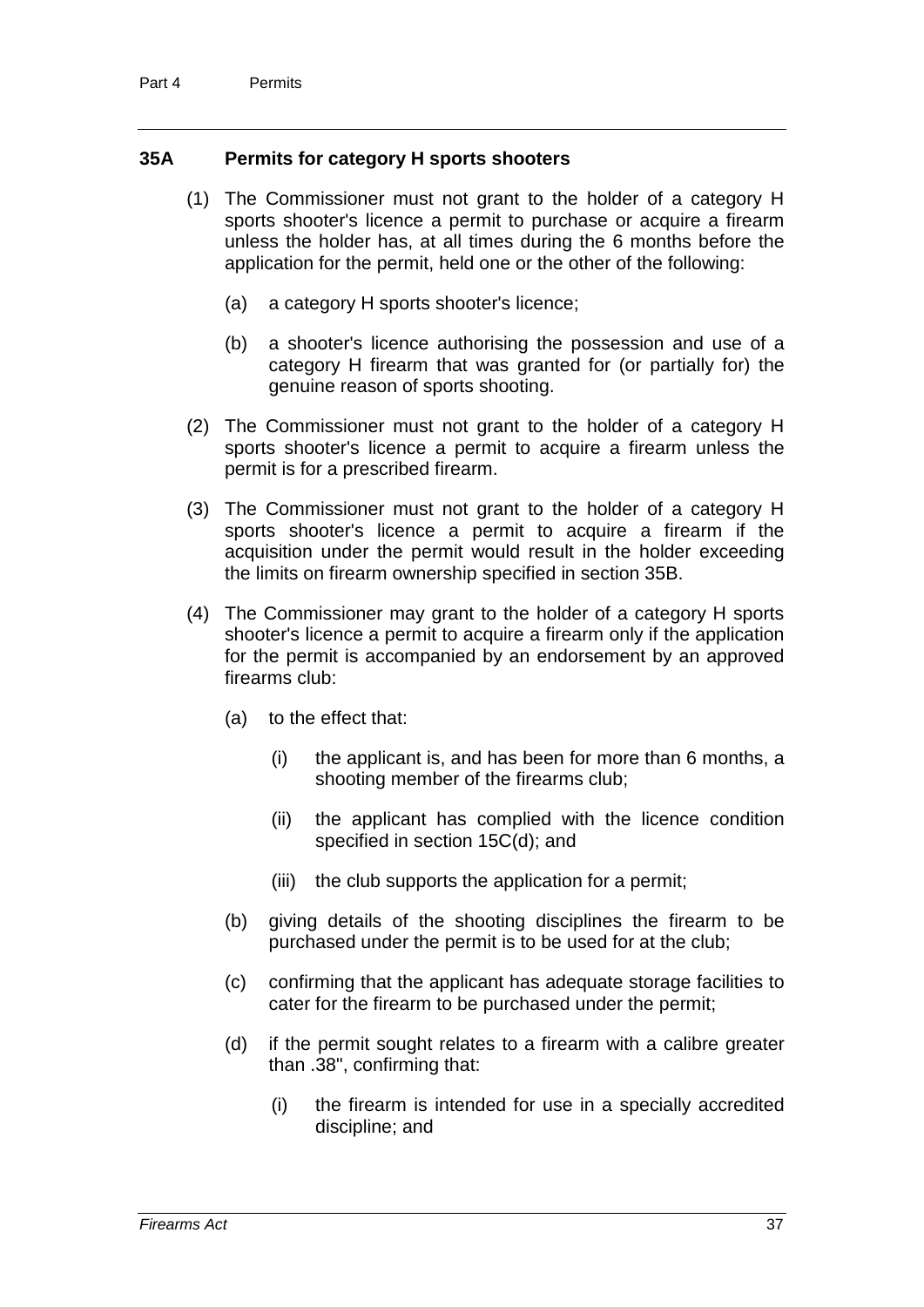- (ii) the applicant is affiliated with the appropriate national or international body that administers the particular shooting discipline; and
- (e) providing any further particulars that the Commissioner requires.

### **35B Limits on firearm ownership under category H sports shooter's licence**

- (1) The holder of a category H sports shooter's licence who has, at all times during the preceding 6 months, held one or the other of the following:
	- (a) a category H sports shooter's licence;
	- (b) a shooter's licence authorising the possession and use of a category H firearm that was granted for (or partially for) the genuine reason of sports shooting,

may hold only the following firearms under the licence:

- (c) one .22" calibre pistol or one centrefire pistol;
- (d) one .177" air pistol;
- (e) one black powder muzzle loading pistol or one cap and ball percussion fired revolver.
- (2) The holder of a category H sports shooter's licence who has, at all times during the preceding 12 months, held one or the other of the following:
	- (a) a category H sports shooter's licence;
	- (b) a shooter's licence authorising the possession and use of a category H firearm that was granted for (or partially for) the genuine reason of sports shooting,

may, in addition to the firearms permitted to be held under subsection (1), hold other firearms under the licence if the holder:

- (c) demonstrates a genuine need for the additional firearms, including by specifying the category H sports shooting discipline for which the firearms are required; and
- (d) has adequate storage facilities to cater for the additional firearms.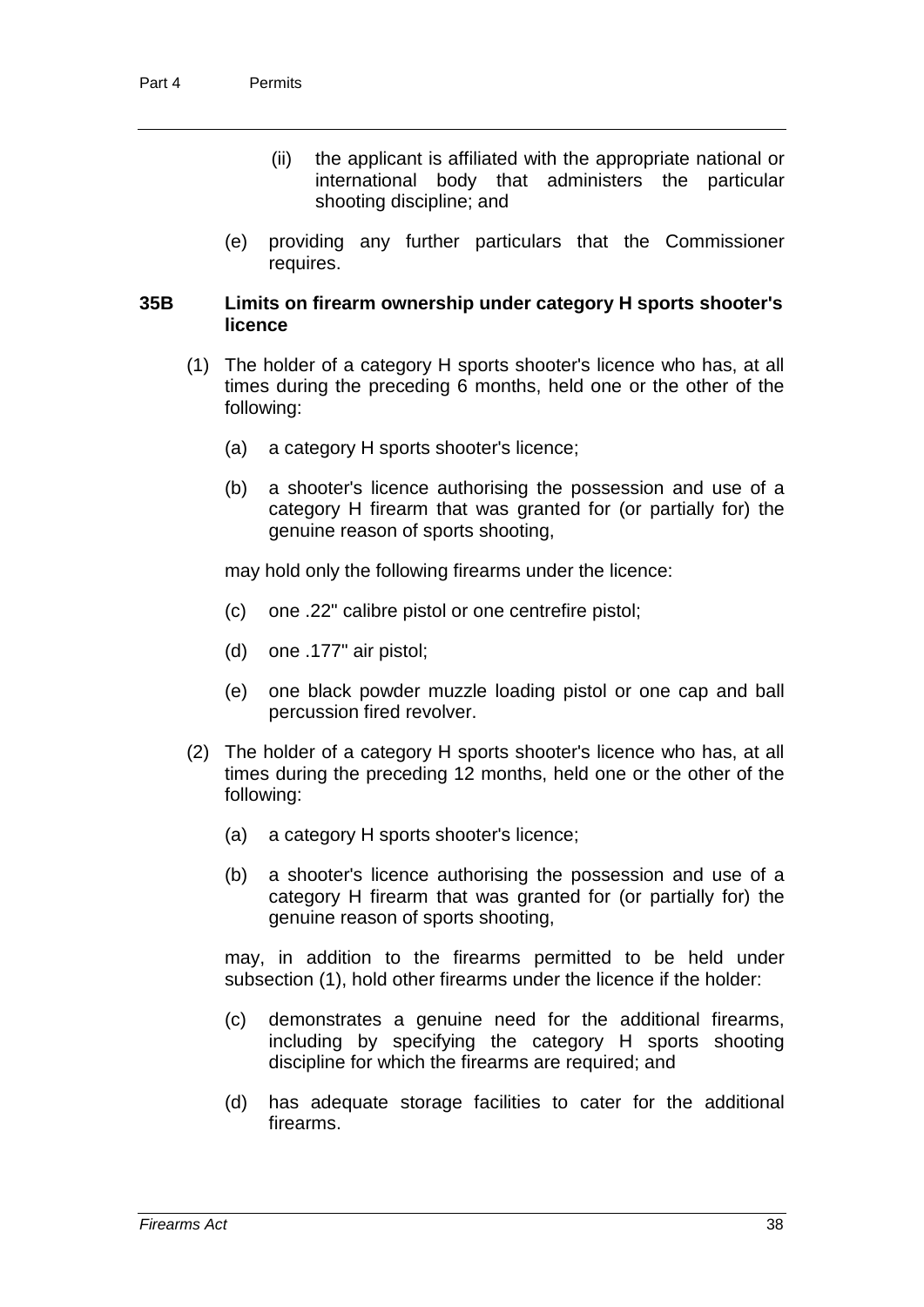### **35C Permits under firearms collector licence**

- (1) The Commissioner must not grant a permit to the holder of a firearms collector licence for a firearm manufactured on or after 1 January 1947 unless:
	- (a) the holder is a student of arms within the meaning of subsection (2); and
	- (b) the firearm for which the permit is sought fits within the theme of the holder's firearms collection and will enhance the collection's historical or commemorative value.
- (2) A person may be considered to be a student of arms if the person:
	- (a) is the holder of a firearms collector licence;
	- (b) is, and has been for at least 12 months, a member of an approved historical firearms collector's society and the society recognises the person to be a student of arms;
	- (c) can demonstrate regular attendance at meetings of the society and participation in displays held by the society;
	- (d) can demonstrate that the person's firearms collection has a thematic structure and historical or commemorative value; and
	- (e) possesses a research library or contributes to the literature on the theme of the person's collection.

## **Part 5 Registration of firearms**

#### **36 Registration of firearms**

- (1) An application to register a firearm is to be:
	- (a) in the approved form;
	- (b) accompanied by the determined fee; and
	- (c) lodged with the Commissioner.
- (2) Subject to this section, the Commissioner is to register a firearm that is the subject of an application.
- (3) The Commissioner:
	- (a) is not to register a firearm unless the applicant is the holder of a licence that permits the holder to possess firearms of the category of the firearm to be registered; and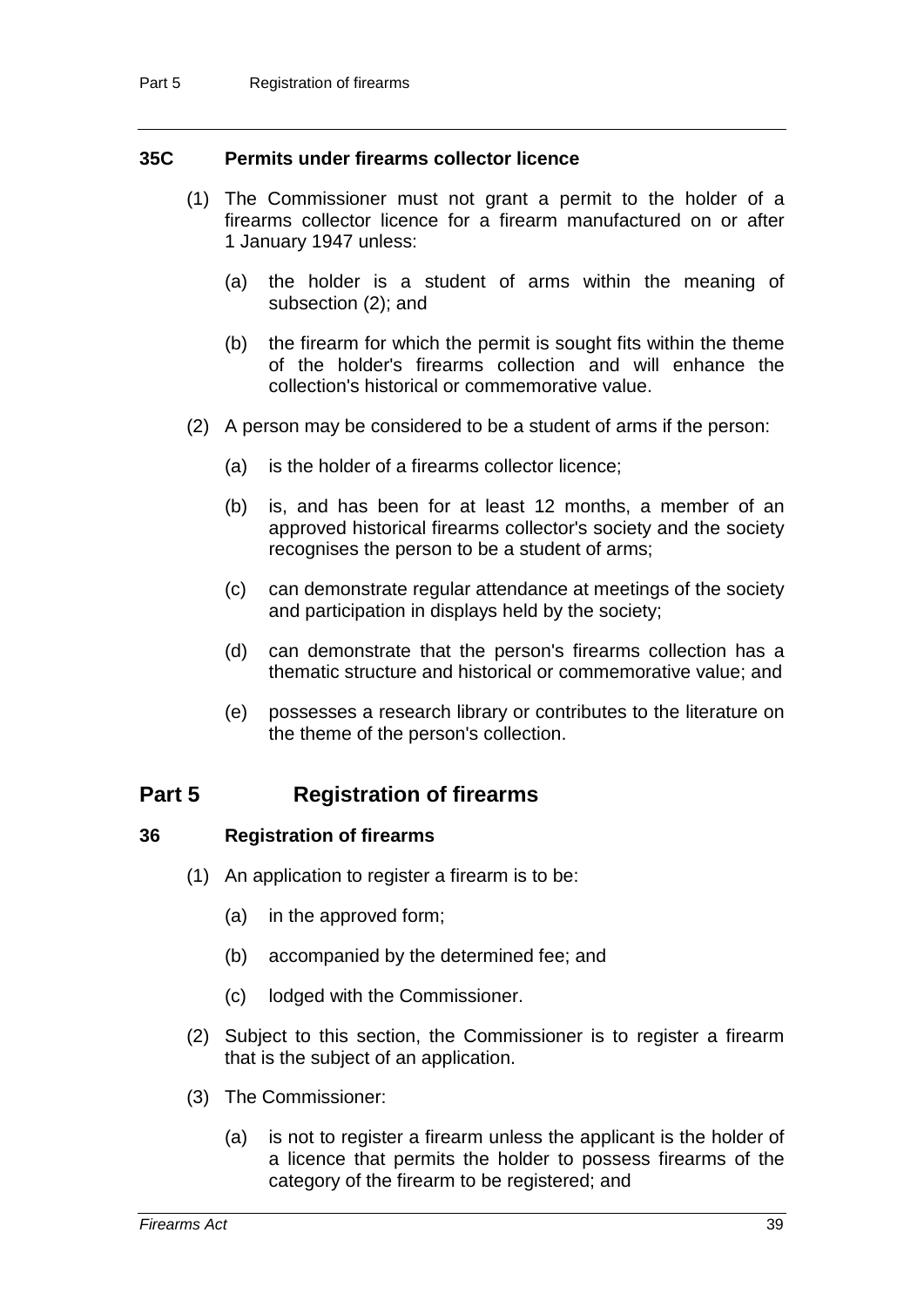- (b) may refuse to register a firearm if the applicant is the holder of a firearms club junior licence.
- (4) The Commissioner may refuse to register a firearm if it is not produced to a member of the Police Force for inspection.
- (5) The Commissioner registers a firearm by entering in the register particulars of the firearm and particulars relating to the person in whose name it is registered.
- (6) The Commissioner is to issue a certificate of registration to a person in whose name a firearm is registered where:
	- (a) the firearm is registered in accordance with subsection (5); or
	- (b) the Commissioner records in the register a change in the particulars relating to the person in whose name a firearm is registered.

### **37 Duration of registration**

- (1) A firearm ceases to be registered:
	- (a) if the person in whose name it is registered dies or, in the case of a firearm registered in the name of a corporation, the corporation is dissolved;
	- (b) if it is sold or otherwise disposed of;
	- (c) if it is lost or stolen; or
	- (d) if it is altered in a way:
		- (i) that affects its safety or fitness for use; or
		- (ii) that it becomes a firearm of a different category from the category specified in the certificate of registration relating to it.
- (2) Where a person was, immediately before his or her death, the holder of a certificate of registration for a firearm, the personal representative of the person is, for 28 days or any longer period that the Commissioner in writing allows, deemed to be the holder of the certificate of registration for the purpose of disposing of the firearm in accordance with this Act.
- (3) A certificate of registration expires 3 months after the holder ceases to reside permanently in the Territory.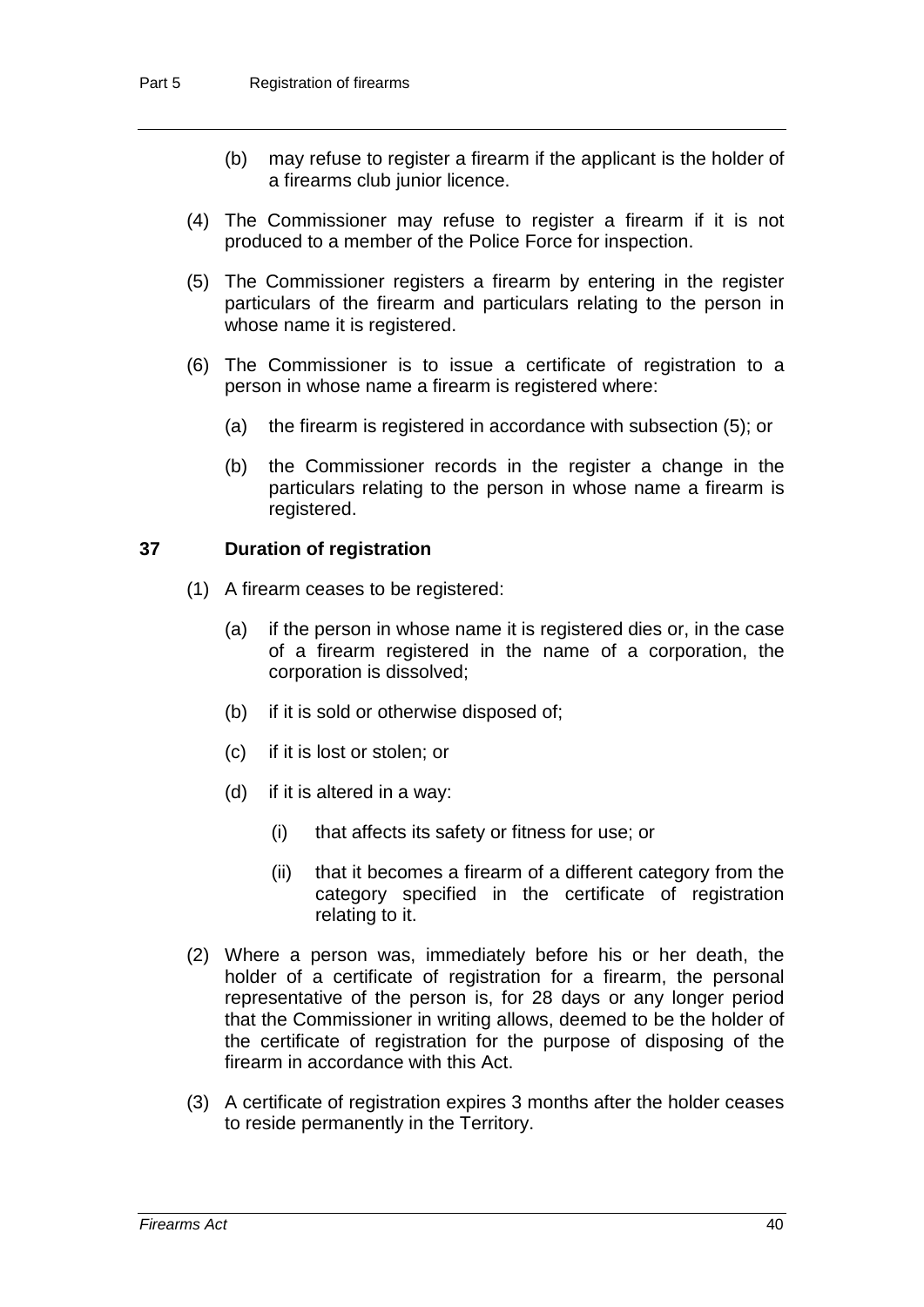# **Part 6 Surrender or revocation of licences, permits and certificates of registration**

### **38 Suspension of licence, permit or registration**

- (1) The Commissioner may, if satisfied there may be grounds for revoking a licence, permit or certificate of registration, suspend the licence, permit or certificate by serving written notice on the holder.
- (2) A notice under subsection (1) is to:
	- (a) state that the licence, permit or certificate is suspended and the reasons for suspending it; and
	- (b) request the holder to provide the Commissioner with reasons why the licence, permit or certificate should not be revoked.
- (3) A licence, permit or certificate of registration is suspended for the period, not longer than 28 days, specified in the notice.
- (4) The holder of a licence, permit or certificate of registration suspended under this section is not authorised to possess or use a firearm of the category or the firearm, as the case may be, specified in the licence, permit or certificate during the period of the suspension.

## **39 Suspension on making of interim restraining order**

- (1) A licence, permit or certificate of registration is automatically suspended on the making of an interim restraining order against the holder and the suspension remains in force until the order is confirmed or revoked.
- (2) If a licence, permit or certificate of registration is automatically suspended by subsection (1), the person to whom it is granted must immediately:
	- (a) surrender the suspended licence, permit or certificate of registration to a member of the Police Force; and
	- (b) deliver a firearm in respect of which the licence, permit or certificate is granted to a member of the Police Force.

Penalty: 50 penalty units or imprisonment for 12 months.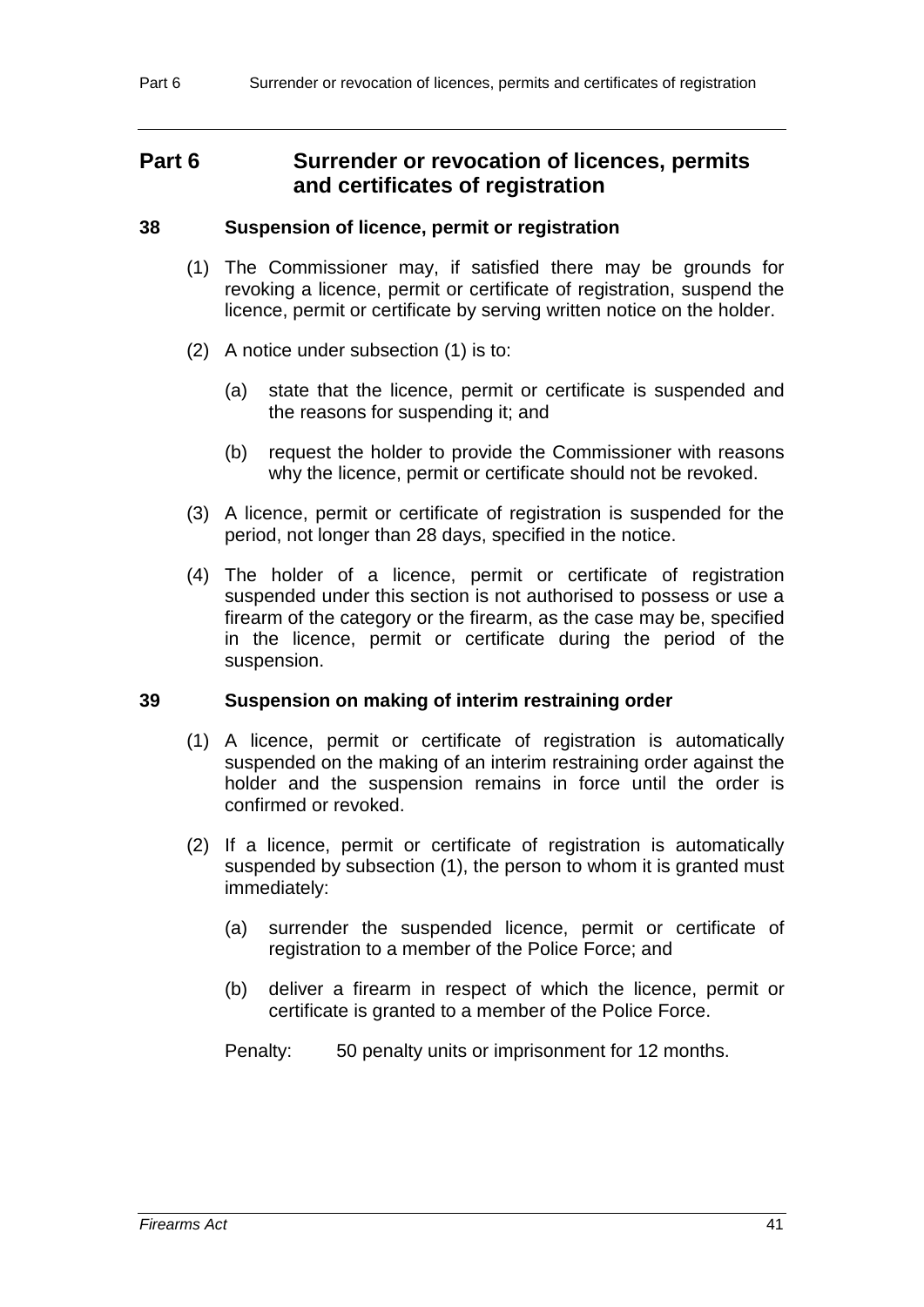#### **40 Revocation of licence, permit or registration**

- (1) A licence, permit or a certificate of registration is automatically revoked:
	- (a) on a restraining order or an order to keep the peace being made against the holder; or
	- (b) on the holder being found guilty of a disqualifying offence, an offence of violence or an offence against this Act.
- (2) The Commissioner is, by written notice served on the holder of a licence or permit, to revoke the licence or permit if satisfied that the holder has failed to comply with a condition of the licence or permit that is prescribed for the purposes of this subsection.
- (2A) The Commissioner must, by written notice served on the holder of a licence or permit, revoke the licence or permit if satisfied that the loss or theft of a firearm was due to the negligence or fraud of the holder.
	- (3) The Commissioner may, by written notice served on the holder of a licence, permit or certificate of registration, revoke the licence, permit or certificate:
		- (a) for any reason for which the holder would be required to be refused a licence or permit of the same kind or a certificate of registration;
		- (b) if the holder supplied information that was false or misleading in a material particular in, or in connection with, the application for the licence, permit or certificate of registration;
		- (c) if the holder is found guilty of an offence against a law in force in the Territory, or an offence in a State or another Territory of the Commonwealth, (whether committed before or after the granting of the licence, permit or certificate) relating to a firearm or the possession or use of a firearm or any other offence that, in the opinion of the Commissioner, makes the holder not fit to possess or use a firearm or to hold a licence, permit of the kind held or a certificate;
		- (d) in the case of a licence or permit, if the holder contravenes a condition of the licence or permit;
		- (e) if the Commissioner is of the opinion that the holder is no longer a fit and proper person to hold the licence, permit or certificate;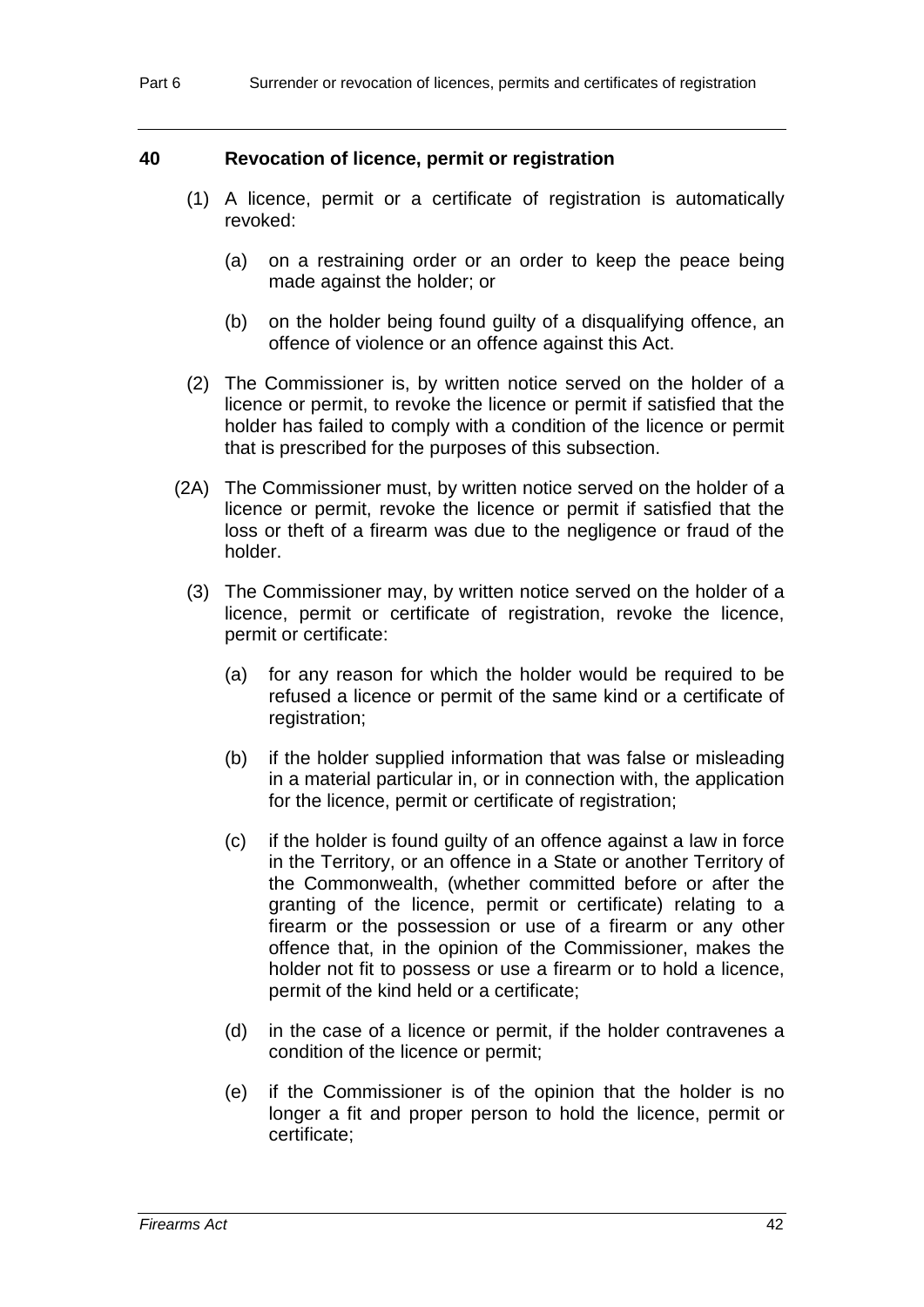- (f) in the case of a firearms dealer licence, if:
	- (i) the holder is not in charge of the premises used under the licence to carry on the business;
	- (ii) the holder no longer deals in firearms; or
	- (iii) the premises used under the licence to carry on the business are no longer satisfactory for that purpose;
- (g) in the case of a firearms armourer licence, if:
	- (i) the holder is not in charge of the premises used under the licence to carry on the business;
	- (ii) the holder no longer repairs or stores firearms; or
	- (iii) the premises used under the licence to carry on the business are no longer satisfactory for that purpose;
- (h) in the case of a firearms collector licence, if:
	- (i) the holder of the licence is no longer a bona fide collector of firearms or is not, or will no longer be, in charge of the premises where the firearms are usually kept; or
	- (ii) the premises where the firearms are usually kept are no longer satisfactory for the storage or safe keeping of the firearms;
- (j) in the case of a firearms corporate licence, if:
	- (i) the holder no longer has a good reason for employees to possess or use firearms; or
	- (ii) the holder's premises are no longer satisfactory for the storage or safe keeping of firearms; or
- (k) in the case of a firearms employee licence, if the holder is no longer an employee of the holder of the firearms corporate licence or is no longer carrying out the duties in relation to which the licence was granted.
- (4) The revocation of a licence, permit or certificate of registration under subsection (2) or (3) takes effect when notice is served on the holder or on a later date specified in the notice, whether or not an appeal is lodged against the revocation.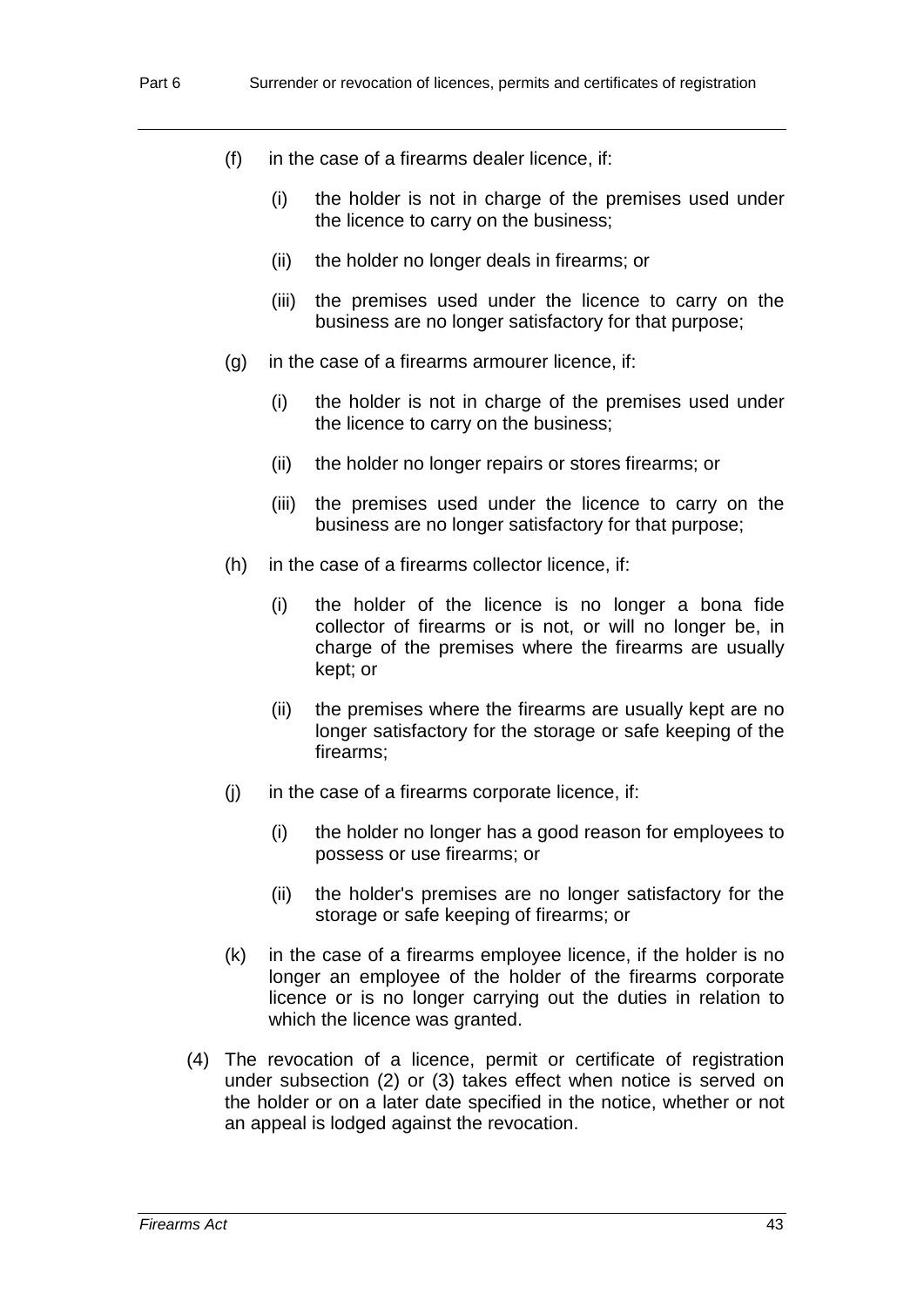- (5) A person must, immediately after a notice under this section is served on him or her, or where in the notice the person is allowed time to sell or otherwise dispose of the firearm, not later than the time so allowed:
	- (a) surrender the revoked licence, permit or certificate of registration to the Commissioner; and
	- (b) subject to section 44, deliver a firearm in respect of which the licence, permit or certificate was granted to a member of the Police Force.

Penalty: 50 penalty units or imprisonment for 12 months.

- (6) If a licence, permit or certificate of registration is automatically revoked by subsection (1), the person to whom it was granted must immediately:
	- (a) surrender the revoked licence, permit or certificate of registration to a member of the Police Force; and
	- (b) deliver a firearm in respect of which the licence, permit or certificate was granted to a member of the Police Force.

Penalty: 50 penalty units or imprisonment for 12 months.

## **40A Revocation on basis of criminal intelligence**

- (1) The Commissioner must revoke a licence, permit or certificate of registration if the Commissioner is of the opinion, having regard to any criminal intelligence report or other criminal information the Commissioner holds about the holder of the licence or permit or the person in whose name the firearm is registered, that:
	- (a) the holder or person is a risk to public safety; and
	- (b) the holding of the licence or permit or the registration would be contrary to the public interest.
- (2) The Commissioner is not, under this or any other Act or law, required to give reasons for revoking a licence, permit or certificate of registration on the grounds referred to in subsection (1).

#### **40B Seizure of firearms on revocation**

- (1) If a licence, permit or certificate of registration is:
	- (a) suspended by the Commissioner under section 38;
	- (b) automatically suspended under section 39;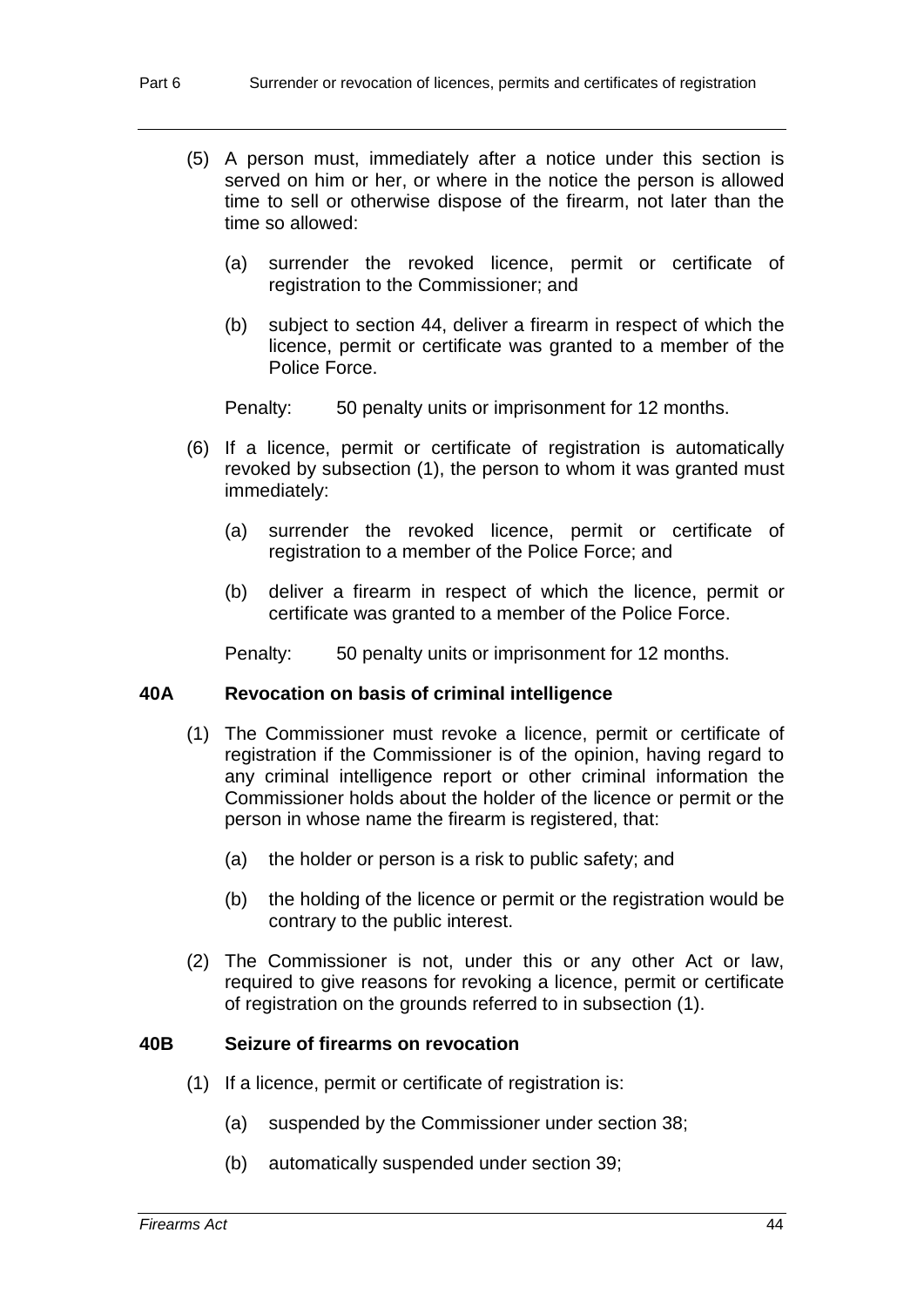- (c) automatically revoked under section 40; or
- (d) revoked by the Commissioner under section 40 or 40A,

the Commissioner must cause notice of the suspension or revocation to be served personally on the person who was the holder of the licence or permit or in whose name the firearm was registered.

(2) At the time of serving a notice under subsection (1), a member of the Police Force may, without a warrant and using the force that is necessary and with any necessary assistance, enter premises, a vessel, vehicle, aircraft or other place to search for and seize any firearm or ammunition in the possession of the person whose licence or permit has been suspended or revoked or in whose name a firearm was registered until the registration was suspended or revoked.

## **41 Surrender by holder**

- (1) The holder of a licence, permit or certificate of registration may, by written notice to the Commissioner accompanied by:
	- (a) the licence, permit or certificate; or
	- (b) a statutory declaration setting out the reasons why the licence, permit or certificate is not accompanying the notice,

surrender the licence, permit or certificate.

(2) The surrender of a licence, permit or certificate of registration under subsection (1) takes effect when the notice is received by the Commissioner.

## **42 Suspension by police officer or Commissioner**

- (1) A member of the Police Force in charge of a police station or with the rank of senior sergeant or higher may, by written notice served on the holder of a licence, permit or certificate of registration, suspend the licence, permit or certificate:
	- (a) on the request of the holder;
	- (b) if the holder has been charged with an offence against a law in force in the Territory or in a State or another Territory of the Commonwealth relating to firearms (or any other offence that, in the opinion of the Commissioner would, if the person is found guilty, render the person not fit to possess or use a firearm or to hold a licence, permit or certificate of the kind held) and is awaiting the hearing of the charge;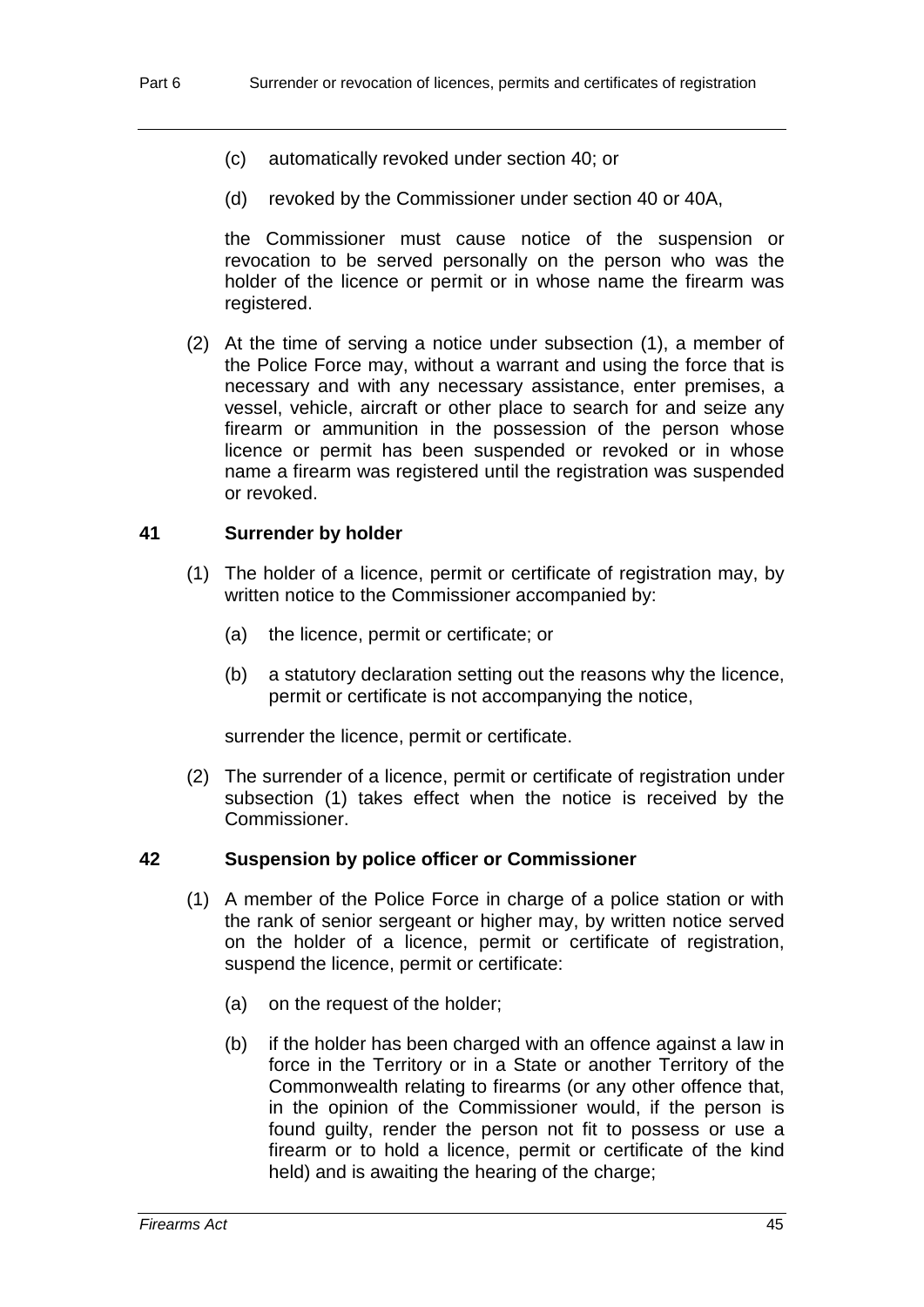- (c) if the member believes on reasonable grounds that the holder is suffering from a physical or mental infirmity or incapacity and, as a result of possessing a firearm, may be a danger to the safety of the person or to another person, or to property;
- (d) after receiving a report under section 101; or
- (e) if the member believes, on reasonable grounds, that the person has made a statement that is false or misleading in a material particular in the application for the licence, permit or certificate.
- (1A) The Commissioner may, by written notice served on the holder of a licence, permit or certificate, suspend the licence, permit or certificate for a specified period or until conditions specified in the notice are complied with.
	- (2) A person must, immediately after a notice under subsection (1) or (1A) is served on him or her or not later than the period specified in the notice, deliver to a member of the Police Force or to a person nominated by the person and approved by a member:
		- (a) the licence, permit or certificate of registration; and
		- (b) the firearm to which the notice relates.

Penalty: 50 penalty units or imprisonment for 12 months.

#### **43 Refusal or revocation by Commissioner**

- (1) If the Commissioner refuses to grant or revokes a licence, permit or certificate of registration, the applicant or the former holder may not apply for a licence or permit of the same type or for a certificate of registration:
	- (a) until the conditions, if any, specified in the notice of refusal or revocation are met; or
	- (b) during a period specified in the notice.
- (2) A person must, immediately after a notice under subsection (1) is served on him or her or not later than the period specified in the notice, deliver to a member of the Police Force or to a person nominated by the person and approved by a member:
	- (a) the licence, permit or certificate of registration (if any); and
	- (b) any firearm to which the notice relates.

Penalty: 50 penalty units or imprisonment for 12 months.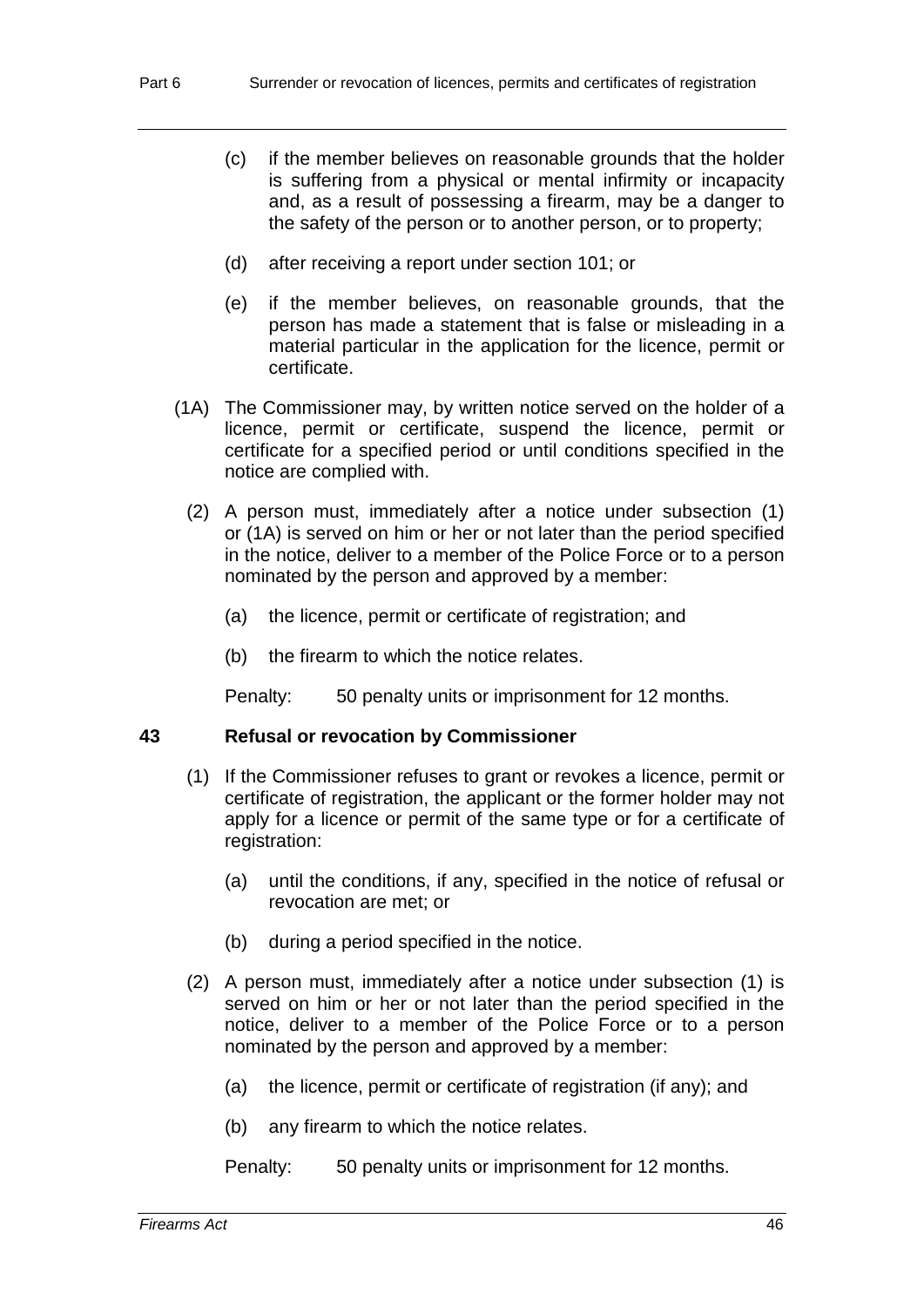#### **44 Disposal of firearms**

- (1) Where the Commissioner under section 40 allows a person time to sell or otherwise dispose of a firearm, the person must, within the time specified in the notice of revocation, sell or otherwise dispose of the firearm, unless he or she institutes an appeal under this Act against the Commissioner's action.
- (2) A person who sells or disposes of a firearm under this section or section 54 must, not later than 2 working days after the sale or disposal, give to the Commissioner, by written notice, the approved particulars concerning the sale or disposal.

Penalty: 50 penalty units or imprisonment for 12 months.

# **Part 7 Safe keeping of firearms**

### **46 Storage and safe keeping requirements**

- (1) A person in possession of a firearm or ammunition:
	- (a) must take all reasonable precautions to ensure that:
		- (i) it is kept safely;
		- (ii) it is not stolen or lost; and
		- (iii) it does not come into the possession of a person who is not authorised to possess it; and
	- (b) must comply with the storage and safe keeping requirements under this Act that apply to the firearm or ammunition.
	- Penalty: If the offender is a natural person 50 penalty units or imprisonment for 12 months.

If the offender is a body corporate – 250 penalty units.

- (2) Subsection (1)(b) does not apply in relation to a firearm if the person in possession of the firearm satisfies the Commissioner that the person has provided alternative arrangements for the storage and safe keeping of the firearm (and any ammunition) that are of a standard not less than the requirements under the Act.
- (3) The Regulations may specify the minimum standards for storage and safe keeping of firearms or classes of firearms (and ammunition).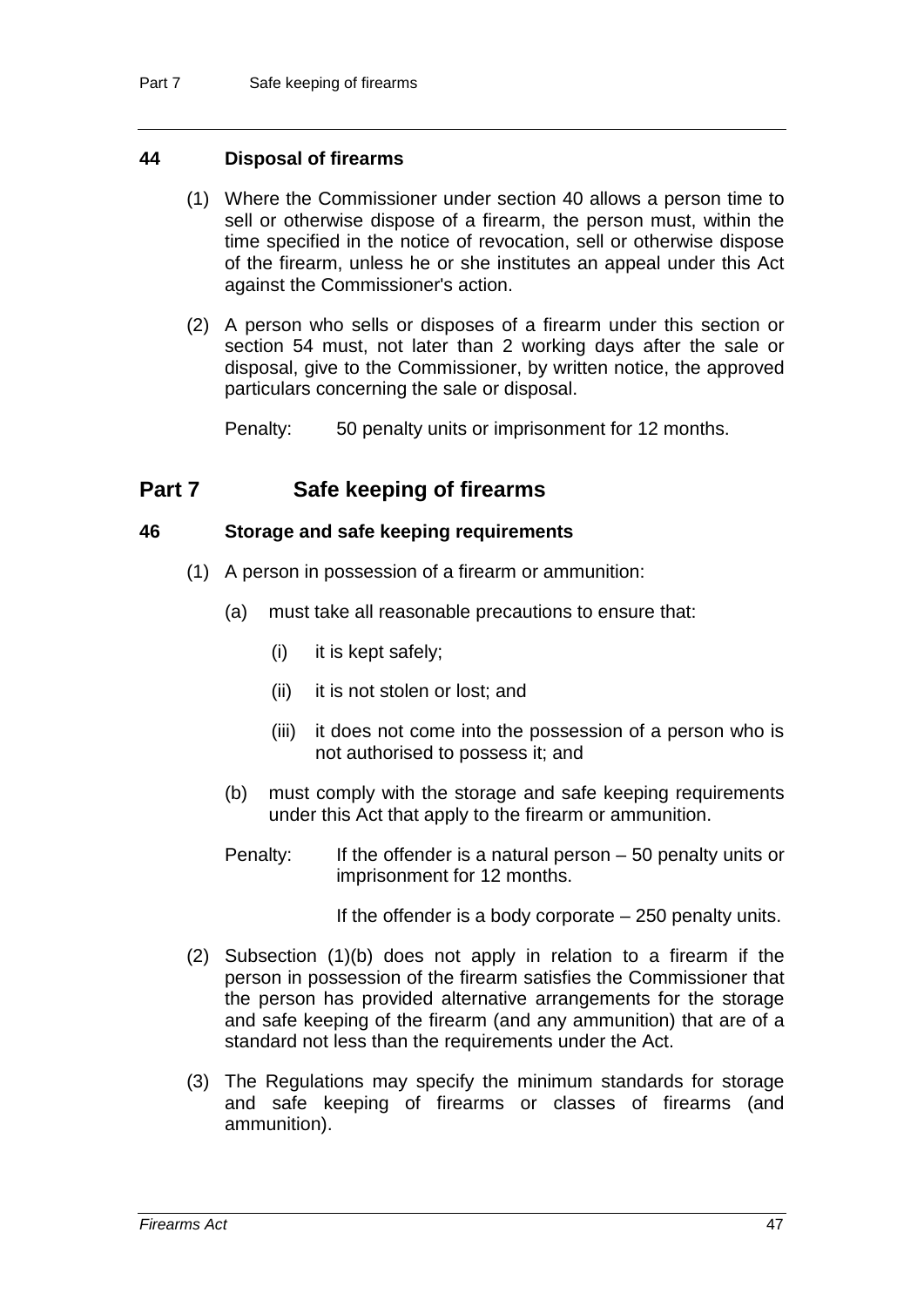#### **47 Seizure of firearms if storage requirements not met**

A member of the Police Force may seize a firearm or ammunition that the member has reasonable grounds to believe is not being stored in accordance with this Act.

# **Part 8 Premises used by firearms clubs and for shooting activities**

#### **48 Premises used by firearms clubs and for shooting activities**

- (1) A person who is a member of the management committee of a firearms club must not use, or knowingly permit another person to use, a firearm on premises occupied by the firearms club unless the premises are approved under this Part.
- (2) The occupier of premises used as a shooting gallery or amusement parlour must not permit a person to use a firearm on the premises unless the premises are approved under this Part.

Penalty: 20 penalty units or imprisonment for 6 months.

#### **49 Approval of premises used by firearms clubs and for shooting activities**

- (1) A person may apply to the Commissioner in the approved form for an approval under this Part in respect of the premises specified in the application.
- (2) The Commissioner is to, as soon as practicable after receiving an application under subsection (1), approve or refuse to approve the premises.
- (3) The Commissioner is to refuse to approve premises under this Part unless satisfied that the premises are equipped with approved safety equipment and the premises are located and constructed so that the use of firearms on the premises will not constitute a danger to persons on the premises or to the public in the vicinity of the premises.
- (4) The Commissioner may, when approving premises under this Part, or at any time while an approval remains in force, give a direction to a person concerning the use, control or administration of the premises for the preservation of public safety and the safety of the persons on the premises.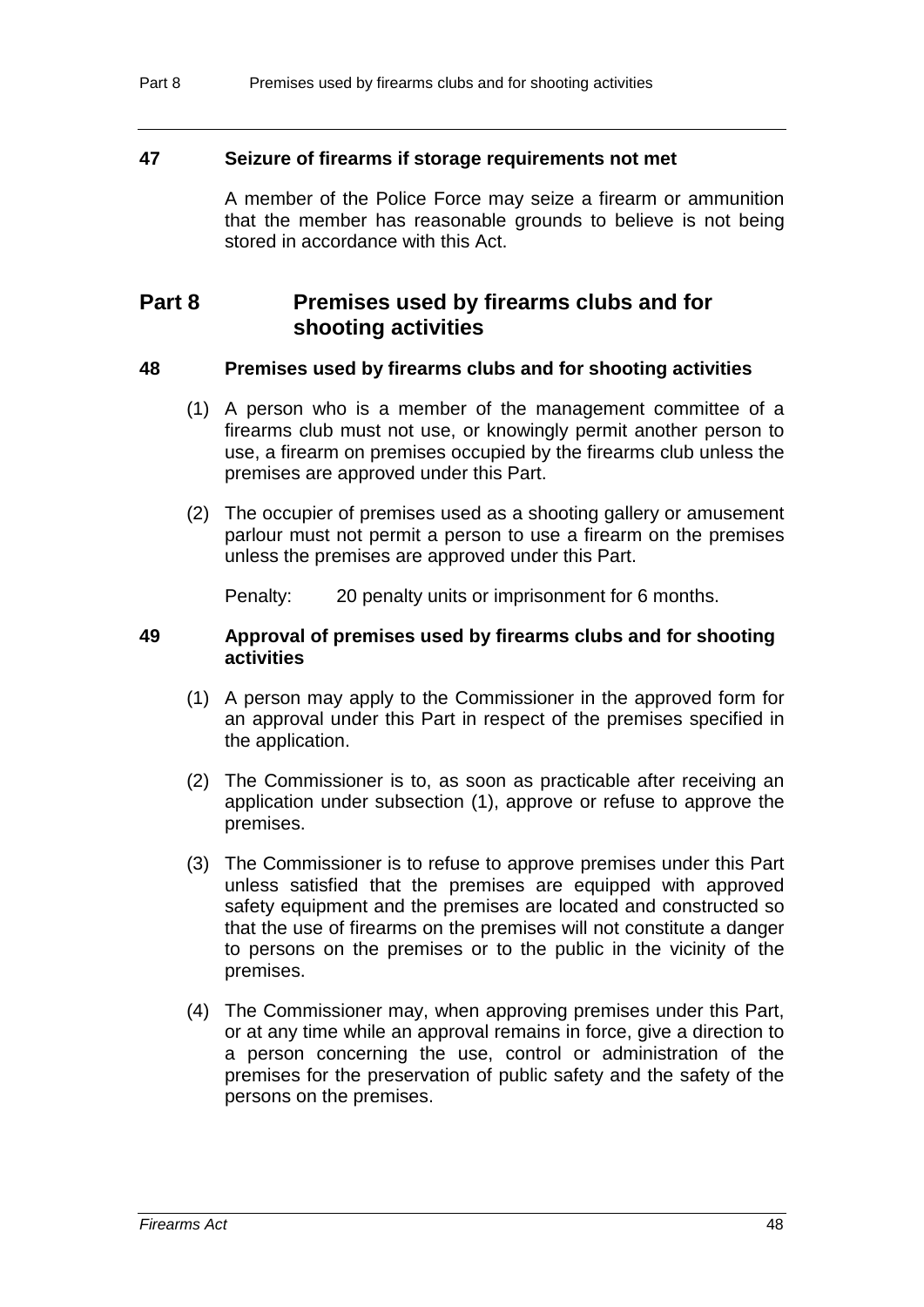(5) A person to whom a direction is given under subsection (4) must not contravene or fail to comply with the direction.

Penalty: 50 penalty units or imprisonment for 12 months or, in the case of a body corporate, 200 penalty units.

- (6) The Commissioner may suspend, for a specified period or until specified conditions are complied with, or revoke an approval given under this Part if satisfied that:
	- (a) the premises are a danger to persons or to the public in the vicinity of the premises; or
	- (b) a direction given under subsection (4) has not been complied with.

# **Part 9 Appeals**

### **50 Firearms Appeal Tribunal**

- (1) There is established the Firearms Appeal Tribunal.
- (2) The Tribunal consists of the Chief Magistrate or a magistrate nominated by the Chief Magistrate, who is the Chairperson, and 2 other persons appointed by the Minister of whom:
	- (a) one is to be appointed from a panel of persons nominated by the Commissioner; and
	- (b) one is to be appointed from a panel nominated by the Northern Territory Firearms Council Incorporated.
- (3) A member of the Tribunal appointed under subsection (2) holds office for the period, not exceeding 3 years, specified in the instrument of appointment, but is eligible for reappointment.
- (4) Where a member appointed under subsection (2) is unable or may be unable to attend at a hearing of the Tribunal:
	- (a) the Commissioner, in the case of a member appointed from the panel referred to in subsection (2)(a); and
	- (b) the Northern Territory Firearms Council Incorporated, in the case of a member appointed from the panel referred to in subsection (2)(b),

may nominate from the panel a person to act in place of the member for the hearing or during the period the member is unable to be present.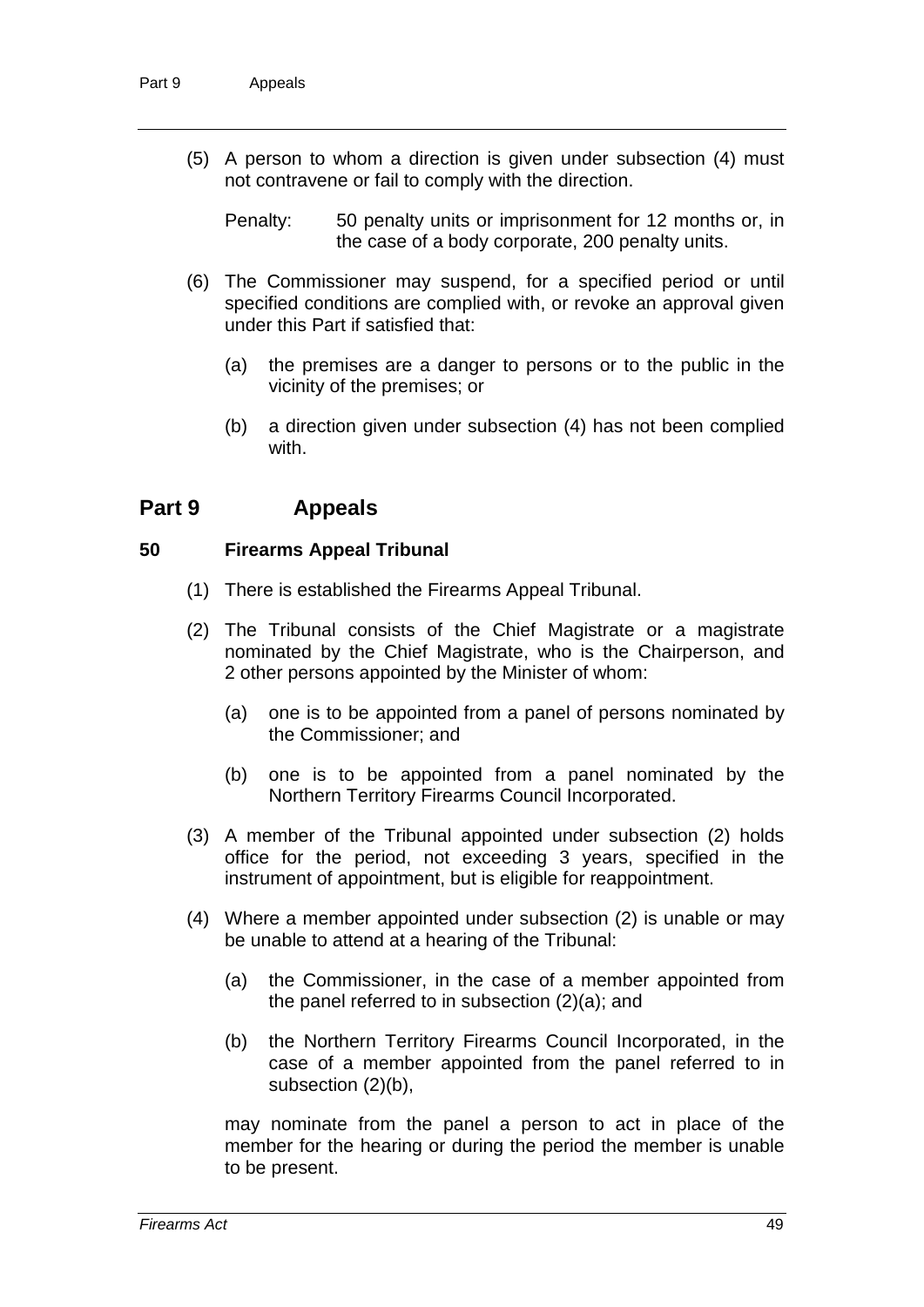- (5) A member appointed under subsection (2) may resign by written notice signed by the member and given to the Minister.
- (6) The Minister:
	- (a) may terminate the appointment of a member appointed under subsection (2) for inability, inefficiency, misbehaviour or physical or mental incapacity; and
	- (b) is to terminate the appointment of a member appointed under subsection (2) if the member becomes bankrupt, applies to take the benefit of a law for the relief of bankrupt or insolvent debtors, compounds with his or her creditors or makes an assignment of remuneration for their benefit.
- (7) The Registrar of the Local Court nominated by the Chief Magistrate is the secretary to the Tribunal.
- (8) The secretary to the Tribunal is to keep a register in which particulars of appeal proceedings are to be kept.

## **51 Notice of appeal**

- (1) A person aggrieved by a decision or action of the Commissioner under this Act may appeal to the Tribunal against the decision or action.
- (2) An appeal under subsection (1) is instituted by the person lodging with the Tribunal a notice of appeal in the prescribed form accompanied by the determined fee.
- (2A) A notice of appeal must be lodged with the Tribunal:
	- (a) within 28 days after the decision or action of the Commissioner appealed against; or
	- (b) if the Tribunal is satisfied that the person has a reasonable excuse for not lodging the notice within 28 days – within the additional time that the Tribunal allows.
- (2B) A notice of appeal must state fully and in detail the grounds upon which the appeal is based and give particulars of the material on which the appellant relies.
	- (3) A notice of appeal must be served by the appellant on the Commissioner.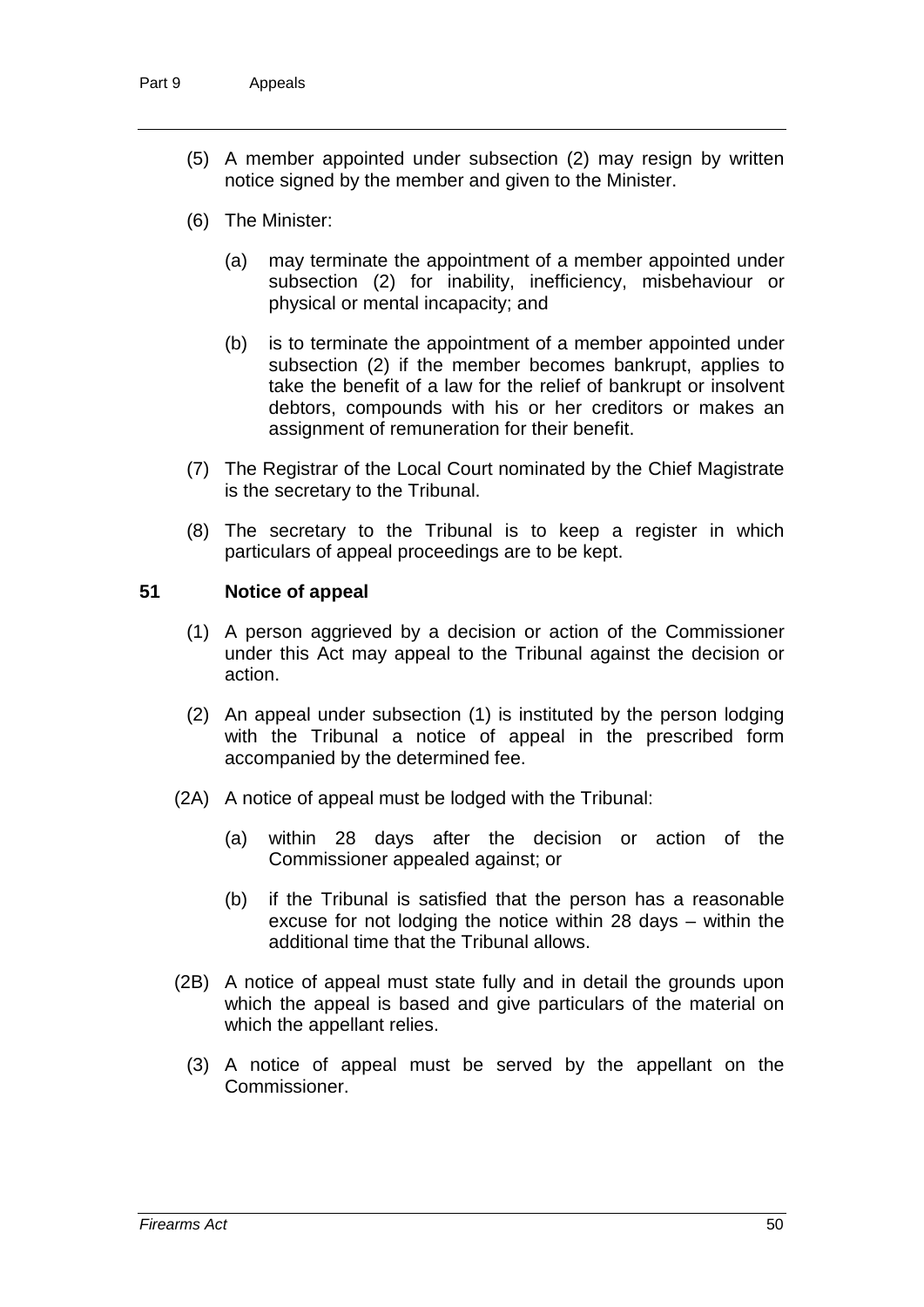(4) Where a notice of appeal is lodged under subsection (2), the appellant must deliver to the Commissioner for safe keeping all firearms that the applicant would be required to sell or otherwise dispose of by virtue of section 44 had the appeal not been instituted.

Penalty: 50 penalty units or imprisonment for 12 months.

## **52 Powers of Tribunal**

- (1) An appeal is in the nature of a rehearing.
- (2) The Tribunal has all the powers, authorities, duties, functions and discretions that the Commissioner has in relation to the decision or action the subject of the appeal.

### **54 Determination of appeals**

- (1) The Tribunal is to determine an appeal by:
	- (a) confirming the decision or action of the Commissioner; or
	- (b) substituting its own decision for that of the Commissioner.
- (2) Where the Tribunal substitutes its decision for a decision of the Commissioner, the Commissioner is to take whatever action is necessary to give effect to the decision.
- (3) The Tribunal must publish its reasons for its decision (including if its decision is to confirm the decision or action of the Commissioner).

### **54A Tribunal can make order for costs in certain cases**

- (1) The Tribunal may make an order for costs against a party to an appeal if satisfied that:
	- (a) the party's conduct in the proceedings is or was frivolous or calculated to cause delay; or
	- (b) the party has, in the circumstances of the case, acted unreasonably.
- (2) An order for costs awarded by the Tribunal may be entered in the records of the Local Court as if it were a judgment given in that Court for a debt due to the person to whom the costs were awarded and, on entry in those records, is enforceable under the *Local Court Act* as such a judgment.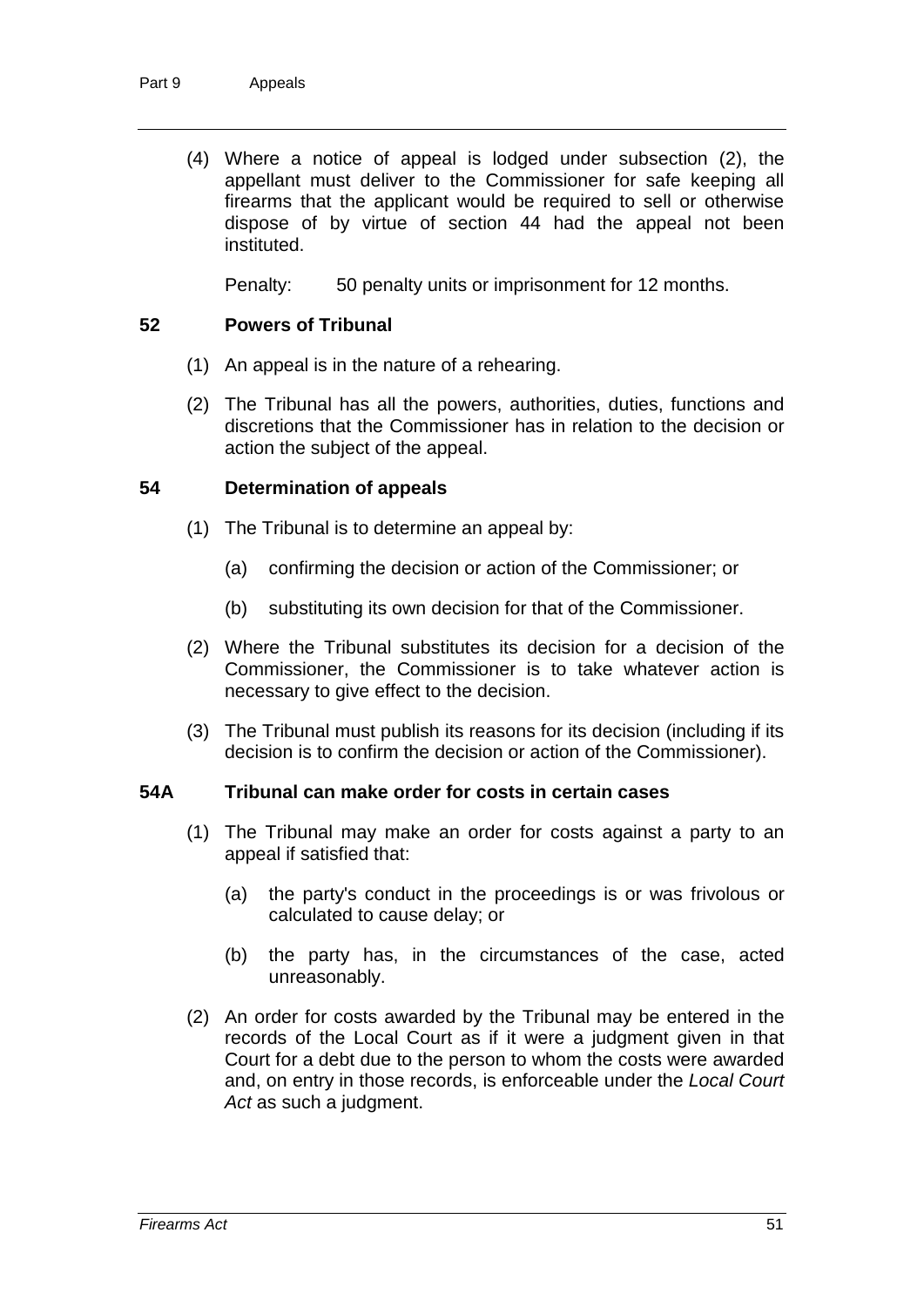### **54B Procedure of Tribunal**

- (1) Before the hearing of an appeal, a question of law or procedure (including a request for an adjournment or an extension of time) in relation to the appeal may be heard and determined by the Chairperson alone, without the need to convene the Tribunal.
- (2) Subject to subsection (1), all issues to be considered by the Tribunal must be determined by majority decision.
- (3) Schedule 7 applies in relation to the procedure of the Tribunal at a hearing before the Tribunal.
- (4) Subject to this Part and Schedule 7, the procedure of the Tribunal at a hearing before the Tribunal is as determined by the Chairperson.

#### **54C Appeal to Supreme Court**

- (1) A party to a proceeding before the Tribunal who is aggrieved by a decision of the Tribunal may appeal against that decision, on a question of law only, to the Supreme Court in accordance with the Rules of that Court.
- (2) An appeal under subsection (1) must be instituted within 28 days after the day the decision complained of was made.

# **Part 10 Firearms Advisory Council**

#### **55 Firearms Advisory Council**

- (1) There is established the Firearms Advisory Council.
- (2) The Council consists of:
	- (a) the executive members of the Northern Territory Firearms Council Incorporated;
	- (b) a member of the Police Force nominated by the Commissioner; and
	- (c) other persons appointed by the Minister in consultation with the Northern Territory Firearms Council Incorporated.
- (3) The member nominated under subsection (2)(b) is the Chairperson of the Council.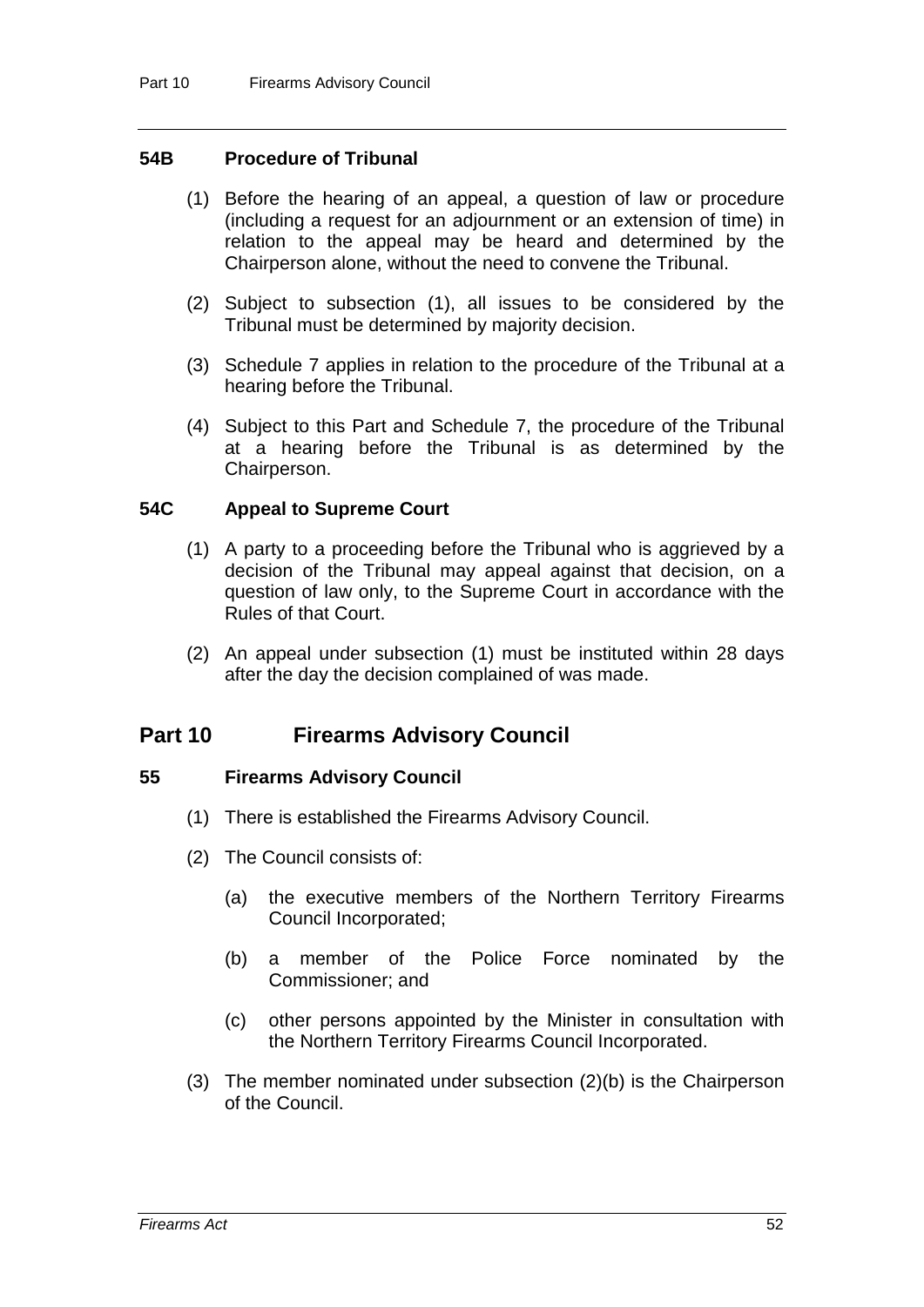- (4) Subject to this Part, a member appointed under subsection (2)(c) holds office for the period, not longer than 3 years, specified in the instrument of appointment, but is eligible for reappointment.
- (5) A person appointed under subsection (2)(c) may resign by written notice signed by the person and given to the Minister.

#### **56 Functions and powers of Council**

- (1) The functions of the Council are:
	- (a) at the request of the Minister or the Commissioner, to advise the Commissioner concerning applications for registration of firearms or for the granting of licences or permits under this Act;
	- (b) to establish guidelines for standards of construction and installation of equipment for shooting ranges and shooting galleries;
	- (c) to establish guidelines for safe practices to be implemented relating to the use of firearms at shooting ranges and shooting galleries;
	- (d) to review the operations of this Act and the Regulations and to make recommendations relating to their operation to the Minister; and
	- (e) to consider any other matter referred to it by the Minister or by the Commissioner.
- (2) The Council has those powers that are necessary to enable it to carry out its functions under this Act.

#### **57 Meetings of Council**

- (1) The Chairperson is to call such meetings of the Council as are necessary for the exercise of its powers and the performance of its functions.
- (2) The Minister may, at any time, direct the Chairperson to call a meeting of the Council and the Chairperson is to comply with the direction.
- (3) The Council is to determine the procedure to be followed at or in connection with its meeting.
- (4) The Council is to keep a record of its meetings.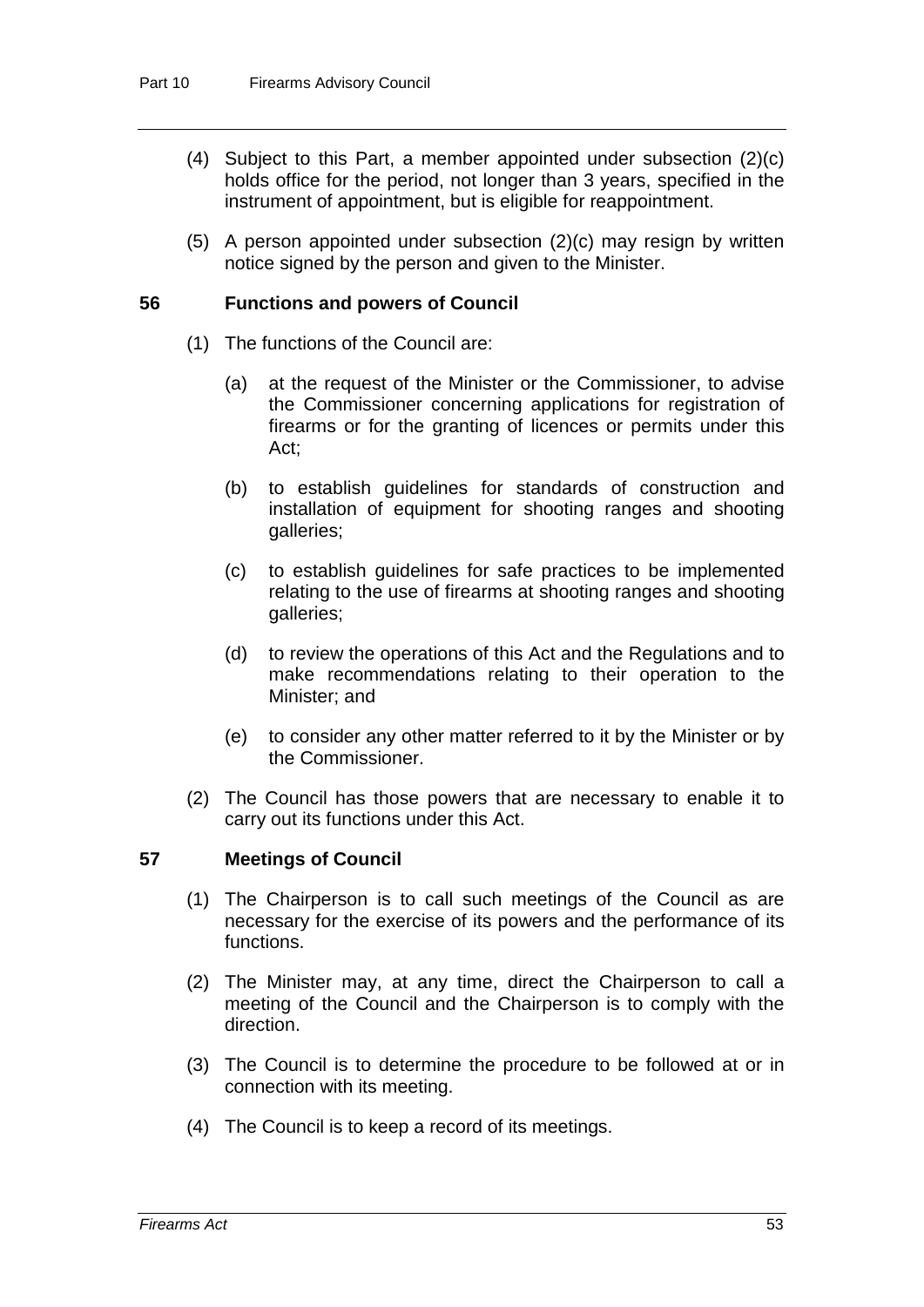# **Part 11 Offences**

## **Division 1 Possession or use of firearms**

### **58 Possession or use of firearms**

- (1) A person must not possess or use a firearm unless the person is authorised to do so by a licence or permit.
	- Penalty: 400 penalty units or imprisonment for 2 years or, if the offence relates to a category A firearm or category B firearm, 200 penalty units or imprisonment for 12 months.
- (2) Without limiting subsection (1), the holder of a licence is guilty of an offence under this section if he or she uses a firearm for any purpose otherwise than in connection with the purpose established as being the genuine reason for possessing or using the firearm.
- (2A) Without limiting subsection (1), the holder of a category H sports shooter's licence commits an offence against this section if:
	- (a) the holder uses a category H firearm:
		- (i) that is not a prescribed firearm; or
		- (ii) elsewhere than at an approved firearms club; and
	- (b) the use is not authorised under another licence or a permit.
	- (3) It is a defence to a prosecution for an offence against subsection (1) if the defendant proves that he or she was in the company of, and under the supervision of, the holder of a licence for the category of firearm in the possession of or being used by the defendant and the firearm was being used in accordance with the conditions, if any, of the licence.
	- (4) The defence provided by subsection (3) does not apply to or in relation to a person referred to in subsection (5) during the period specified in relation to the person in that subsection.
	- (5) For the purposes of subsection (4), a person:
		- (a) who has been found guilty of a disqualifying offence may not possess or use a firearm for 10 years from the date of the finding of guilt;
		- (b) in respect of whom an interim restraining order is in force may not possess or use a firearm while the interim restraining order remains in force;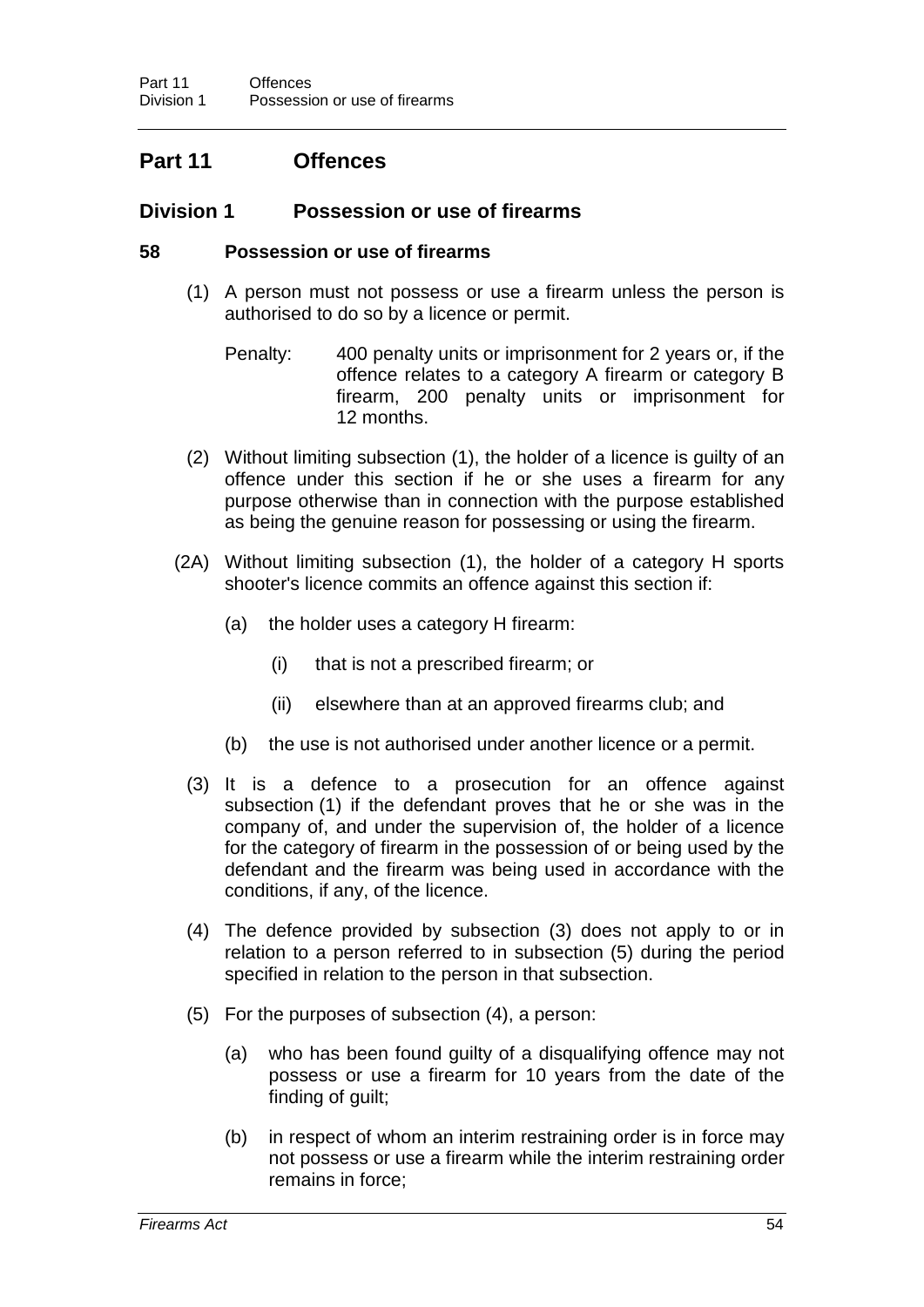- (ba) in respect of whom a restraining order is or was in force may not possess or use a firearm:
	- (i) while the restraining order is in force; or
	- (ii) for a further period of 5 years from the date the order expires or ceases to have effect;
- (c) whose licence is suspended may not possess or use a firearm:
	- (i) while the suspension remains in force; or
	- (ii) if the licence expires while the suspension remains in force – until the person is granted another licence or a permit; or
- (d) who has been refused a licence or whose licence is revoked may not possess or use a firearm of the type or category for which the licence was refused or revoked during any period for which the person is prohibited from applying for a licence.
- (6) A person must not possess or use a prohibited firearm unless authorised under this Act.

Penalty: 400 penalty units or imprisonment for 2 years.

## **58A Obligation of supervisor**

- (1) The holder of a firearms licence who is supervising a person for the purposes of section 58(3) must ensure the firearm is:
	- (a) of a category that the holder is authorised to use;
	- (b) used in accordance with any conditions of the licence; and
	- (c) used in a manner that will not create a danger to any person or damage to property.

Penalty: 100 penalty units or imprisonment for 12 months.

- (2) A firearms club must not permit a person who is not the holder of a category H sports shooter's licence to use a category H firearm under supervision at the club premises unless:
	- (a) the person is undergoing an approved firearms safety training course conducted by the holder of a firearms instructor licence;
	- (b) the person is the holder of a permit under section 31(1)(fb); or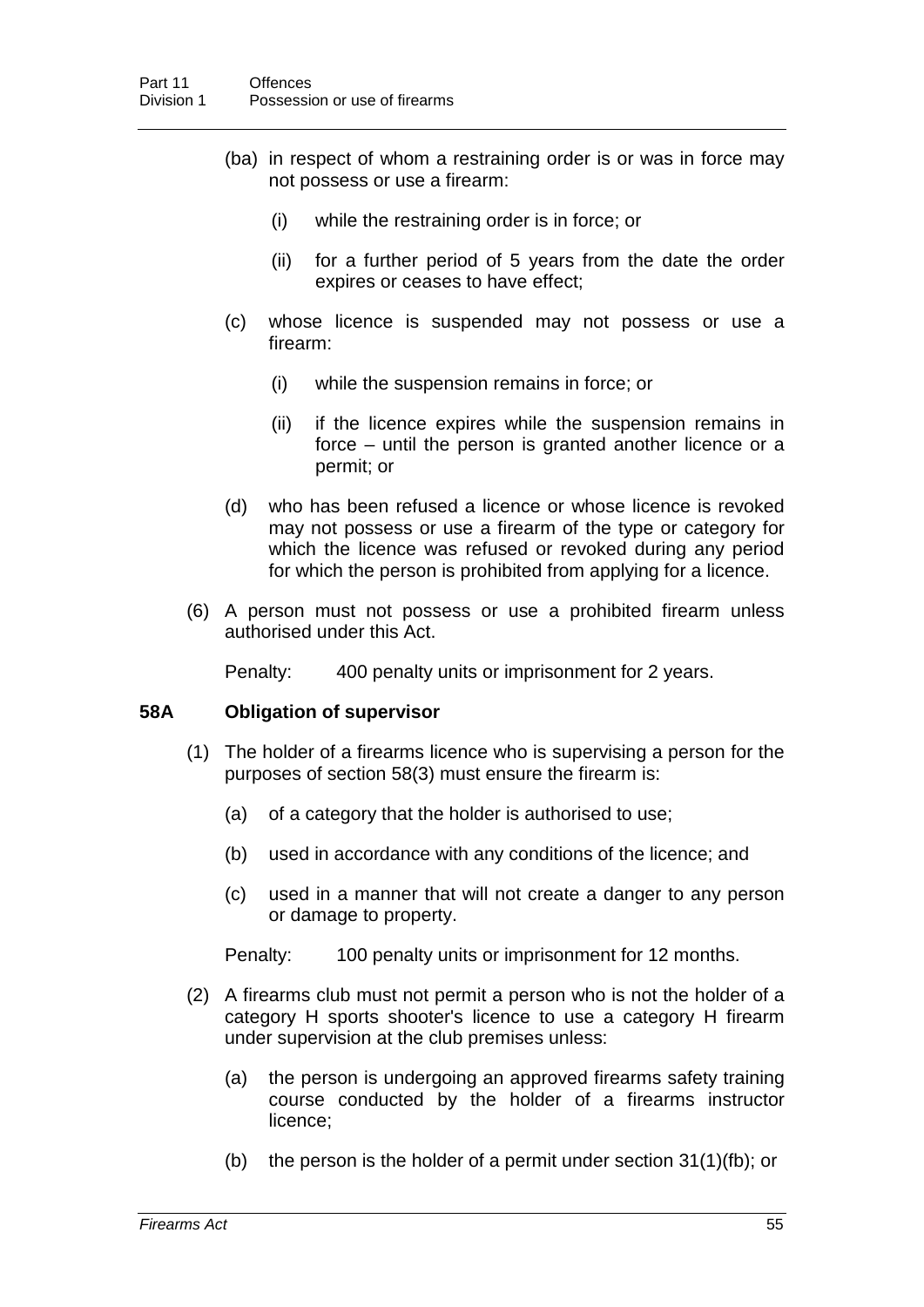(c) the person is a person to whom a permit under section 31(1)(fc) relates.

Penalty: 500 penalty units.

## **58B Obligation of firearms club**

If the Commissioner gives notice to a firearms club that a member of the club is subject to suspension or revocation of the member's shooting licence or a permit under section 31(1)(fb), the club must not permit the member to use a firearm at the club premises during the period specified in the notice.

Penalty: 500 penalty units.

## **Division 2 Offences relating to registration**

### **59 Firearms to be registered**

A person, other than the holder of a firearms dealer licence, must not sell, purchase, possess or use a firearm that is not registered.

Penalty: 50 penalty units or imprisonment for 12 months or, where the offence relates to a category A firearm or category B firearm, 10 penalty units or imprisonment for 3 months.

## **60 Alteration of certificate of registration**

A person must not alter the particulars in a certificate of registration.

Penalty: 20 penalty units or imprisonment for 6 months.

## **Division 2A Certain offences outside Territory**

## **60A Conspiring to commit and aiding etc. commission of offence outside Territory**

- (1) A person must not, in the Territory, conspire with another person or persons to commit, in a place outside the Territory, an offence (*the principal offence*) that is punishable under the provisions of a law in force in that place that corresponds to a provision of this Act.
- (2) A person must not, in the Territory, aid, abet, counsel, procure, solicit or incite the commission, in a place outside the Territory, of an offence (*the principal offence*) that is punishable under the provisions of a law in force in that place that corresponds to a provision of this Act.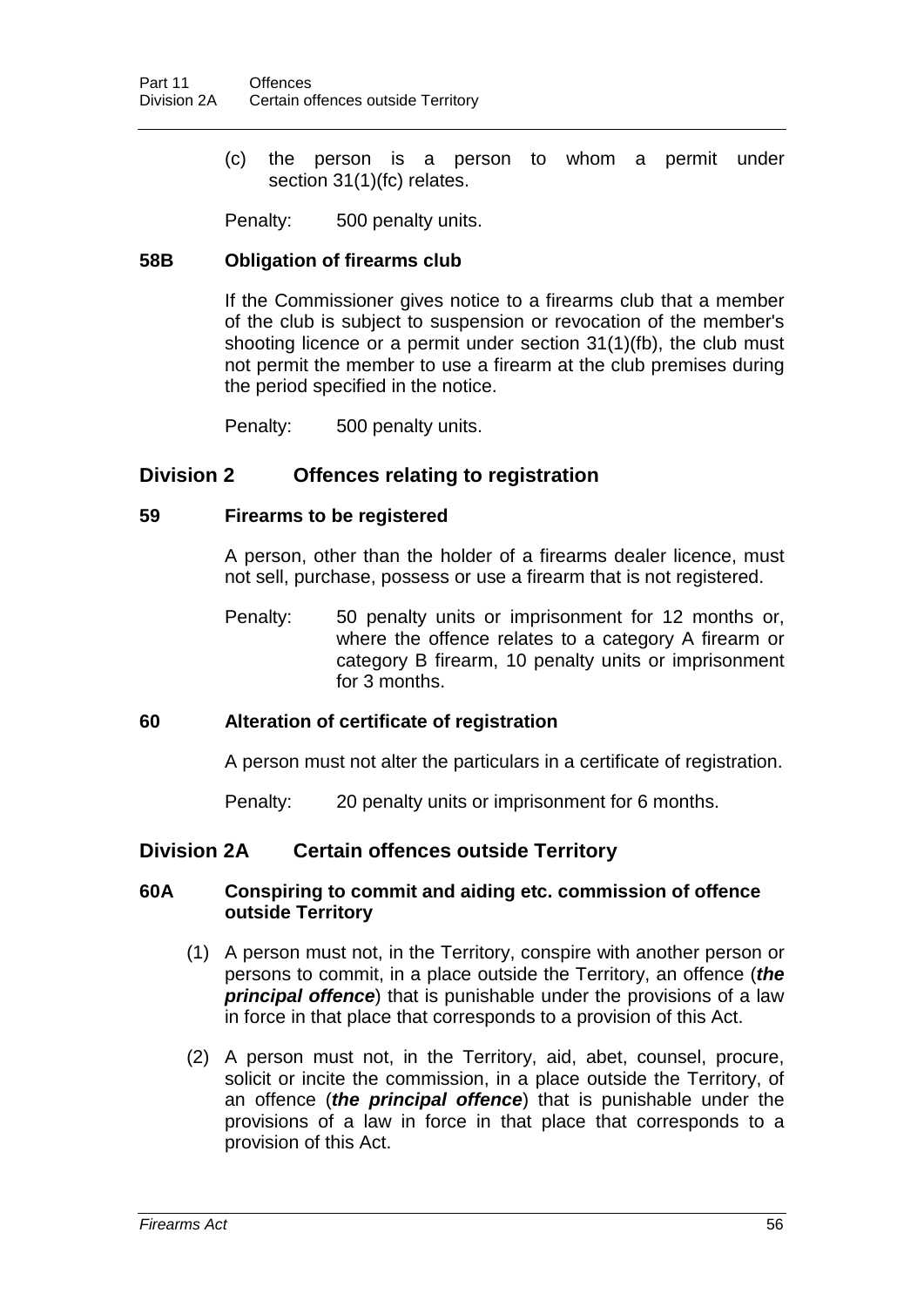(3) A person who contravenes subsection (1) or (2) commits an offence and is liable to the same penalty as if the principal offence was committed in the Territory.

## **Division 3 General offences**

### **61 Manufacture of firearms**

- (1) A person must not manufacture a firearm unless the person is authorised to manufacture the firearm by a licence or permit.
	- Penalty: 2 000 penalty units or imprisonment for 10 years or, if the offence relates to a category A firearm or<br>category B firearm. 1000 penalty units or category B firearm, 1 000 penalty units or imprisonment for 5 years.
- (2) A person must not manufacture a prohibited firearm or pistol unless the person is authorised to manufacture the prohibited firearm or pistol by a licence or permit.

Penalty: 3 000 penalty units or imprisonment for 15 years.

- (3) Without limiting subsection (1) or (2), those subsections apply to a person regardless of whether the firearm concerned was manufactured in the course of carrying on a business.
- (4) In this section:

*manufacture*, of a firearm, includes assembly of a firearm from firearm parts.

## **61A Repair or modification of firearms**

- (1) A person must not repair or modify a firearm unless the person is authorised to repair or modify the firearm by a licence or permit.
	- Penalty: 2 000 penalty units or imprisonment for 10 years or, if the offence relates to a category A firearm or category B firearm, 1 000 penalty units or imprisonment for 5 years.
- (2) A person must not repair or modify a prohibited firearm or pistol unless the person is authorised to repair or modify the prohibited firearm or pistol by a licence or permit.

Penalty: 3 000 penalty units or imprisonment for 15 years.

(3) Without limiting subsection (1) or (2), those subsections apply to a person regardless of whether the firearm concerned was repaired or modified in the course of carrying on a business.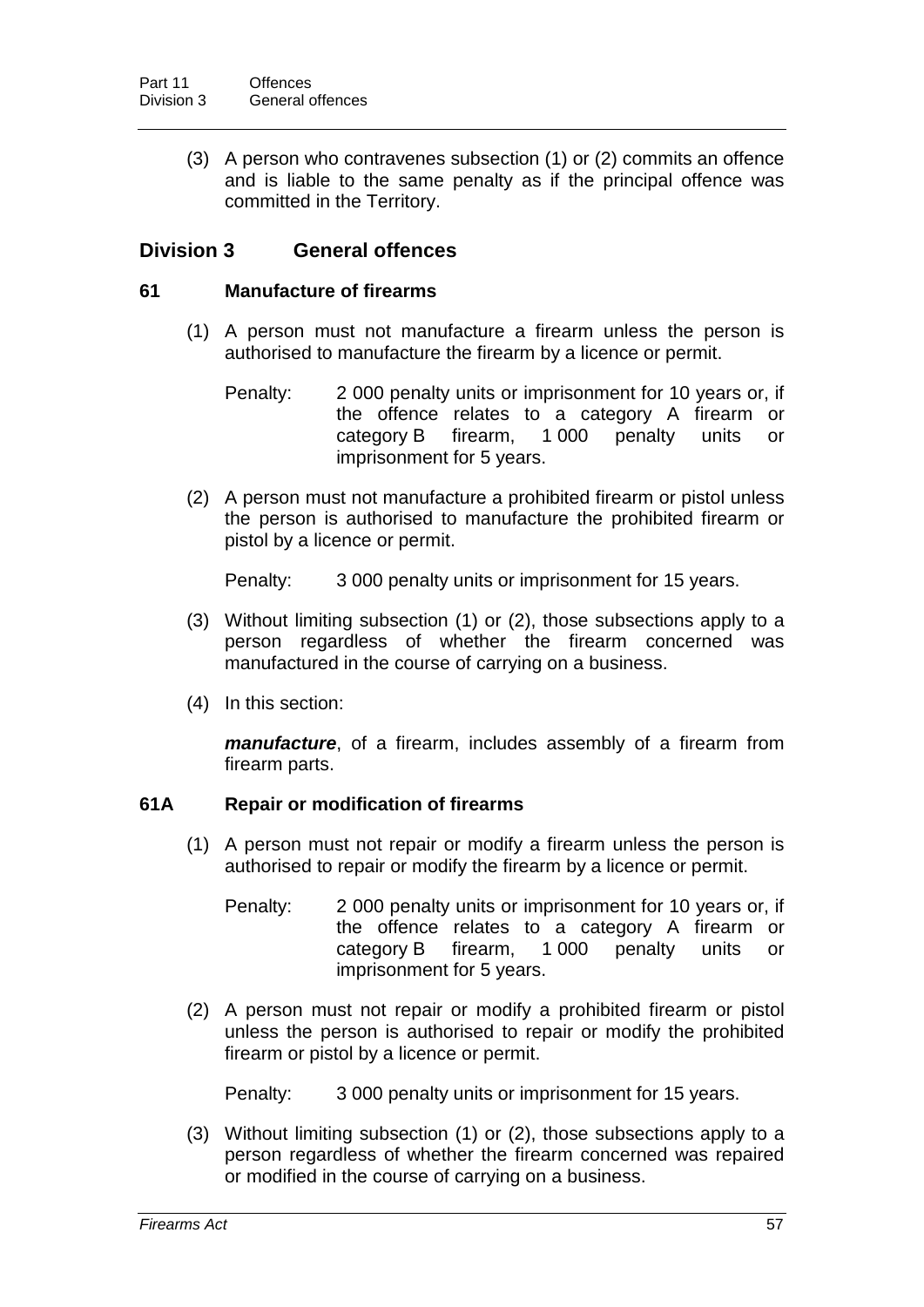(4) In this section:

*repair or modification*, of a firearm, does not include work performed by a person on a firearm registered in the name of the person if the work is not of a nature likely to affect the safe operation of the firearm.

## **62 Purchase of firearms**

- (1) A person must not purchase a firearm unless the person is authorised to:
	- (a) possess the firearm under a firearms dealer licence; or
	- (b) purchase the firearm by a permit or corresponding permit.
	- Penalty: If the offender is a natural person  $-$  400 penalty units or imprisonment for 2 years or, if the offence relates to a category A firearm or category B firearm, 200 penalty units or imprisonment for 12 months.

If the offender is a body corporate  $-2000$  penalty units or, if the offence relates to a category A firearm or category B firearm, 1 000 penalty units.

- (2) A person, other than the holder of a firearms dealer licence, must not purchase a firearm from another person unless:
	- (a) the other person is the holder of a firearms dealer licence; or
	- (b) the purchase:
		- (i) is arranged through the holder of a firearms dealer licence; or
		- (ii) if the holder of a firearms dealer licence is not reasonably available – is witnessed by a member of the Police Force.
	- Penalty: If the offender is a natural person  $-$  400 penalty units or imprisonment for 2 years or, if the offence relates to a category A firearm or category B firearm, 200 penalty units or imprisonment for 12 months.

If the offender is a body corporate  $-2000$  penalty units or, if the offence relates to a category A firearm or category B firearm, 1 000 penalty units.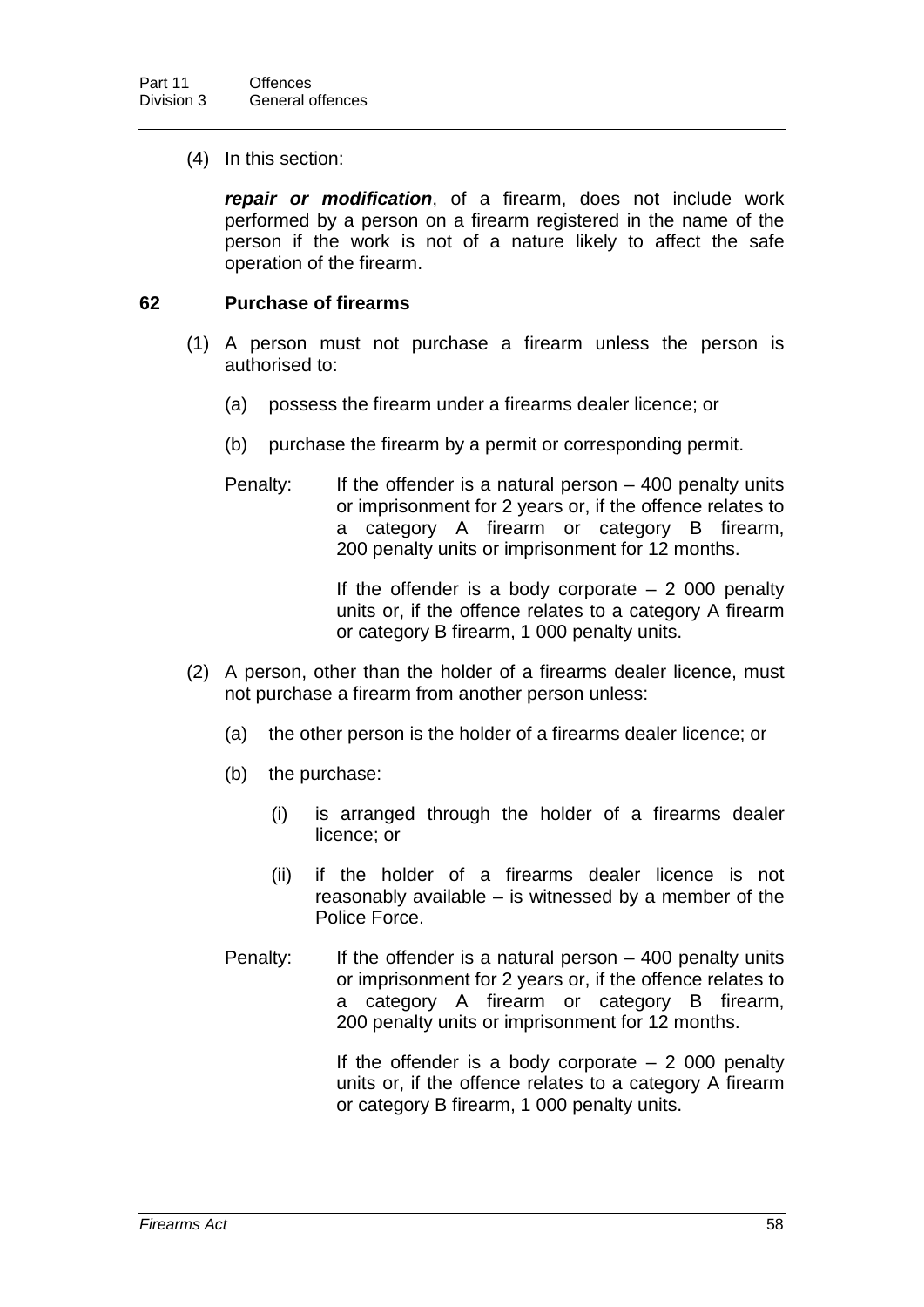## **63 Restrictions on sale and purchase of firearms**

- (1) A person, other than the holder of a firearms dealer licence, must not sell a firearm to another person unless:
	- (a) the other person is the holder of a firearms dealer licence; or
	- (b) the sale:
		- (i) is arranged through the holder of a firearms dealer licence; or
		- (ii) if the holder of a firearms dealer licence is not reasonably available – is witnessed by a member of the Police Force.
	- Penalty: If the offender is a natural person  $-$  400 penalty units or imprisonment for 2 years or, if the offence relates to a category A firearm or category B firearm, 200 penalty units or imprisonment for 12 months.

If the offender is a body corporate  $-2000$  penalty units or, if the offence relates to a category A firearm or category B firearm, 1 000 penalty units.

- (2) A person must not sell a firearm to another person unless the other person is authorised to:
	- (a) possess the firearm under a firearms dealer licence; or
	- (b) purchase the firearm by a permit or corresponding permit.
	- Penalty: If the offender is a natural person  $-400$  penalty units or imprisonment for 2 years or, if the offence relates to a category A firearm or category B firearm, 200 penalty units or imprisonment for 12 months.

If the offender is a body corporate  $-2000$  penalty units or, if the offence relates to a category A firearm or category B firearm, 1 000 penalty units.

- (3) A person must not sell a firearm to another person (*the purchaser*) unless the person sights:
	- (a) if the purchaser is the holder of a firearms dealer licence that licence;
	- (b) if the purchaser is the holder of a firearms licence that licence and the purchaser's permit to purchase the firearm; or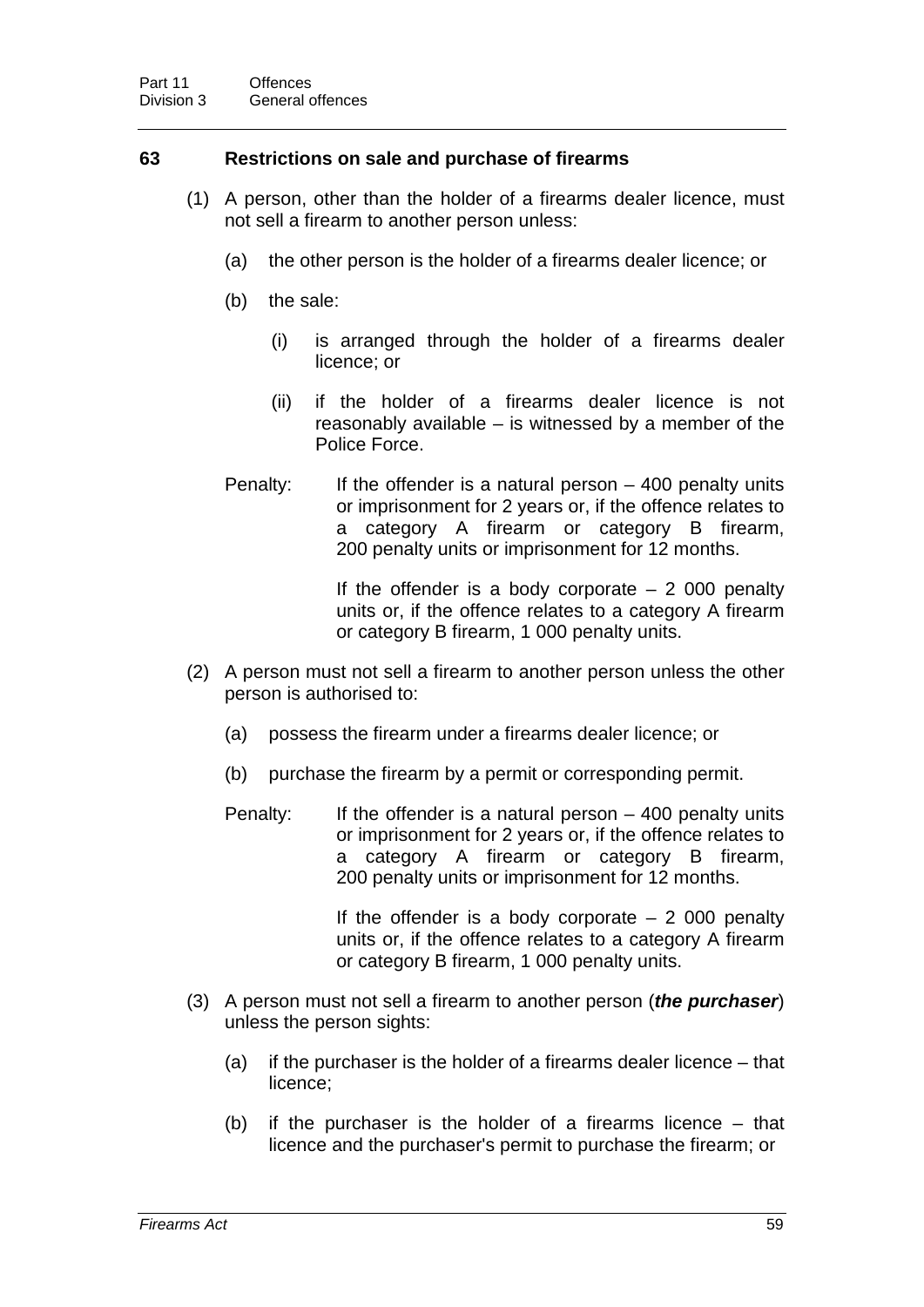- (c) if the purchaser is not the holder of a firearms dealer licence or a firearms licence – the purchaser's permit to purchase the firearm.
- Penalty: 400 penalty units or imprisonment for 2 years or, if the offence relates to a category A firearm or category B firearm, 200 penalty units or imprisonment for 12 months.
- (4) A person who sells a firearm to another person who is not the holder of a firearms dealer licence must complete the particulars of the sale on the permit authorising the purchase of the firearm and return the permit to the Commissioner not later than 7 days after the sale.
	- Penalty: If the offender is a natural person 50 penalty units or imprisonment for 12 months or, if the offence relates to a category A firearm or category B firearm, 20 penalty units or imprisonment for 6 months.

If the offender is a body corporate  $-250$  penalty units or, if the offence relates to a category A firearm or category B firearm, 100 penalty units.

## **63A Trafficking in firearms**

- (1) A person who contravenes section 63 (other than subsection (3) or (4)) on 3 or more separate occasions during any period of 30 consecutive days is guilty of an offence of trafficking.
	- Penalty: If the offender is a natural person imprisonment for 10 years or, if the offence relates to a category A firearm or category B firearm, imprisonment for 5 years.

If the offender is a body corporate  $-2$  500 penalty units or, if the offence relates to a category A firearm or category B firearm, 1 250 penalty units.

- (2) A person who contravenes section 63 (other than subsection (3) or (4)) on 3 or more separate occasions where a firearm involved in any of the offences is a prohibited firearm is guilty of an offence of aggravated trafficking.
	- Penalty: If the offender is a natural person imprisonment for 15 years.

If the offender is a body corporate  $-3$  750 penalty units.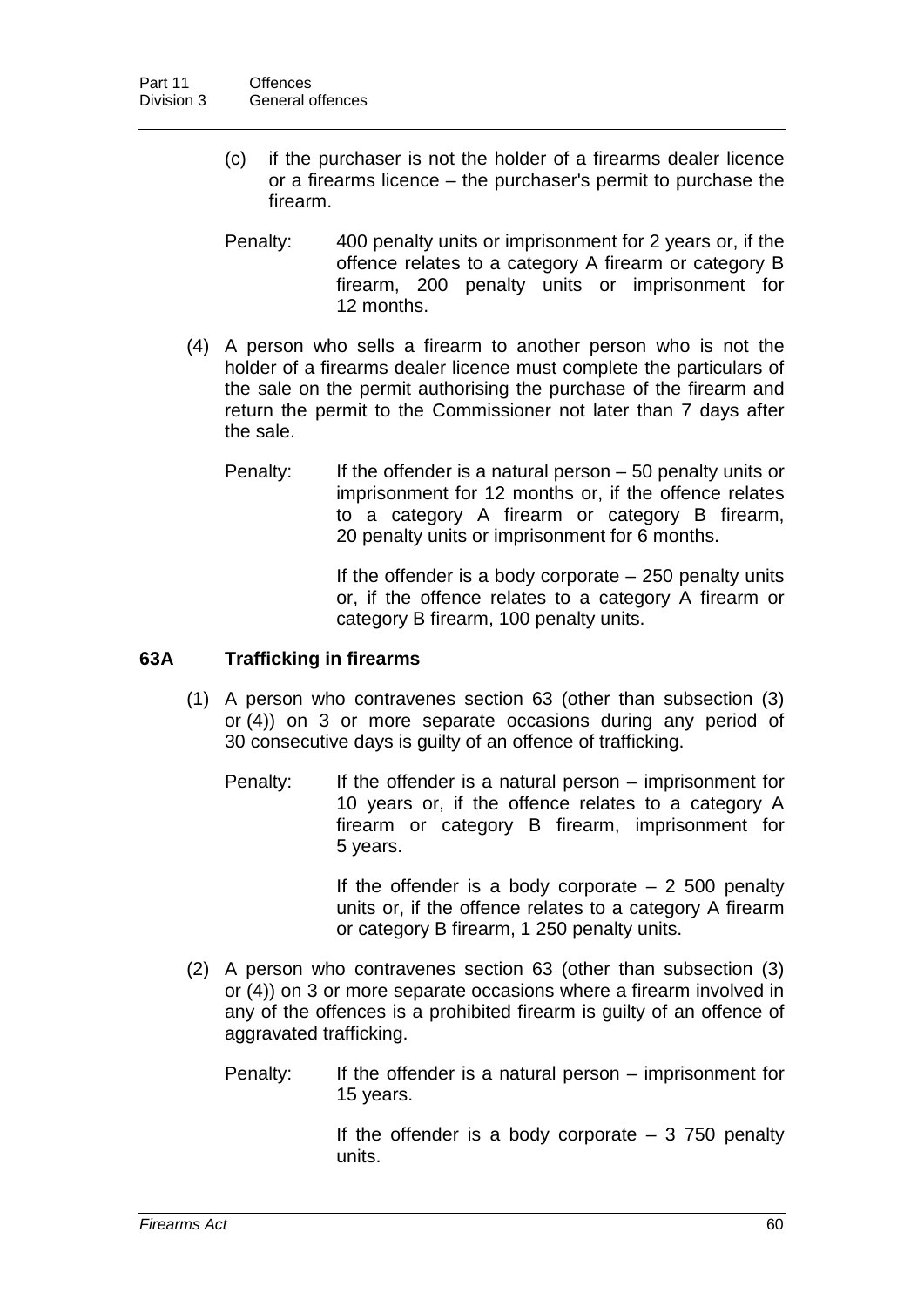- (3) A person who contravenes section 63 (other than subsection (3) or (4)) on 3 or more separate occasions where a firearm involved in each of the offences is a prohibited firearm is guilty of an offence of trafficking in prohibited firearms.
	- Penalty: If the offender is a natural person imprisonment for 20 years.

If the offender is a body corporate  $-5000$  penalty units.

- (4) If a person is found guilty of an offence under subsection (1), (2) or (3), he or she is liable to the punishment under that subsection but not to separate or additional punishment for any of the offences that constituted the trafficking offence.
- (5) If a person is found not guilty of a trafficking offence under subsection (1), (2) or (3), he or she remains liable to punishment for any of the constituent offences that were alleged to have comprised the trafficking offence and can be found guilty of any of those constituent offences as an alternative verdict to the trafficking offence, even if the person was not charged with any of the constituent offences.

## **63B Advertising firearm for sale**

(1) A person must not advertise a firearm for sale unless the advertisement in respect of the firearm contains the serial number of the firearm.

Penalty: 20 penalty units or imprisonment for 6 months.

(2) Subsection (1) does not apply to the holder of a firearms dealer licence who is authorised under the licence to possess the firearm that is advertised for sale.

## **64 Use of mail for sending firearms**

- (1) A person must not send a firearm by mail to a person in the Territory.
- (2) A person must not receive a firearm by mail in the Territory.
- (3) A person must not direct or request another person, whether the other person is within or outside the Territory when the request is made, to send a firearm by mail to a person in the Territory, whether or not the request is made in writing or in connection with the purchase by the person of the firearm.

Penalty: 20 penalty units or imprisonment for 6 months.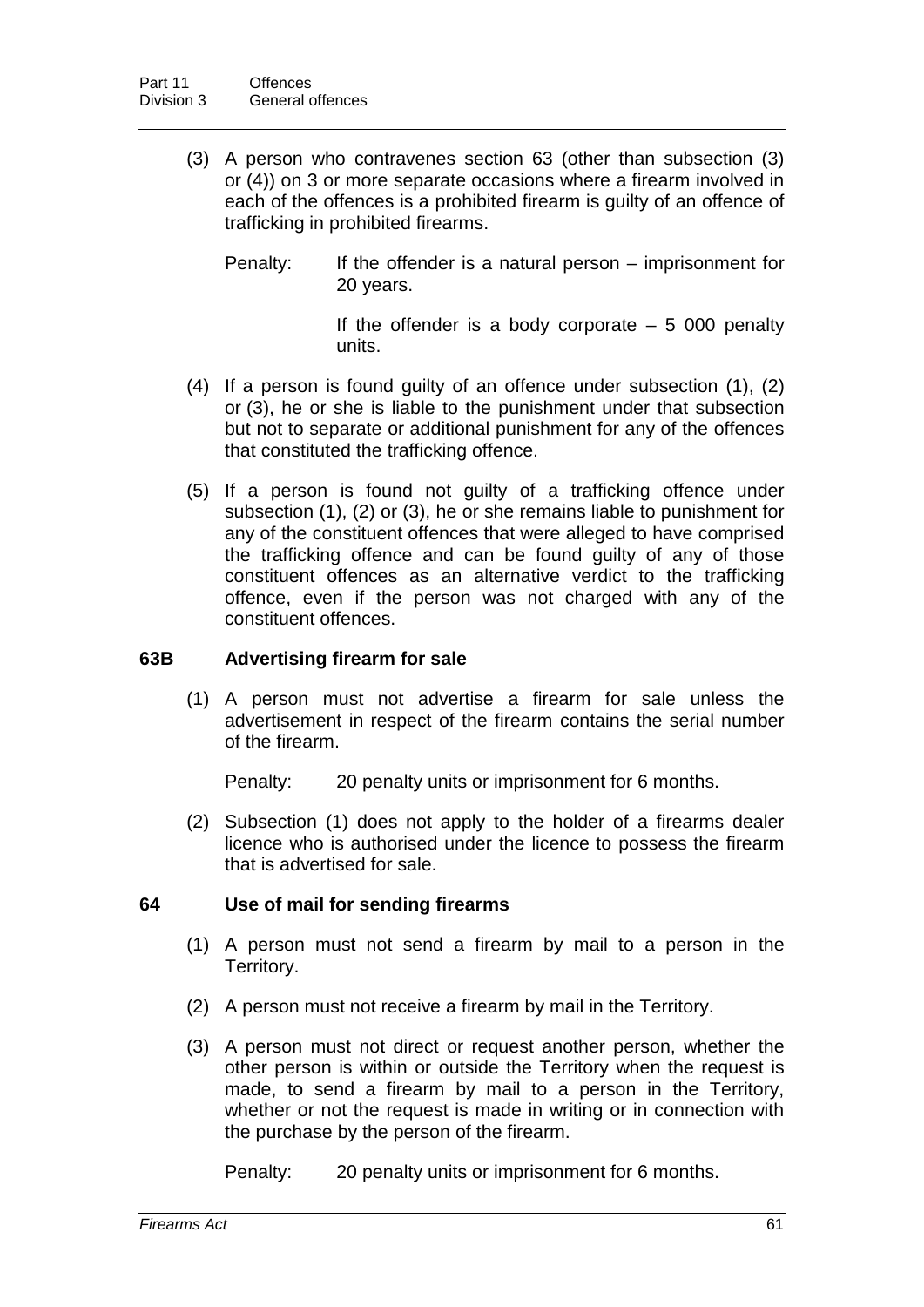- (4) A person is taken to have made a request under subsection (3) if the person accepts an offer made by another person within or outside the Territory to forward a firearm by mail to an address within the Territory.
- (5) It is a defence to a prosecution under subsection (2) if the defendant proves that the firearm was sent to the defendant without his or her knowledge or approval.
- (6) This section does not apply to the sending or receiving by mail of a firearm by a person who is:
	- (a) the holder of a firearms dealer licence;
	- (b) the holder of a firearms armourer licence; or
	- (c) a member of the Police Force and the firearm is sent from or received at a Police Station.
- (7) This section does not apply to the sending or receiving by mail of a firearm by the person in whose name the firearm is registered if:
	- (a) the sending or receiving of the firearm is for the purpose established as being the genuine reason for possessing or using the firearm; and
	- (b) the sending or receiving of the firearm does not relate to the sale or transfer of the firearm.

## **65 Use of mail for sending firearms outside the Territory**

(1) A person must not send a firearm by mail except in accordance with this section.

Penalty: 20 penalty units or imprisonment for 6 months.

- (2) The holder of a firearms dealer licence may send a firearm by mail if:
	- (a) the address to which the firearm is sent is outside the Territory;
	- (b) the firearm is sent by registered post;
	- (c) the person to whom the firearm is sent would not, because of receiving the firearm or being in possession of it at the place to which it is sent, be guilty of an offence under a law that applies at that place; and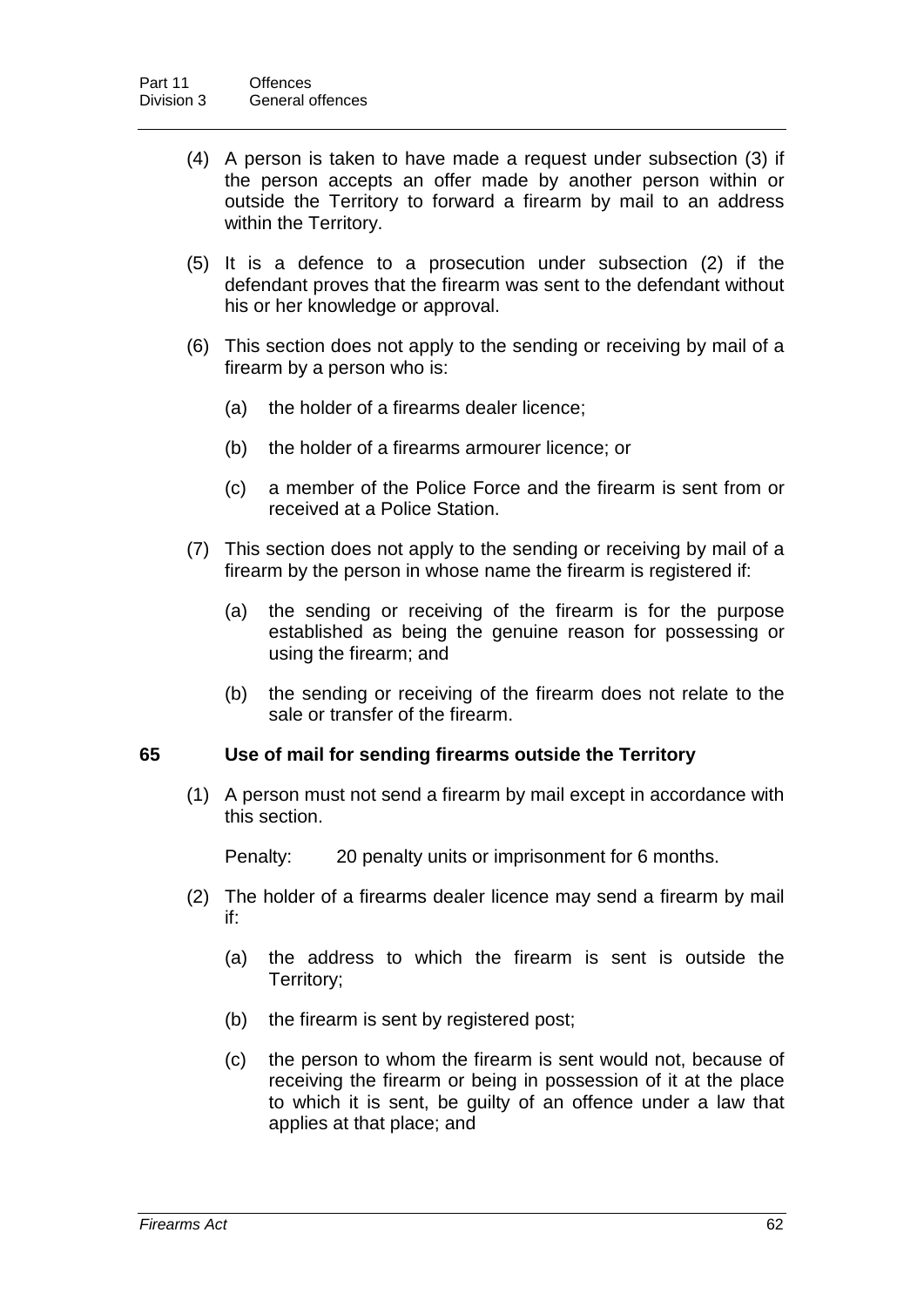- (d) the person to whom the firearm is sent is the holder of a licence that corresponds to a firearms dealer licence under the law of that place.
- (3) The owner of a registered firearm may send a firearm by mail if:
	- (a) the firearm is sent to an address outside the Territory;
	- (b) the firearm is sent by registered post;
	- (c) the person to whom the firearm is sent would not, because of receiving the firearm or being in possession of it at the place to which it is sent, be guilty of an offence under a law that applies at that place; and
	- (d) mailing the firearm is not an offence under the law of the place to which it is sent;
	- (e) the purpose of mailing the firearm is consistent with the genuine reason for possessing or using it;
	- (f) the purpose of mailing the firearm does not relate to the sale or transfer of the firearm; and
	- (g) the firearm will be returned to the Territory.

## **66 Transporting firearms**

A person who conveys (whether or not in the course of a business) a prohibited firearm or a category A firearm, category B firearm, category C firearm, category D firearm or category H firearm must comply with the prescribed safety requirements, if any.

Penalty: 10 penalty units or imprisonment for 3 months.

## **67 Disposal of firearms by unauthorised holders**

(1) A person who comes into possession of a firearm, but is not authorised by this Act to possess the firearm, must immediately surrender the firearm to a member of the Police Force.

Penalty: 20 penalty units or imprisonment for 6 months.

(2) A person does not contravene any other provision of this Act just by surrendering a firearm in accordance with this section.

#### **68 Altering firearms**

A person must not, unless approved, alter a firearm in a way that:

(a) affects its safe operation; or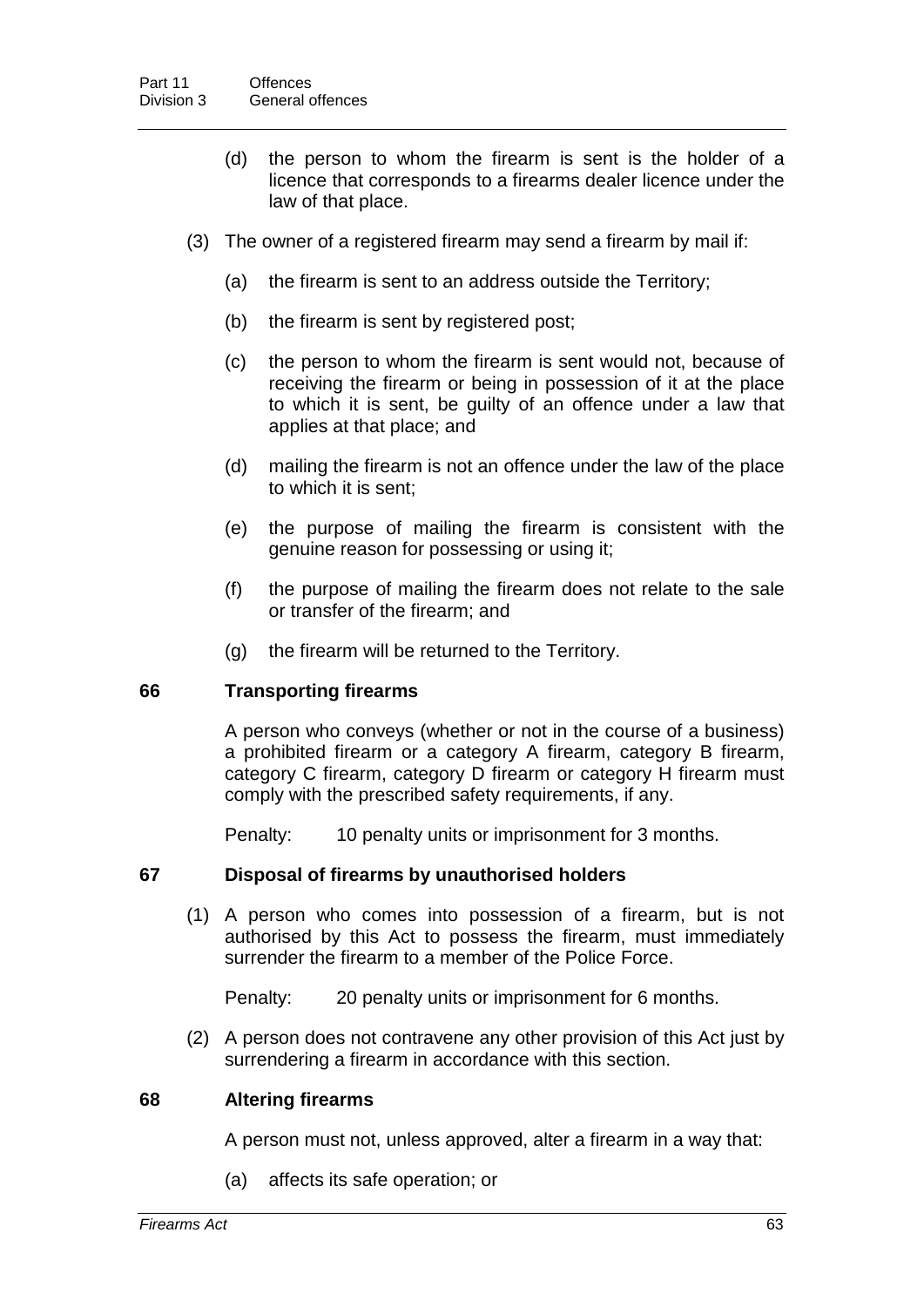(b) converts it to another category of firearm.

Penalty: 50 penalty units or imprisonment for 12 months.

#### **68A Sale and purchase of ammunition**

(1) A person must not, in trade or commerce, sell ammunition for a firearm unless the person is the holder of a firearms dealer licence or is authorised by a permit to sell the ammunition.

Penalty: If the offender is a natural person – 10 penalty units or imprisonment for 3 months.

If the offender is a body corporate  $-50$  penalty units.

- (2) A person must not, in trade or commerce, sell ammunition for a firearm unless:
	- (a) the person purchasing the ammunition is the holder of a licence for a category of firearm that takes the ammunition or is authorised to buy the ammunition by a permit or by the Commissioner in writing; and
	- (b) the person who sells the ammunition sights the licence, permit or authorisation.
	- Penalty: If the offender is a natural person  $-10$  penalty units or imprisonment for 3 months.

If the offender is a body corporate – 50 penalty units.

- (3) A person who, in trade or commerce, sells ammunition for a firearm must advise the Commissioner without delay of any loss or theft of ammunition held by the person.
	- Penalty: If the offender is a natural person 10 penalty units or imprisonment for 3 months.

If the offender is a body corporate  $-50$  penalty units.

### **69 Possession of ammunition**

A person must not possess ammunition unless the person:

- (a) is the holder of a licence or permit for a category of firearm that takes the ammunition; or
- (b) is an ammunition collector authorised by the Commissioner in writing to possess the ammunition.

Penalty: 10 penalty units or imprisonment for 3 months.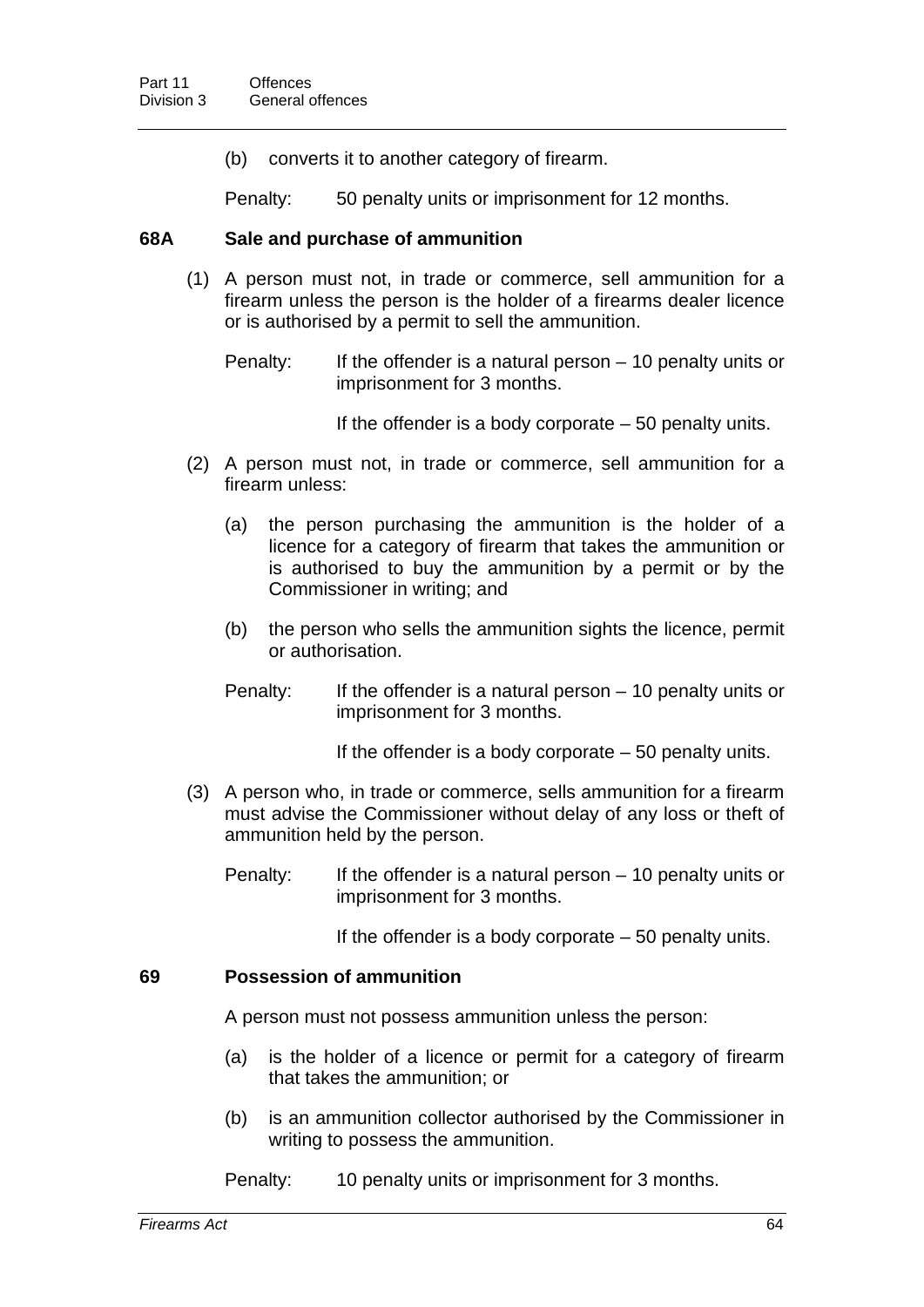## **70 Pawning of firearms prohibited**

A pawnbroker must not take a firearm or ammunition into pawn unless he or she is the holder of a firearms dealer licence.

Penalty: 10 penalty units or imprisonment for 3 months.

## **71 Misuse of licences and permits**

A person must not:

- (a) falsely represent himself or herself to be the holder of a licence or permit (whether or not it is in force);
- (c) give possession of a licence or permit to another person for the purpose of using it unlawfully; or
- (e) knowingly have possession of a forged, fraudulently altered, borrowed or stolen licence or permit.

Penalty: 50 penalty units or imprisonment for 12 months.

## **73 Hiring or leasing firearms**

- (1) A person must not hire or lease a firearm to another person unless the other person is the holder of a permit that authorises the holder to possess or use the firearm.
- (2) A person must not hire or lease a firearm from another person unless the first-mentioned person is the holder of a permit that authorises the person to possess or use the firearm.

Penalty: 10 penalty units or imprisonment for 3 months.

## **74 Alteration of identification marks**

(1) A person must not alter an identifying serial number on a firearm without approval.

Penalty: 1 000 penalty units or imprisonment for 5 years.

(2) A person must not knowingly possess a firearm the serial number of which has been altered in contravention of subsection (1).

Penalty: 1 000 penalty units or imprisonment for 5 years.

(3) A person must not deface or remove an identifying serial number on a firearm without approval.

Penalty: 1 000 penalty units or imprisonment for 5 years.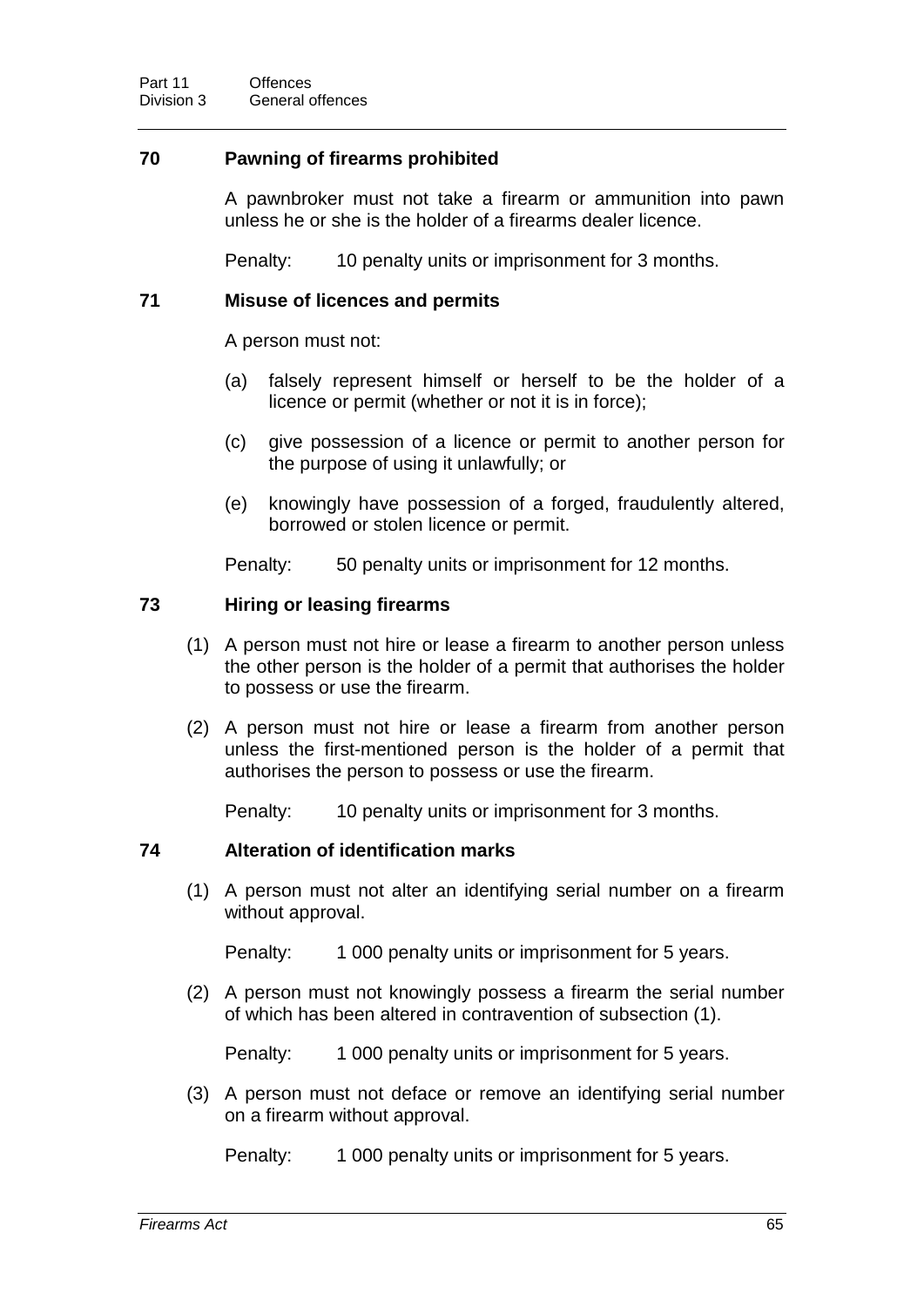(4) A person must not possess a firearm the serial number of which has been defaced or removed in contravention of subsection (3).

Penalty: 1 000 penalty units or imprisonment for 5 years.

### **75 Toy guns, &c.**

A person must not convert a toy gun or an article of a similar nature into a firearm.

Penalty: 50 penalty units or imprisonment for 12 months.

### **76 Unsafe firearms**

(1) Subject to this Act, a person must not possess or use an unsafe firearm.

Penalty: 50 penalty units or imprisonment for 12 months.

- (2) The holder of a firearms armourer licence or firearms armourer permit may have an unsafe firearm in his or her possession in the ordinary course of his or her business or for the purpose of repairing it.
- (3) The holder of a firearms collector licence, antique firearms collector licence, firearms instructor licence or firearms museum licence may have an unsafe firearm in his or her possession.
- (4) It is a defence to a prosecution for an offence against subsection (1) for the defendant to prove that he or she did not know and could not reasonably have known that the firearm was unsafe.

## **77 Silencers and machine-guns**

(1) A person must not possess or use a silencer except in accordance with this section.

Penalty: 20 penalty units or imprisonment for 6 months.

(2) A person must not possess or use a machine-gun except in accordance with this section.

Penalty: 50 penalty units or imprisonment for 12 months.

(3) The holder of a firearms museum licence may possess a silencer or machine-gun for the purpose of exhibiting and showing it.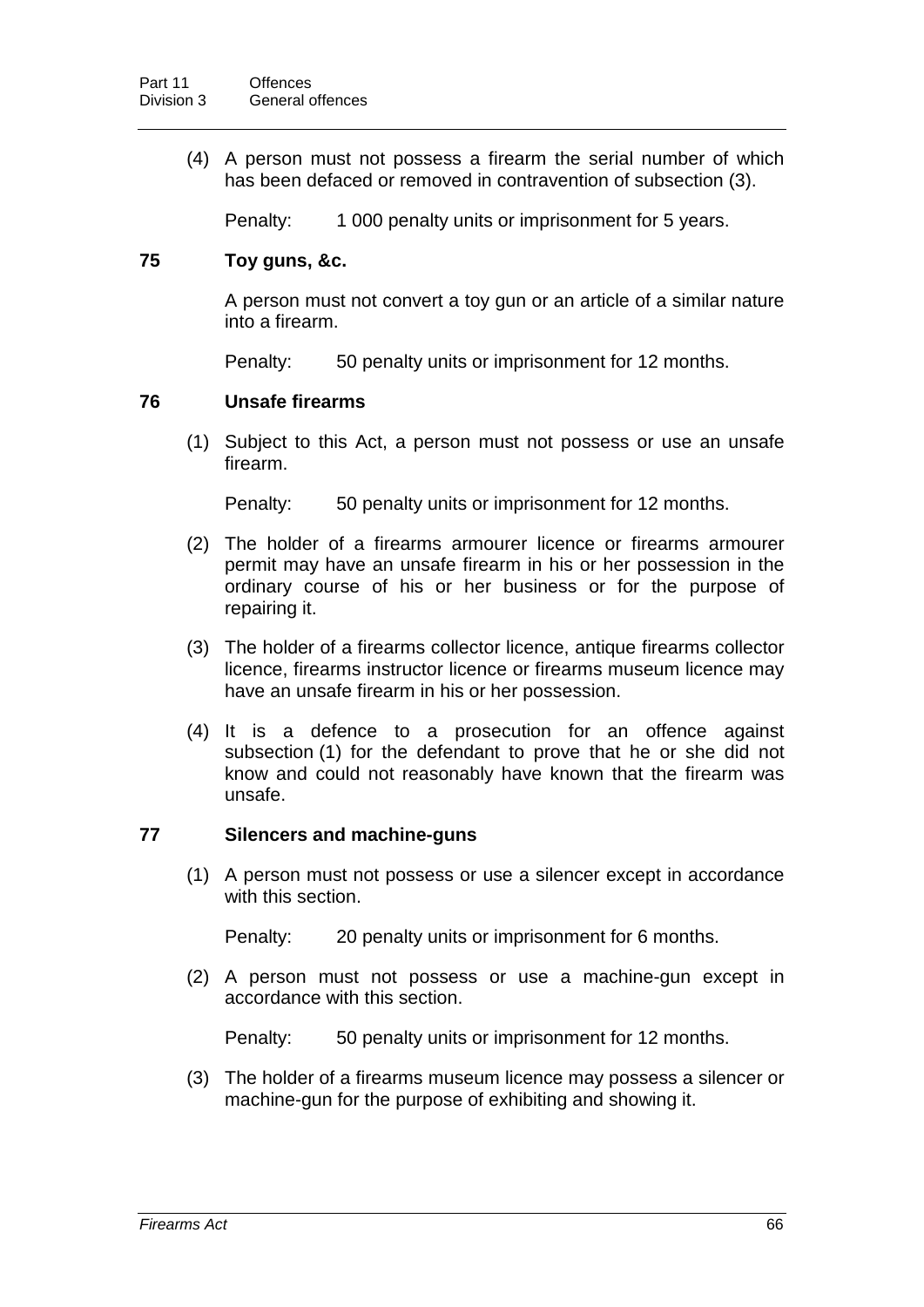- (4) The holder of a firearms collector licence may possess a machinegun for the purpose of displaying it if:
	- (a) the acquisition of the machine-gun by the holder has been approved by the Commissioner in writing;
	- (b) the holder is a collector who the Commissioner has certified in writing to be an established collector;
	- (c) the holder has held a firearms collector licence for not less than 5 years;
	- (d) the holder is permitted to possess and display category C firearms and category D firearms under the firearms collector licence;
	- (e) the machine-gun is consistent or compatible with other firearms possessed and displayed under the firearms collector licence; and
	- (f) the machine-gun has been made permanently inoperable.
- (5) If a person is found guilty of an offence against this section, the silencer or machine-gun possessed or used in the offence is forfeited to the Territory on the finding of guilt.

# **78 Carrying firearms in public places**

(1) In this section:

*community government area* has the same meaning as in the *Local Government Act* but does not include a community government area in respect of which by-laws are in force relating to the sale, purchase, possession, hire, presence and use of firearms.

*municipality* has the same meaning as in the *Local Government Act*.

*public place* has the same meaning as in the *Summary Offences Act*.

*town* means a town within the meaning of the *Crown Lands Act*.

- (2) A person must not carry a firearm exposed to public view in a public place within a town, municipality or community government area.
	- Penalty: 200 penalty units or imprisonment for 12 months or, if the offence relates to a category A firearm or category B firearm, 100 penalty units or imprisonment for 6 months.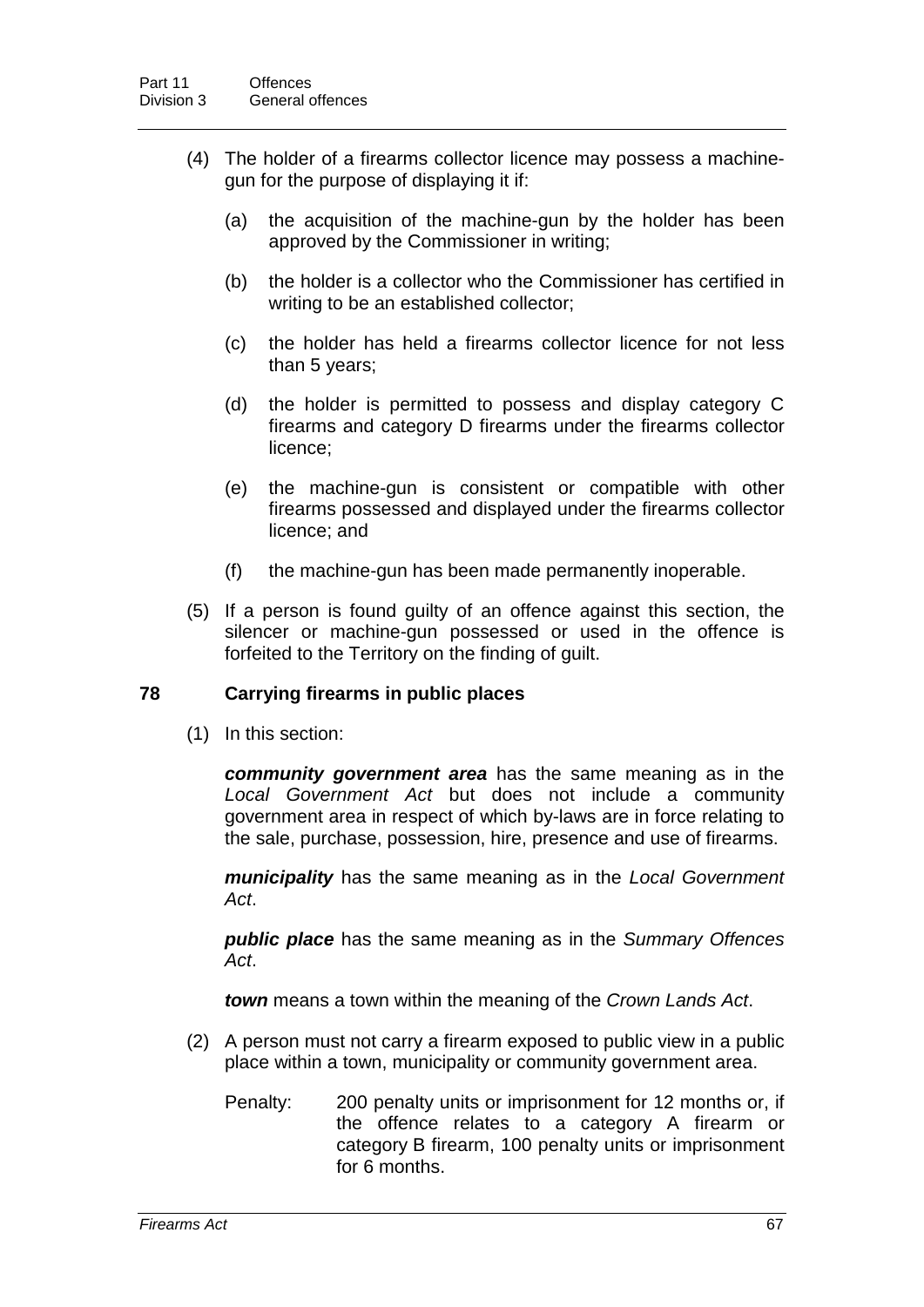(3) A person must not carry a loaded firearm in a public place within a town, municipality or community government area.

Penalty: 400 penalty units or imprisonment for 2 years or, if the offence relates to a category A firearm or category B firearm, 200 penalty units or imprisonment for 12 months.

- (4) Subsections (2) and (3) do not apply to or in relation to the holder of a firearms employee licence who is carrying out the duties of his or her employment in relation to which the licence was granted.
- (5) It is a defence to a prosecution for an offence against this section for the defendant to prove that he or she had a lawful excuse for performing the act that would otherwise constitute the offence.

# **79 Discharge of firearms on certain land**

- (1) A person must not discharge a firearm on land unless:
	- (a) the person is the owner or occupier of the land;
	- (b) the occupier of the land has consented, either expressly or impliedly, to the discharge of the firearm on the land; or
	- (c) the person is authorised by or under another law in force in the Territory to discharge the firearm on the land.

Penalty: 50 penalty units or imprisonment for 12 months.

(2) The onus of proving a fact referred to in subsection (1) lies on the person alleging it and the standard of proof is the balance of probability.

#### **80 Possession, &c., of firearms on certain land**

- (1) A person must not possess a firearm on land the boundaries of which are fenced or clearly marked unless:
	- (a) the person is the owner or occupier of the land;
	- (b) the occupier of the land has consented, either expressly or impliedly, to the person possessing the firearm on the land;
	- (c) the person is:
		- (i) approaching the residence of the occupier along a defined or customary road or track for the purpose of applying for consent; or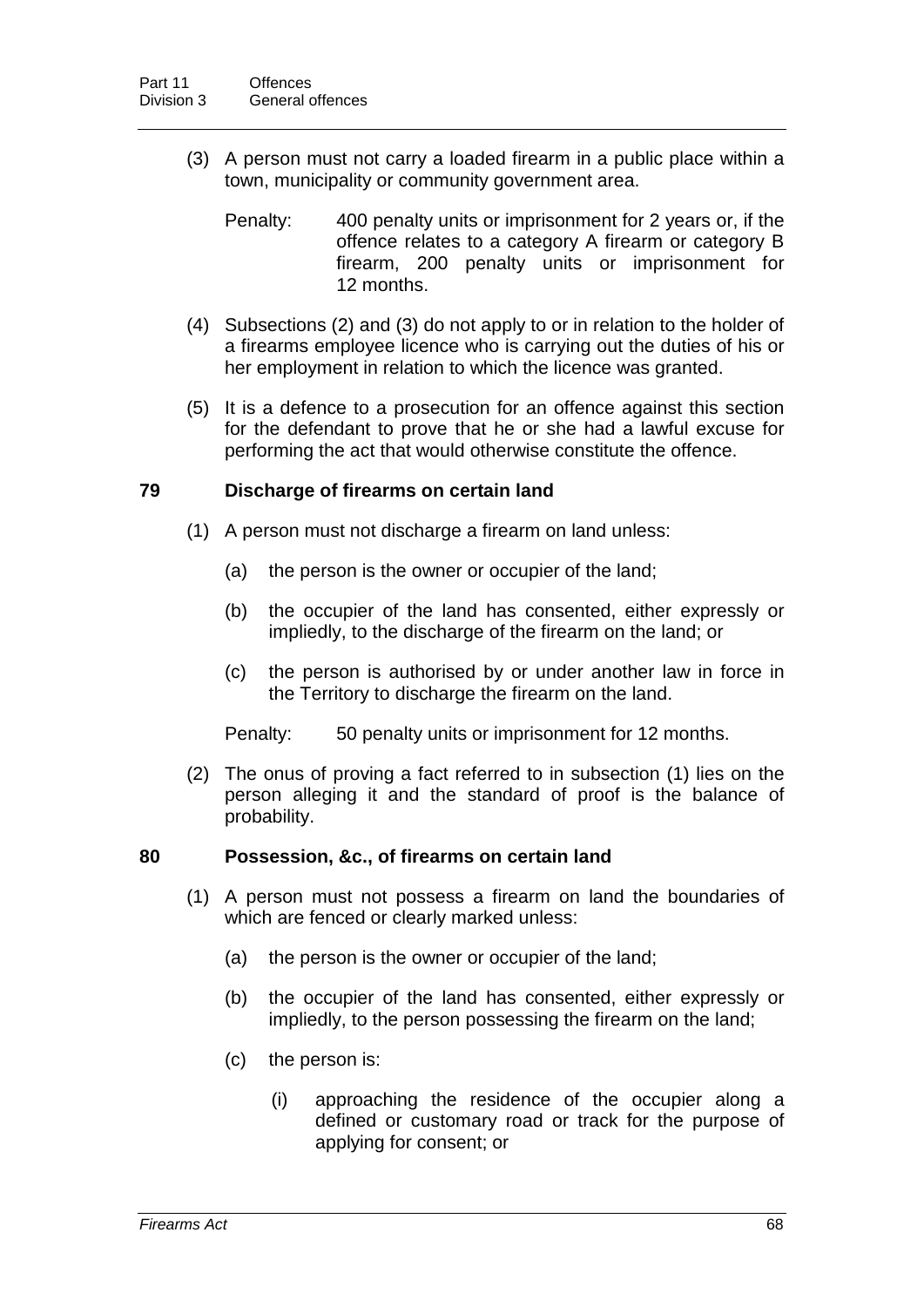- (ii) proceeding along a defined or customary road or track for the purpose of reaching a destination outside the land;
- (d) the person is authorised by or under another law in force in the Territory to possess the firearm on the land; or
- (e) the person has some other lawful excuse for possessing the firearm on the land.

Penalty: 50 penalty units or imprisonment for 12 months.

(2) The onus of proving a fact referred to in subsection (1) lies on the person alleging it and the standard of proof is the balance of probability.

#### **81 Restriction on use, &c., of firearms on certain vacant Crown land**

- (1) The Minister may, by notice in the *Gazette*, prohibit the possession or use of a firearm or a category of firearm on Crown land specified in the notice.
- (2) Where a notice is in force under subsection (1), a person must not possess or use a firearm or a firearm of the category of firearm specified in the notice on the Crown land specified in the notice.

Penalty: 10 penalty units or imprisonment for 3 months.

# **82 Discharge of firearms on roads, &c.**

(1) A person must not knowingly discharge a firearm on, from, towards or across a public road, public street or public place.

Penalty: 50 penalty units or imprisonment for 12 months.

(2) It is a defence to a prosecution for an offence against subsection (1) for the defendant to prove that he or she had a lawful excuse for discharging the firearm in the circumstances.

# **83 Prohibited use of firearms**

Unless permitted by a law in force in the Territory, a person must not:

- (a) engage in a contest, game or encounter that involves pointing a firearm; or
- (b) point or discharge a firearm,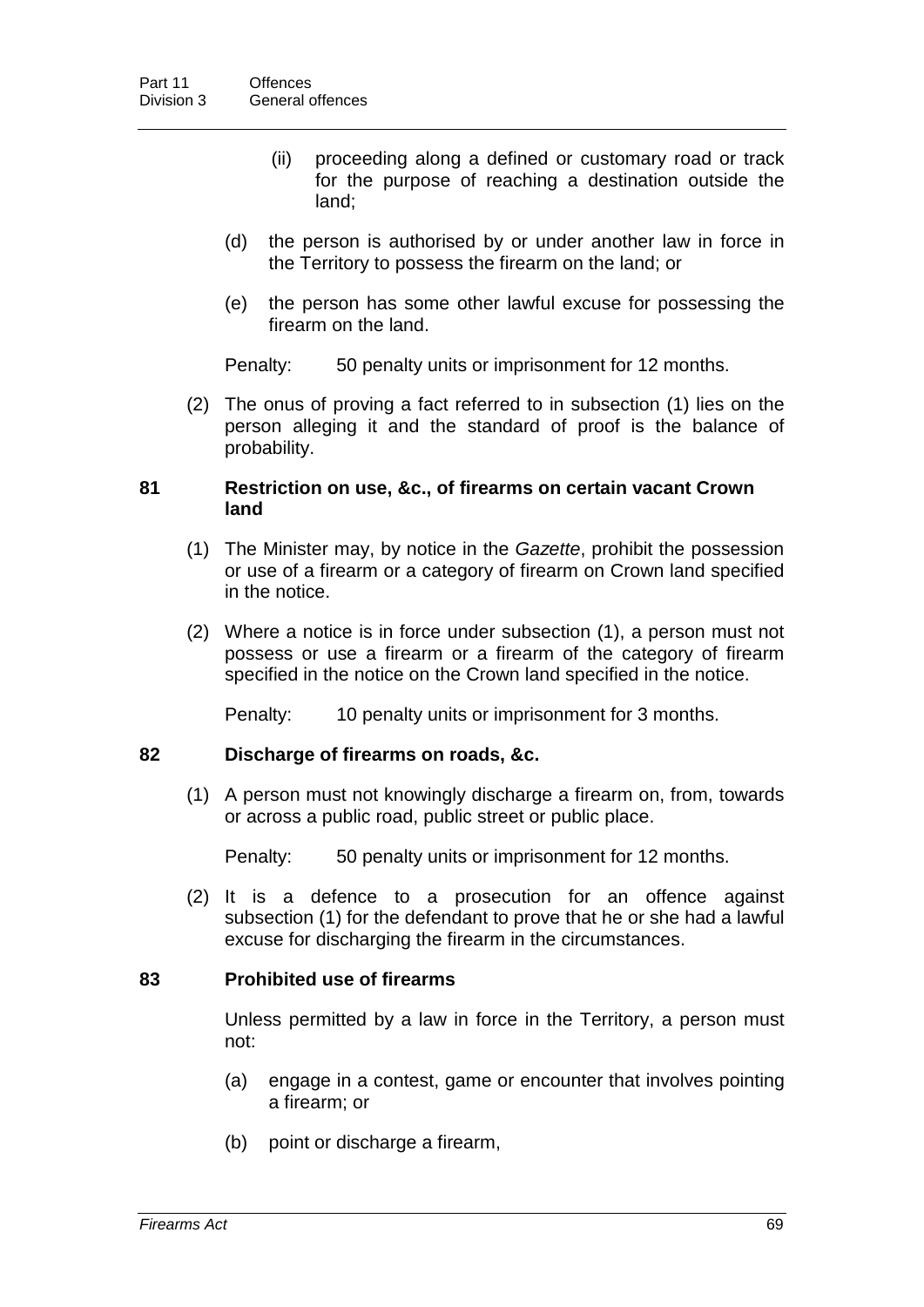at or in the direction of another person.

Penalty: 50 penalty units or imprisonment for 12 months.

# **84 Discharge of firearm causing danger, &c.**

(1) A person must not discharge a firearm to endanger, annoy or frighten, or in a manner that is likely to endanger, annoy or frighten, the public or a person.

Penalty: 50 penalty units or imprisonment for 12 months.

(2) It is a defence to a prosecution for an offence against subsection (1) for the defendant to prove that he or she had a lawful excuse for discharging the firearm in the circumstances.

# **85 Breach of conditions**

The holder of a licence or permit must not contravene or fail to comply with a condition of the licence or permit.

Penalty: 50 penalty units or imprisonment for 12 months.

#### **86 Persons under influence of alcohol or drugs**

A person must not have a firearm in his or her actual possession while under the influence of alcohol or a drug.

Penalty: 50 penalty units or imprisonment for 12 months.

# **87 Delivery of firearms to certain persons**

A person must not give possession of a firearm or ammunition to another person if the person knows or has reasonable cause to believe that the other person is:

- (a) under the influence of alcohol or a drug; or
- (b) of unsound mind.

Penalty: 50 penalty units or imprisonment for 12 months.

# **88 Delivery of firearms to unlicensed persons**

Subject to section 58(3), a person in possession of a firearm must not knowingly permit another person to take possession of it unless:

(a) the first-mentioned person has inspected the licence, permit or other authorisation of the other person that permits the other person to possess or use the firearm; or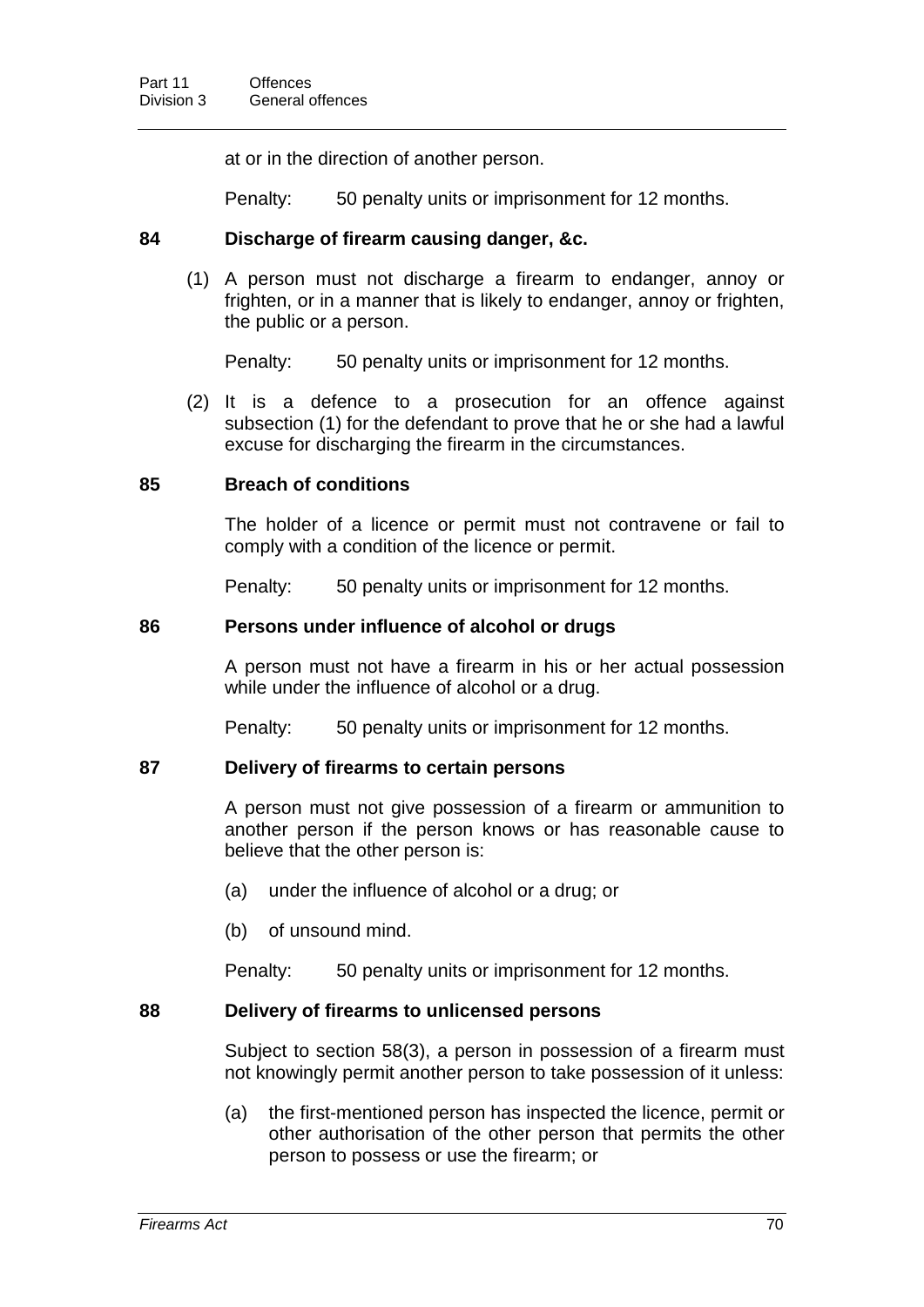(b) the other person is the holder of a firearms armourer licence or firearms dealer licence and the firearm is given to the holder in the ordinary course of his or her business.

Penalty: 50 penalty units or imprisonment for 12 months.

### **89 False statements**

(1) A person must not make a false or misleading statement in relation to an application for a licence or permit or the registration of a firearm.

Penalty: 50 penalty units or imprisonment for 12 months.

(2) A person must not make a false or misleading entry, or alteration to an entry, in a record, return or register required to be kept or lodged under this Act.

Penalty: 50 penalty units or imprisonment for 12 months.

(3) A person must not falsely state that a firearm has been disposed of, lost or stolen.

Penalty: 100 penalty units or imprisonment for 2 years.

#### **90 Changes, &c., to be notified**

(1) The holder of a licence, permit or certificate of registration must, if the person changes his or her name or address, notify the Commissioner, in writing, not later than 10 working days after the change.

Penalty: 10 penalty units or imprisonment for 3 months.

(2) The holder of a licence, permit or certificate of registration must notify the Commissioner, in writing, of the loss or theft of a firearm to which the licence, permit or certificate relates not later than 2 working days after becoming aware of the loss or theft.

Penalty: 50 penalty units or imprisonment for 12 months.

(3) If there is a change in the particulars specified in an application for a licence, permit or certificate of registration, the applicant or holder must, without delay, notify the Commissioner in writing of the change.

Penalty: 10 penalty units or imprisonment for 3 months.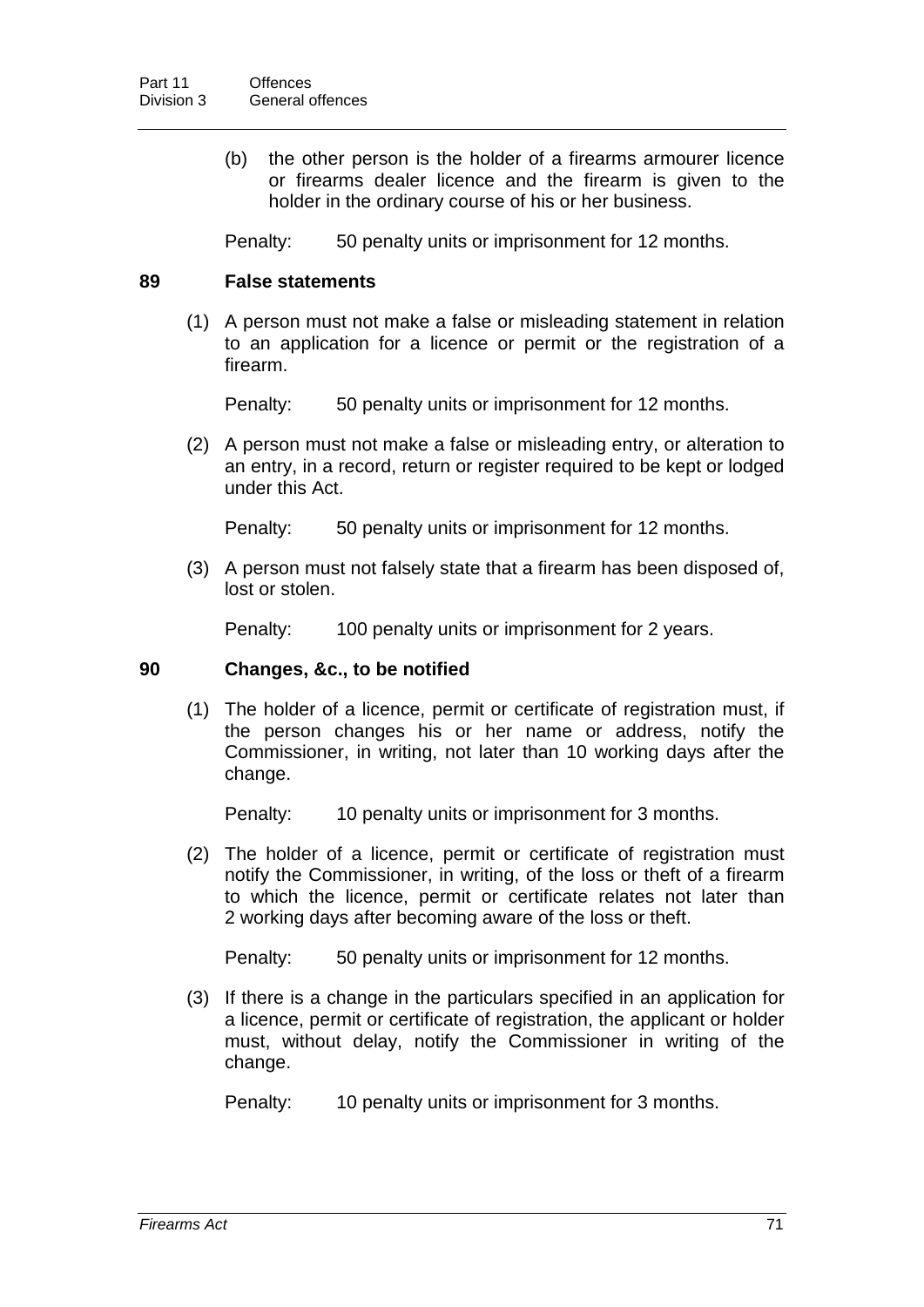(4) If a licence, permit or certificate of registration is lost or stolen, the holder must notify the Commissioner, in writing, not later than 2 working days after becoming aware of the loss or theft.

Penalty: 5 penalty units or imprisonment for 14 days.

### **91 Requirements, &c., to be complied with**

A person must not refuse or fail to comply with a requirement or direction lawfully made or given by the Commissioner or a member of the Police Force under this Act.

Penalty: 20 penalty units or imprisonment for 6 months.

#### **91A Notification of change of representative of licence holder**

- (1) The holder of a firearms corporate licence, firearms museum licence or firearms club licence must notify the Commissioner of the name of the person who will be the representative of the holder in respect of activities conducted under the licence not later than 14 days after:
	- (a) the person named in the application for the licence as the representative of the holder ceases to be the representative; or
	- (b) a person notified under this section ceases to be the representative.

Penalty: 20 penalty units.

- (2) A person who is notified under this section as the representative of the holder of a licence must be:
	- (a) in respect of firearms corporate licence an employee of the holder of the licence; and
	- (b) in respect of firearms club licence a member of the governing body or committee of the firearms club.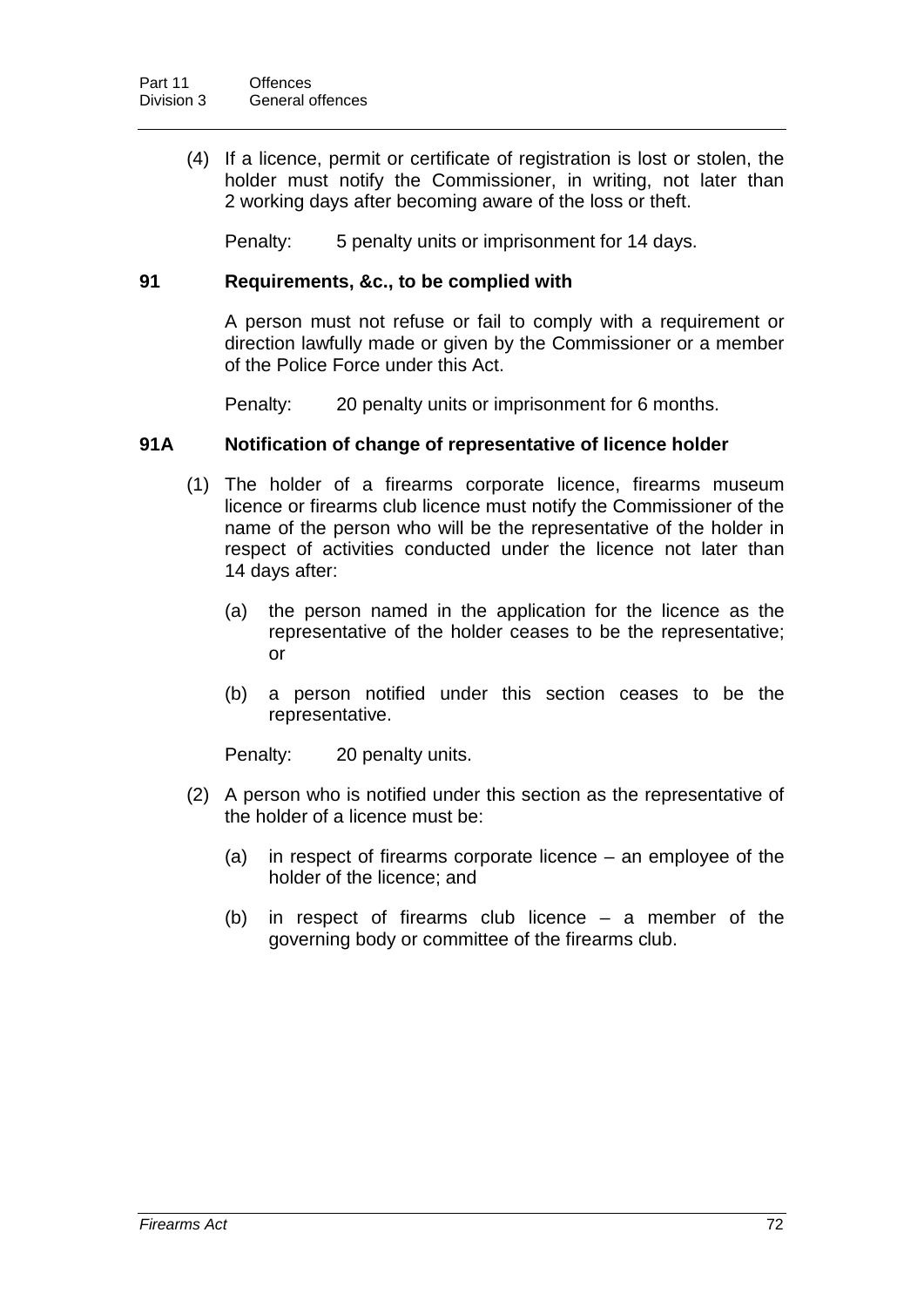# **Part 12 Miscellaneous**

# **Division 1 Recognition of interstate licences**

# **92 Temporary recognition of interstate licences for shooting competition**

A person who is a resident of a State or another Territory of the Commonwealth is not required to hold a licence to possess or use category A firearms, category B firearms, category C firearms or category H firearms:

- (a) for the purpose of participating in an approved shooting competition; or
- (b) for such other purposes as may be prescribed,

if the person is the holder of a corresponding licence.

# **93 Interstate residents moving to the Territory**

- (1) A resident of a State or another Territory of the Commonwealth who is the holder of a corresponding licence authorising the possession or use of category A firearms or category B firearms may notify the Commissioner in writing that he or she intends to reside in the Territory.
- (2) If the Commissioner is notified in accordance with subsection (1), the corresponding licence is, subject to any direction of the Commissioner, to be taken to be a licence authorising the possession or use of a firearm of the equivalent category of firearm in force in the Territory for 3 months from the time the person notified the Commissioner or until the person's application for a licence under this Act is granted or refused, whichever is sooner.
- (3) If a resident of a State or another Territory of the Commonwealth who is the holder of a corresponding licence authorising the possession or use of category C firearms, category D firearms or category H firearms notifies the Commissioner in writing that the person intends to reside in the Territory, the corresponding licence is, subject to any direction of the Commissioner, to be taken to be a licence authorising the possession or use of the equivalent category of firearm in force in the Territory for a period of 2 days from the time the person notified the Commissioner.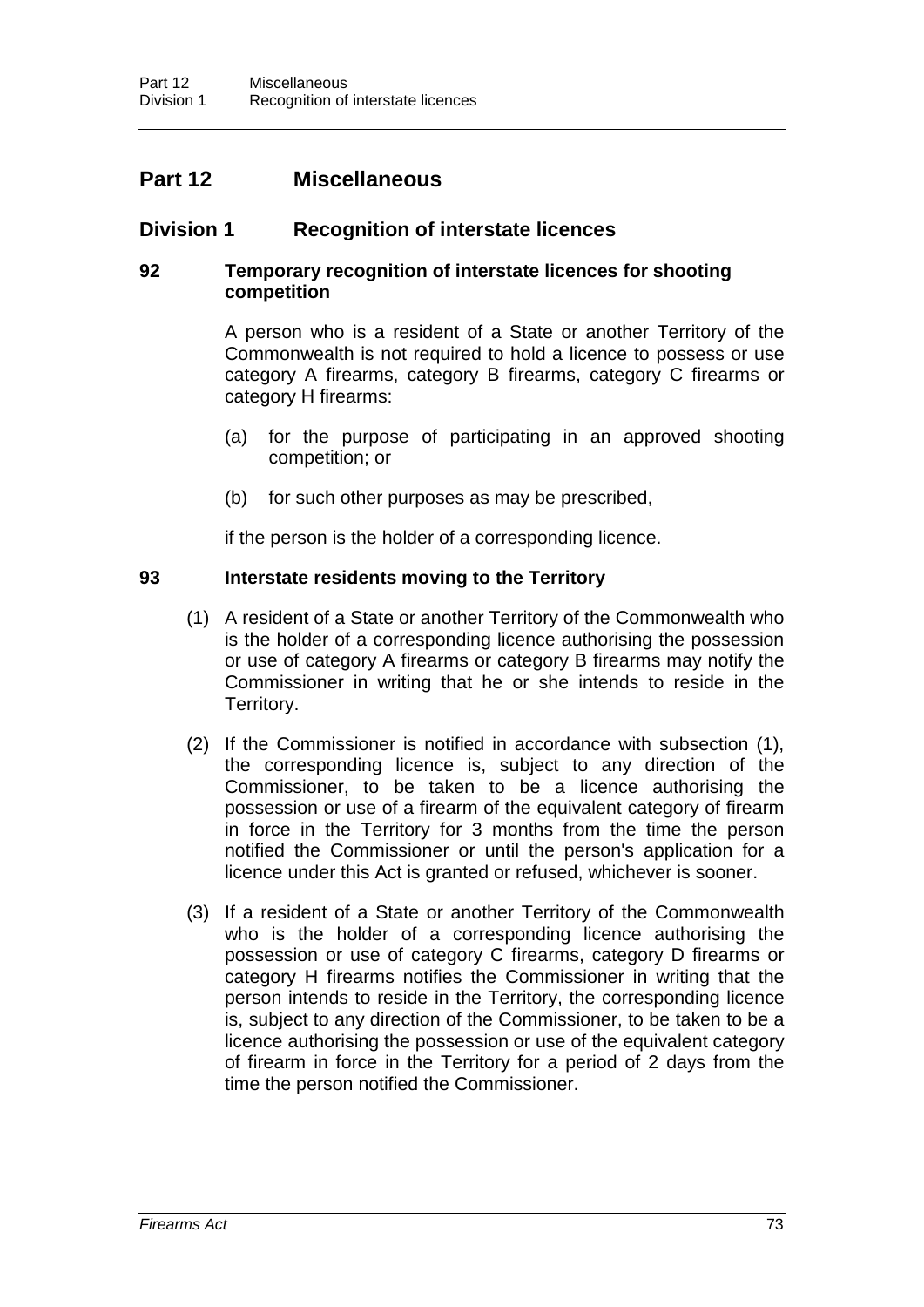- (4) After the expiry of the period referred to in subsection (3), a person who:
	- (a) has duly notified the Commissioner in accordance with that subsection; and
	- (b) applied for a licence before the expiry of the period,

does not, while the person's application for a licence is being determined, commit an offence under this Act in respect of the possession of a firearm.

# **Division 1A Revocation, disqualification, forfeiture**

#### **93A Revocation and disqualification**

- (1) If a court finds a person guilty of an offence against this Act or the *Weapons Control Act* or involving a firearm, the court may:
	- (a) revoke the person's licence or permit and disqualify the person from holding a specified licence or permit for the period specified by the court; and
	- (b) order that the person is not to apply for a licence or permit or to register a firearm for the period of disqualification.
- (2) The period for which a court may disqualify the person is in addition to any period of automatic disqualification under this Act.

#### **93B Disqualification if aggravating circumstance**

- (1) If a court finds a person guilty of an offence referred to in section 93A and the offence involves a circumstance of aggravation:
	- (a) the person is liable to twice the penalty otherwise provided for the offence; and
	- (b) the court must disqualify the person from holding any licence or permit for:
		- (i) if the court imposes a pecuniary penalty for the offence  $$ a minimum period of 4 years; or
		- (ii) if the court imposes a custodial sentence for the offence – a minimum period of 10 years.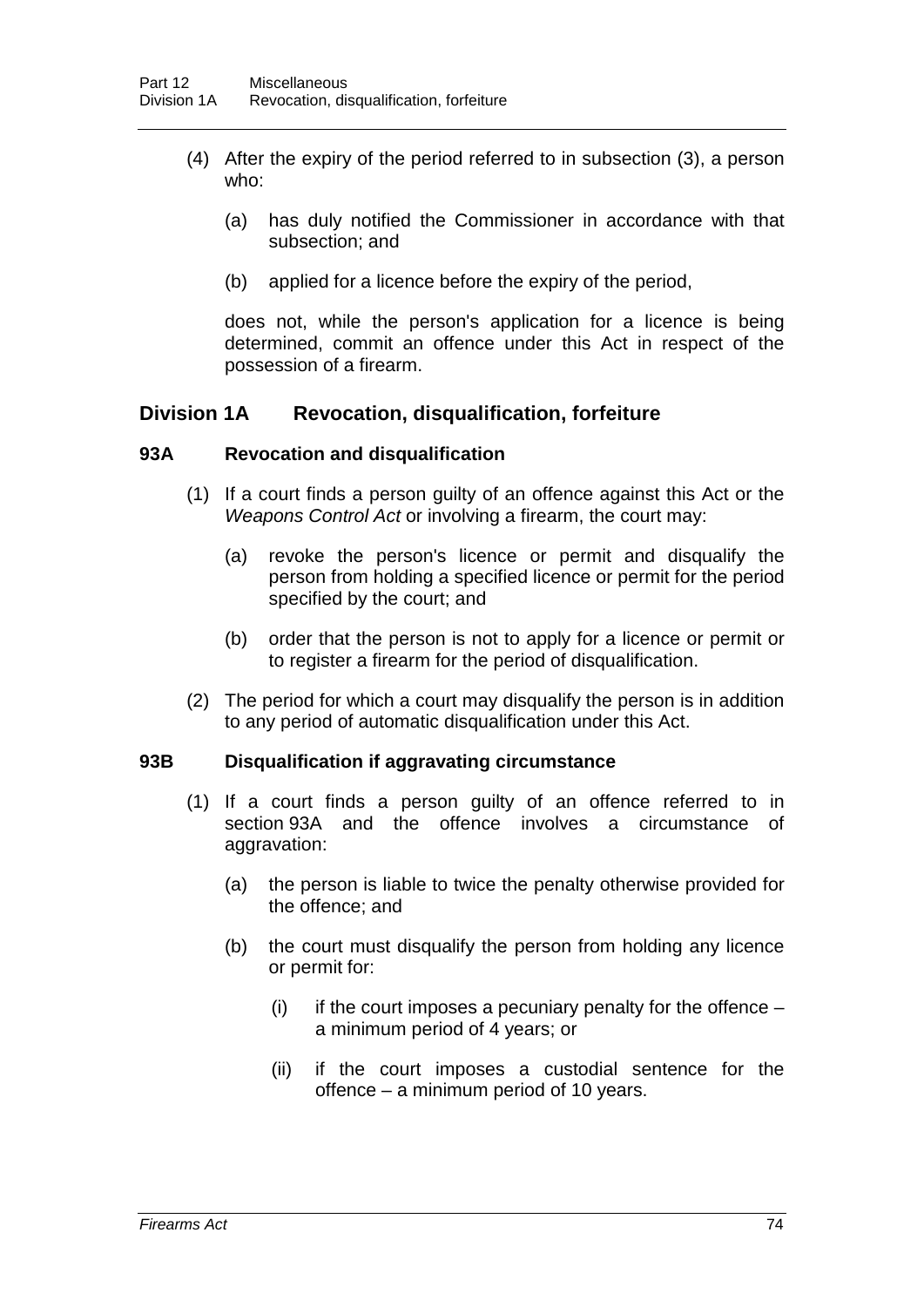(2) In this section:

*circumstance of aggravation*, for an offence, means the offender was, at the time of committing the offence, subject to:

- (a) a refusal by the Commissioner to grant a licence or permit for a period of time;
- (b) a suspension or revocation of a licence, permit or certificate of registration under this Act; or
- (c) a period of disqualification under this Act.

#### **93C No grant of licence or permit**

The Commissioner cannot grant a licence or permit to a person disqualified under section 93A or 93B during the period of disqualification.

#### **93D Court may order forfeiture**

- (1) If the court is satisfied that the person in whose name the firearm to which the offence referred to in section 93A relates is registered:
	- (a) is implicated in the offence the court may order that the firearm (and any ammunition in the possession of the person) is forfeited to the Territory; or
	- (b) is not implicated in the offence the court may not order the firearm to be forfeited but may order that it be returned to that person.
- (2) Subsection (1) applies to a firearm in the possession of a person referred to in that subsection despite that the firearm is not registered in that person's name.

#### **93E No effect on general power**

A decision or action of the court under section 93A, 93B or 93D does not affect any power under this Act to revoke or suspend a licence, permit or certificate of registration.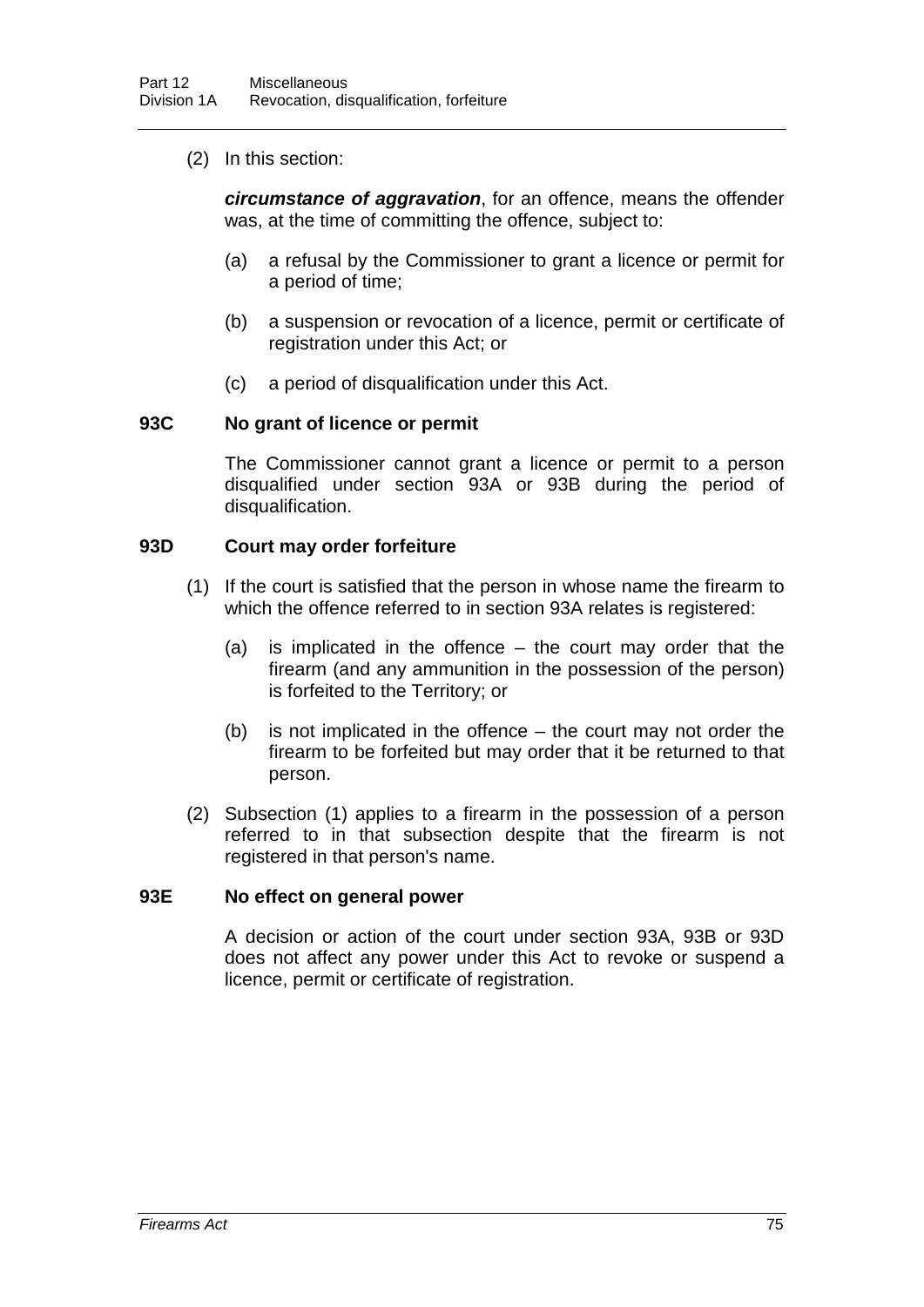# **Division 2 General**

# **93F No review of certain decisions by Commissioner**

Despite any other Act or law of the Territory (including the common law):

- (a) no person or body is entitled to investigate, inquire into, review or otherwise call into question a decision of the Commissioner under section 10(8A), 33(3A) or 40A(1); and
- (b) no proceedings for an appeal, an injunction, a declaration or an order for prohibition or mandamus are to be brought in relation to a decision of the Commissioner referred to in paragraph (a).

# **94 Commissioner may require firearm to be lodged**

- (1) Where the Commissioner refuses to grant a permit or certificate of registration, the Commissioner may direct the applicant to lodge a firearm to which the application relates with the Commissioner or the holder of a firearms dealer licence for the period specified by the Commissioner.
- (2) A person to whom a direction is given under subsection (1) must not contravene or fail to comply with the direction.

Penalty: 50 penalty units or imprisonment for 12 months.

#### **95 Police may request names and addresses**

A member of the Police Force may require a person who is in possession of a firearm or a silencer to state his or her name and address and the person must not:

- (a) refuse or fail to comply with the requirement;
- (b) give to the member a name that is false in a material particular; or
- (c) give to the member an address that is not the person's full and correct residential address.

Penalty: 20 penalty units or imprisonment for 6 months.

# **96 Police may require production of licences, &c.**

- (1) A person, when in possession of a firearm, must:
	- (a) carry the relevant licence or permit relating to the firearm; and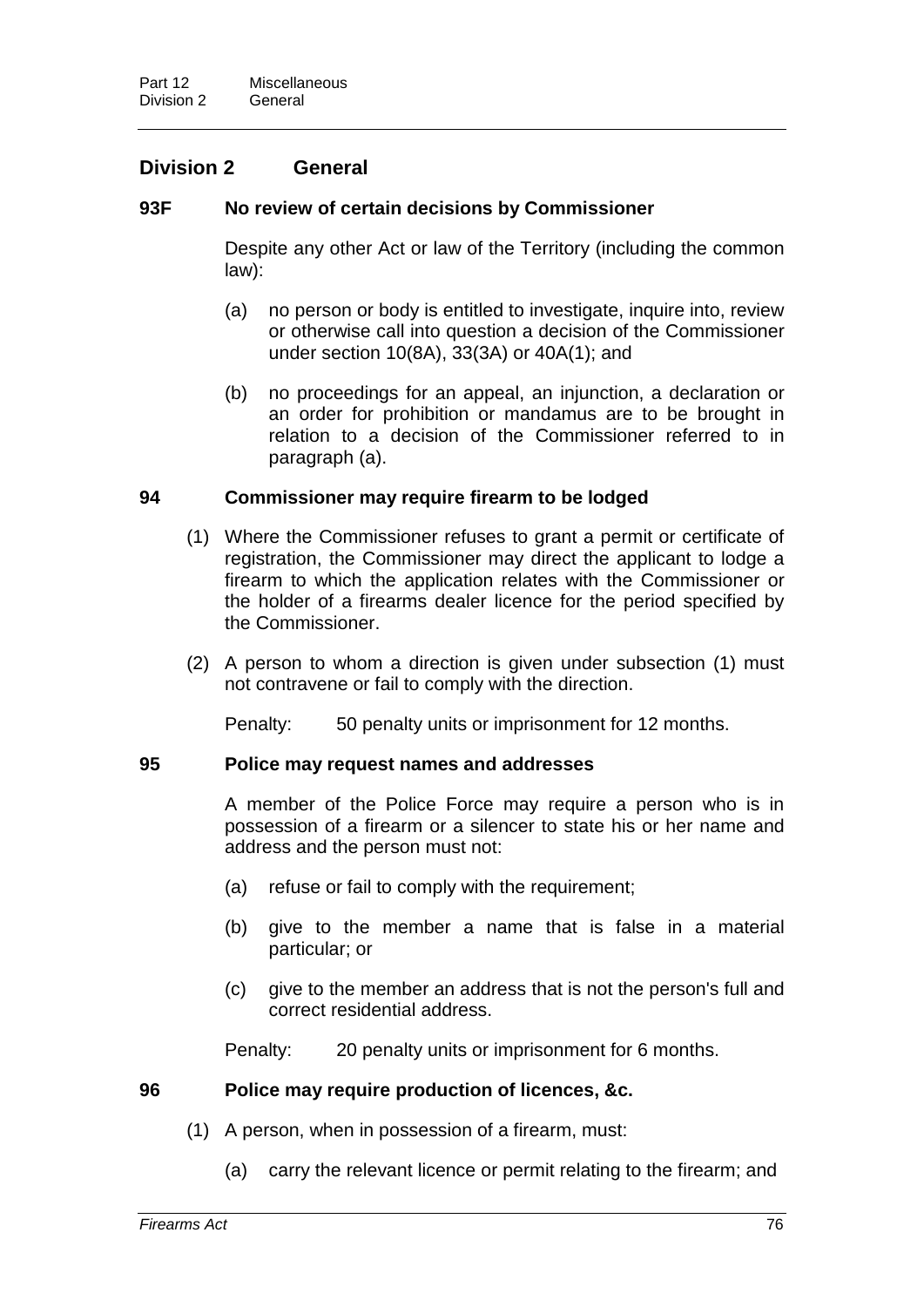- (c) when requested by a member of the Police Force, produce the licence or permit for inspection by the member.
- (2) When requested by a member of the Police Force, a person in possession of a category A firearm, category B firearm, category C firearm, category D firearm or category H firearm must produce to the member or another member the person's certificate of registration or permit, as the case may be, in respect of the firearm not later than the time, and at the place, that the member specifies.
- (3) When requested by a member of the Police Force, a person in whose name a firearm is registered must produce the firearm for inspection by the member or another member.

Penalty: 20 penalty units or imprisonment for 6 months.

#### **96A Police may require production of firearm**

- (1) A member of the Police Force may, by notice in writing, require the registered owner of a firearm to produce the firearm at a time and place specified in the notice for the purpose of inspection of the firearm to determine whether or not the firearm complies with, and is held in compliance with, this Act.
- (2) If a person fails to comply with the requirement of a notice under subsection (1):
	- (a) the person commits an offence punishable, on being found guilty, by:
		- $(i)$  if the offender is a natural person a fine not exceeding 100 penalty units or a term of imprisonment not exceeding 12 months; or
		- (ii) if the offender is a body corporate  $-$  a fine not exceeding 500 penalty units; and
	- (b) all firearms licences held by the person, and all firearm registrations in the name of the person, are automatically suspended from the day specified in the notice to produce the firearm until 28 days after:
		- (i) the day on which the firearm is produced; or
		- (ii) the person provides information to the satisfaction of the Commissioner as to why the firearm was not produced as required.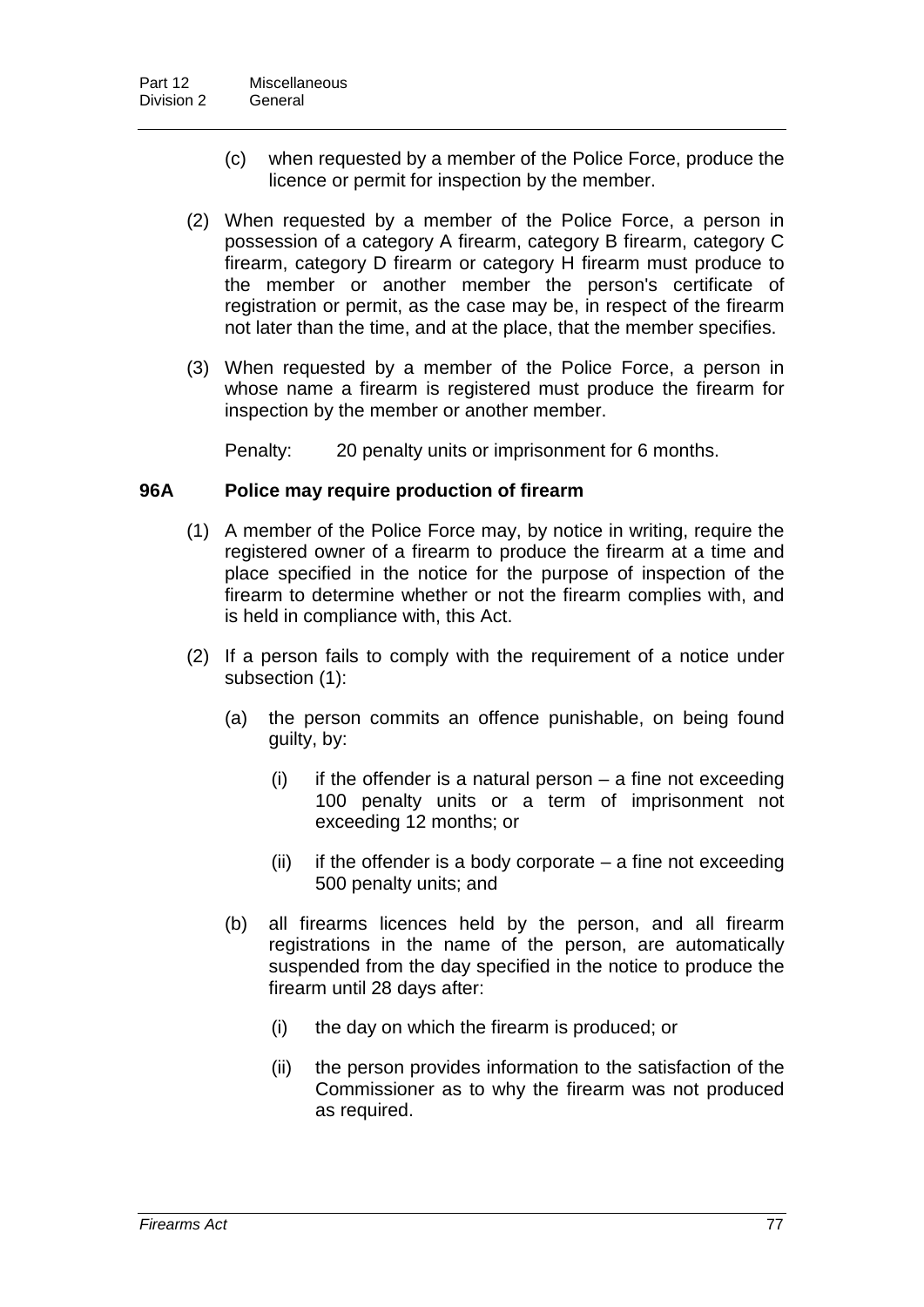- (3) It is a defence to a prosecution for an offence against subsection (2)(a) if the defendant proves that he or she did not know (for good reason) the whereabouts of the firearm or was otherwise (for good reason) unable to comply with the requirement to produce the firearm.
- (4) The Commissioner may, if he or she thinks the circumstances warrant it, reduce the period of suspension referred to in subsection (2)(b).
- (5) If the person has not, within 28 days after the day specified in the notice to produce the firearm:
	- (a) complied with the requirement; or
	- (b) satisfied the Commissioner as to why the requirement has not been complied with,

all firearms licences held by the person and all firearm registrations in the name of the person are revoked by force of this section.

#### **97 Searches in emergencies**

- (1) A member of the Police Force may:
	- (a) in circumstances of such seriousness and urgency as to require and justify immediate search or entry without the authority of an order of a court or a warrant; or
	- (b) where the member believes on reasonable grounds that a disqualifying offence has been, is being or is about to be committed,

at any time, without warrant:

- (c) search a person reasonably suspected by the member to be carrying a firearm or anything connected with an offence against this Act and the clothing being worn by, and the property in the immediate control of, the person; or
- (d) enter into or on and search any premises, vehicle, aircraft or vessel on or in which the member believes on reasonable grounds that:
	- (i) a firearm or anything connected with an offence against this Act is situated; or
	- (ii) a person, who is in danger because of the possession of a firearm by the person or by some other person, may be,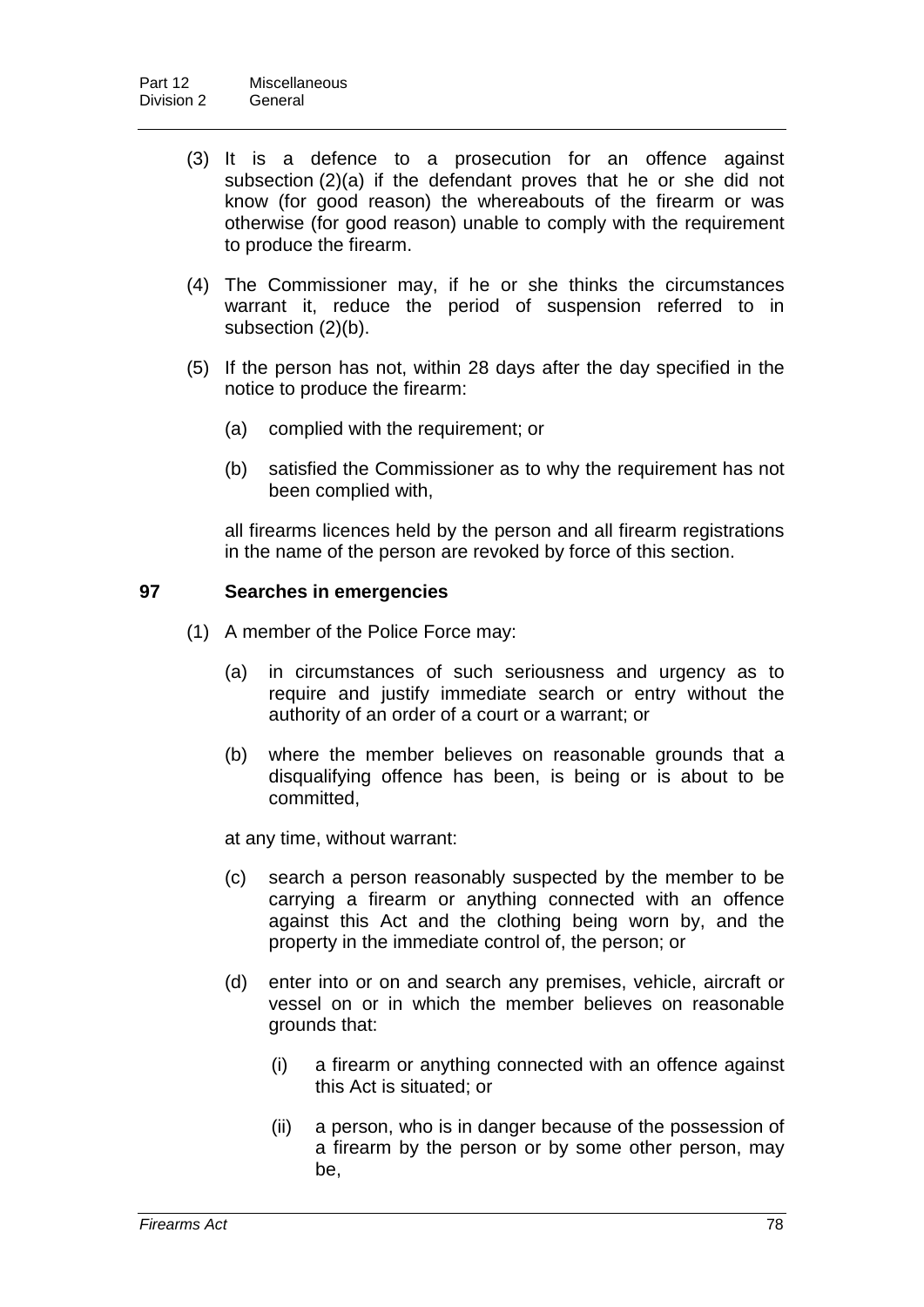and if the member believes on reasonable grounds that it is necessary to do so in order to prevent danger or injury to a person or the loss or destruction of anything connected with an offence against this Act, the member may seize anything that the member finds in the course of the search, on or in the premises, vehicle, aircraft or vessel.

- (2) A member of the Police Force who believes on reasonable grounds that a person is carrying a firearm, and the person or some other person may be in danger because of the possession of the firearm, may stop the person and search the person for the firearm and seize any firearm found on the person.
- (3) A member of the Police Force who believes on reasonable grounds that a firearm is being carried in a vehicle, aircraft or vessel and that a person may be in danger because of the carriage of the firearm, may stop and enter and search the vehicle, aircraft or vessel and seize any firearm found in it.
- $(4)$  Except in circumstances referred to in subsection  $(1)(a)$ , a person is not to be searched under this section except by a person of the same sex.
- (5) In this section, *firearm* includes ammunition and a silencer.

# **98 Seizure**

A firearm seized by or surrendered to a member of the Police Force under this Act or any other law in force in the Territory may be retained by the member or another member:

- (a) to determine whether an offence against this or any other Act has been committed; or
- (b) until the Commissioner makes a decision under this Act in respect of the firearm.

### **98A Seizure etc. of firearm includes ammunition**

If a firearm is forfeited, required to be surrendered or delivered up to the Commissioner or liable to seizure under this Act, any ammunition relating to the firearm is included in the forfeiture, surrender, delivering up or liability to seizure.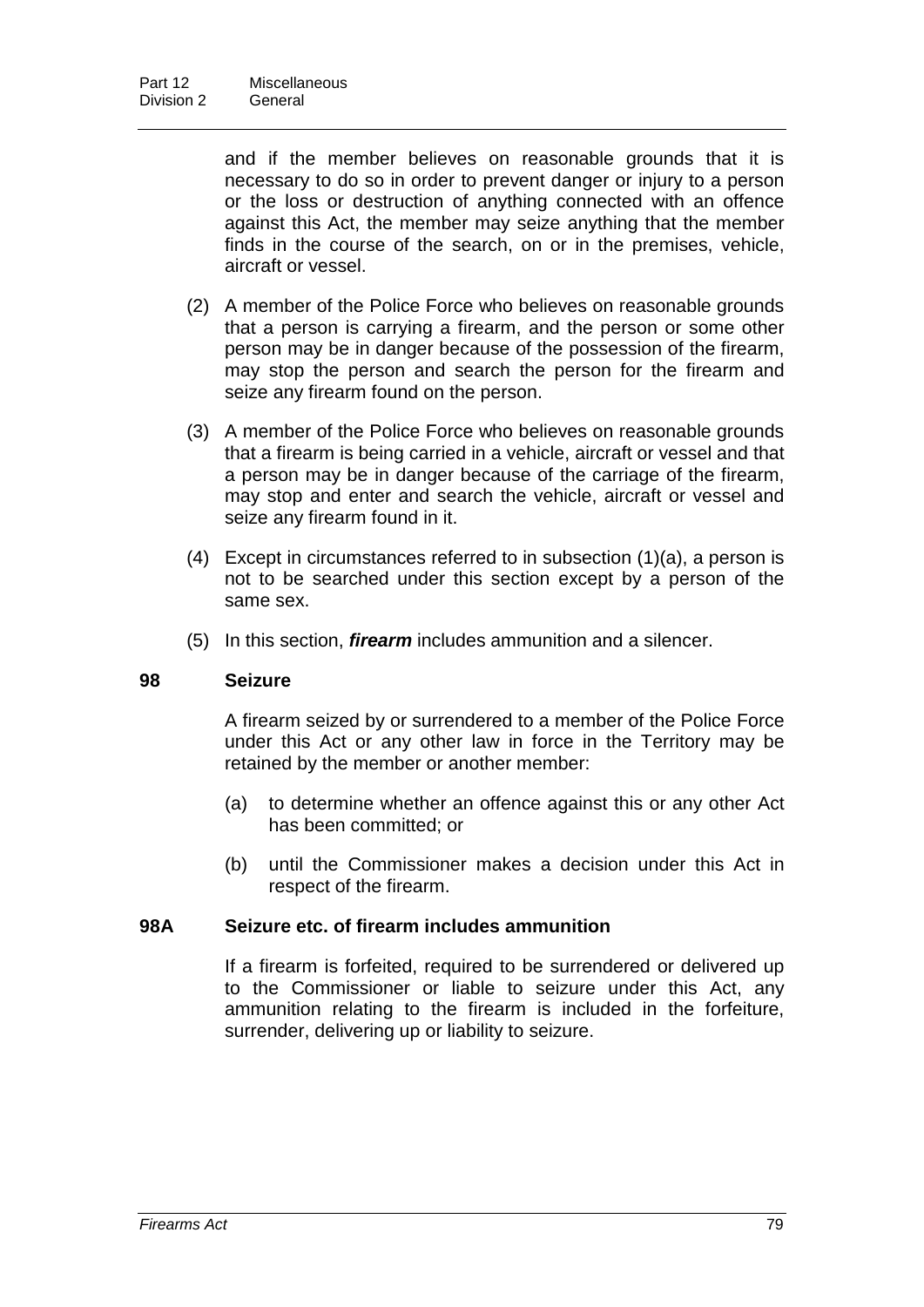# **99 Retention of certain seized firearms**

- (1) Where a firearm is seized under section 126(2AA) of the *Police Administration Act*:
	- (a) if it is not the property of the person involved in the event that led to it being seized, the Commissioner is to return it to its owner within 30 days if satisfied that:
		- (i) it will not be kept on or in the premises, vehicle or vessel from which it was seized; or
		- (ii) if it is to be so kept, adequate arrangements have been made to ensure that it is not likely to be used to place any person on or in the premises, vehicle or vessel in imminent danger of suffering personal injury or an aggravation of a personal injury; or
	- (b) if the firearm is the property of the person involved in the event, the Commissioner may retain it:
		- (i) for 90 days after its seizure; or
		- (ii) until the expiration of any period of revocation of a certificate of registration, licence or permit resulting from the person being placed on a restraining order or found guilty of an offence,

whichever is the longer period.

- (2) The Commissioner may, with the consent of the owner of a firearm to which this section applies, arrange for the firearm to be stored by a person who may lawfully possess the firearm.
- (3) A person who stores a firearm under subsection (2) must comply with the directions or conditions, if any, of the Commissioner in relation to the firearm.

Penalty: 50 penalty units or imprisonment for 12 months.

(4) The Commissioner or a member of the Police Force is not liable for any charge in relation to the storage of a firearm under subsection (2) and any charge is a debt due and payable by the owner of the firearm to the person with whom the firearm is stored.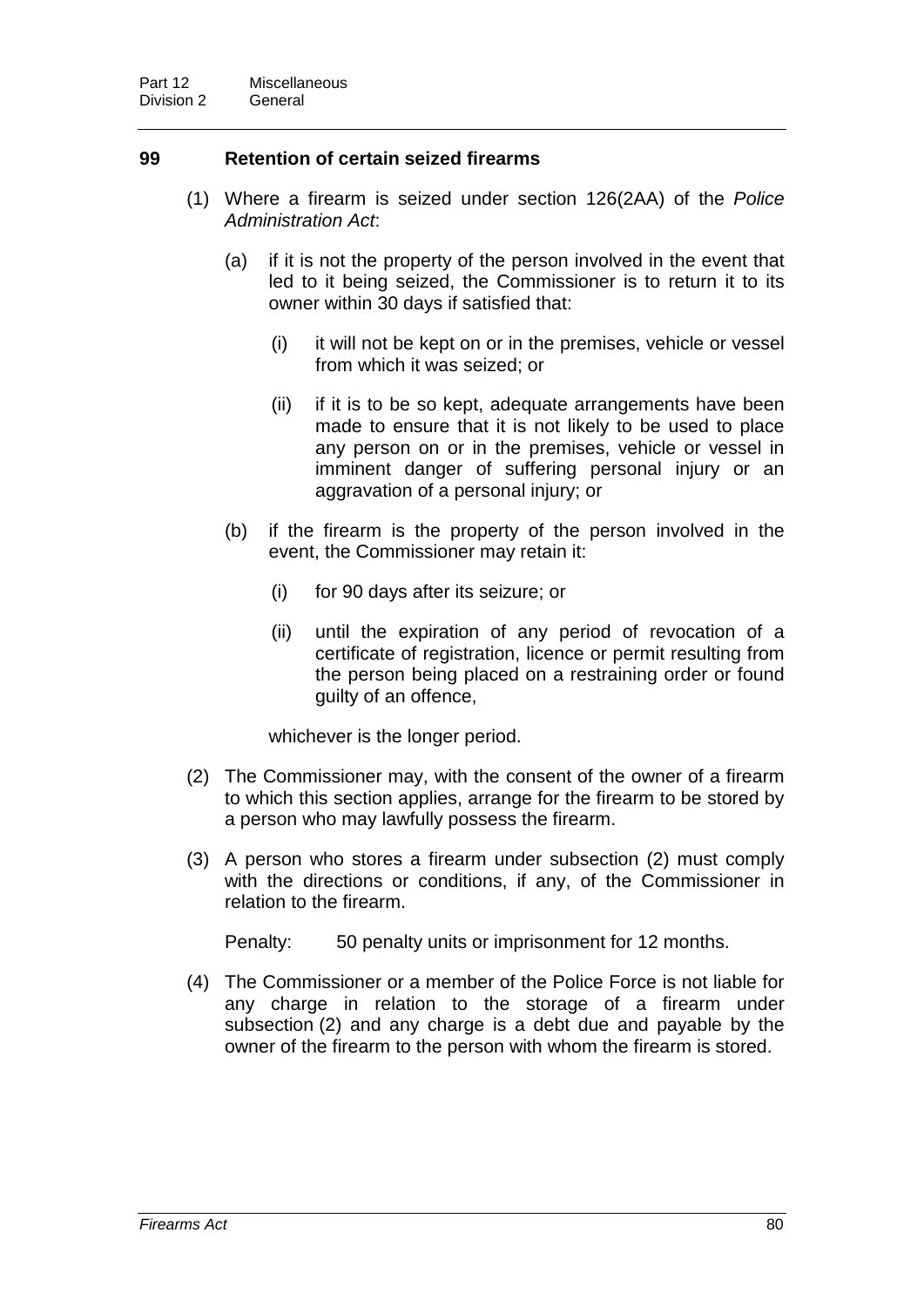(5) A person with whom a firearm is stored under this section must not allow any person (including its owner) to have possession of the firearm except in accordance with the directions or conditions of the Commissioner.

Penalty: 50 penalty units or imprisonment for 12 months.

(6) A person must not take possession of a firearm the subject of an arrangement under this section except in accordance with the directions or conditions of the Commissioner.

Penalty: 50 penalty units or imprisonment for 12 months.

(7) Despite section 102, all certificates of registration, licences, permits and authorisations under this Act held by a person found guilty of an offence against subsection (5) or (6) are, on the finding of guilt, revoked and all firearms to which they relate are forfeited to the Territory.

# **99A Storage of certain firearms**

- (1) If a firearm:
	- (a) is seized, surrendered or delivered up under this Act and cannot be returned to the owner of the firearm because the owner's licence or permit, or the certificate of registration of the firearm, is suspended or revoked; or
	- (b) is lodged with the Commissioner under section 94 and cannot be returned to the owner of the firearm because the Commissioner has refused to grant a permit or certificate of registration,

the Commissioner may, by notice in writing, direct the owner of the firearm to sell or otherwise dispose of the firearm.

- (2) If:
	- (a) a firearm has come into the lawful possession of a member of the Police Force;
	- (b) no legal requirement exists for the retention of the firearm; and
	- (c) reasonable attempts have been made to return the firearm to its registered owner,

the Commissioner may, by notice in writing, direct the owner to take possession of the firearm.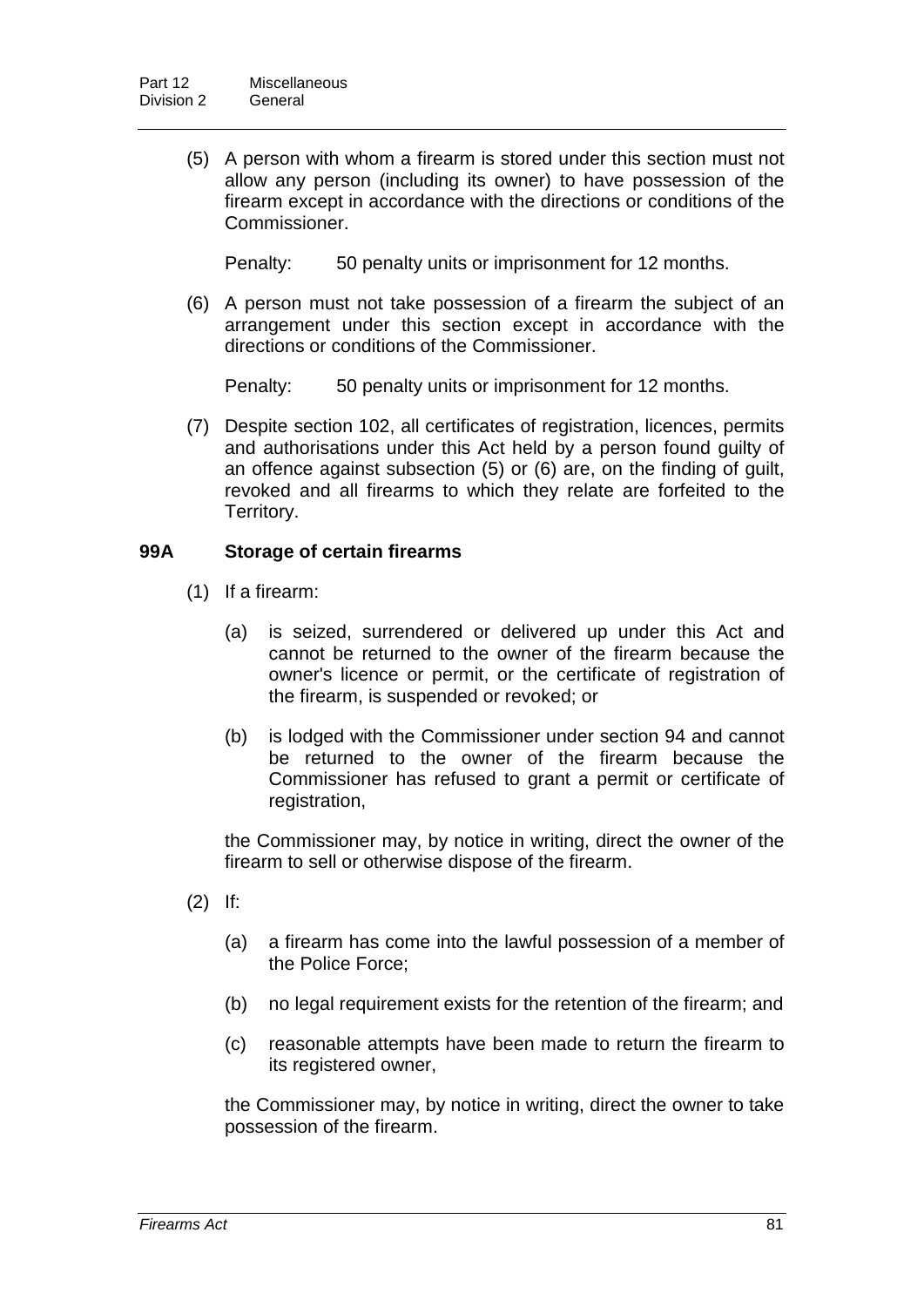- (3) If the owner of a firearm does not comply with a direction under subsection (1) or (2) within 28 days after the direction is given or any further time that the Commissioner specifies in the notice, the Commissioner may dispose of the firearm in accordance with section 166 of the *Police Administration Act* as if the firearm was unclaimed property.
- (4) The Regulations may prescribe fees that are payable in relation to the storage of a firearm by the Commissioner prior to the owner taking possession of the firearm.

# **100 No liability for loss, &c.**

The Territory, the Commissioner or a member of the Police Force is not liable for an act or omission of the Commissioner or a member of the Police Force done or made in good faith in the performance or exercise, or purported performance or exercise, of a power or function under this Act.

#### **101 Report to be made in certain circumstances**

- (1) A health practitioner within the meaning of the *Health Practitioners Act* or a professional counsellor or social worker who believes on reasonable grounds that, in the interests of public safety, a person is not a fit and proper person to have a firearm in his or her possession or control must report to a member of the Police Force the belief and the material facts on which the belief is based.
- (2) If a person, acting in good faith, makes a report under or in purported compliance with subsection (1):
	- (a) the report is not to be taken to be a breach of confidence or of professional etiquette or ethics or of a rule of professional conduct; and
	- (b) no civil or criminal liability is incurred by reason only of the making of the report.
- (3) A firearms club or an historical firearms collector's society must provide a report in writing to the Commissioner without delay of any concern held by the club or society that a member is not a fit and proper person to have a firearm in his or her possession or control.
- (4) A firearms club or an historical firearms collector's society must, within 2 days after expelling a member from the club or society, provide a report in writing to the Commissioner of the expulsion and the reasons for it.

Penalty: 500 penalty units.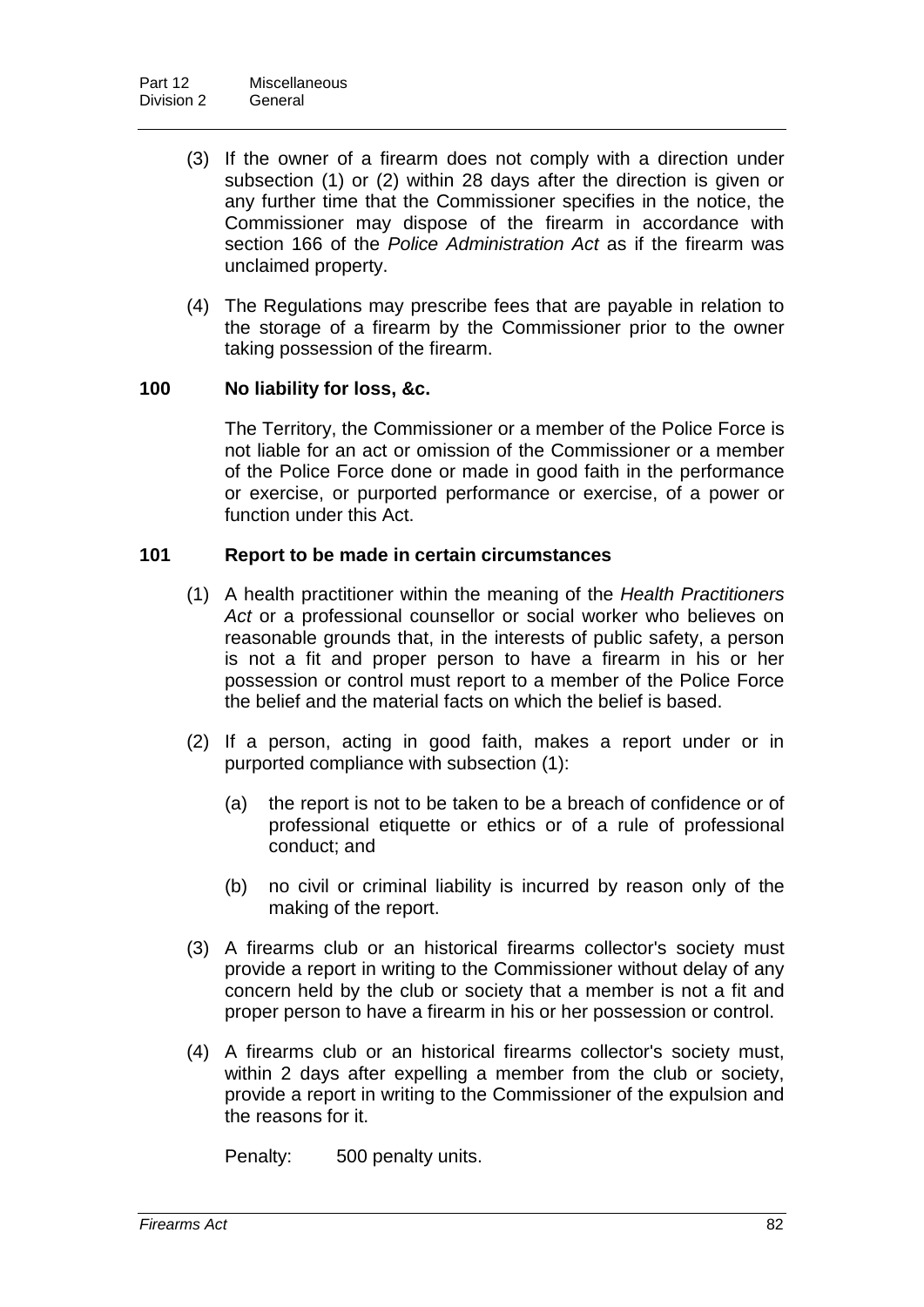(5) The provision of any information in good faith under or in purported compliance with subsection (3) or (4) does not give rise to any civil or criminal liability.

# **102 Revocation, disqualification and forfeiture, etc.**

- (1) The Commissioner may disclose to a firearms club or an historical firearms collector's society any information the Commissioner holds about an applicant for membership of the club or society that relates to the following:
	- (a) the firearms held by the applicant;
	- (b) other firearms clubs or historical firearms collector's societies of which the applicant is a member;
	- (c) any other firearms clubs or historical firearms collector's societies of which the applicant has been refused membership, or from which the applicant has been expelled, in the preceding 5 years;
	- (d) any licence or permit, or registration of a firearm, pertaining to the applicant that has been suspended or revoked in the preceding 5 years;
	- (e) any application by the applicant for a licence, permit or registration of a firearm that has been refused by the Commissioner in the preceding 5 years.
- (2) If the Commissioner suspends or revokes a licence, permit or registration of a firearm in relation to a person, the Commissioner must inform any firearms club or historical firearms collector's society of which the person is a member of the suspension or revocation.
- (2A) If the Commissioner or a court suspends or revokes a firearms employee licence in relation to a person, the Commissioner must inform the holder of the firearms corporate licence to which the employee licence relates of the suspension or revocation.
- (2B) If the Commissioner or a court suspends or revokes a firearms instructor licence or a permit in relation to a person and the Commissioner is aware of an employer or other person whose operations may be affected by the suspension or revocation, the Commissioner must inform the employer or other person of the suspension or revocation.
	- (3) No civil or criminal liability arises from the provision of information under this section.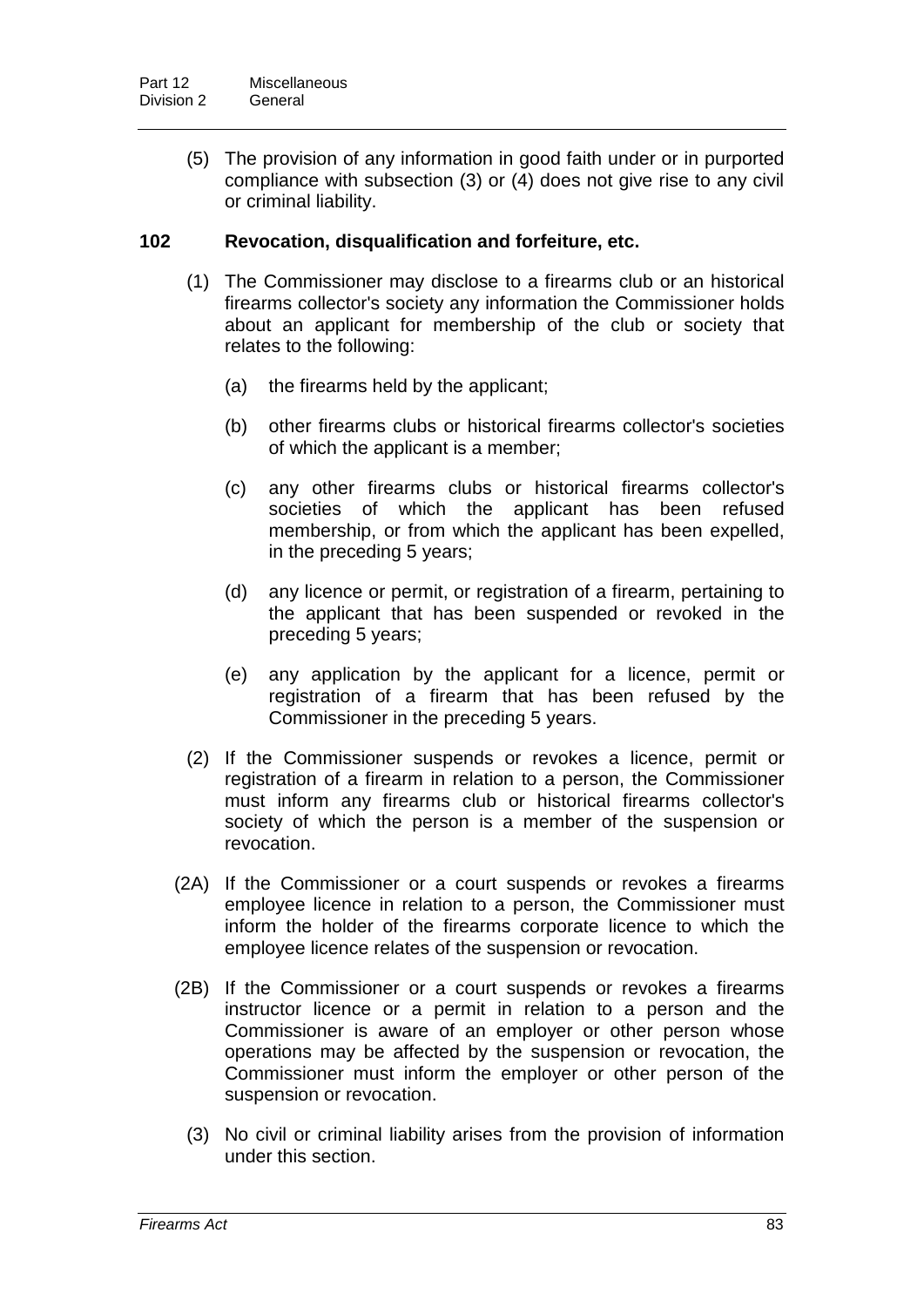# **103 Duplicate certificates and licences**

- (1) Where the Commissioner is satisfied that a licence, permit or certificate of registration has been damaged, destroyed, lost or stolen, the Commissioner may, on application of the holder, issue to the holder a duplicate in the approved form.
- (2) An application under subsection (1) is to be in the approved form accompanied by the determined fee.

#### **104 Averments**

In proceedings for an offence against this Act, an averment in a complaint or information that:

- (a) a specified person was or was not, at a specified time, the holder of a specified licence, permit or certificate of registration;
- (b) a specified firearm is of a specified calibre, category or kind;
- (c) particular markings on a firearm are the marks of a specified manufacturer of firearms;
- (d) a specified firearm was, at a particular time, registered or not registered;
- (e) a licence, permit or certificate of registration was subject to specified conditions at a specified time;
- (f) a time limit prescribed by this Act has or has not expired; or
- (g) a specified area of land was, at a particular time, owned or occupied by a specified person,

is evidence of the fact so averred.

#### **104A Evidence by certificate**

- (1) In any proceedings in a court for an offence against this Act, a certificate purporting to be signed by the Commissioner is prima facie evidence of the matters stated in the certificate and the facts on which they are based.
- (2) In subsection (1), a reference to proceedings in a court includes a reference to a preliminary examination under Part V of the *Justices Act*.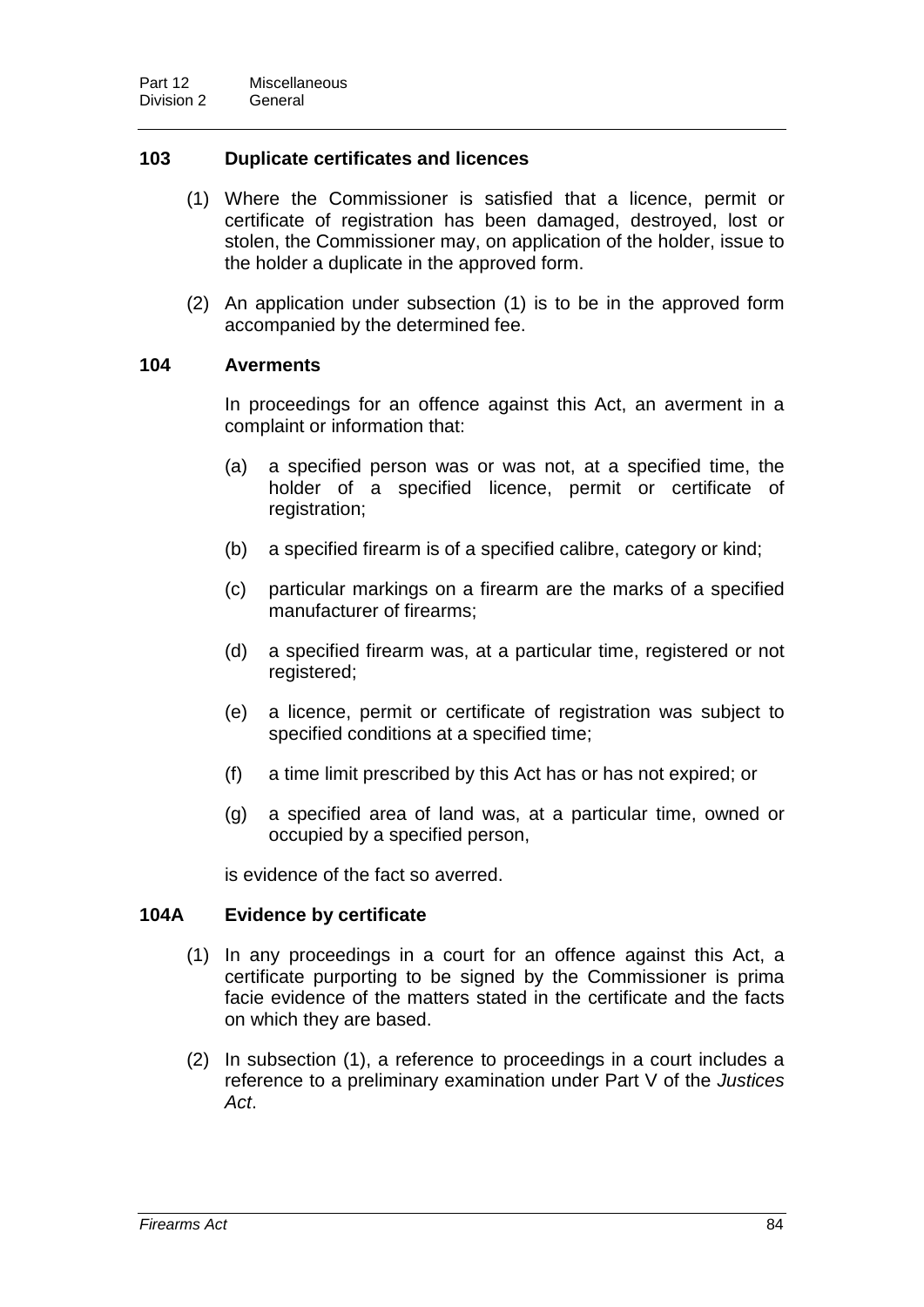# **105 Evidentiary – meaning of possession of a firearm etc.**

- (1) Without limiting the meaning of *possession*, for the purposes of any proceedings under this Act, a firearm, ammunition or a silencer is taken to be in the possession of a person if it is in or on any premises owned, leased or occupied by, or in the care, control or management of, the person unless the court is satisfied that:
	- (a) the firearm, ammunition or silencer was placed in or on, or brought into or on to, the premises by or on behalf of a person who was lawfully authorised by or under this Act to possess the firearm, ammunition or silencer;
	- (b) the person did not know and could not reasonably be expected to have known that the firearm, ammunition or silencer was in or on the premises; or
	- (c) on the evidence before it, the person was not in possession of the firearm, ammunition or silencer.
- (2) In this section:

*firearm* includes a prohibited firearm.

*premises* includes a place, vehicle, vessel or aircraft.

#### **106 Service of notices, &c.**

- (1) A notice or other document required or permitted to be served on a person under this Act may be served:
	- (a) by delivering it to the person;
	- (b) by posting it to the person's last-known place of business or residence;
	- (c) by leaving it at the person's last-known place of business or residence with a person who is apparently over the age of 16 years and living or working there; or
	- (d) in the case of a corporation, by delivering or posting it to the registered office in the Territory or otherwise as provided by the Corporations Act 2001.
- (2) A notice or other document required or permitted to be served on the holder of a firearms employee licence may be served by leaving it with or posting it to the holder of the firearms corporate licence referred to in the firearms employee licence.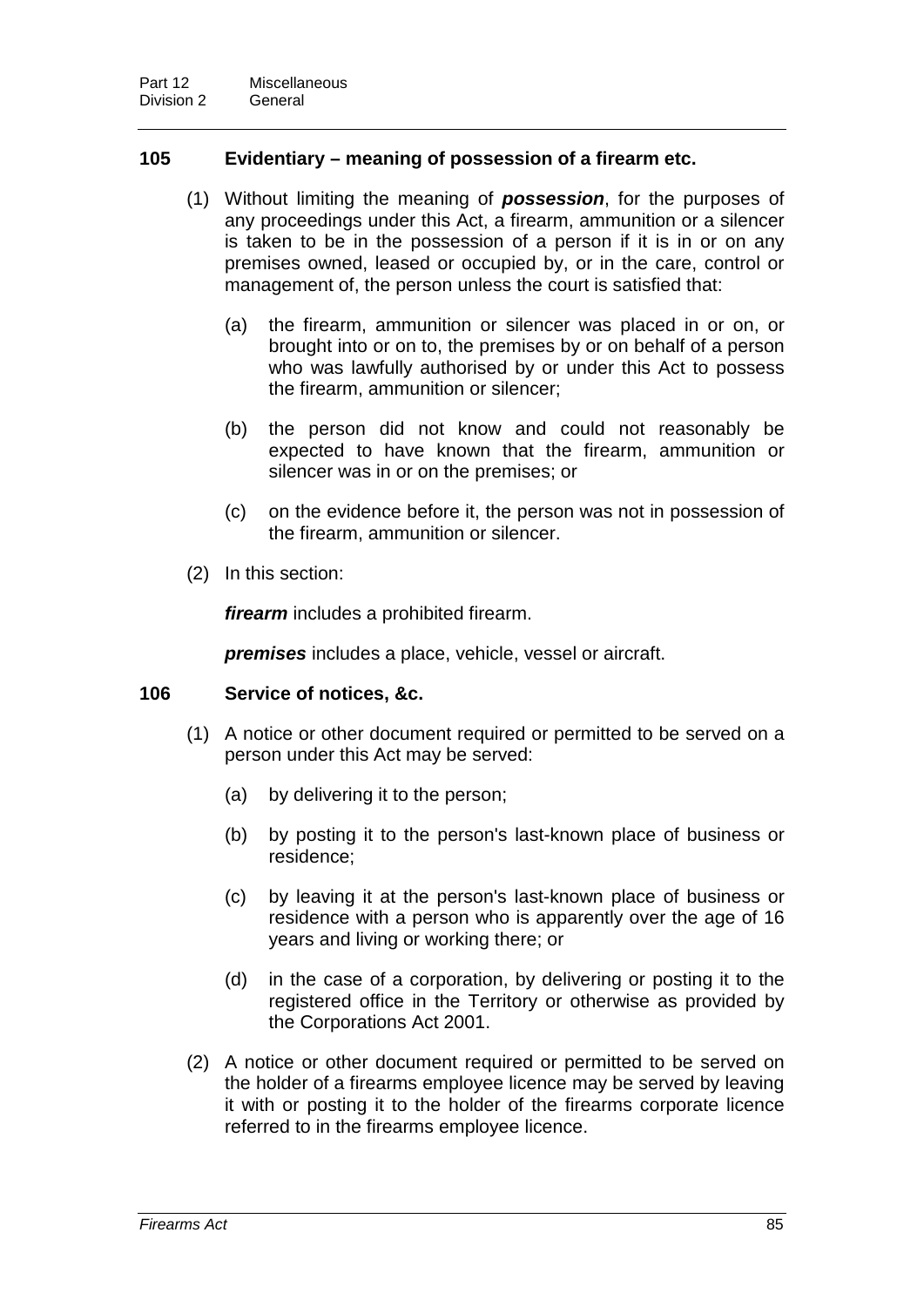(3) A notice required to be given to the Commissioner may be given to or served on the Commissioner personally or by post or may be given to or served on a member of the Police Force at a police station.

# **107 Offences by corporations**

- (1) If a corporation contravenes or fails to comply with a provision of this Act, each person who is a director of the corporation or who is concerned in the management of the corporation is taken to have contravened the same provision if the person knowingly authorised or permitted the contravention.
- (2) A person may be charged with and found guilty of an offence in accordance with subsection (1) whether or not the corporation is charged with or found guilty of the offence.

# **107A Offences by holders of firearms corporate licence, firearms museum licence and firearms club licence**

- (1) If the holder of a firearms corporate licence, firearms museum licence or firearms club licence contravenes or fails to comply with a provision of this Act, the person who at the time of the offence is the representative of the holder of the licence under section 9 or 91A is taken to have contravened or failed to comply with the same provision as if the person knowingly authorised or permitted the contravention or failure to comply.
- (2) A person may be charged with and found guilty of an offence in accordance with subsection (1) whether or not the holder of the licence is charged with or found guilty of the offence.

# **108 Commencement of prosecutions**

A prosecution for an offence against this Act is to be commenced:

- (a) not later than 12 months after the commission of the offence; or
- (b) not later than 12 months after the offence is discovered but, in any event, not later than 2 years after the commission of the offence.

# **109 Regulatory offences**

An offence against this Act, other than sections 61, 74(2) and 95, is a regulatory offence.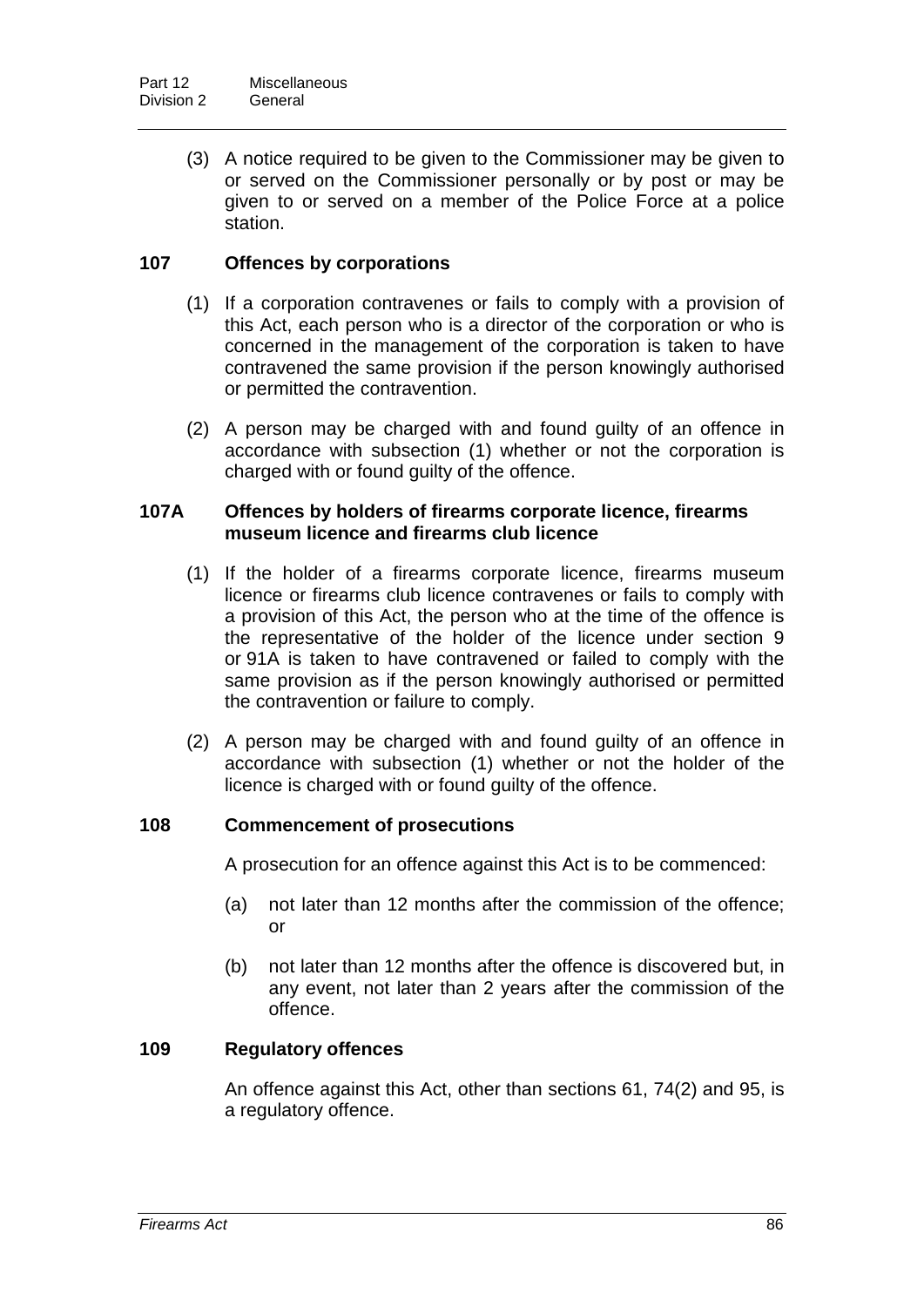# **110 Certain category H firearms to be produced to Commissioner**

- (1) A person who, immediately before 1 July 2003, was the holder of a shooter's licence authorising the possession and use of a category H firearm that was granted for (or partially for) the genuine reason of sports shooting must, on or before 31 December 2003, present to the Commissioner or a member of the Police Force every category H firearm in the person's possession under the licence.
- (2) The Commissioner may specify a time and place at which a category H firearm referred to in subsection (1) is to be produced.
- (3) If a person fails to produce a category H firearm referred to in subsection (1) at the time and place specified under subsection (2), a member of the Police Force may give the registered owner of the firearm a notice under section 96A(1) and section 96A applies accordingly.
- (4) The registration of a category H firearm referred to in subsection (1) is cancelled by force of this section:
	- (a) at the time the firearm is produced to the Commissioner or a member of the Police Force; or
	- (b) on 31 December 2003,

whichever is the earlier.

- (5) If a firearm produced under this section is not of a type that is prescribed for this section:
	- (a) the registered owner of the firearm is to be paid compensation at the rate specified in the National List of Compensation Values for Handgun Buyback 2003 as published from time to time by the Commonwealth; and
	- (b) the firearm is forfeit to the Territory after compensation is paid.
- (6) If a firearm produced under this section is of a type that is prescribed for this section, the Commissioner must (subject to section 110A) register the firearm again without charge.
- (7) If the application of this section constitutes an acquisition of property for which the compensation provided under subsection (5) does not provide just terms, the registered owner of the firearm is entitled to receive just compensation for the acquisition and a court may determine the amount of the compensation or make an order that, in its opinion, is necessary to ensure that the acquisition is on just terms.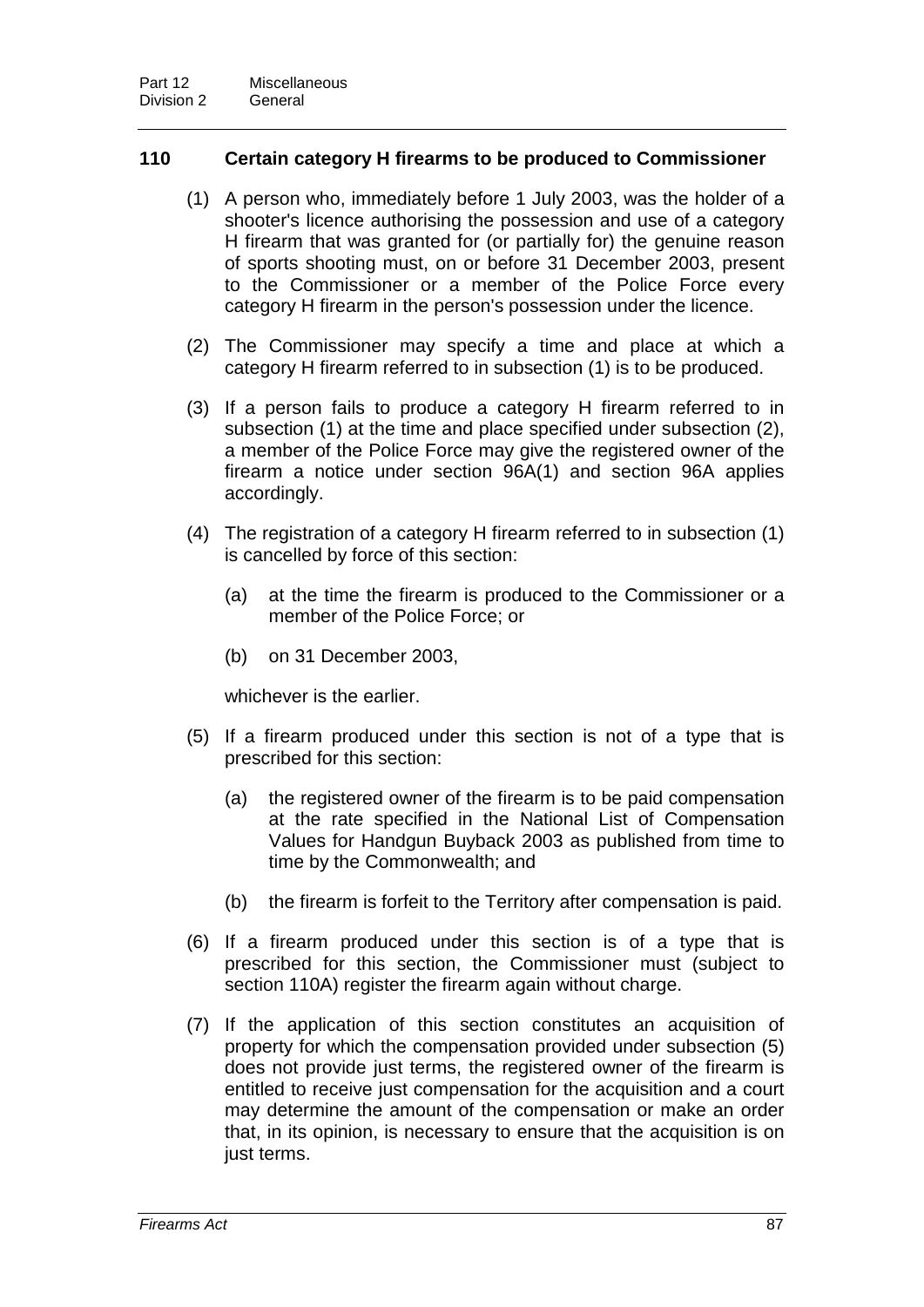# **110A Voluntary surrender of category H firearms**

- (1) Despite that a category H firearm presented under section 110 is of a type that is prescribed for that section and can be re-registered, the person in whose name the firearm was registered may voluntarily surrender the firearm to the Territory and, subject to subsection (2), receive compensation at the rate referred to in section 110(5)(a).
- (2) Compensation is payable under subsection (1) only if the person surrenders every category H firearm held under the person's licence.
- (3) The Commissioner must revoke the licence to possess and use category H firearms of a person who voluntarily surrenders a Category H firearm under this section, and the person is not eligible to apply for the grant of a category H sports shooters licence for 5 years from the date of revocation.

# **111 Regulations**

- (1) The Administrator may make regulations, not inconsistent with this Act, prescribing matters:
	- (a) required or permitted by this Act to be prescribed; or
	- (b) necessary or convenient to be prescribed for carrying out or giving effect to this Act.
- (2) The Regulations may prescribe conditions to which a licence is subject that prohibit or restrict the right of the holder of the licence to undertake activities otherwise permitted under the licence.

# **113 Transitional**

- (1) Subsection (2) applies to a person who, immediately before 1 July 2003, was the holder of a shooter's licence authorising the possession and use of a category H firearm that was granted for (or partially for) the genuine reason of sports shooting.
- (2) Despite section 15A(1), the person is taken to lawfully hold any category H firearm the person was authorised to hold under the shooter's licence until the registration of the firearm is cancelled under section 110(4).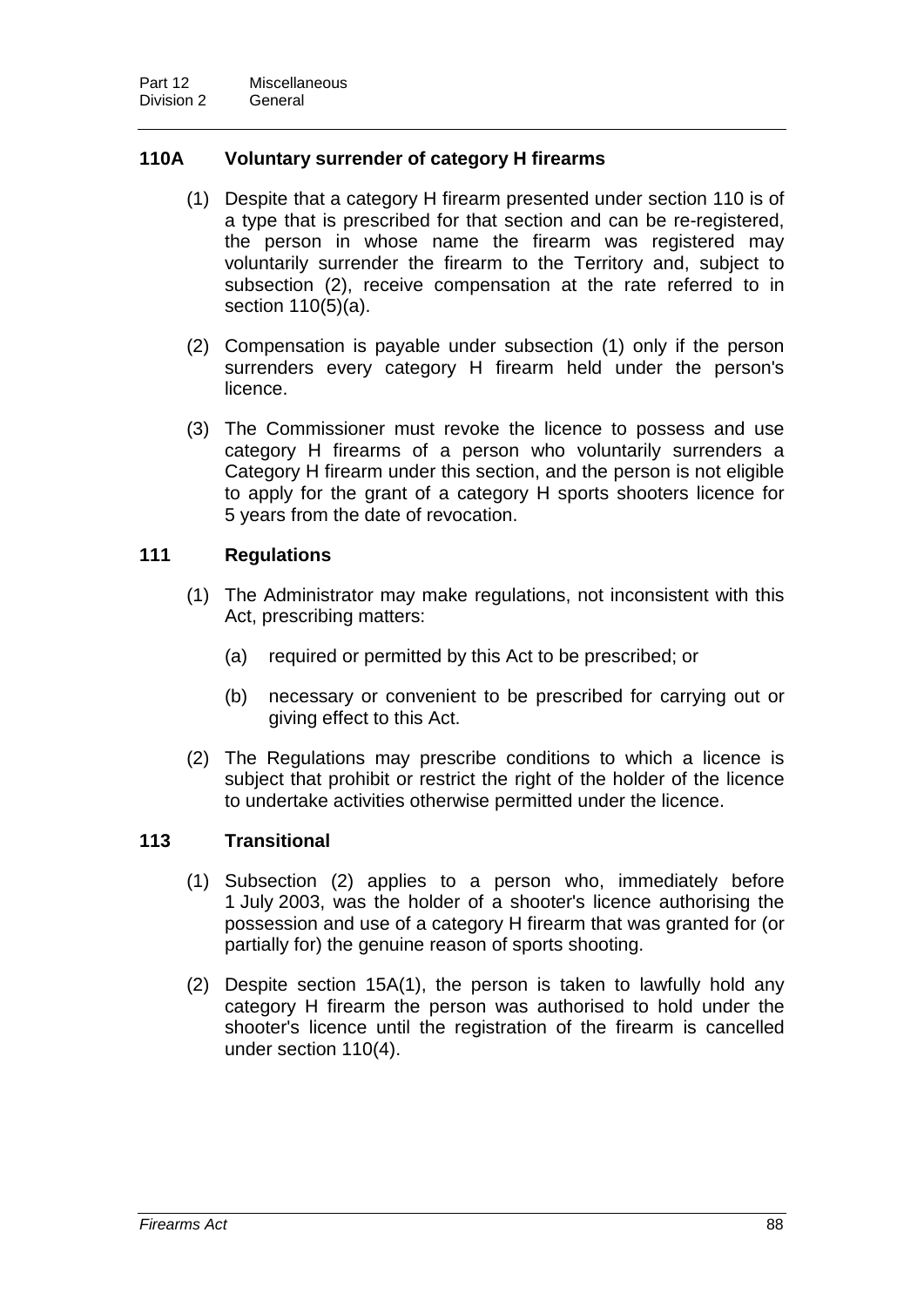section 3

# PROHIBITED FIREARMS

1 A machine gun, sub-machine gun or other firearm capable of propelling projectiles in rapid succession during one pressure of the trigger.

2 A self-loading rimfire rifle (including such a firearm described elsewhere in this Schedule).

3 A self-loading centre-fire rifle (including such a firearm described elsewhere in this Schedule).

4 A self-loading or pump action shotgun (including such a firearm described elsewhere in this Schedule).

5 A self-loading centre-fire rifle of a kind that is designed or adapted for military purposes.

6 A self-loading shotgun of a kind that is designed or adapted for military purposes.

7 A firearm that substantially duplicates in appearance (regardless of calibre or manner of operation) a firearm referred to in item 1, 5 or 6.

8 A shotgun fitted with or designed to be fitted with a drum magazine of the "Striker 12" assault shotgun type or any similar weapon.

9 A firearm to which there is attached an article or device capable of muffling, reducing or stopping the noise created by firing the firearm.

10 A firearm, not being a pistol, fitted with a stock that is specially designed so as to be readily detachable, or to operate on a swivel, folding or telescopic basis.

11 A firearm made up in the form of a stylographic or propelling pen or pencil, capable of being used for the discharge of gas, bullets, shot, dye or pyrotechnic flares.

12 A firearm capable of discharging by any means:

- (a) an irritant matter in liquid, powder, gas or chemical form;
- (b) an pyrotechnic flare or dye, other than distress signal devices; or
- (c) an article known as a "paint-ball".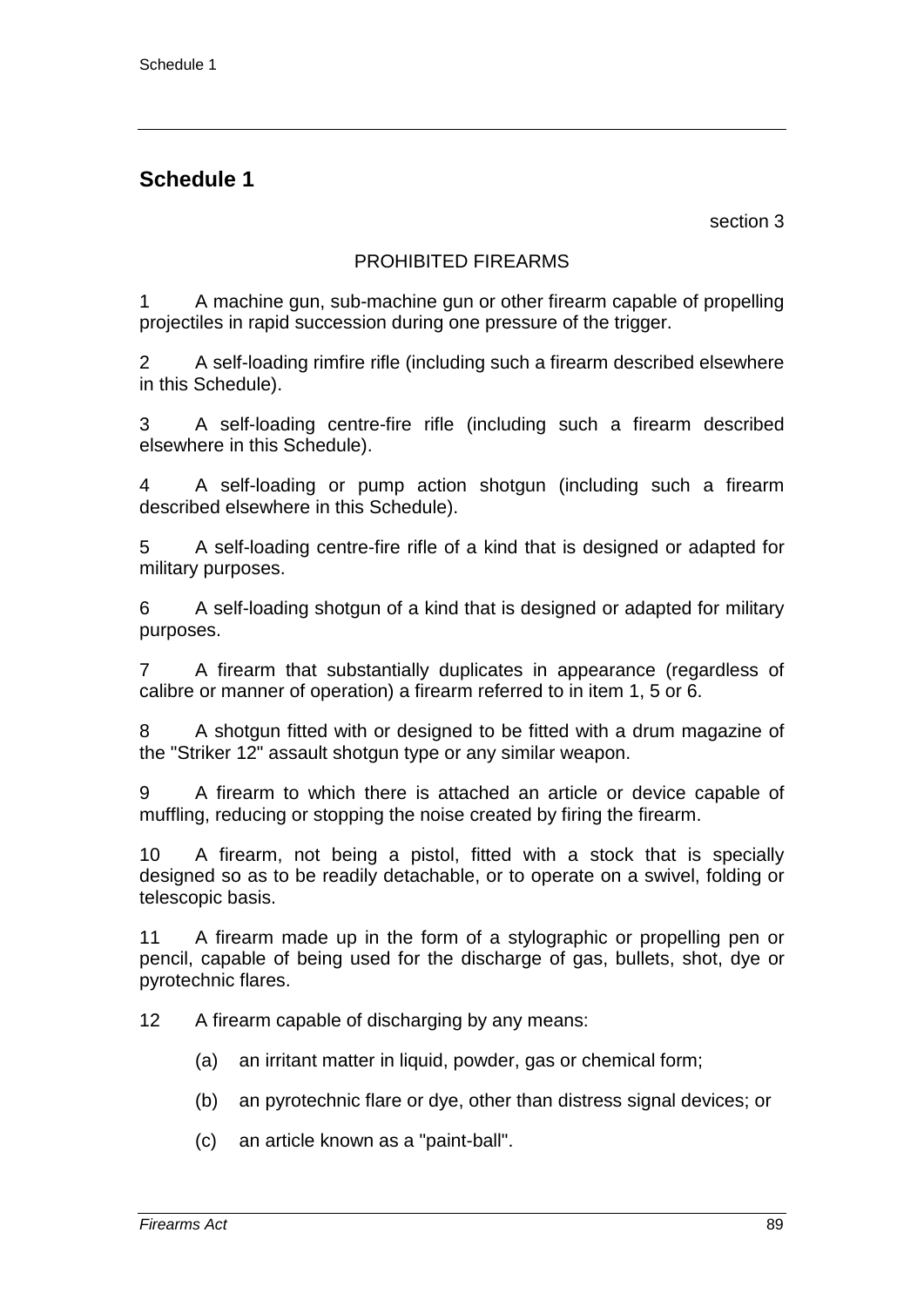13 A firearm that substantially duplicates in appearance a walking stick or walking cane.

14 A cannon or other weapon by whatever name known of a type that will expel a projectile by the action of an explosive or other propellant, and that has a barrel with a bore in excess of 10 gauge.

15 A firearm or part that has a dimension less than the minimum dimension prescribed for the firearm or part.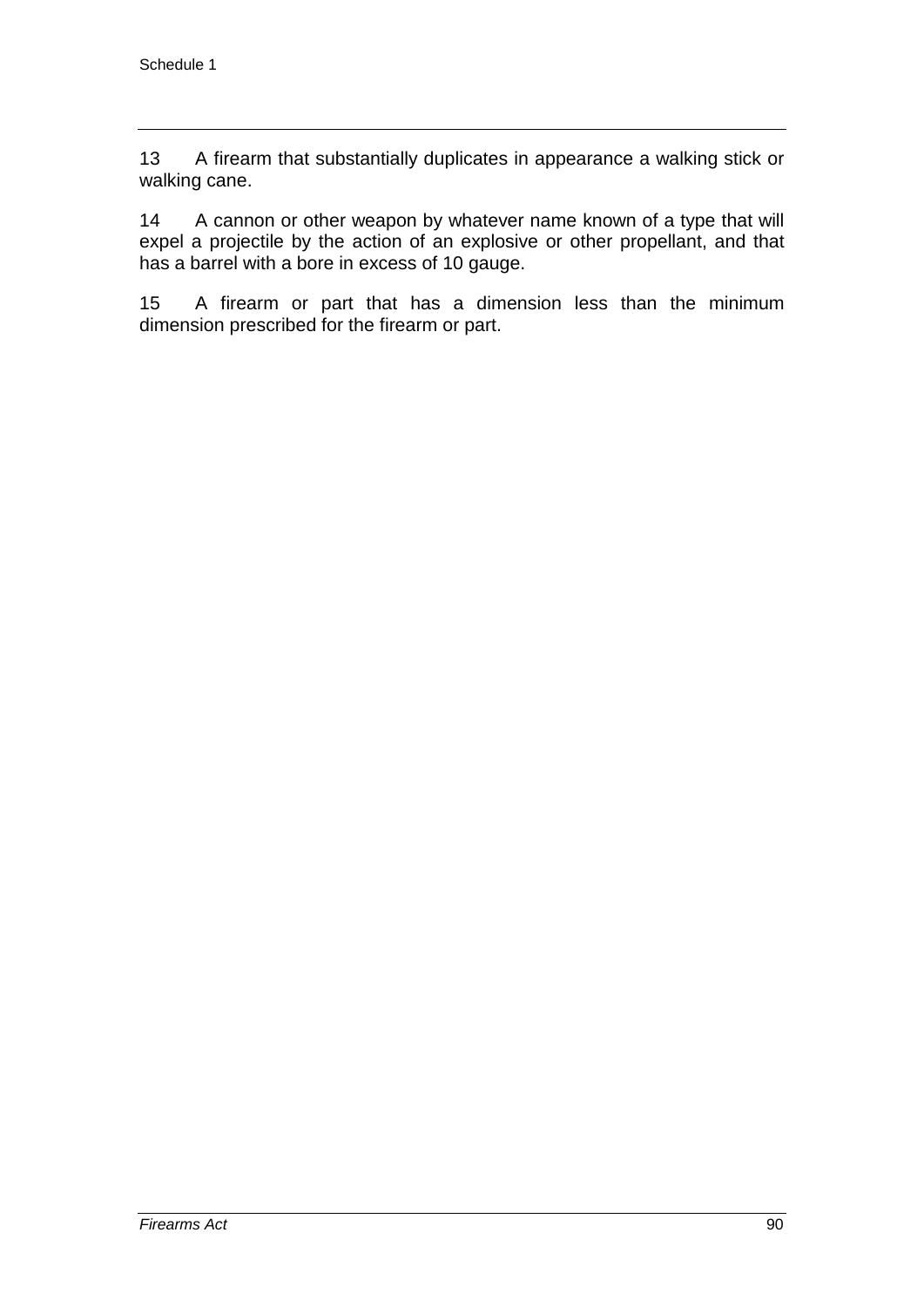section 3

# CATEGORY A FIREARMS

Air rifles

Rimfire rifles, other than self-loading

Shotguns, other than pump action or self-loading

Shotgun and rimfire rifle combinations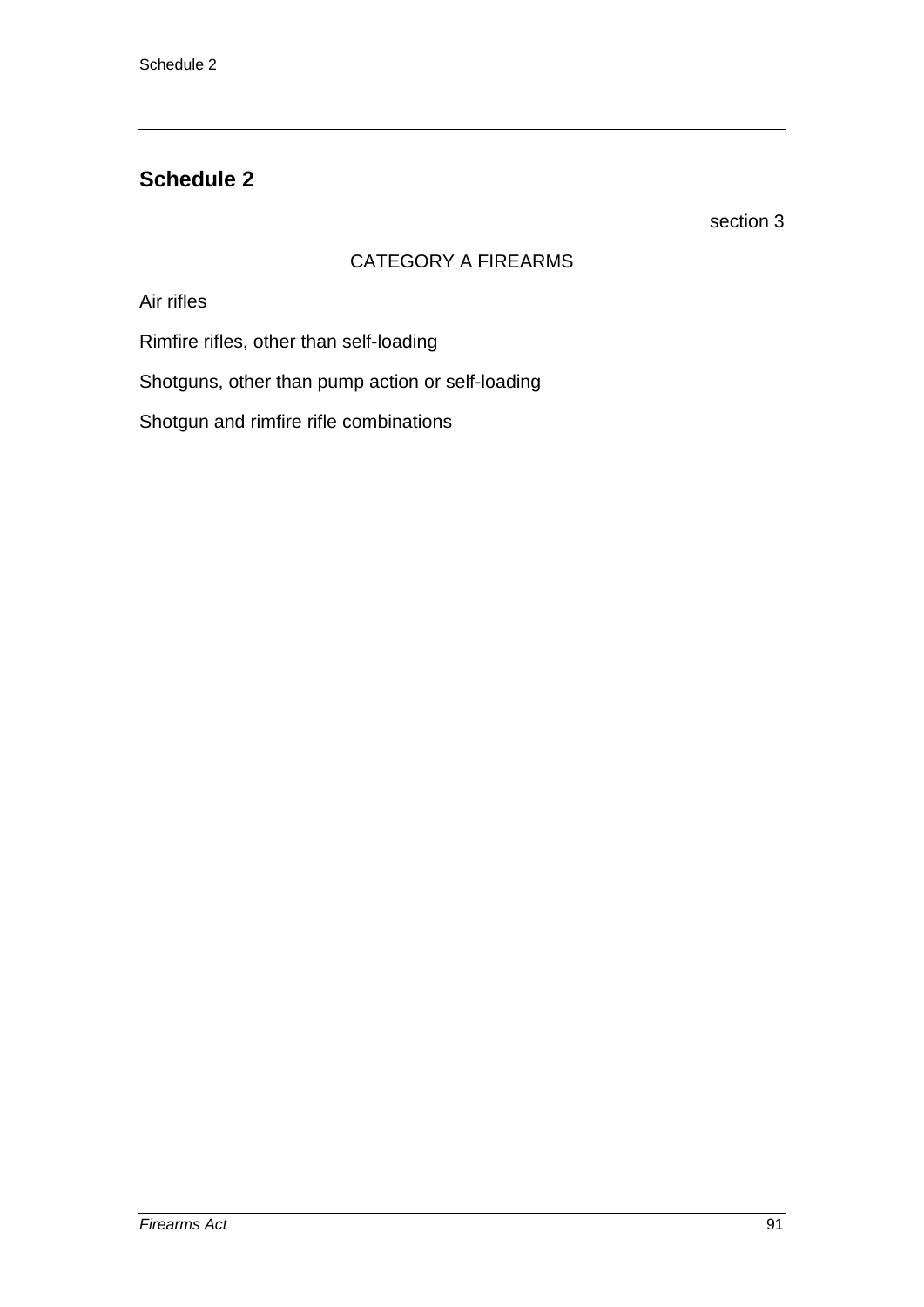section 3

# CATEGORY B FIREARMS

Muzzle-loading firearms

Centre-fire rifles, other than self-loading

Shotgun and centre-fire rifle combinations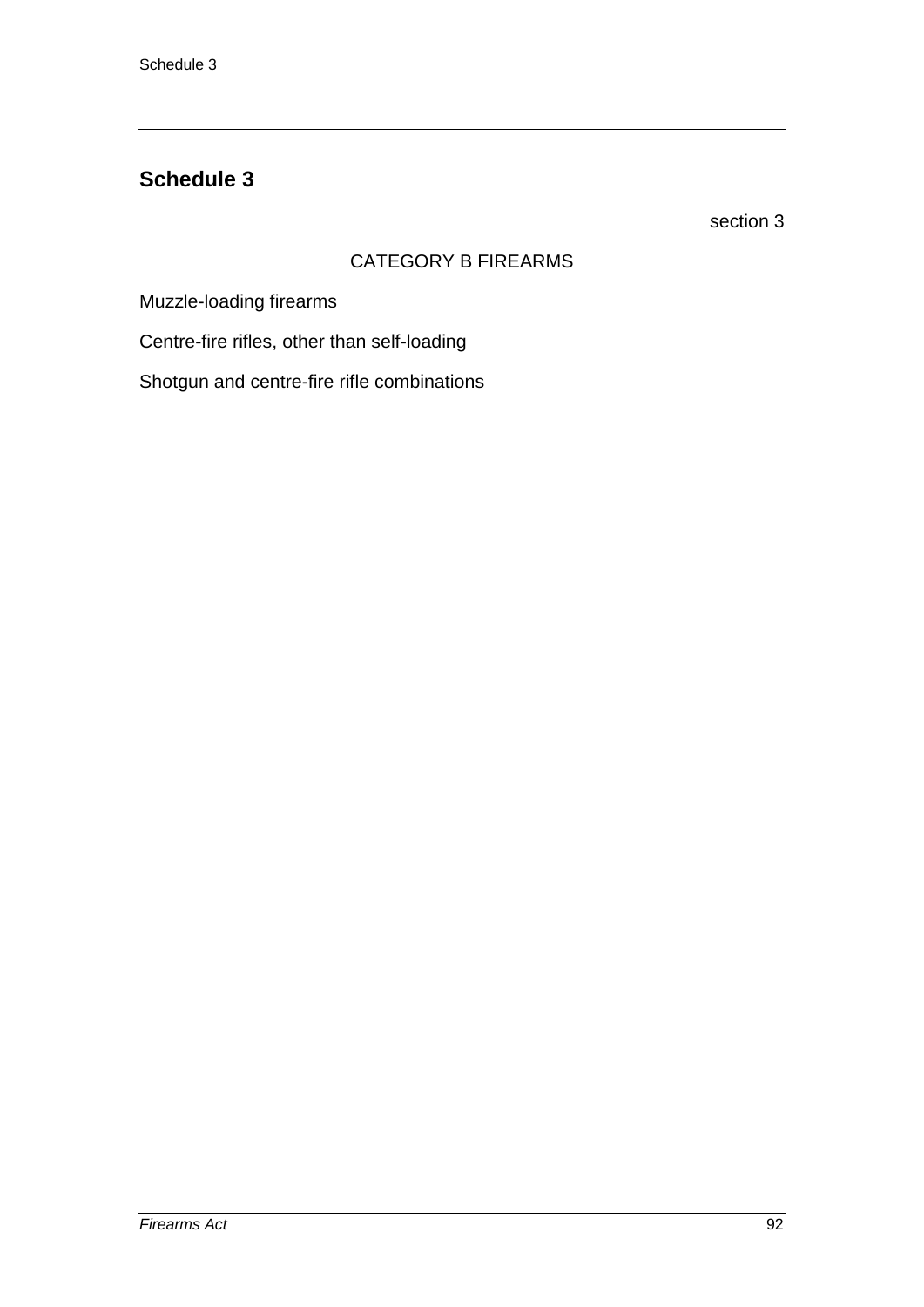section 3

# CATEGORY C FIREARMS

Self-loading rimfire rifles with magazine capacity of no more than 10 rounds Self-loading shotguns with magazine capacity of no more than 5 rounds Pump action shotguns with magazine capacity of no more than 5 rounds Firearms designed to discharge tranquillisers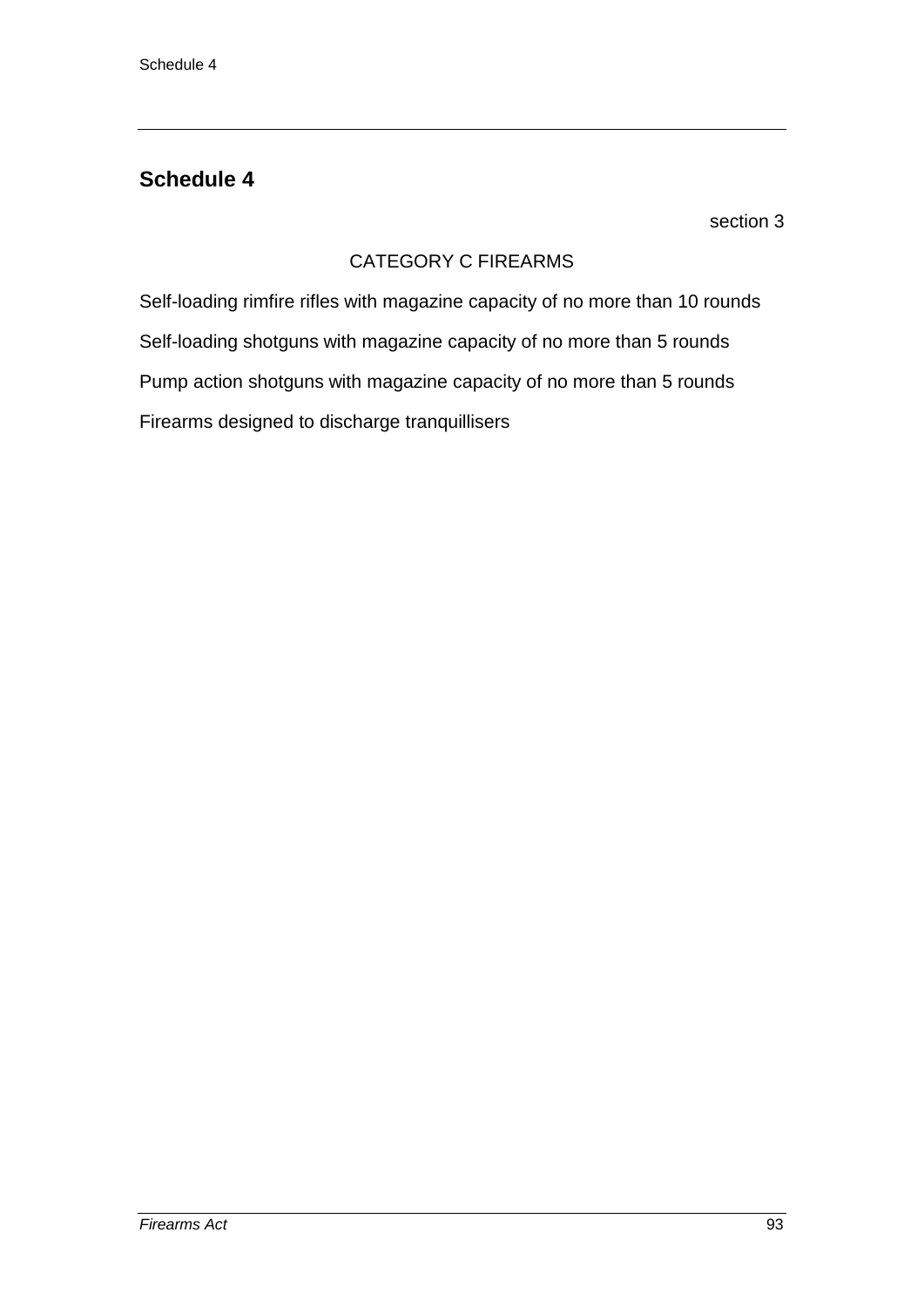section 3

# CATEGORY D FIREARMS

Self-loading centre-fire rifles

Self-loading shotguns with capacity of more than 5 rounds

Pump action shotguns with capacity of more than 5 rounds

Self-loading rimfire rifles with magazine capacity of more than 10 rounds

Firearms, other than pistols, less than 70 cm in length and capable of being concealed on or about the person

Inoperable machine guns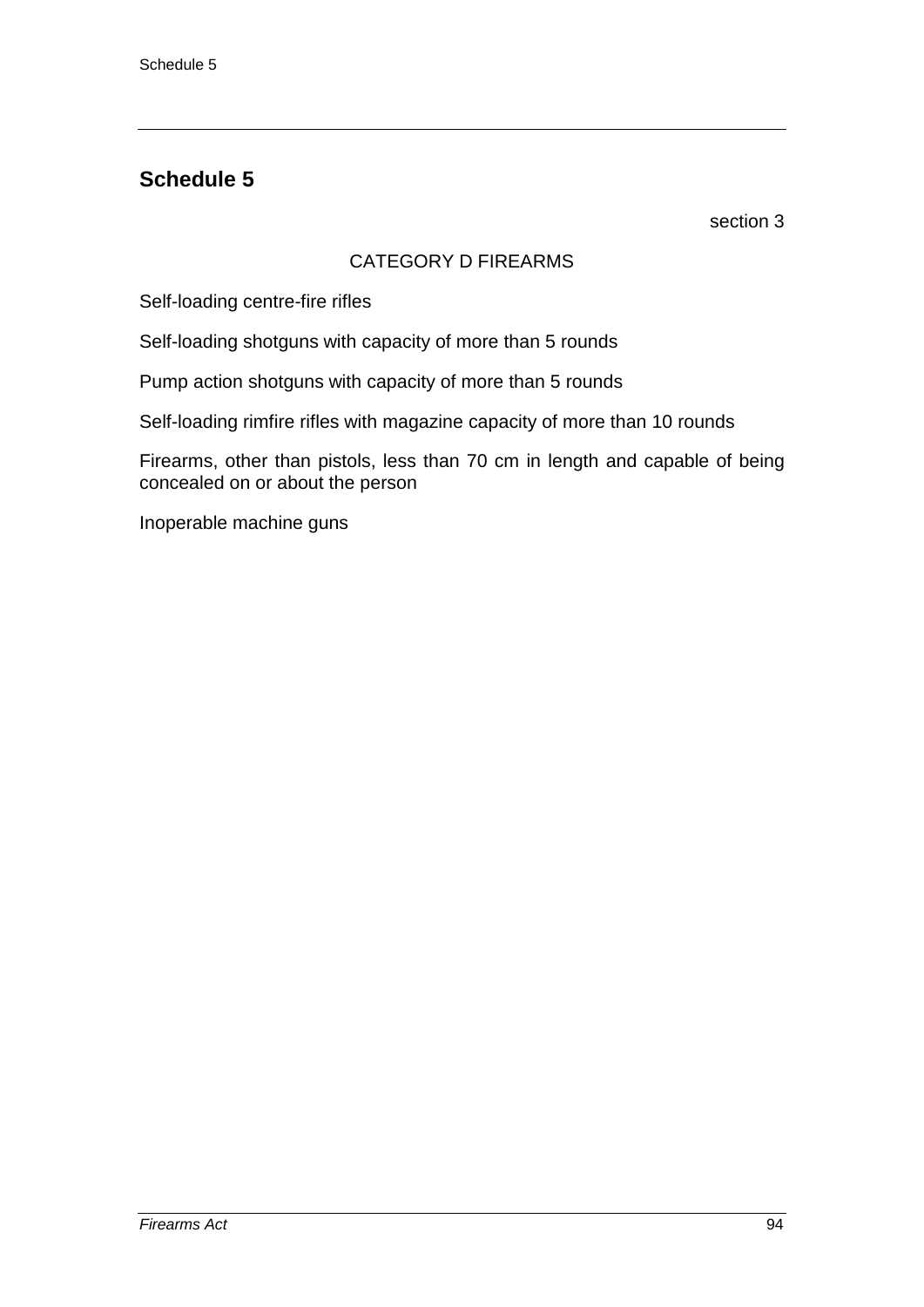section 3

# CATEGORY H FIREARMS

Pistols and air pistols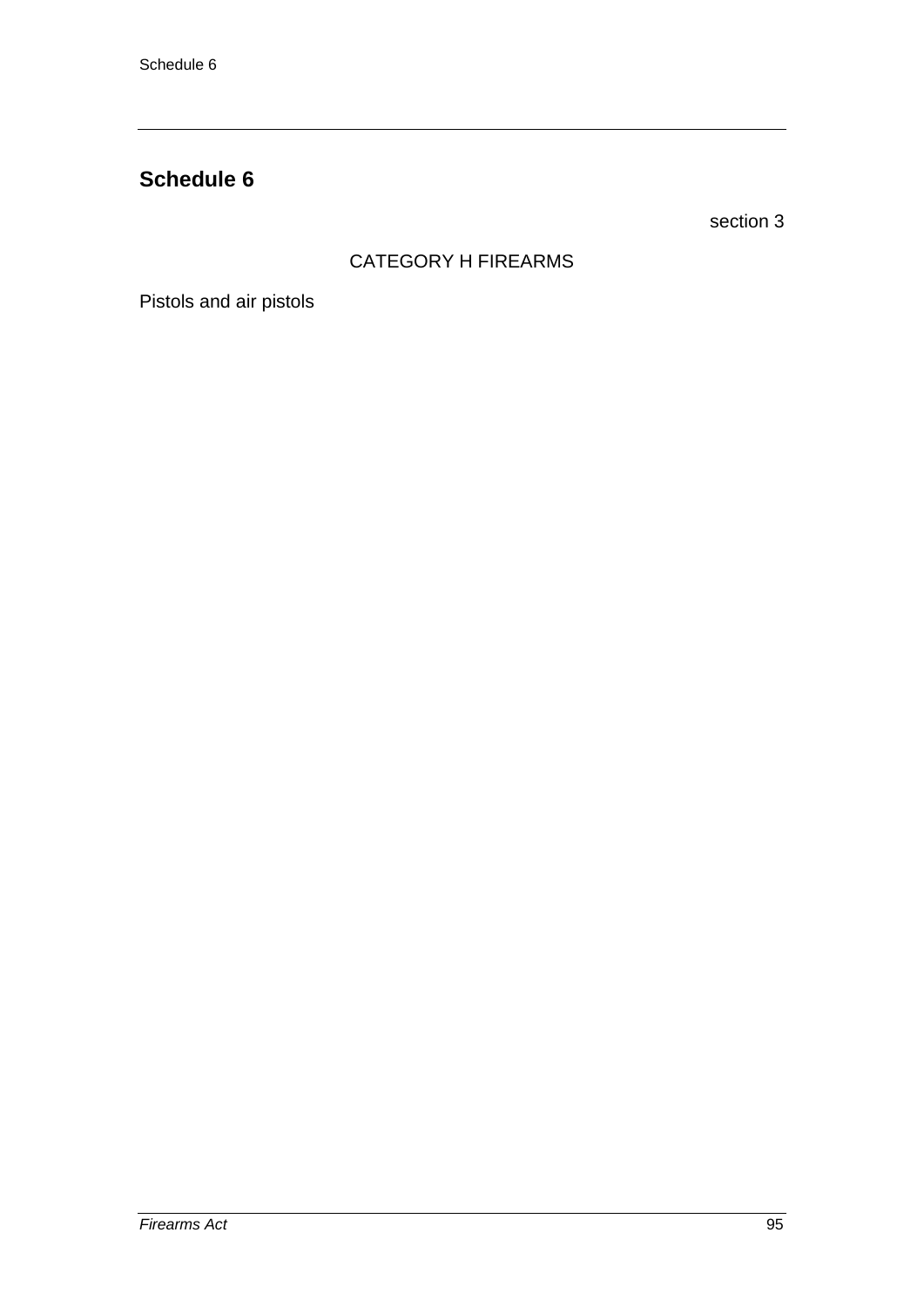section 54B

# **Procedure of Tribunal**

# **1 Formality and technicality to be avoided**

A proceeding must be conducted with as little formality and technicality, and with as much expedition, as a proper consideration of the matter before the Tribunal permits.

# **2 Tribunal not bound by rules of evidence**

The Tribunal is not bound by the rules of evidence but may inform itself on any matter in the manner that it thinks fit.

# **3 Appearance and representation of parties**

- (1) The Registrar must give the parties to proceedings before the Tribunal not less than 14 days notice in writing of the time, date and place of the proceedings.
- (2) A party is entitled to appear before the Tribunal personally or to be represented by a legal practitioner or other representative.
- (3) A legal practitioner or other representative appearing before the Tribunal has the same liabilities, protection and immunity as a legal practitioner has in appearing for a party in proceedings before the Supreme Court.
- (4) A party must be allowed a reasonable opportunity to call or give evidence, to examine or cross-examine witnesses and to make submissions to the Tribunal.
- (5) The Tribunal may make a determination in proceedings in the absence of a party to the proceedings if satisfied that the party was given reasonable opportunity to appear but failed to do so.

# **4 Summoning of witnesses**

(1) The Tribunal may, by written notice signed by the Chairperson or a member, summon a person to attend before it, at a time and place specified in the summons, to give evidence and to produce such documents in the person's custody or control as are specified in the summons.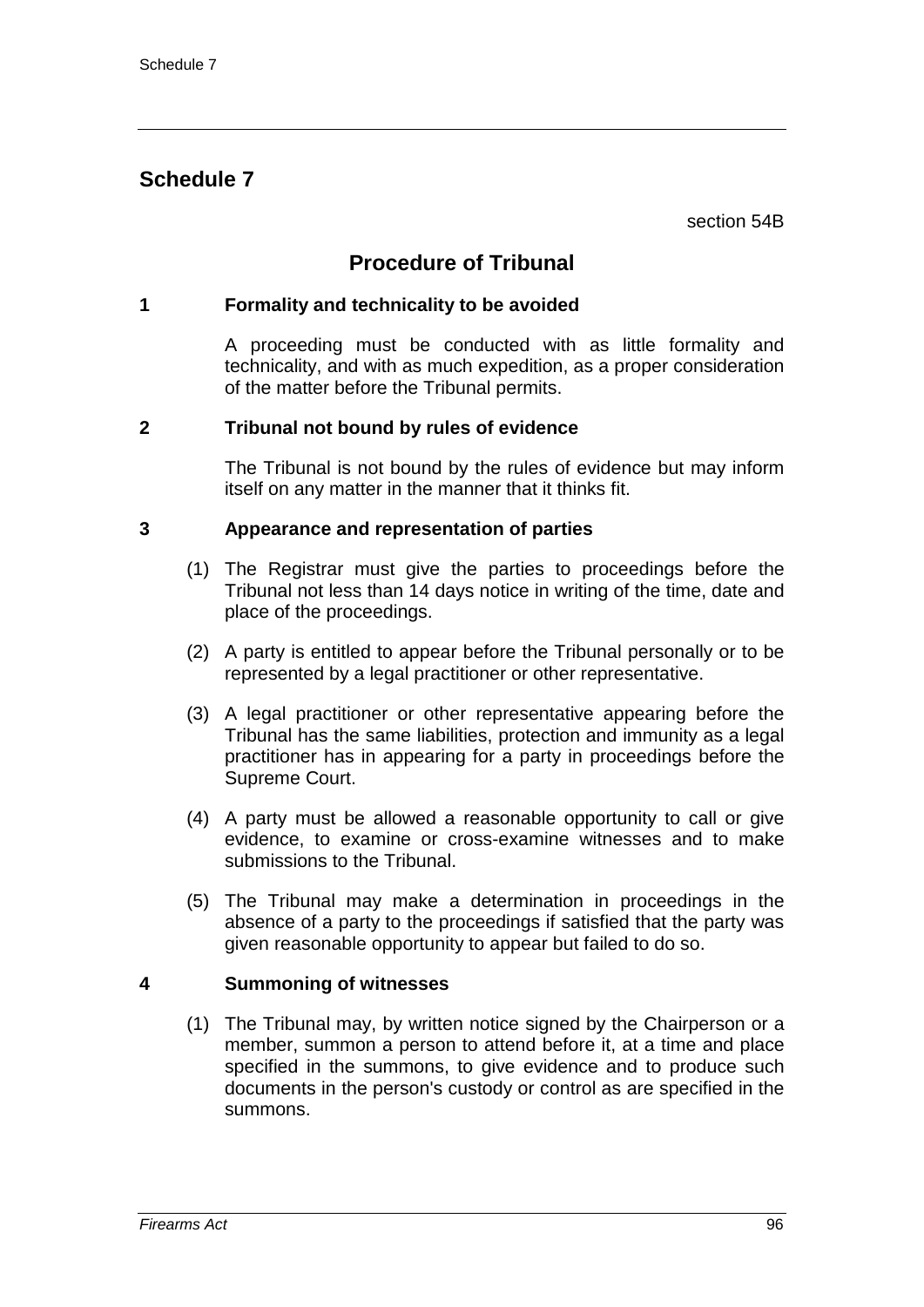- (2) A summons under subclause (1) may be served on the person to whom it is addressed:
	- (a) personally; or
	- (b) by delivering it to a person who has apparently attained the age of 16 years and is apparently residing or employed at the premises at which the person to be served resides or carries on business.
- (3) A person served with a summons to attend before the Tribunal must not, without reasonable excuse, fail to attend the Tribunal or fail to produce any documents in the person's custody or control that are specified in the summons.
	- Penalty: If the offender is a natural person  $-20$  penalty units and 2 penalty units for each day during which the offence continues.

If the offender is a body corporate  $-100$  penalty units and 10 penalty units for each day during which the offence continues.

(4) Unless the Tribunal otherwise determines, a witness is entitled to receive witness fees as if he or she was a witness in civil proceedings in the Local Court.

# **5 Giving of evidence**

- (1) The Tribunal may:
	- (a) require a person to make an oath or affirmation to answer truthfully all questions put by a member of the Tribunal, or a person appearing before the Tribunal, relevant to the determination of a matter before it; or
	- (b) require a person giving evidence before the Tribunal to answer a relevant question put by a member of the Tribunal or a person appearing before it (as the case may be).
- (2) A person who appears as a witness before the Tribunal has the same obligations and protection as a witness in proceedings before the Supreme Court.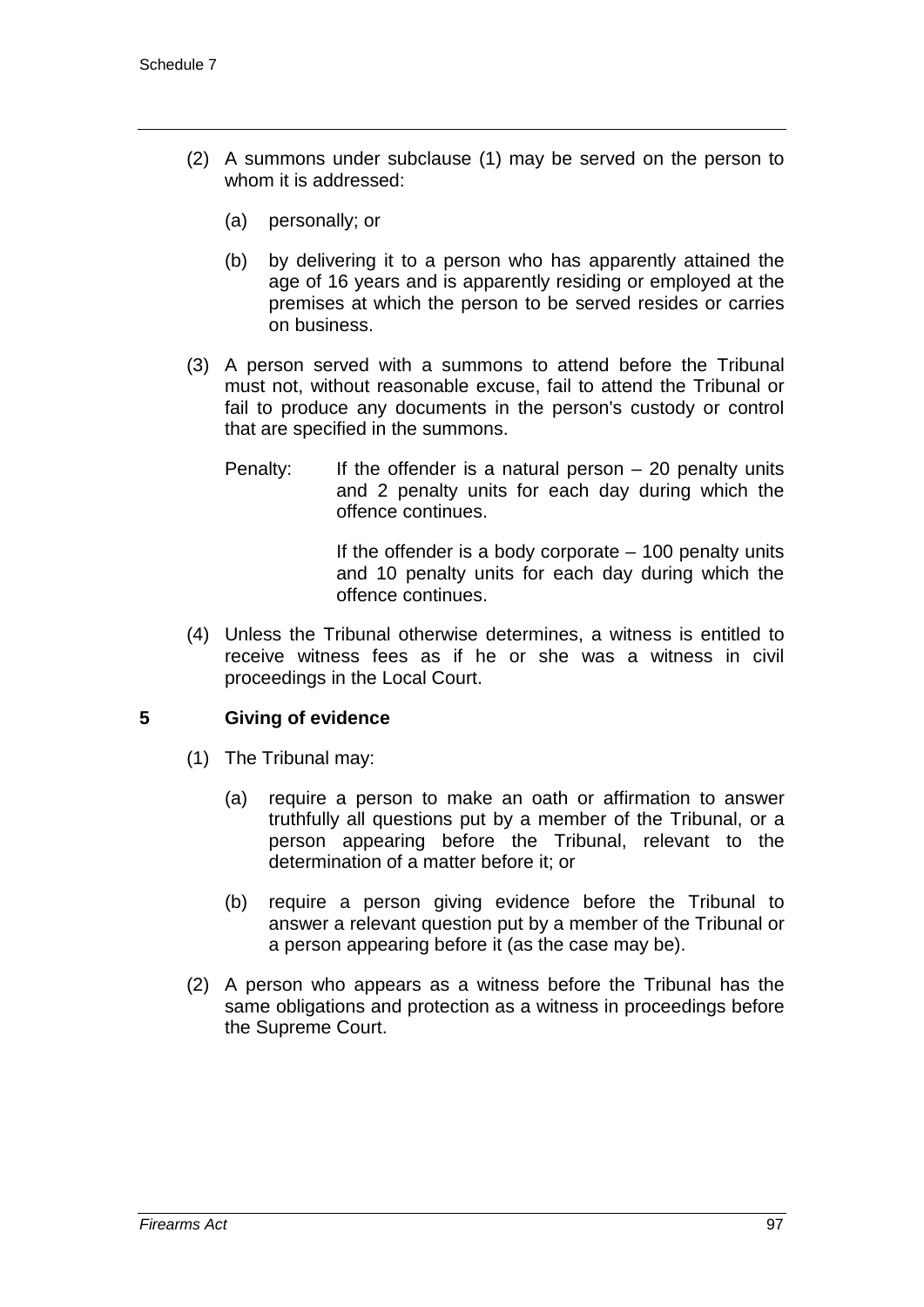#### **ENDNOTES**

**1 KEY**

Key to abbreviations

| amd = amended         |
|-----------------------|
| $app = appendix$      |
| $bl = by-law$         |
| $ch = Chapter$        |
| cl = clause           |
| div = Division        |
| exp = expires/expired |
| f = forms             |
| Gaz = Gazette         |
| hdg = heading         |
| ins = inserted        |
| It = long title       |
| nc = not commenced    |

 $od = order$ **app = appendix om = omitted** *pt* **= Part**  $\mathbf{r}$  = regulation/rule **cl = clause rem = remainder div = Division renum = renumbered exp = expires/expired rep = repealed f = forms s = section** *Gaz* **=** *Gazette* **sch = Schedule hdg = heading sdiv = Subdivision ins = inserted SL = Subordinate Legislation lt = long title sub = substituted**

# **2 LIST OF LEGISLATION**

# *Firearms Act 1997* **(Act No. 2, 1997)**

Assent date 11 March 1997<br>Commenced 13 March 1997 13 March 1997 (*Gaz* S8, 13 March 1997)

#### *Firearms Amendment Act 2000* **(Act No. 39, 2000)**

Assent date 19 August 2000<br>Commenced 19 August 2000 19 August 2000

# *Firearms Amendment Act (No. 2) 2000* **(Act No. 64, 2000)**

Assent date 14 December 2000<br>Commenced 1 January 2001 (Ga 1 January 2001 (*Gaz* S63, 22 December 2000, p 1)

#### **Amending Legislation**

# *Statute Law Revision Act (No. 2) 2001* **(Act No. 62, 2001)**

Assent date 11 December 2001<br>Commenced s 8: 1 January 2001 Commenced s 8: 1 January 2001 (s 2(2), s 2 *Firearms Amendment Act (No. 2) 2000* (Act No. 64, 2000) and *Gaz* S63, 22 December 2000, p 1)

#### *Corporations Reform (Consequential Amendments NT) Act 2001* **(Act No. 17, 2001)**

| Assent date |  |
|-------------|--|
| Commenced   |  |

29 June 2001 15 July 2001 (s 2, s 2 *Corporations Act 2001* (Cth Act No. 50, 2001) and Cth *Gaz* S285, 13 July 2001)

#### *Firearms Amendment Act 2003* **(Act No. 25, 2003)**

| Assent date | 26 June 2003      |
|-------------|-------------------|
| Commenced   | 1 July 2003 (s 2) |

#### *Firearms Amendment Act 2004* **(Act No. 19, 2004)**

| Assent date | 15 March 2004                                             |
|-------------|-----------------------------------------------------------|
| Commenced   | s 4: nc; rem: 28 April 2004 (Gaz G17, 28 April 2004, p 2) |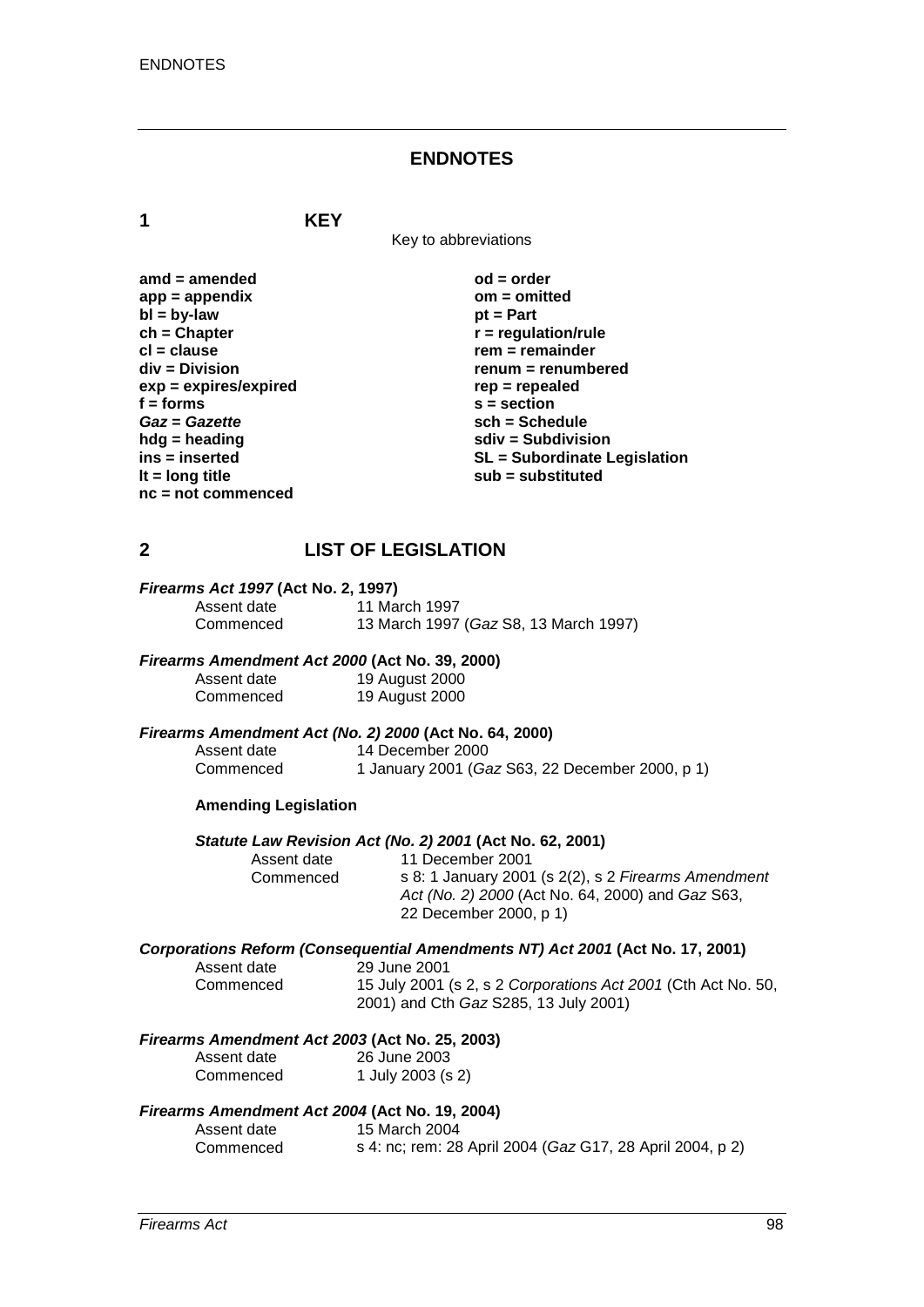| Domestic Violence Amendment (Police Orders) Act 2005 (Act No. 38, 2005)<br>22 November 2005<br>Assent date<br>22 February 2006 (Gaz G8, 22 February 2006, p 5)<br>Commenced |                                                                                                                                                                                                                                       |  |
|-----------------------------------------------------------------------------------------------------------------------------------------------------------------------------|---------------------------------------------------------------------------------------------------------------------------------------------------------------------------------------------------------------------------------------|--|
| Statute Law Revision Act 2005 (Act No. 44, 2005)<br>14 December 2005<br>Assent date<br>Commenced<br>14 December 2005                                                        |                                                                                                                                                                                                                                       |  |
| 3                                                                                                                                                                           | <b>LIST OF AMENDMENTS</b>                                                                                                                                                                                                             |  |
| s 3                                                                                                                                                                         | amd No. 39, 2000, s 3; No. 64, 2000, s 4; No. 25, 2003, s 4; No. 38, 2005,<br>s 14                                                                                                                                                    |  |
| s 4<br>s <sub>5</sub><br>s 7<br>s 9<br>s 10                                                                                                                                 | amd No. 64, 2000, s 5; No. 25, 2003, s 5<br>amd No. 25, 2003, s 6<br>amd No. 19, 2004, s 5<br>amd No. 64, 2000, s 6<br>amd No. 64, 2000, s 7; No. 25, 2003, s 7                                                                       |  |
| $ss$ 10AA $-$<br>10AC<br>s 10A<br>s 11                                                                                                                                      | ins No. 25, 2003, s 8<br>ins No. 64, 2000, s 8<br>amd No. 64, 2000, s 9; No. 25, 2003, s 9                                                                                                                                            |  |
| s 13<br>s 14<br>pt 3                                                                                                                                                        | amd No. 25, 2003, s 10<br>amd No. 64, 2000, s 10; No. 25, 2003, s 11; No. 19, 2004, s 6                                                                                                                                               |  |
| div 3A hdg<br>s 15A<br>s 15B                                                                                                                                                | ins No. 25, 2003, s 12<br>ins No. 25, 2003, s 12<br>ins No. 25, 2003, s 12<br>amd No. 19, 2004, s 33                                                                                                                                  |  |
| s 15C<br>s 16A<br>s 17                                                                                                                                                      | ins No. 25, 2003, s 12<br>ins No. 25, 2003, s 13<br>amd No. 64, 2000, s 37                                                                                                                                                            |  |
| s 18<br>s 19<br>s 20                                                                                                                                                        | amd No. 64, 2000, s 37 as amd by No. 62, 2001, s 8; No. 25, 2003, s 14<br>amd No. 64, 2000, s 37 as amd by No. 62, 2001, s 8<br>amd No. 64, 2000, s 37<br>sub No. 25, 2003, s 15                                                      |  |
| s 22<br>s 22A<br>s 23                                                                                                                                                       | amd No. 64, 2000, ss 11 and 37; No. 25, 2003, s 16<br>ins No. 25, 2003, s 17<br>amd No. 64, 2000, s 37; No. 25, 2003, s 42                                                                                                            |  |
| s 24<br>s 25<br>pt 3                                                                                                                                                        | amd No. 64, 2000, s 37; No. 25, 2003, s 18; No. 19, 2004, s 7<br>amd No. 64, 2000, s 37                                                                                                                                               |  |
| div 6A hdg<br>s 25A<br>s 26<br>pt 3                                                                                                                                         | ins No. 25, 2003, s 19<br>ins No. 25, 2003, s 19<br>amd No. 64, 2000, ss 12 and 37; No. 19, 2004, s 8                                                                                                                                 |  |
| div 12 hdg<br>s 30A                                                                                                                                                         | ins No. 64, 2000, s 13<br>ins No. 64, 2000, s 13<br>amd No. 25, 2003, s 20                                                                                                                                                            |  |
| s 30B                                                                                                                                                                       | ins No. 64, 2000, s 13<br>amd No. 25, 2003, s 21                                                                                                                                                                                      |  |
| pt 3<br>div 13 hdg<br>s 30C<br>s 31<br>s 33<br>s 33A<br>s 34                                                                                                                | ins No. 64, 2000, s 13<br>ins No. 64, 2000, s 13<br>amd No. 64, 2000, s 14; No. 25, 2003, s 22; No. 19, 2004, s 9<br>amd No. 39, 2000, s 4; No. 64, 2000, s 15; No. 25, 2003, s 23<br>ins No. 39, 2000, s 5<br>amd No. 64, 2000, s 16 |  |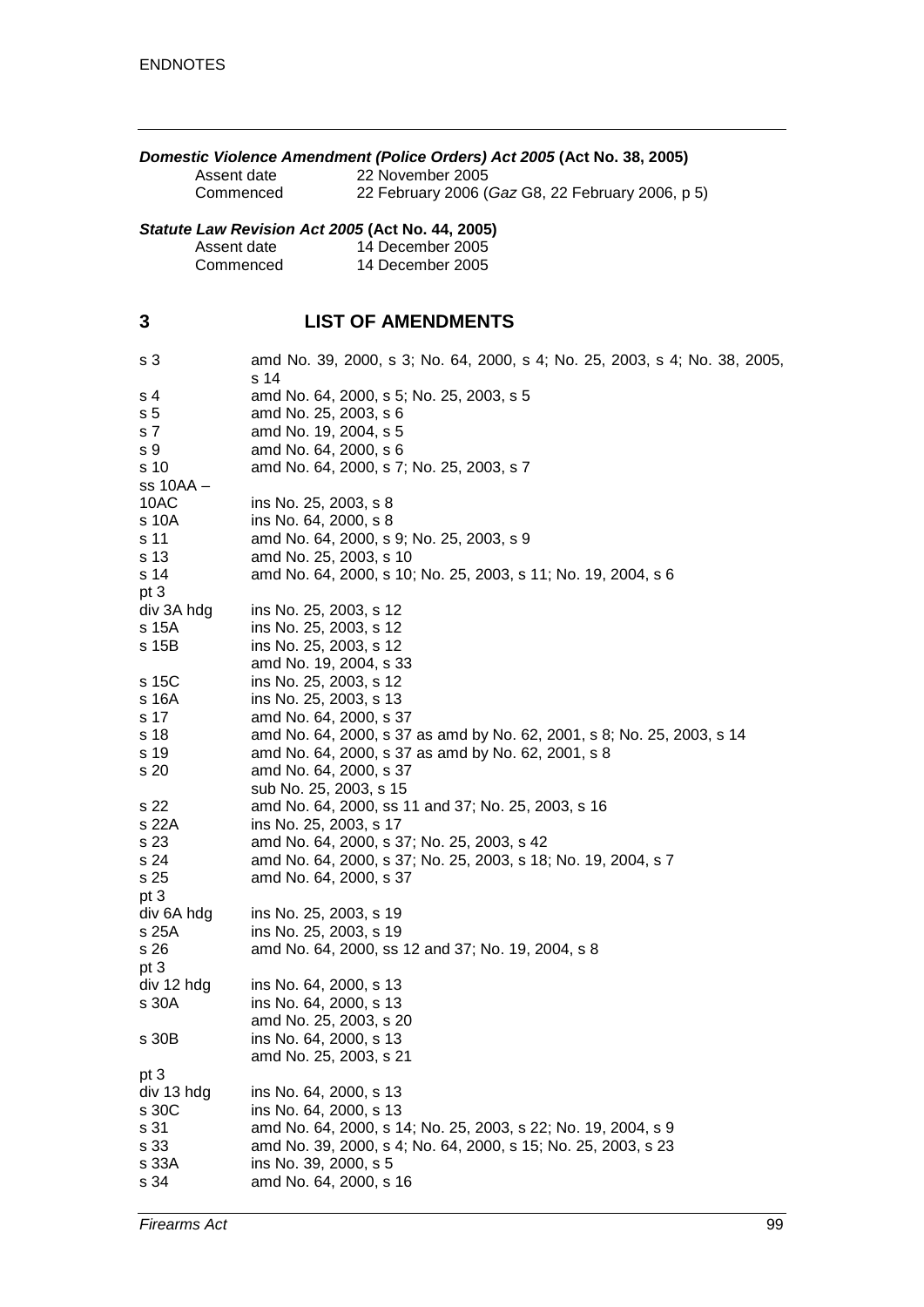| s 35<br>$ss 35A - 35C$ | amd No. 64, 2000, s 17<br>ins No. 25, 2003, s 24                             |
|------------------------|------------------------------------------------------------------------------|
| s 36<br>s 39           | amd No. 25, 2003, s 42; No. 19, 2004, s 33<br>amd No. 64, 2000, s 18         |
| s 40<br>ss 40A - 40B   | amd No. 64, 2000, ss 19 and 37; No. 25, 2003, s 25<br>ins No. 25, 2003, s 26 |
| s 42                   | amd No. 64, 2000, s 37; No. 19, 2004, s 10                                   |
| s 43                   | amd No. 19, 2004, s 11                                                       |
| s 44                   | amd No. 64, 2000, s 37; No. 25, 2003, s 42                                   |
| s 44A                  | ins No. 64, 2000, s 20                                                       |
| s 45                   | rep No. 19, 2004, s 12<br>amd No. 64, 2000, s 37                             |
|                        | rep No. 19, 2004, s 13                                                       |
| s 46                   | amd No. 64, 2000, s 37                                                       |
|                        | sub No. 19, 2004, s 13                                                       |
| s 48                   | amd No. 64, 2000, s 37                                                       |
| s 49                   | amd No. 64, 2000, s 37; No. 19, 2004, s 33                                   |
| s 50<br>s 51           | amd No. 19, 2004, s 33<br>amd No. 64, 2000, s 37; No. 19, 2004, s 14         |
| s 53                   | amd No. 64, 2000, s 37                                                       |
|                        | rep No. 19, 2004, s 15                                                       |
| s 53A                  | ins No. 64, 2000, s 21                                                       |
|                        | rep No. 19, 2004, s 15                                                       |
| s 54                   | amd No. 19, 2004, s 16                                                       |
| ss 54A - 54C<br>s 55   | ins No. 19, 2004, s 17<br>amd No. 19, 2004, s 33                             |
| s 58                   | amd No. 64, 2000, ss 22 and 37; No. 25, 2003, s 27; No. 19, 2004, s 18       |
| s 58A                  | ins No. 25, 2003, s 28                                                       |
|                        | amd No. 19, 2004, s 19                                                       |
| s 58B                  | ins No. 25, 2003, s 28                                                       |
| $ss 59 - 60$           | amd No. 64, 2000, s 37                                                       |
| pt 11<br>div 2A hdg    | ins No. 19, 2004, s 20                                                       |
| s 60A                  | ins No. 19, 2004, s 20                                                       |
| s 61                   | rep No. 64, 2000, s 23                                                       |
|                        | ins No. 25, 2003, s 29                                                       |
| s 61A                  | ins No. 25, 2003, s 29                                                       |
| s 62                   | amd No. 64, 2000, s 37                                                       |
| s 63                   | sub No. 19, 2004, s 21<br>amd No. 64, 2000, s 24                             |
|                        | sub No. 19, 2004, s 21                                                       |
| $ss 63A - 63B$         | ins No. 19, 2004, s 21                                                       |
| s 64                   | amd No. 64, 2000, ss 25 and 37                                               |
| s 65                   | sub No. 64, 2000, s 26                                                       |
| s 66                   | amd No. 39, 2000, s 6; No. 64, 2000, s 37                                    |
| $ss 67 - 68$<br>s 68A  | amd No. 64, 2000, s 37;<br>ins No. 19, 2004, s 22                            |
| s 69                   | amd No. 64, 2000, s 37; No. 19, 2004, s 23                                   |
| s 70                   | amd No. 64, 2000, s 37                                                       |
| s 71                   | amd No. 64, 2000, ss 27 and 37                                               |
| s 72                   | amd No. 64, 2000, s 37                                                       |
|                        | rep No. 19, 2004, s 24                                                       |
| s 73                   | amd No. 64, 2000, ss 28 and 37                                               |
| s 74                   | amd No. 64, 2000, s 37<br>sub No. 25, 2003, s 30                             |
| s 75                   | amd No. 64, 2000, s 37                                                       |
| s 76                   | amd No. 64, 2000, ss 29 and 37; No. 25, 2003, s 31                           |